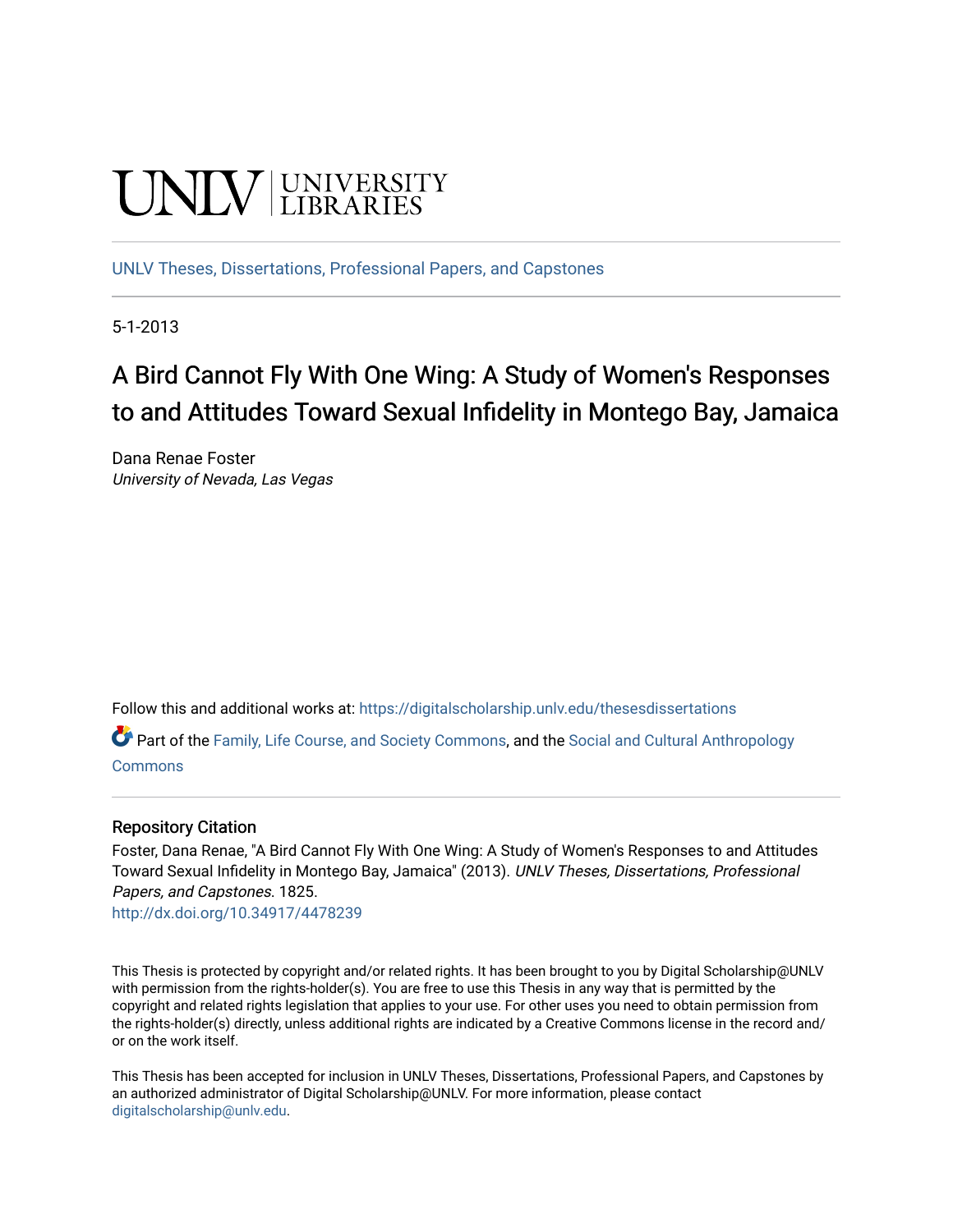## A BIRD CANNOT FLY WITH ONE WING: A STUDY OF WOMEN'S RESPONSES

## TO AND ATTITUDES TOWARD SEXUAL INFIDELITY

## IN MONTEGO BAY, JAMAICA

By

Dana Renae Foster

Bachelor of Arts in Anthropology University of Nevada, Las Vegas 2011

A thesis submitted in partial fulfillment of the requirements for the

Master of Arts in Anthropology

Department of Anthropology College of Liberal Arts The Graduate College

University of Nevada, Las Vegas May 2013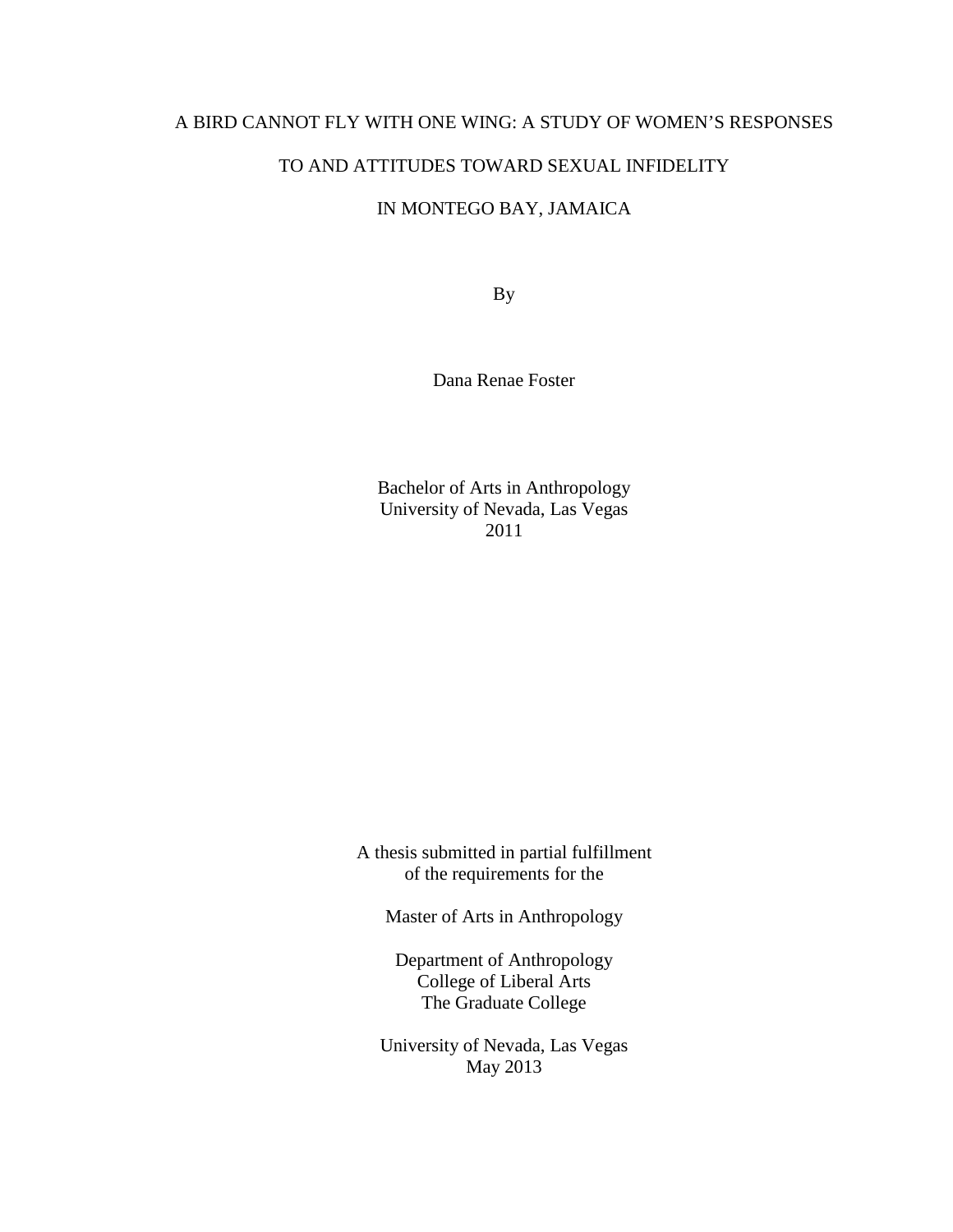

## THE GRADUATE COLLEGE

We recommend the thesis prepared under our supervision by

Dana Renae Foster

entitled

A Bird Cannot Fly with One Wing: A Study of Women's Responses to and Attitudes toward Sexual Infidelity in Montego Bay, Jamaica

be accepted in partial fulfillment of the requirements for the degree of

**Master of Arts in Anthropology** Department of Anthropology

Peter Gray, Ph.D., Committee Chair

Alyssa Crittenden, Ph.D., Committee Member

William Jankowiak, Ph.D., Committee Member

Marta Meana, Ph.D., Graduate College Representative

Tom Piechota, Ph.D., Interim Vice President for Research & Dean of the Graduate College

**May 2013**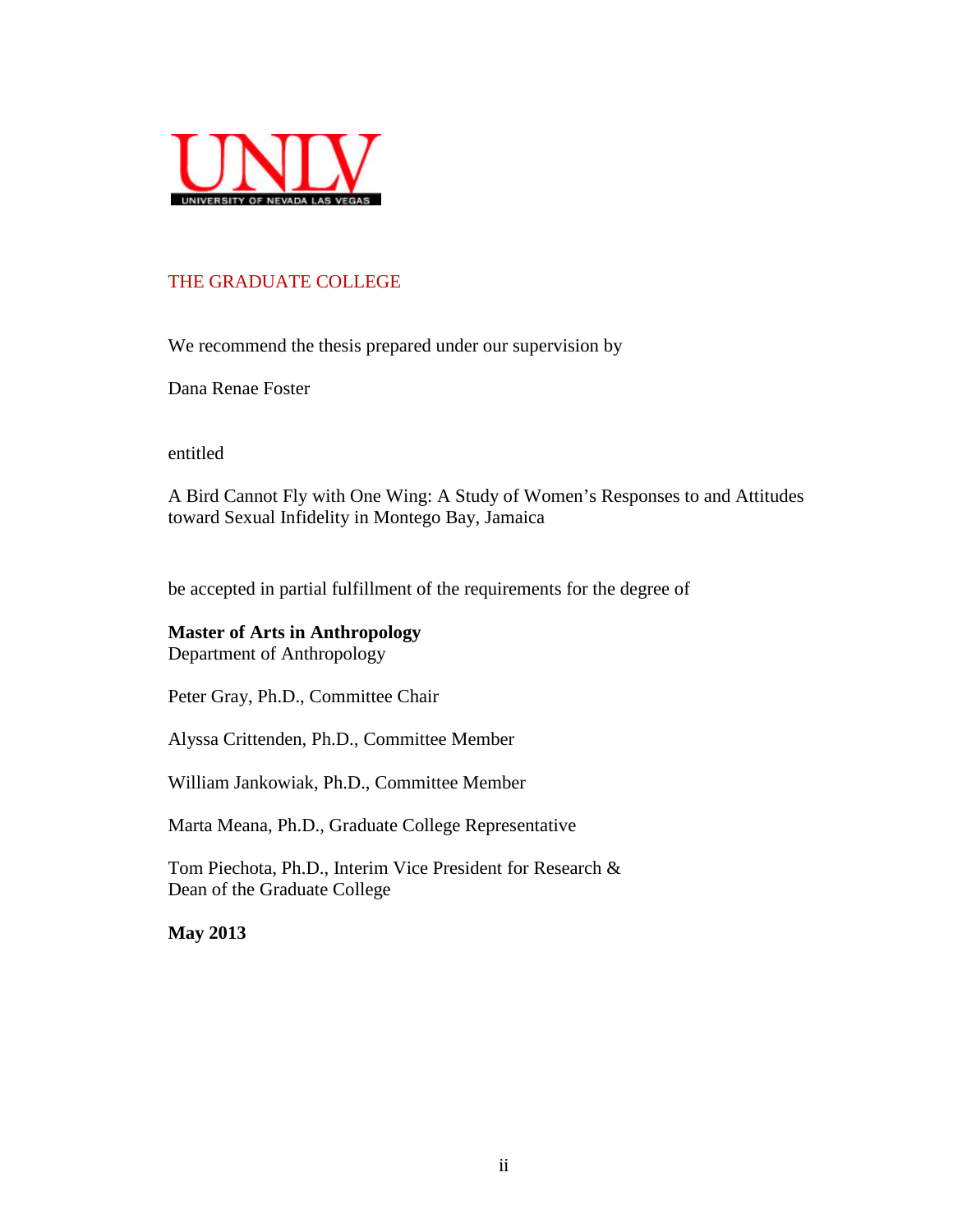#### **Abstract A Bird Cannot Fly With One Wing: A study of women's responses to and attitudes toward sexual infidelity in Montego Bay, Jamaica** by

Dana Renae Foster

Dr. Peter B. Gray, Examination Committee Chair Associate Professor of Anthropology University of Nevada, Las Vegas

This research focuses on women's emotional and behavioral responses to men's sexual infidelity in Montego Bay, Jamaica. Sexual infidelity can be defined as extradyadic sex within a monogamous relationship that threatens the stability of the relationship (Mark et al., 2011). Since the ultimate reproductive constraint for women is access to resources, this study explores how a woman's education level (as an indicator of her socioeconomic status) affects her response to her partner's sexual infidelity. The Caribbean region is largely absent from the literature on sexual infidelity, with the exception of one study in Trinidad (Flinn, 1988) that focuses on mate guarding behavior. Existing research on sexual infidelity is limited by sample sociodemographics in the following ways: age (most studies are of people in their 20s), nationality (primarily American samples, with less cross-cultural research), university undergraduates (limits socioeconomic variety), sex (most focus on male behavior, perception, and attitudes), and the context of marriage (omits a variety of relationship types). Additionally, most studies focus on motivations of and correlates of engaging in sexual infidelity, rather than addressing female responses to sexual infidelity. Thus, the goal of this research was to

iii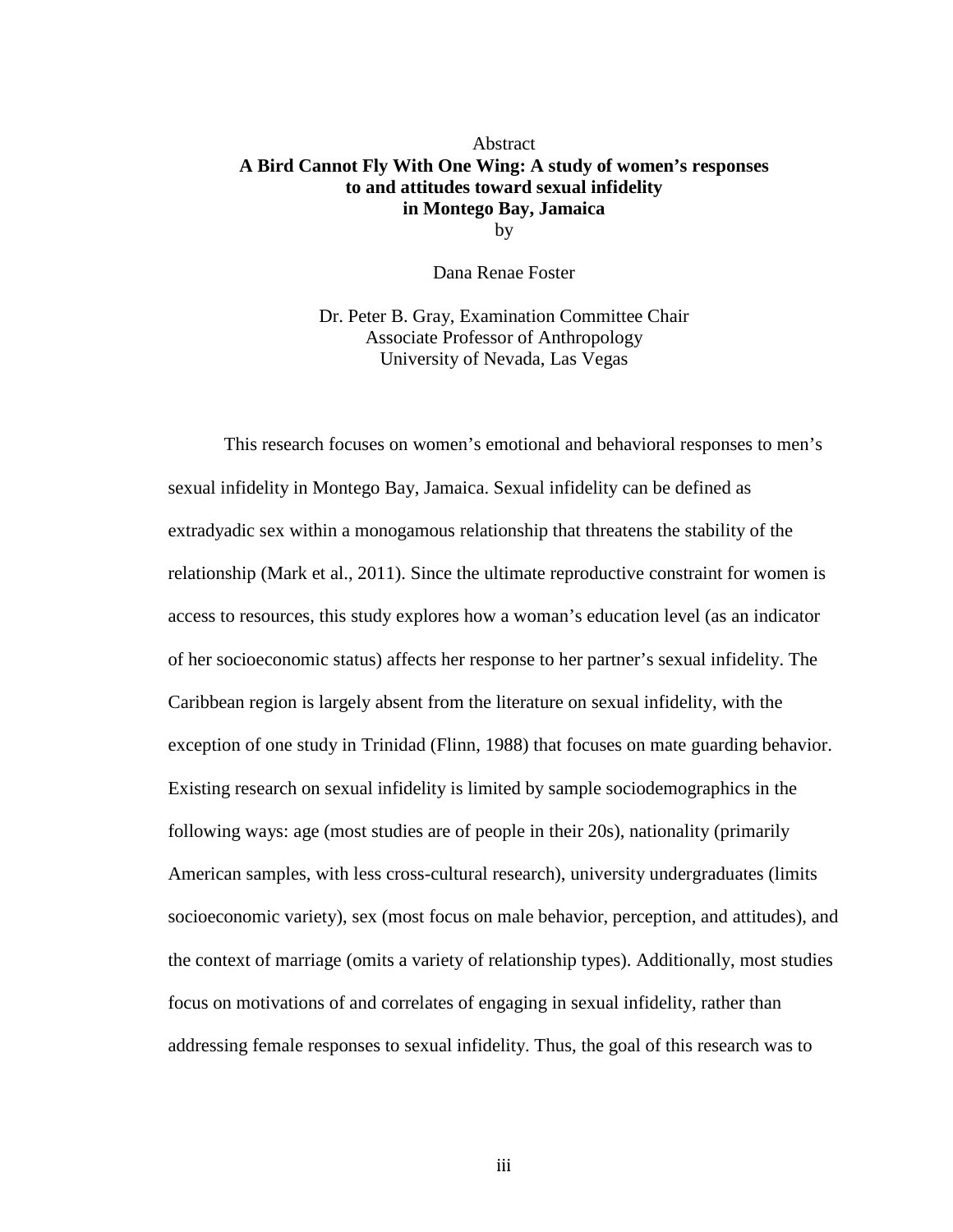expand the cross-cultural scope of research on sexual infidelity while addressing the previously mentioned gaps in research.

A mixed-methods research design was employed to gather quantitative and qualitative data regarding women's views of sexual infidelity. A short questionnaire was used to gather sociodemographic information about the participants and their partners. It also probed for how women of different education levels would be expected to respond to being cheated on. For example, it asked, "Think of one of your well-educated female friends. How would she respond if her partner had sex with another woman?" A longer questionnaire was designed to gather culturally contextual information to supplement data from the short questionnaires. A total of 101 women from downtown Montego Bay, Jamaica and Montego Bay Community College completed the short questionnaire and 4 of those 101 completed the follow up questionnaire. Results from a chi-square  $(\chi^2)$  test of independence show that a woman's education level was not associated with her projected response (df=5,  $\chi^2$ =6.554, p=0.265) nor was it associated with her actual response (df=6,  $\chi^2$ =7.608, p=0.268). There were, however, overall patterns in women's responses. For example, for the projected responses of participants' friends: higher educated women tend to respond by ending the relationship more than any other behavioral response (35.5%) and lesser-educated women respond with violence (22.6%) more than they respond with discussing the situation (5.6%). The results of this study are discussed in regard to its limitations, broader evolutionary and cultural contexts/expectations, an African American comparison, the role of religion, and ideas for future research.

iv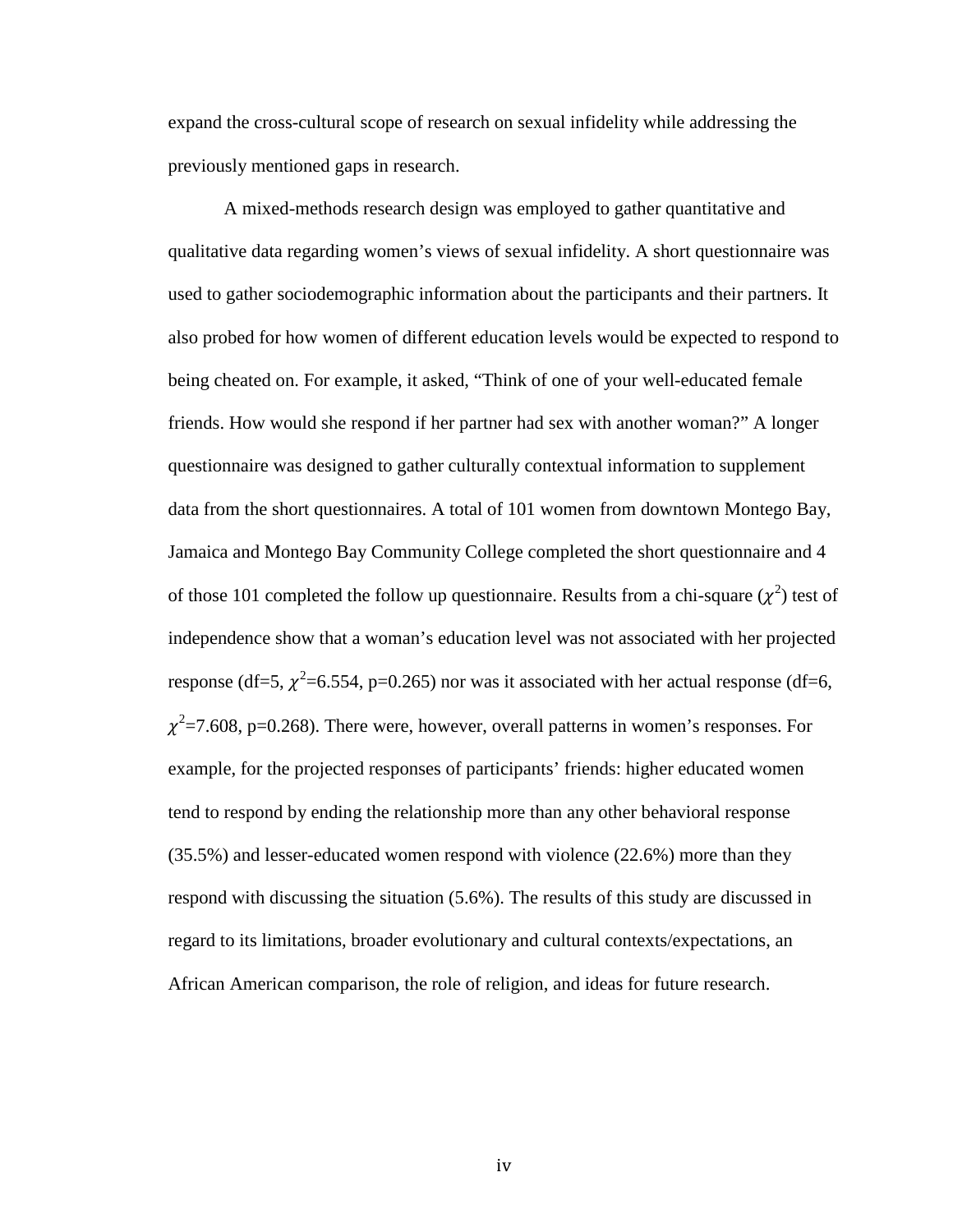#### ACKNOWLEDGEMENTS

I must first thank my advisor and thesis committee chair Dr. Peter Gray for his motivation and guidance on this journey. Had it not been for his encouragement when I was an undergraduate and genuine passion and enthusiasm for anthropology, I never would have believed in myself enough to pursue and accomplish an MA in this remarkable field. A warm thank you also to Dr. Alyssa Crittenden for her reasurrance that I was ready to conduct ethnographic research and her advice on how to do international field work among women. An additional thanks to Dr. William Jankowiak for never being too busy to discuss the complexities of sexual infidelity with me. Another thank you to my outside committee member Dr. Marta Meana, of the Department of Psychology, for helping me through many drafts of proposals and thesis write ups.

The support of my friends and family kept me motivated throughout this difficult journey and it is because of their love and pride in me that I never gave into the selfdoubt that at times consumed me. My mother, Lisa Camp, transferred her Veterans Affairs education benefits to me because she wanted to provide me with the opportunities she never had but always dreamed of. It is her selflessness, unconditional love for me, and unwavering faith in me that inspired me to never settle in any aspect of my life, especially not my education. Thanks to my father, Everald Foster, for setting up my stay in Jamaica with our family. To my best friend Vanessa Rioux, thank you for being there for every panicked phone call and celebratory triumph on this arduous journey; I love you like a sister.

A big thanks to my cousin Shareka for taking me downtown all of those times to recruit participants, my family that opened their home to me and took the time to speak to

v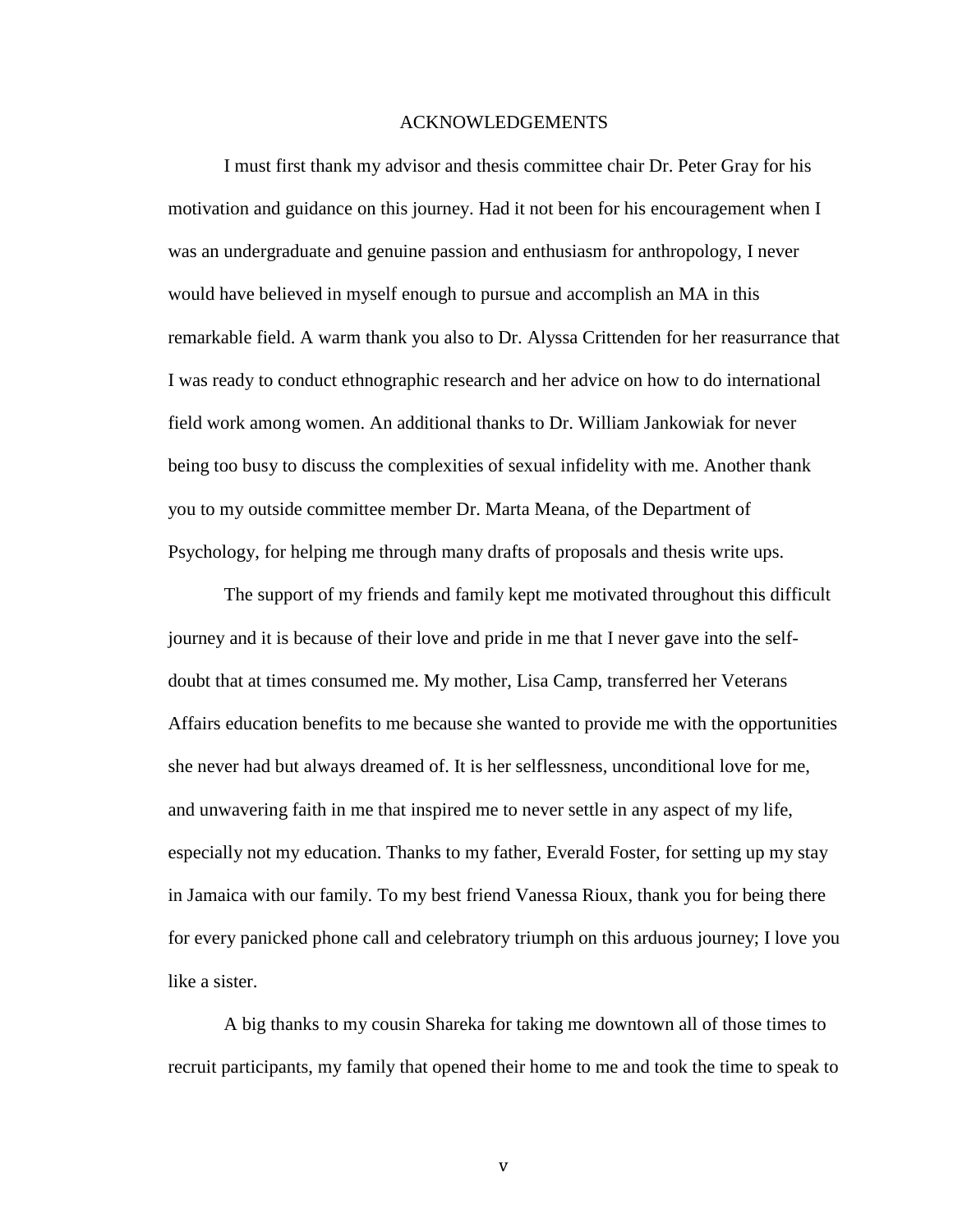me slowly in Patois, and my research assistant Sushawna Murray for encouraging her students to help out an anxious graduate student. I am grateful to the women of Montego Bay, Jamaica who opened up to a stranger about the delicate subject of sexual infidelity. Without their trust and willingness to discuss these intimate details of their personal lives, none of this would have been possible. Funding for this research was made possible by a UNLV Graduate and Professional Student Association (GPSA) grant, a Study Abroad Scholarship, and an Angela Nichole Peterson Scholarship.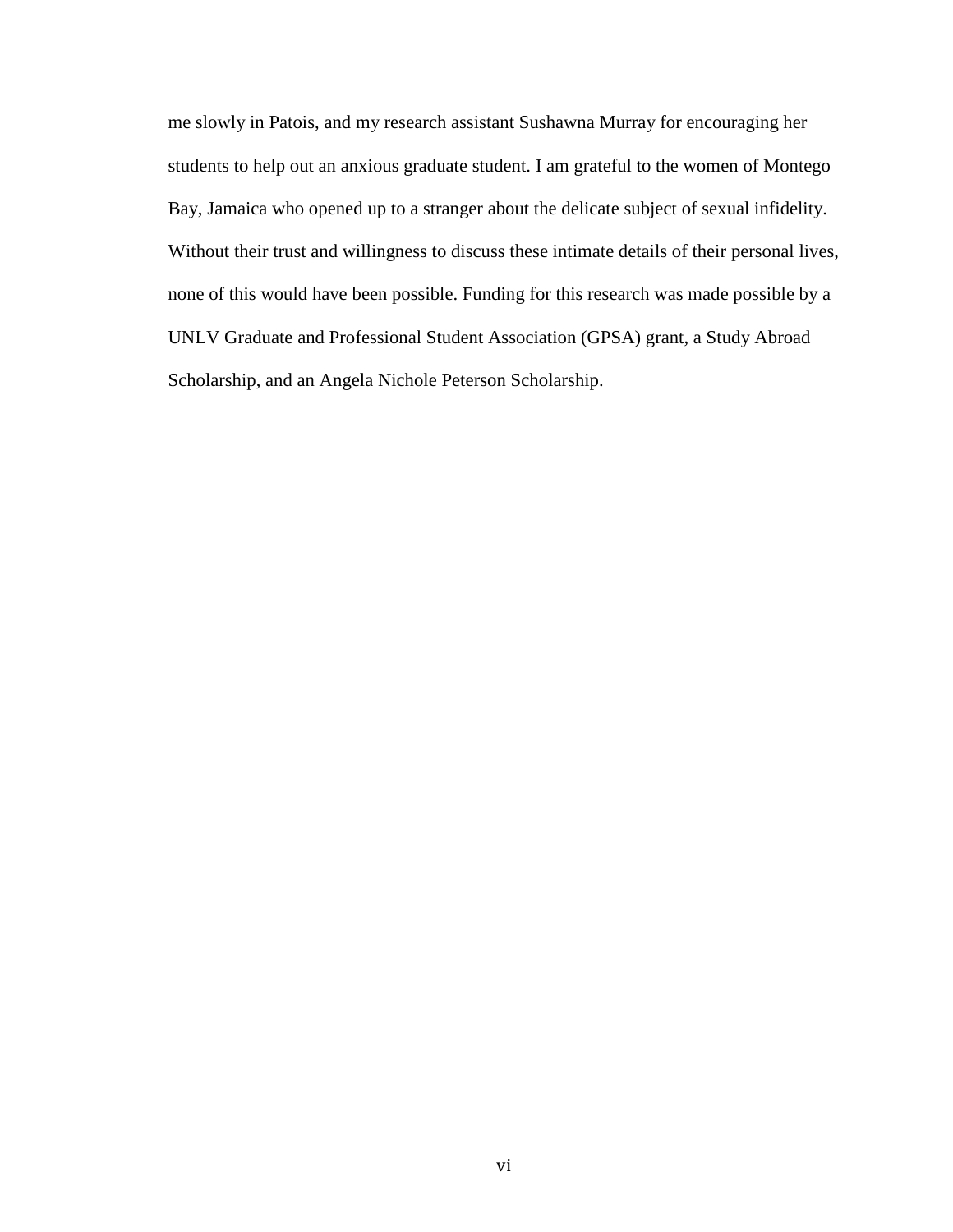| <b>CHAPTER 1</b>                                        |  |  |  |  |
|---------------------------------------------------------|--|--|--|--|
|                                                         |  |  |  |  |
| CHAPTER 3 RESEARCH DESIGN, OBJECTIVES, AND HYPOTHESES14 |  |  |  |  |
|                                                         |  |  |  |  |
|                                                         |  |  |  |  |
|                                                         |  |  |  |  |
|                                                         |  |  |  |  |
| <b>CHAPTER 7</b>                                        |  |  |  |  |
| APPENDIX 1 WOMEN'S VIEWS OF SEXUAL INFIDELITY- SHORT    |  |  |  |  |

## **TABLE OF CONTENTS**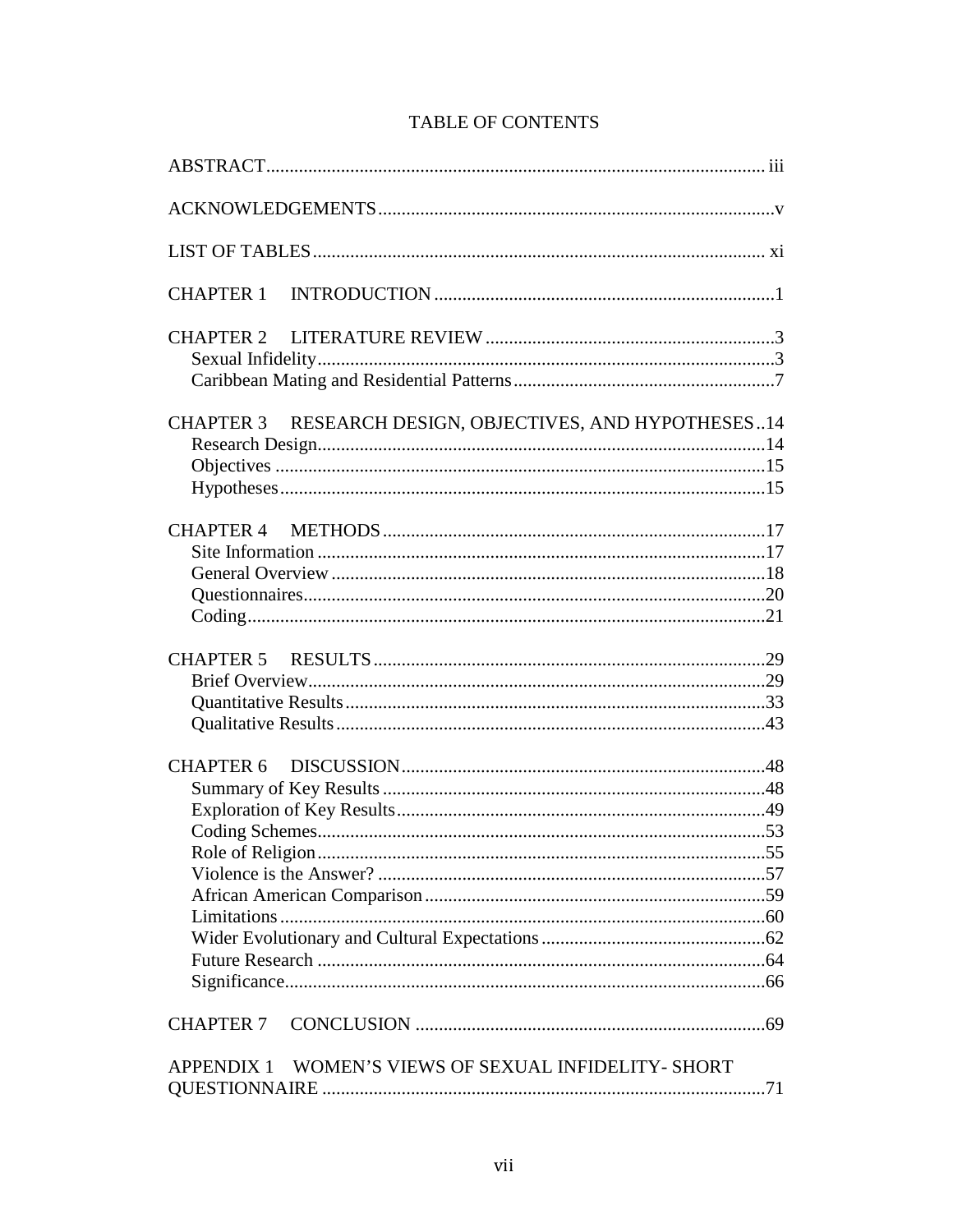| APPENDIX 2 WOMEN'S VIEWS OF SEXUAL INFIDELITY-FOLLOW UP |  |
|---------------------------------------------------------|--|
|                                                         |  |
|                                                         |  |
|                                                         |  |
|                                                         |  |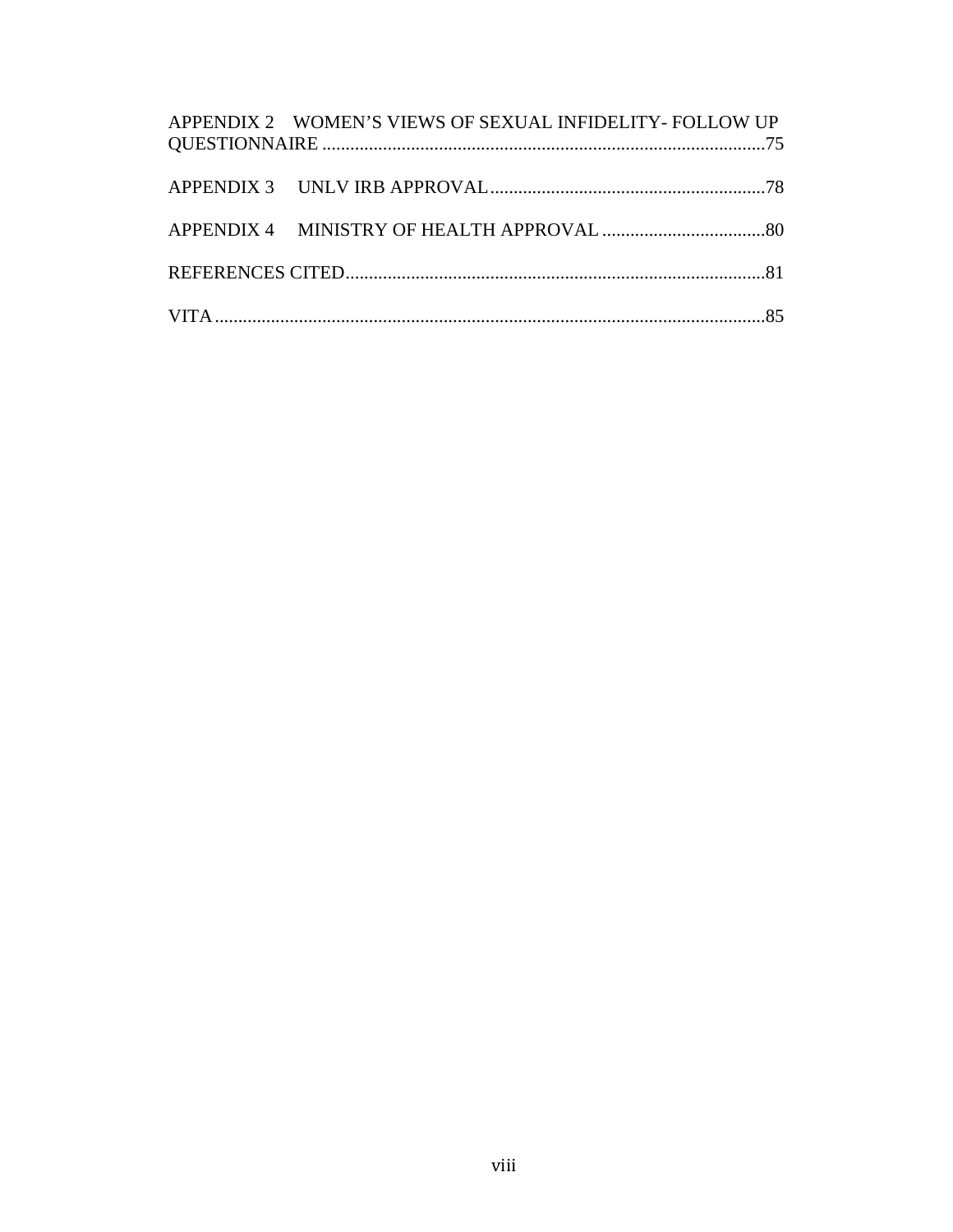## LIST OF TABLES

| Table 1  |                                                      |  |
|----------|------------------------------------------------------|--|
| Table 2  |                                                      |  |
| Table 3  |                                                      |  |
| Table 4  |                                                      |  |
| Table 5  |                                                      |  |
| Table 6  | More Educated Women's Projected Initial Responses34  |  |
| Table 7  | More Educated Women's Total Projected Responses34    |  |
| Table 8  | Less Educated Women's Projected Initial Responses 35 |  |
| Table 9  | Less Educated Women's Total Projected Responses 35   |  |
| Table 10 |                                                      |  |
| Table 11 |                                                      |  |
| Table 12 |                                                      |  |
| Table 13 |                                                      |  |
| Table 14 | More Educated Women's Projected Initial Responses39  |  |
| Table 15 | More Educated Women's Total Projected Responses39    |  |
| Table 16 | Less Educated Women's Projected Initial Responses 40 |  |
| Table 17 | Less Educated Women's Total Projected Responses 40   |  |
| Table 18 |                                                      |  |
| Table 19 |                                                      |  |
| Table 20 |                                                      |  |
| Table 21 |                                                      |  |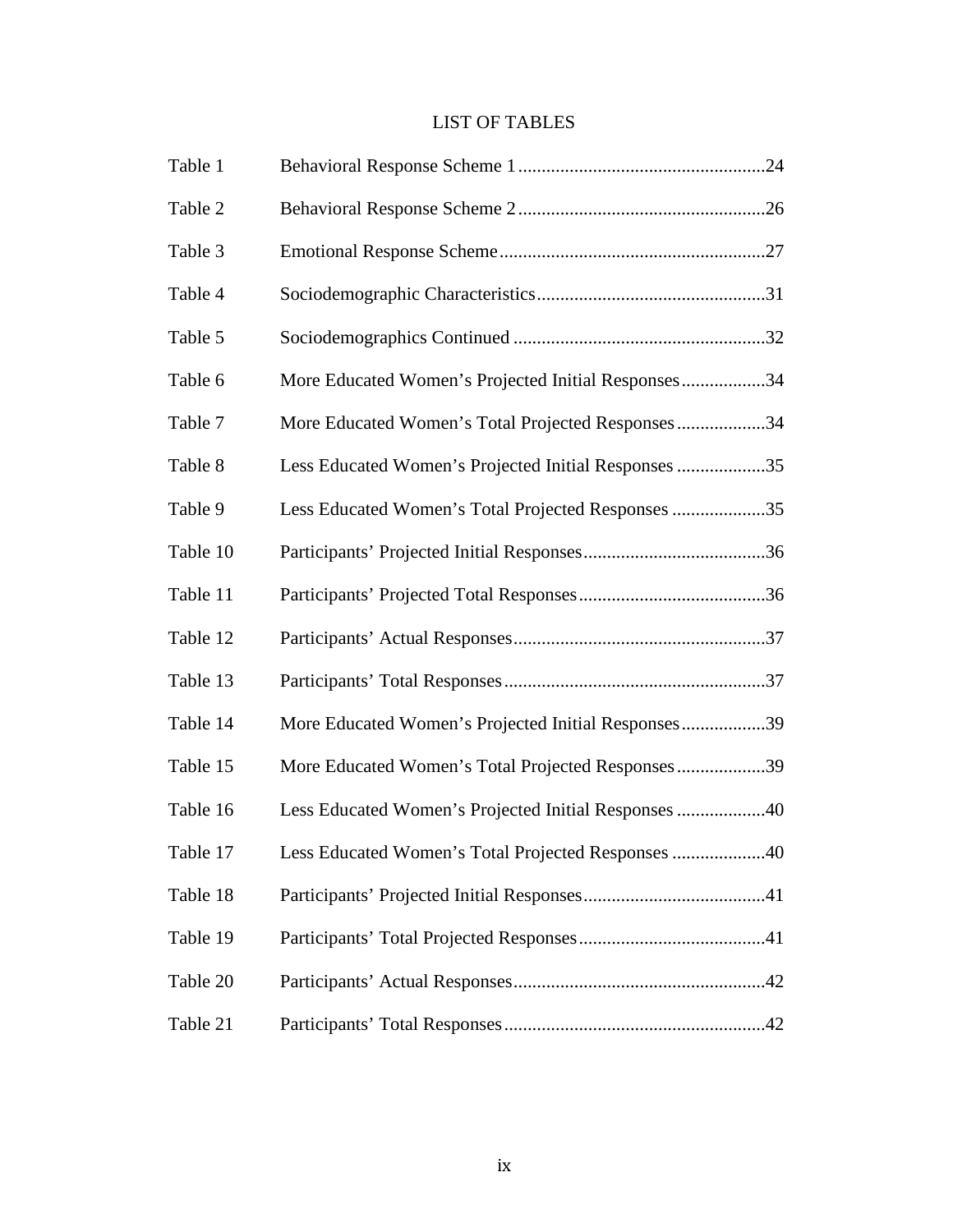#### CHAPTER 1

#### INTRODUCTION

This research explores women's responses to their male partner's sexual infidelity, within heterosexual relationships, in Montego Bay, Jamaica. Women are expected to choose culturally successful men (men that have social influence and a lot of resources) as mates because access to resources is the ultimate reproductive constraint for women. Women have higher parental investment than men because of the amount of time, energy, and resources that they invest in pregnancy and child rearing. Women's mate preferences and amount of parental investment suggest that a woman's socioeconomic status (determined by wealth, education, and career) may influence how she responds to her partner's infidelity. If a woman does not have the means to support herself, she may rely on her partner to provide resources. Similarly, a woman's response to her partner's sexual liaisons may be influenced by whether or not she relies on her partner financially.

The Caribbean region is largely absent from the literature on sexual infidelity. Caribbean mating and residential patterns provide an interesting and complex setting in which to investigate sexual infidelity. Female headed households, later age at marriage, traditional gender roles, and limited economic opportunities are a few of many trends in the Caribbean that are intertwined with sexual behavior. The importance of continued investigations of sexual infidelity in the Caribbean is evident in patterns of unstable household structures, the negative impact on children's lives, the adverse effects on gender relations, a high HIV prevalence, the dangers of age discordant relationships, and STD rates.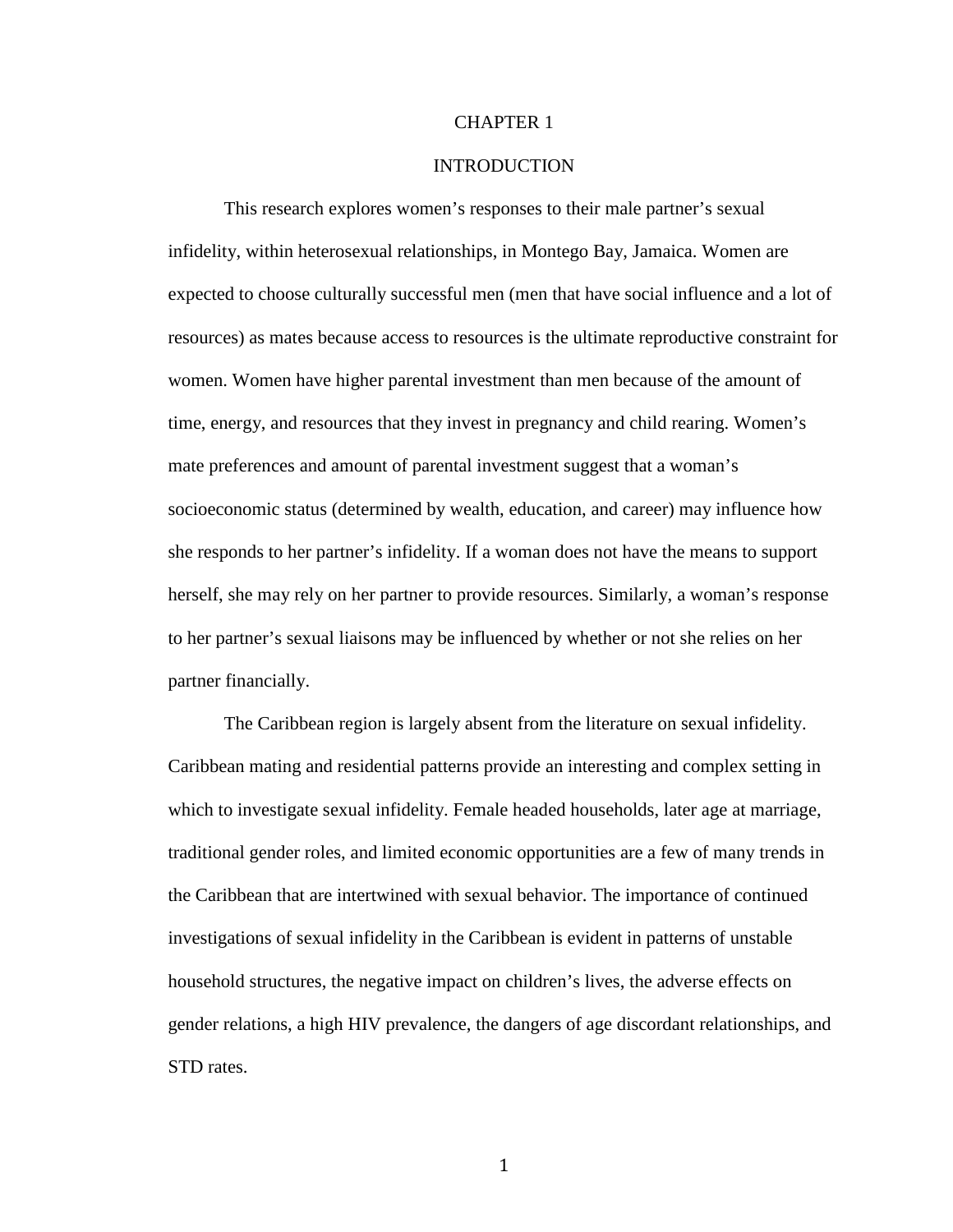Sexual infidelity cannot be studied solely from the perspective of Darwinian principles, but must also be understood within specific cultural contexts. While there are universal similarities in sexual behavior, there are also numerous differences on regional and smaller scales. Sexual infidelity should be studied in multiple settings in order to add to the growing body of cross-cultural literature on the behavior. This biocultural framework is employed to utilize the strengths of both biological and cultural anthropology to research women's responses to sexual infidelity.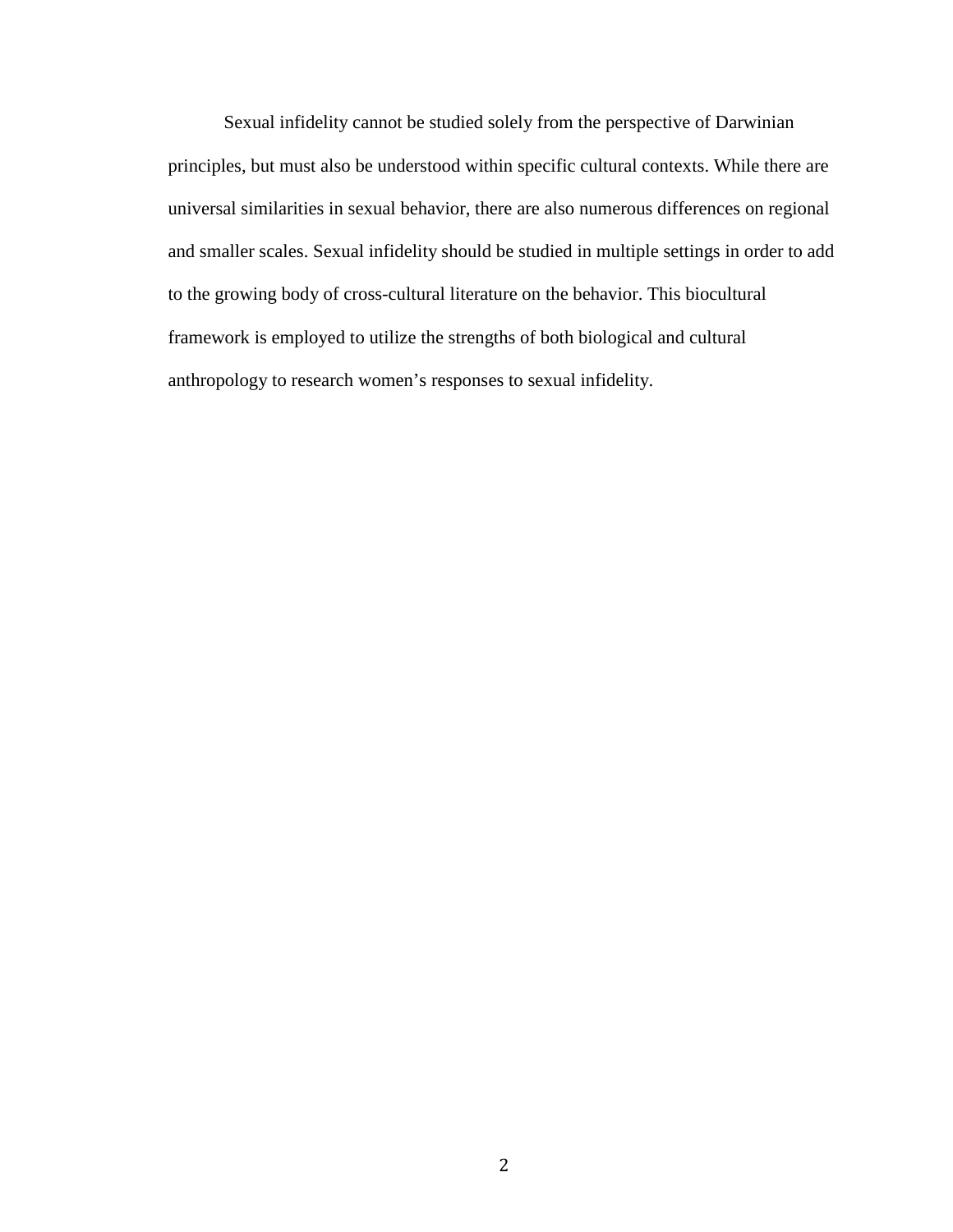#### CHAPTER 2

#### LITERATURE REVIEW

#### *Sexual Infidelity*

Sexual selection, including intersexual choice (which mate do I want?) and intrasexual competition (same sex competition over access to mates), informs the evolution of mate choice (Darwin, 2009). Women prefer culturally successful men (men that have social influence and control over resources) as mates because access to resources such as food is the ultimate constraint on female reproductive success (Geary, 2010). In a large study including over 10,000 subjects across six continents, Buss (1989) found that females rank "good financial prospect" higher than males do in every country investigated (Geary, 2004). This pattern is also confirmed across age, socioeconomic status, and ethnicity in Buunk et al.'s (2002) study of women's preferences. Sexual strategy theorists "…argue that humans have a complex repertoire of mating strategies, both short and long term, each activated differently depending on context" (Buss, 1998). Mating effort (low parental investment) emphasizes little commitment to one mate and no paternal care with high mating effort whereas parental effort (high parental investment) stresses long-term commitment to one mate and paternal care with little mating effort (Archer, 2006). Because women have higher parental investment than men, women often engage in long-term sexual strategies while men may engage in short term sexual strategies.

Long-term sexual strategies of women include finding men who can offer protection from other people, men who are able to acquire resources, men who are prepared to invest their resources in them and their children, men who possess good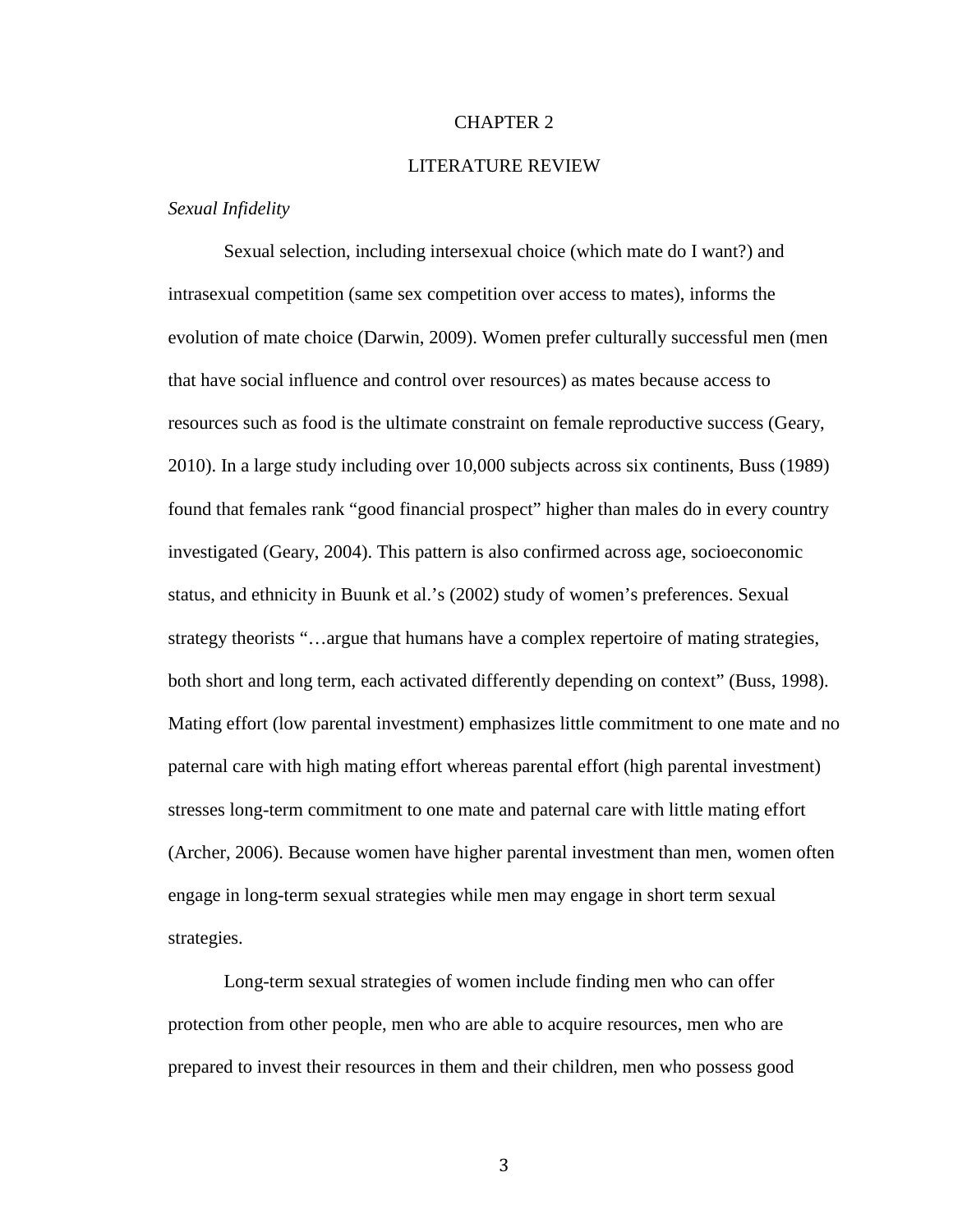parenting skills, and men willing to commit to a long-term relationship (Buss, 1998). Sexual receptivity refers to an individual's willingness to mate. Clarke and Hatfield's (1989) studies of sex differences in sexual receptivity illustrates differences in preferred mating strategies among college students with more women willing to go on a date (50%) than consent to coitus (0%) and more men willing to have intercourse (71%) than go on a date (56.3%) when approached by a stranger. According to Buss (1998), both sexes often pursue a mixed-mating strategy with one long-term relationship concurrent with shortterm flings when benefits significantly outweigh costs. In this framework, women can be expected to engage in these mixed-mating strategies to receive benefits such as greater quality and higher quantity of resources.

*Sexual jealousy* is an emotion experienced when there is a perceived threat to a valued sexual relationship that can motivate behavioral responses (Buss et al., 1992). Sexual jealousy has been largely studied among college students, both cross-culturally to identify behavior that evokes such a response (Buunk & Hupka, 1987), and among Americans to support the idea that women are more upset by their partners' emotional infidelity and men are more upset by their partners' sexual infidelity (Buss et al., 1992). Studies of sexual infidelity include whether levels of extramarital sex in China exceed levels in other societies (Zhang et al., 2012), the assessment of personal values, relationship dynamics, and opportunities for extramarital sex (Treas & Giesen, 2000), the influence of parental control over mate choice (Buunk & Solano, 2012), how different types of cheating vary in their acceptance across relationship types (Macauda et al., 2011), and how extramarital opportunity structures, sexual geographies, and social risk facilitate sexual infidelity (Hirsch et al., 2009).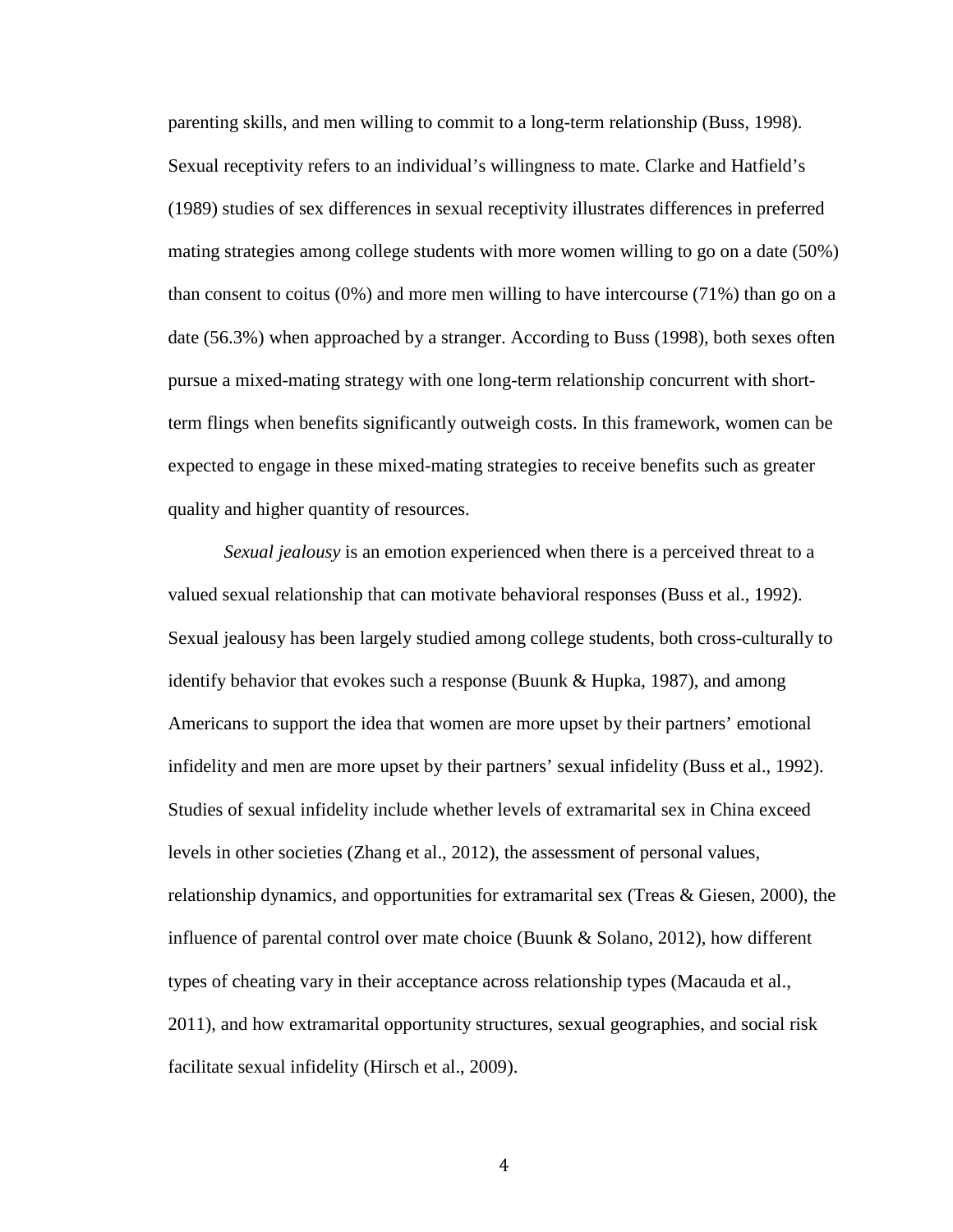Responses to *sexual infidelity* vary between and within the sexes cross-culturally, but a sub-set of the responses include mate guarding behavior. Mate guarding behavior includes limiting the mates' attempt to stray and preventing other people from mate poaching (Flinn, 1988). *Mate guarding theory* operates on the premise that time, risks, and energetic costs of this type of behavior can be outweighed by the benefit of the increased probability of reproduction (Flinn, 1988). Women are expected to guard their mates in situations where the behavior increases the quality or quantity of resources they receive, similarly to female preference for culturally successful males. Jankowiak et al. (2002) explored cross-cultural strategies used by women to manage infidelity in 66 cultures. Women in over 86% of societies tended to use self-help methods to maintain privacy and most women only resorted to using public assistance when self-help strategies failed (Jankowiak et al., 2002). Additionally, the majority of women neither condoned nor overlooked their mate's sexual escapades (Jankowiak et al., 2002), a finding that contradicts the assumption that women remain indifferent to their partners' infidelity. Flinn (1988) found that, in a village in Trinidad, women competing for the same males do not have higher rates of "agonistic" interactions (physical or verbal combat) and women do not guard men with land more intensely than men without land (resource access). The first finding challenges literature on relational aggression while the second finding opposes the assumption about women and resources (though this may simply mean that land ownership is not the best status signal for men).

*Mate retention tactics* occur in contexts of long-term relationships with promise of the pair bond lasting into the future. Mate retention tactics used by men can be separated into two groups: benefit-provisioning mate retention behavior and cost-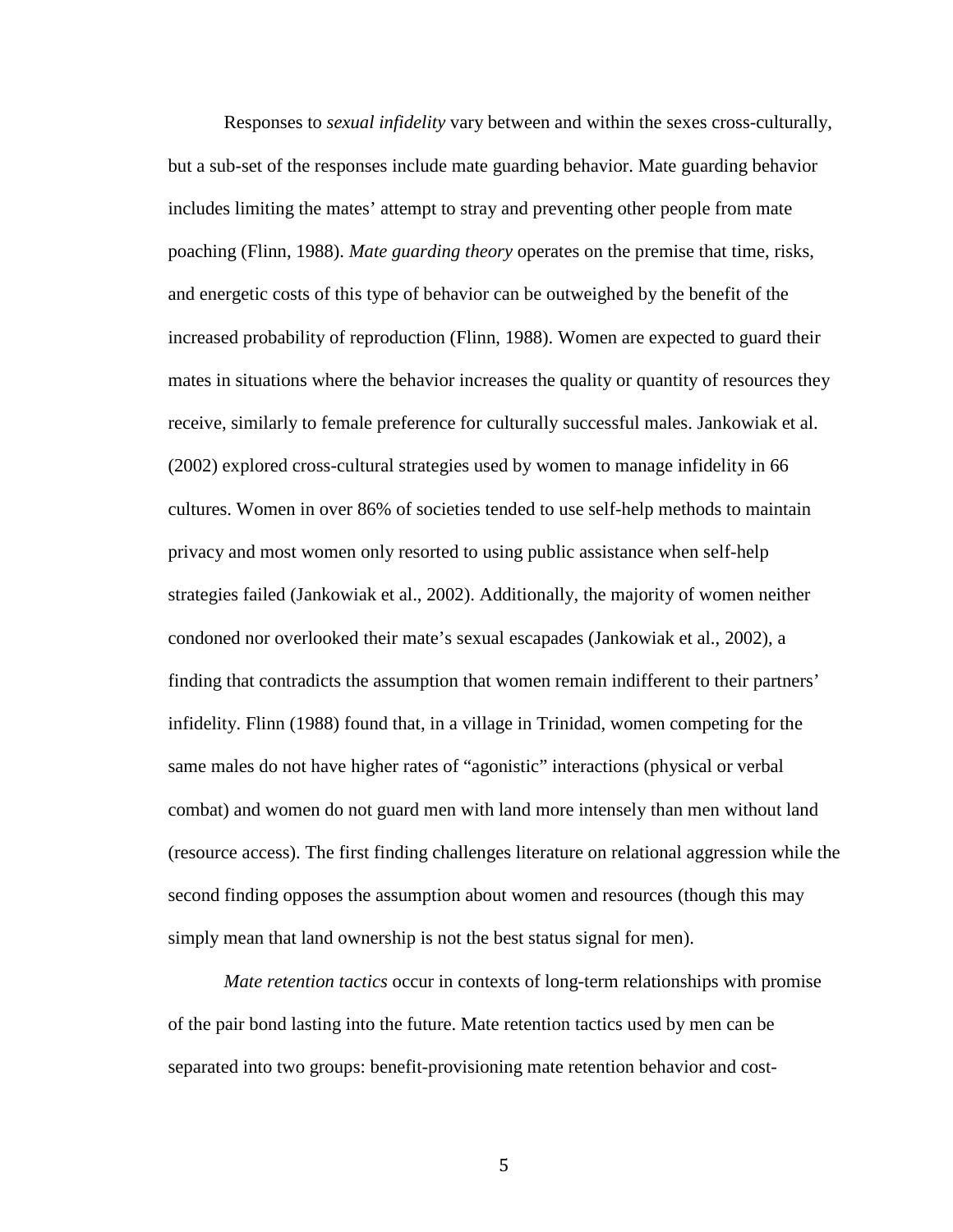inflicting mate retention behavior. The benefit-provisioning category includes behavior that persuades a woman to stay in the relationship, such as gift giving, which often requires material wealth and access to resources. Cost-inflicting behavior includes intimidation and manipulation and is often used by men with lower mate value who do not have the necessary resources (Starratt & Shackelford, 2012). Studies of mate retention tactics widely vary and include: wife abuse (Stieglitz et al., 2012), hormones and contraceptives (Wellings et al., 2012), cell phone networking (Horst & Miller, 2005), 19 mate retention behavioral strategies (Buss et al., 2008), sociosexuality, or the level of emotional attachment and commitment required prior to sexual intercourse (Kardum et al., 2006), and high vs. low commitment in relationships (Miguel  $\&$  Buss, 2011). These studies show that one can expect mate retention tactics to differ on an individual level depending on alterations in hormonal levels, access to technology, and personal preferences for the degree of intimacy in relationships.

Studies in the previous literature review are limited by one or more of the following factors: age (most are young adults in their early 20s), Americans (lack crosscultural implications for findings), university students (limits variety of socioeconomic status), sex (most research questions focus on men's behavior and perspectives), context of marriage (limits relationship type and dynamics of each), and motivations for sexual infidelity rather than responses to the behavior. Sexual infidelity needs to be explored across different relationship dynamics to assess if relationship status affects how women respond to sexually unfaithful partners. More research also needs to be done across age groups and in lesser-studied regions to allow for cross-cultural comparisons.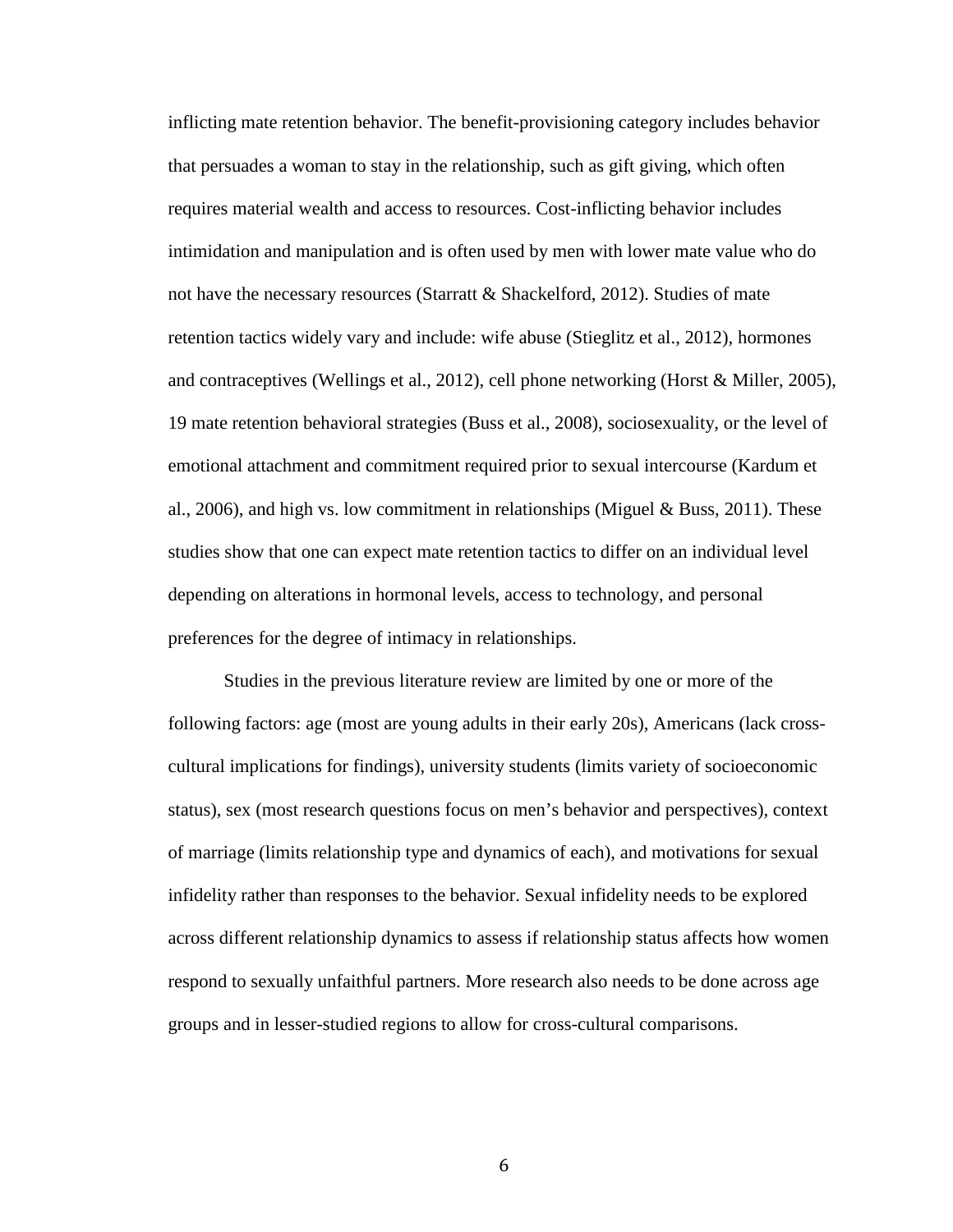#### *Caribbean Mating and Residential Patterns*

The most extensive studies of family dynamics in Jamaica are unfortunately a bit dated. Edith Clarke and Barry Chevannes conducted foundational ethnographic studies on Jamaica family dynamics in previous decades (Chevannes, 2001; Clarke, 1999). Yet some patterns in Jamaican family dynamics described in the 1950's are still prevalent today. These include the tendency for lower class couples to cohabitate years before marrying, a high prevalence of visiting unions (partners live separately with their kin and the father visits to make contributions to his children), absent or low invested fathers, and female household heads (Clarke, 1999).

Social learning theory stresses the importance of observation in learning appropriate and inappropriate gender-specific behavior and sex-typed norms and expectations during childhood (Roopnarine & Brown, 1997). The family household serves as a fundamentally important social atmosphere for emphasizing men's economic roles and women's caregiver/nurturer roles. As children, girls are kept within the home with restricted permission to venture into the yard while boys are allowed to go outside and explore, supporting sex-differences in chores. These sex differences in play environments are supposed to protect girls from potentially negative boy-girl relationships and encourage boys to engage in boy-girl relationships (Roopnarine & Brown, 1997). In Grannitree, a farming community in Jamaica, young girls are socialized into becoming higglers (people that sell produce in markets) by being taken to gather fruit to be sold into the markets later while young boys are taught the value of their livestock and how to properly care for them (Chevannes, 2001). This demonstrates how children are integrated into adult working roles. Any man who violates this distinction in gender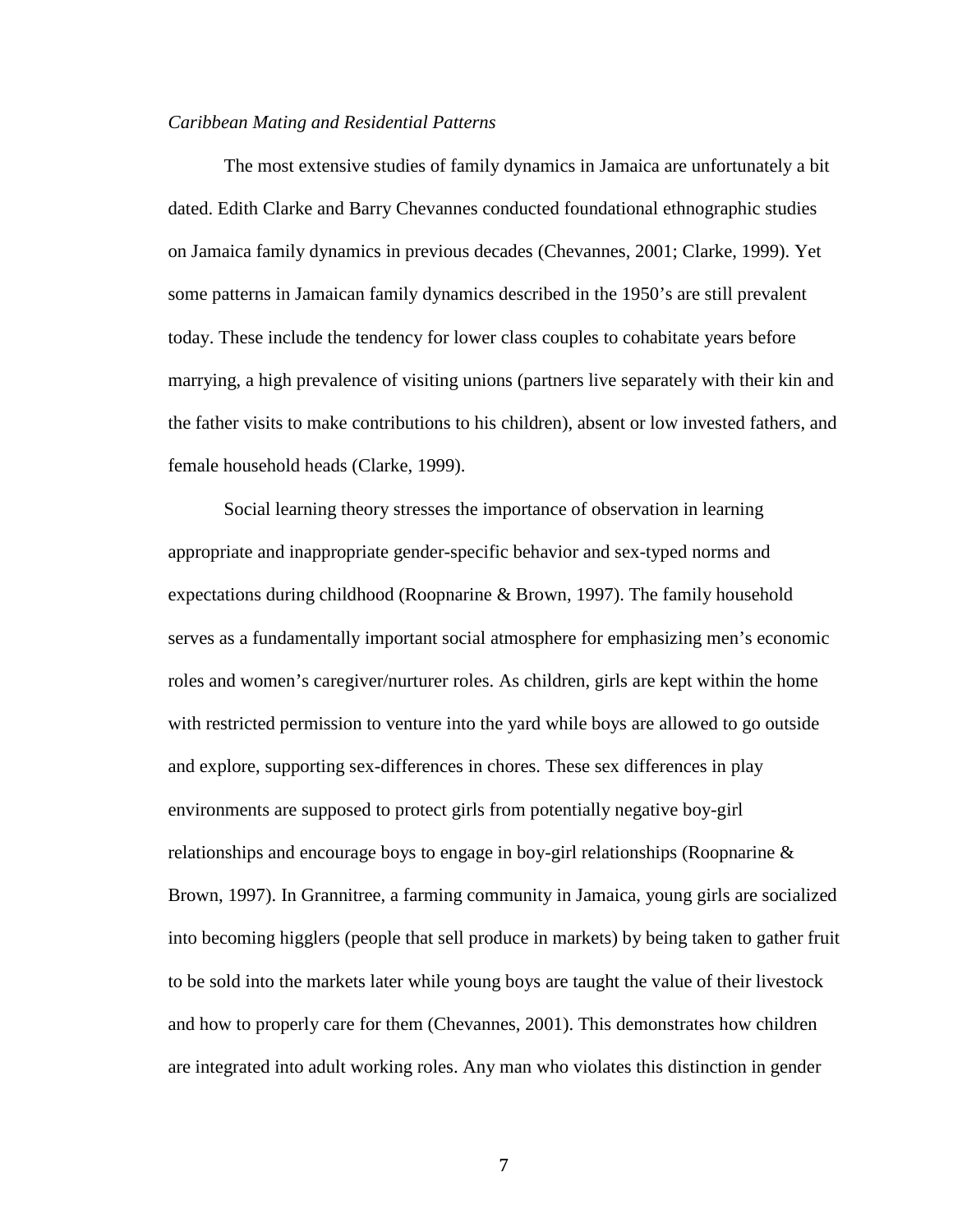roles is deemed a "maamaman" (a tamed and domesticated man who takes orders from his spouse) and may also be considered a homosexual (Chevannes, 2001).

Women in Jamaica achieve the status of womanhood not by menarche, but instead by successfully bearing children. Similarly to the Jamaican concept of "Big Men" (a man who is older, wealthy, or mature or a combination of those factors), their transition into adulthood and mature social circles is marked by their ability to produce healthy children. In this mindset, women with children prior to marital unions have proven their fertility and may perhaps even be assessed as having higher mate value. In order to have healthy children, women often seek (out of necessity) men capable of financially supporting them. In Jamaica, women were found to use cell phones for networking primarily to find a man capable of economically supporting them with younger women preferring men whose "pockets run deeper" (Horst & Miller, 2005). Women who do not have children are assumed to be biologically incapable of producing offspring and are labeled mules, much to their social detriment. Women without children are also assumed to be antisocial and selfish because they fail to complete their procreative duty. Roberts and Sinclair (1978) found that Jamaican women believe everyone should have a child to keep them company. These women also pitied other women that do not have children because they assumed the women would remain unhappy without anyone to help them with household labor. "Early and frequent heterosexual activity with several partners either serially or concurrently in several relationships is seen as a strong reflection of manhood and a sign of maturity" among African Caribbean men (Roopnarine, 2004). This preference for short-term mating strategies facilitates proof of virility, reaffirming ideas of masculinity and experience.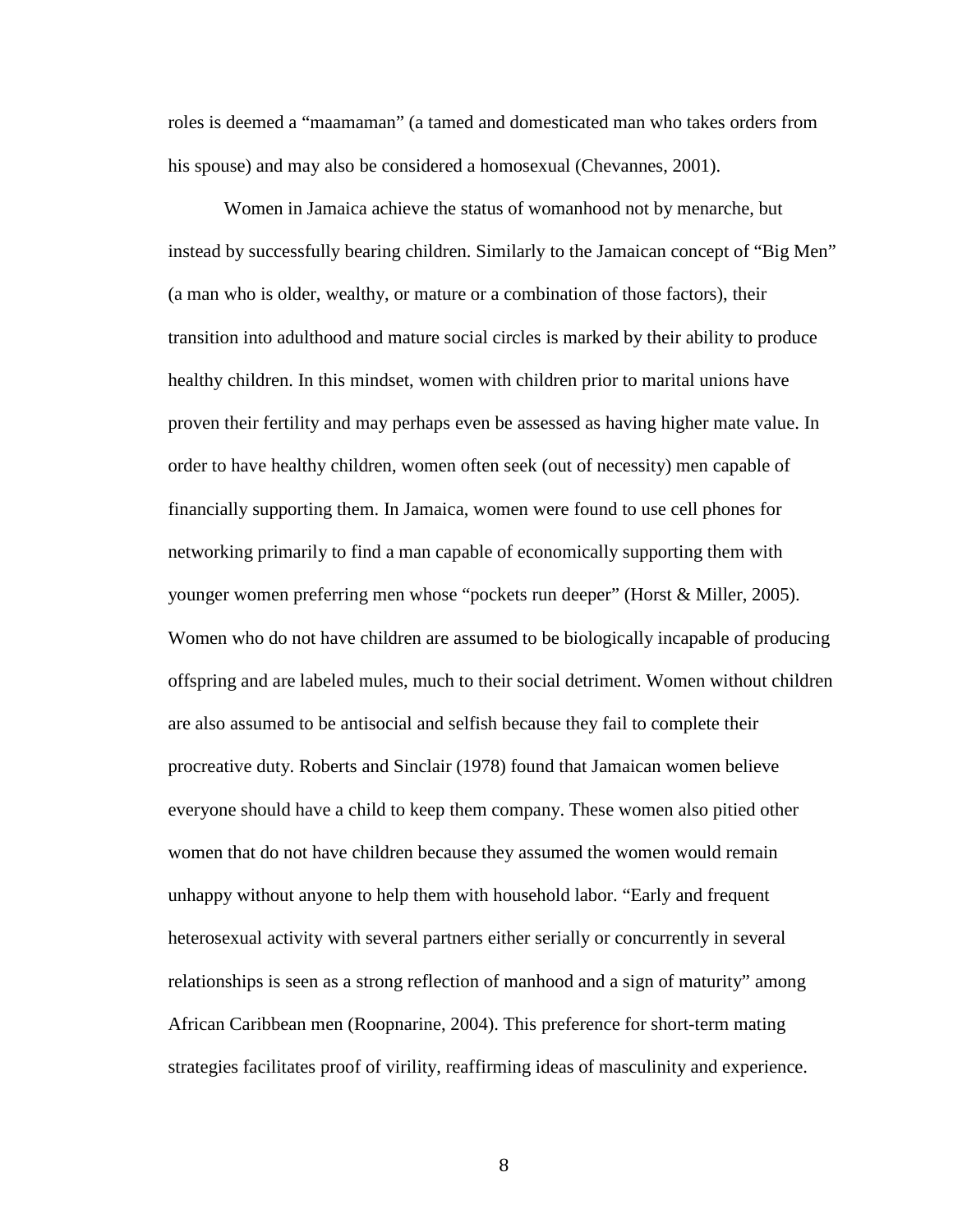Horst & Miller's (2005) study of 100 households (both rural and urban) in Jamaica found that the most extensive cell phone based networking for men revolves around sexual relationships, with cell phones facilitating concurrent partners by enabling private phone conversations.

Social class is largely distinguishable by marital unions that reflect the European idea of a traditional nuclear family. Land ownership (bought or inherited) and marriage are two characteristics of upper class individuals in Jamaica, with roots going back to Emancipation when both were symbols of freedom and independence. Gender roles also revolve around these ideas of social status and family dynamics. A husband is liable for the well-being of his wife and children. Because marriage is considered a lifelong monogamous partnership, many people cohabitate as a "trial of compatibility" to ensure it is a commitment they are willing to make (Clarke, 1999). This magnitude of responsibility deters men who do not own a house or a piece of land (signals of being an adequate provider), and men who lack financial stability from entering marital unions. Bryant et al. (2008) found that income is significantly associated with marital satisfaction among Black Caribbean women and men (US immigrants), which may be related to cultural values that prioritize success and achievement as a way of signaling social status. Among a small sample of married couples of the Tsimane in Bolivia, 60% of all abusive situations happened during arguments over men's diversion of resources from their family (Stieglitz et al., 2012), showing that the necessity for male provisioning even fails to dissuade women from voicing their concerns despite the threat and possibility of violence. Men's economic stability also influences the likelihood of a Jamaican mother abandoning her child, with economic reasons for abandonment representing 62.5% of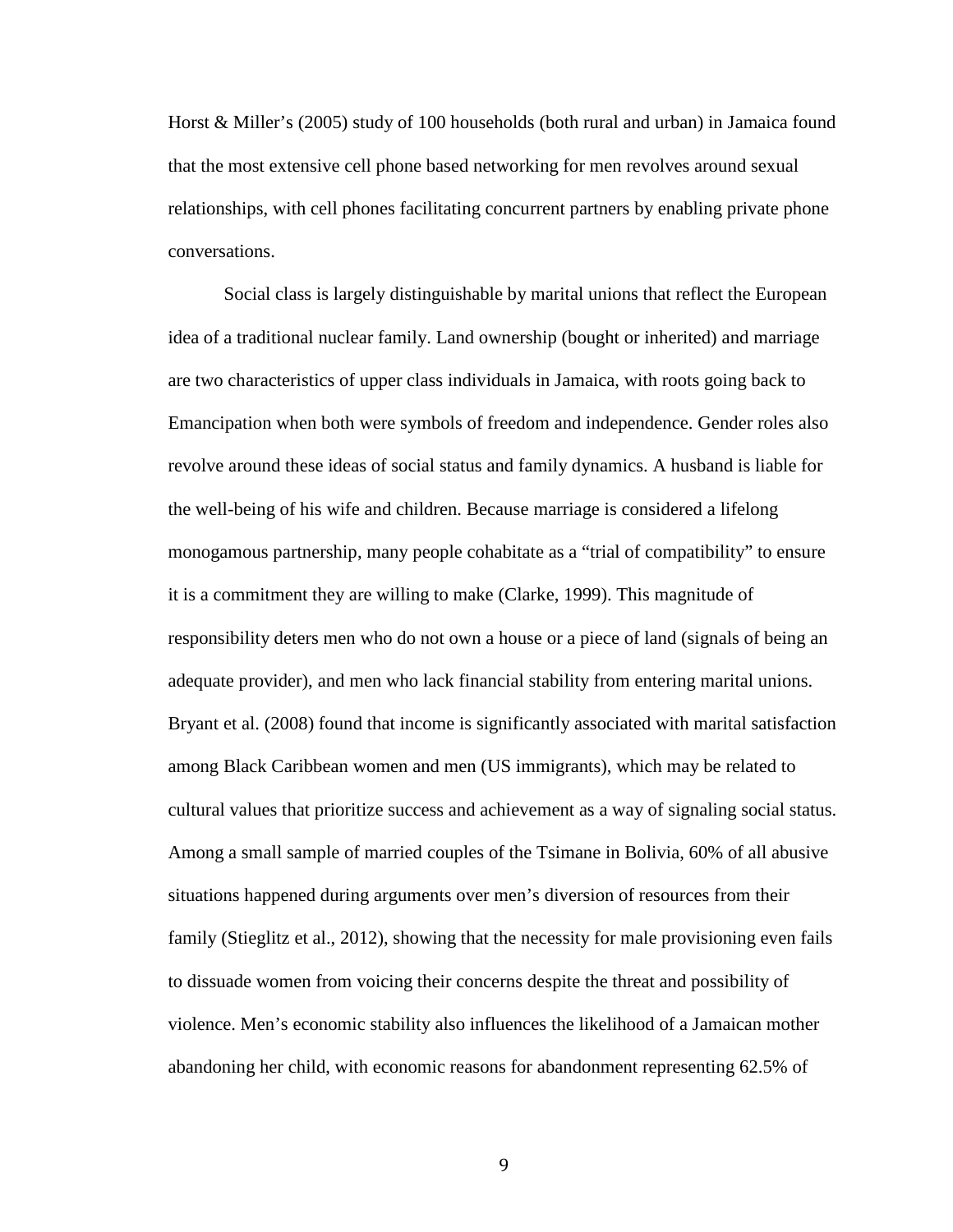responses among low-income mothers who left children behind (Sargent & Harris, 1992). Women often rely on the income of their partner to support their child, making male economic stability a necessity. The male gender role as the primary provider may explain the high prevalence of children born out of wedlock and trends toward later age at marrying among adults since men must wait until they are financially sound before transitioning into the role of husband. In a study in urban Kingston Jamaica, adolescent girls (between 18 and 21 years of age) use the terms "big men", "sugar daddies", and "dons" to describe different types of older partners (Wood et al., 2011) that echo the gender role of men as providers. Black Caribbean women adhere to more traditional views of marriage with conventional gender and marital roles relative to the division of labor and power (Bryant et al., 2008).

Clarke (1999) recognizes six household types in Jamaica: simple (man and woman with or without children that may or may not be genetically related), extended (presence of kin related to the man and/or woman living there which may include up to four generations), simple denuded (either a mother or father living with his or her children), extended denuded (same as simple denuded except with extended family also living there), single-person (one person), and sibling (siblings living together). Her extensive categories illustrate the diversity of family dynamics in Jamaica in regards to variability in the presence of non-nuclear kin, multiple generations of kin, the presence of children (related and unrelated), and the presence of one or both parents. Other researchers organize household types by legal sanctioning and cohabitation: marriage, common-law marriage, and visiting unions. Marital unions have a shared household and are legally sanctioned, common law unions have a shared household but are not legally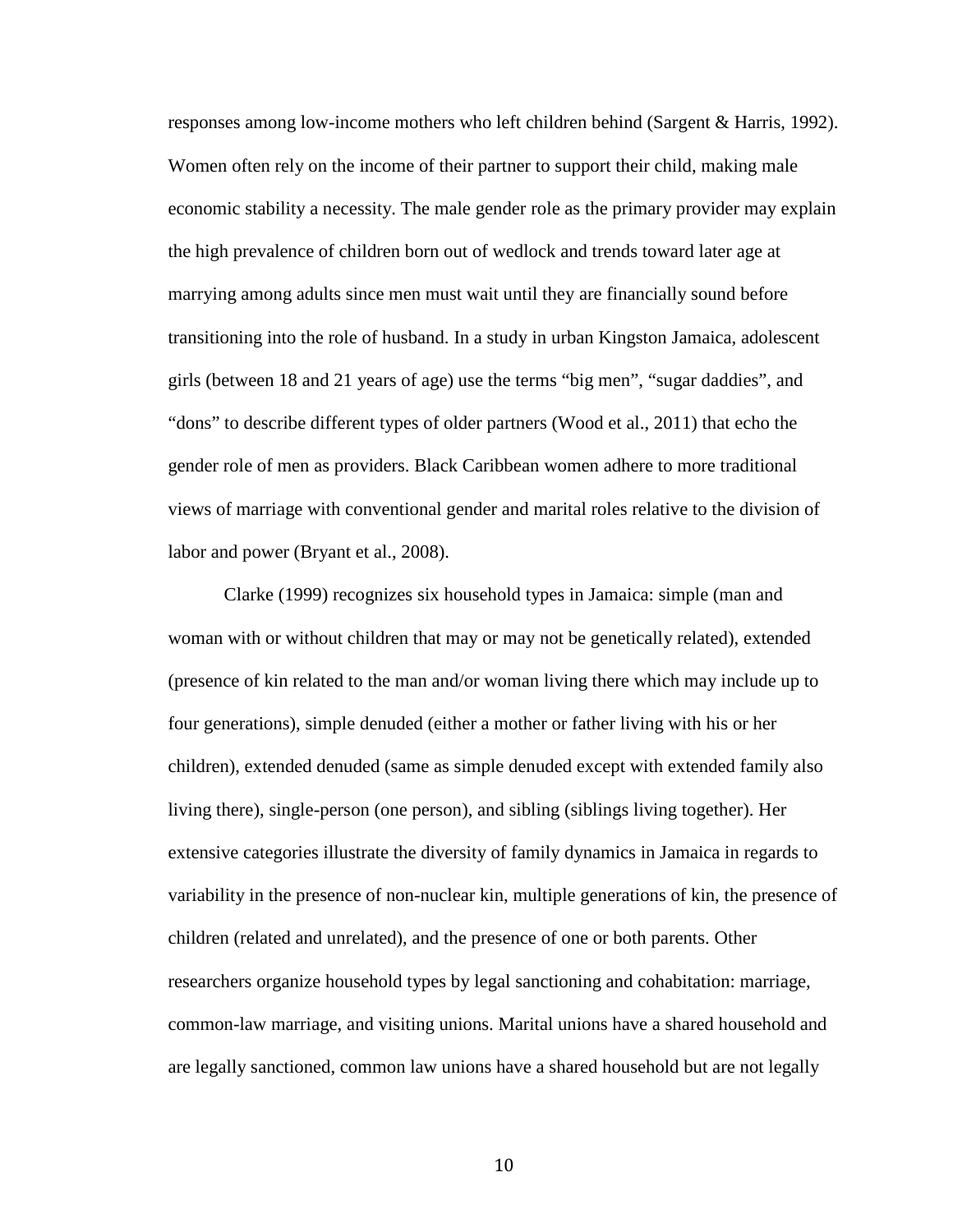sanctioned, and visiting unions have separate households and are not legally sanctioned. A cohort study in Jamaica found that cohabiting parental unions decline as their children grow; from 51% at birth to 42% from 11-12 years and 36% at 15-16 years (Samms-Vaughan, 2008). In other words, the proportion of young adults whose parents live together declines as the young adults grow older. Kinship networks are an essential support system for Caribbean women, enabling them to seek both biological and social kin for help with childcare and resource provisioning (Russell-Brown et al., 1997). In the Caribbean, childbearing usually starts in common-law and visiting unions are a precursor to establishing conjugal unions (Roopnarine, 2004). Child shifting (temporary informal adoption) within kinship networks alleviates the burden of children born to economically unstable mothers, unprepared teen mothers, and mothers lacking paternal support (Russell-Brown et al., 1997).

Matrifocal households are very common in Jamaica with female-headed households comprising 42% of all household types (Handa, 1996). In these households, the mother is the leader while the father sporadically visits other members of the household. Women who prefer or are better at increasing their children's welfare tend to choose to become household heads, making the primary determinant of the headship decision based on the amount of resources a man or woman can make available to his or her children (Handa, 1996). In Dominica, strong reciprocal relationships between mothers and daughters form the core of households; daughters may be expected to procure a high status mate willing to send money to his in-laws as payment for her mother's parental investment (Quinlan, 2006). Caribbean women contribute the most to household income and raise families in the absence of men (Roopnarine, 2004). In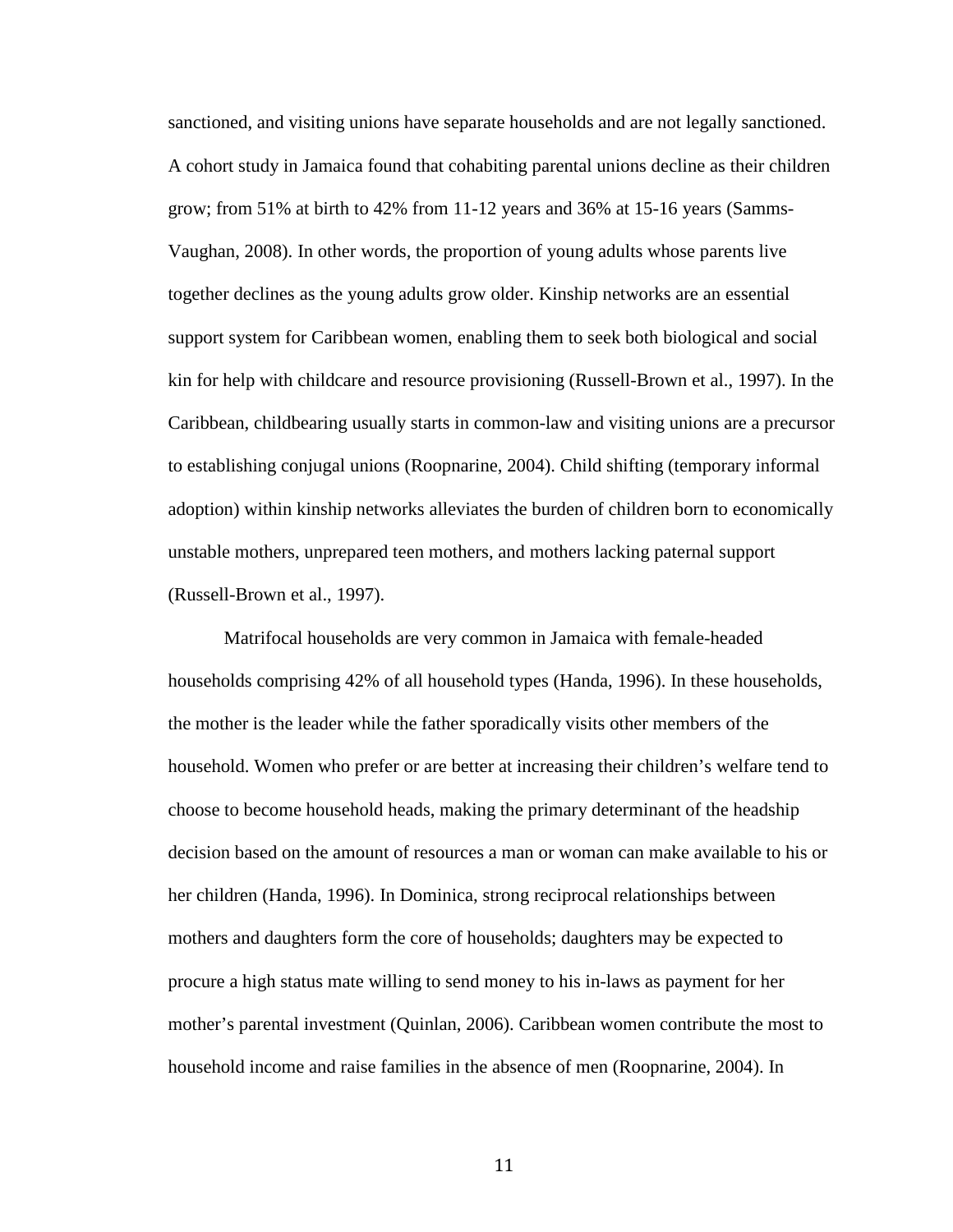Dominica, men's income is often spent on nonessential items and alcohol (availability of cheap rum), making them unreliable and a recurrent drain on family resources (Quinlan, 2006). Mothers and grandmothers hold a central position in matrifocal households while others are perceived to orbit around them, a concept that prevails in Jamaican families even after immigrating to countries like Canada (Navarra & Lolis, 2009). Other characteristics of matrifocal households include having children before cohabiting, women being submissive to their partners due to their reliance on their economic support, and common law marriages as a lower class signifier (Smith, 1996). A study in Jamaica found that between 75-80% of children live with their mothers throughout their lives but less than 50% of children were living with their fathers at 5-6 years and less than 40% at 15-16 years (Samms-Vaughan, 2008). This demonstrates the tendency for children to live in matrifocal homes and the trend for declines in paternal investment. There is an increased probability of matrifocal households and non-resident fathers when there are high frequencies of non-marital unions (Roopnarine, 2004), a prominent trend in the Caribbean. Common law marriages and absent fathers reflect hesitance to establish a solid bond through conjugal union, but Pollock (1972) stresses that this socioeconomic pattern occupies a short time period in the lives of Jamaicans in the developmental process of the familial unit.

Most studies of sexual behavior in the Caribbean assess implications for public health concern such as high HIV presence and STD transmission due to age-discordant relationships and lack of condom use, as well as teen pregnancies and children born out of wedlock. One study assesses mate guarding specifically in the Caribbean region with its research site of Grande Anse Trinidad (Flinn, 1988). Results show that women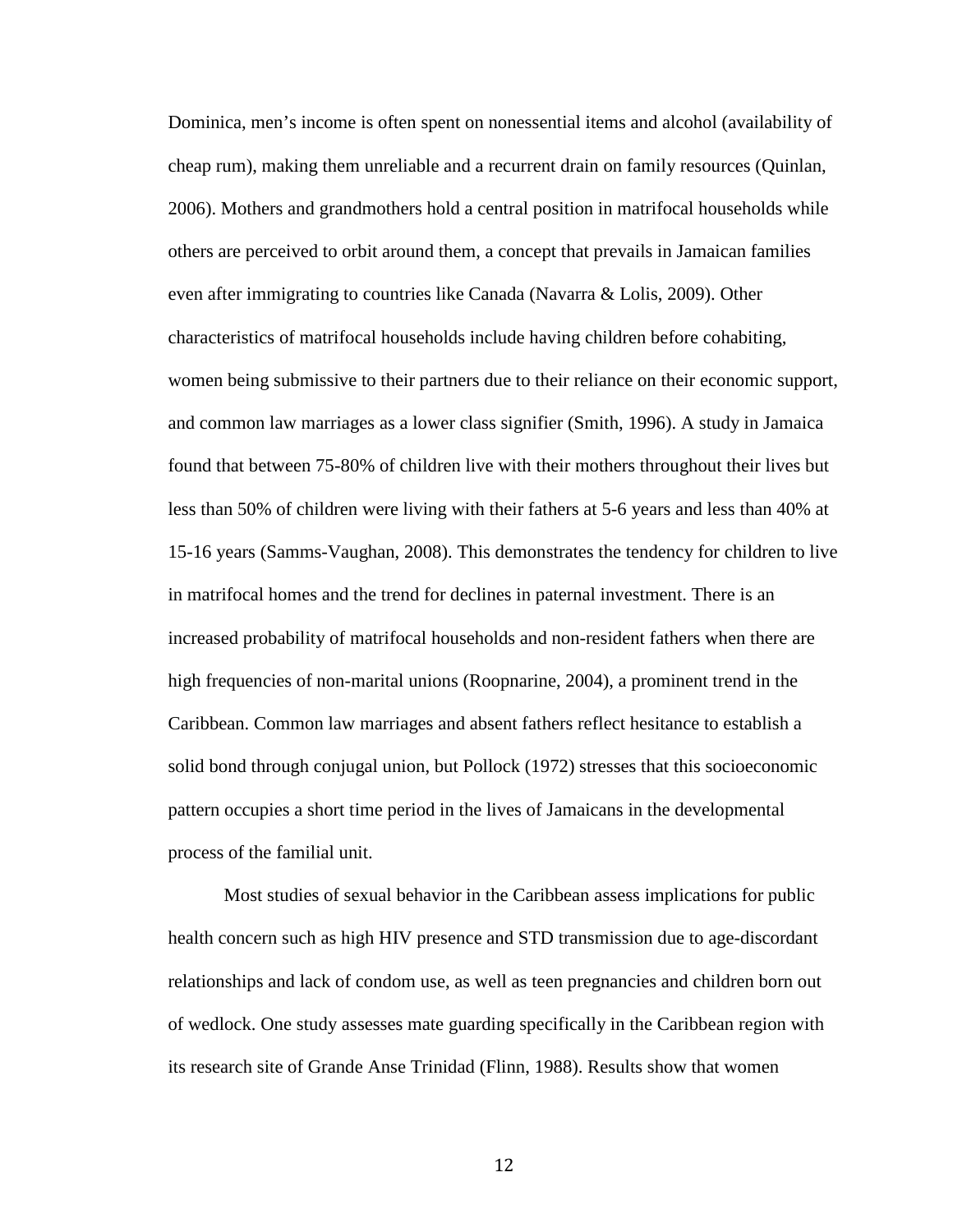competing for the same men did not have more "agonistic" interactions (behavior involving physical or verbal combat) and women do not guard men with large areas of land more intensely than men with little or no land (Flinn, 1988). Land has been used as a measure of socioeconomic status, making the latter finding puzzling given that women are expected to guard men with greater resources more intensely than men with little or no resources. This may indicate that though land is a symbol of social status in the Caribbean, disposable income is much more valued by women and land ownership may not equate with money to be allocated for provisioning mates. Flinn (1988) also notes that mate guarding by women appears to involve negotiating reciprocal services (cooking and cleaning) rather than direct aggression towards mates or rival women. Men in the community are known to dislike women's arguments over men due to inevitable embarrassment, influencing women's responses to their partner's infidelity. Women's responses to sexual infidelity in Jamaica may also be similarly influenced by male attitudes towards acceptable female behavior and general gender norms for sexual behavior and attitudes towards sexual behavior. One study with the purpose of analyzing mate guarding in the Caribbean region, however, is not sufficient to reach any formal conclusions about overall patterns in the region.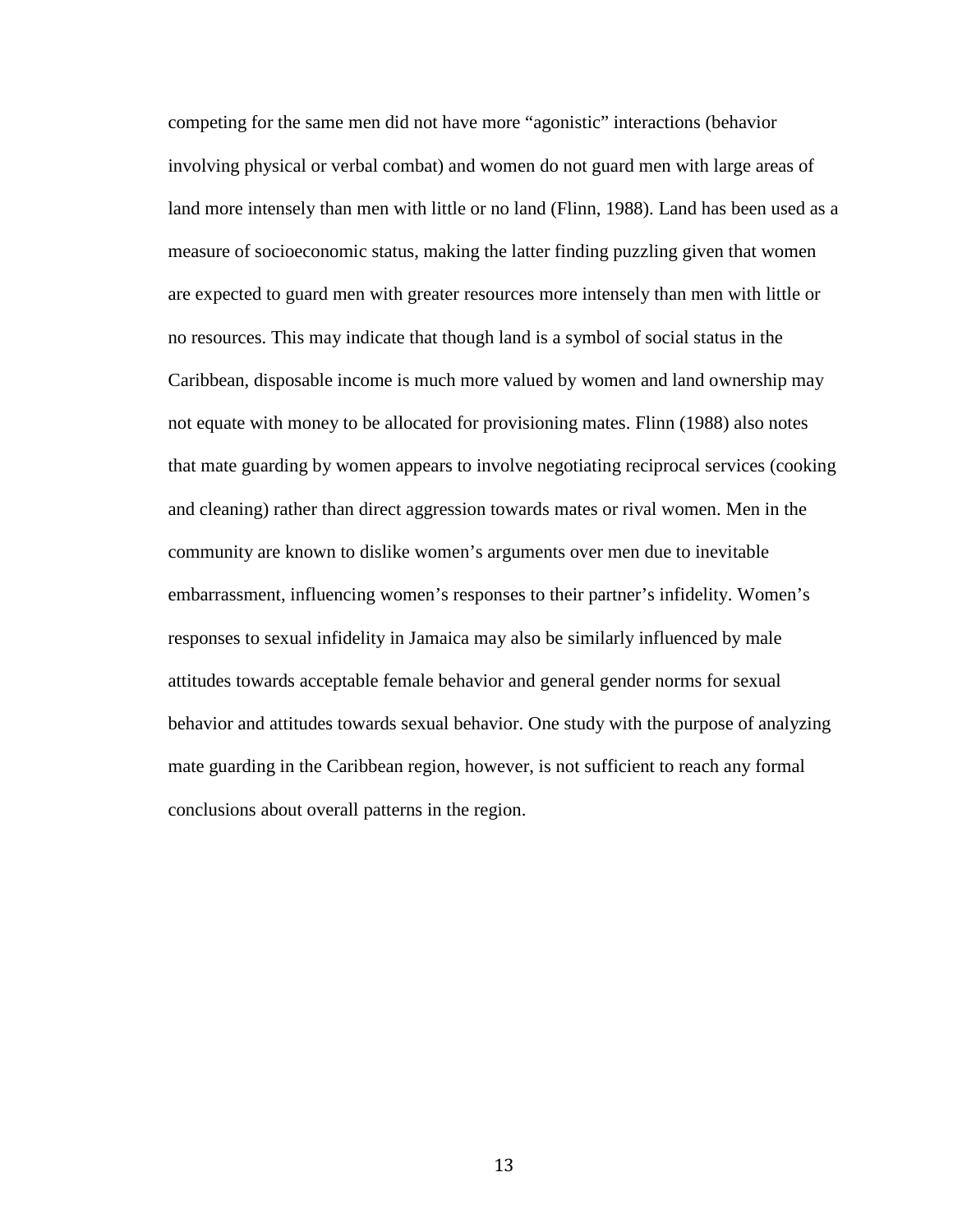#### CHAPTER 3

#### RESEARCH DESIGN, OBJECTIVES, AND HYPOTHESES

#### *Research Design*

A mixed methods research design of qualitative (interviews) and quantitative (questionnaires) methods was used to address the objectives outlined below. Descriptive statistics were used to describe the sociodemographic characteristics of participants: age, occupation, education, relationship type, and number of children (as specified on the short survey). In this study, education level represents socioeconomic status (SES), and was broken down into four categories: primary, partial secondary, complete secondary, and tertiary education. Socioeconomic status is generally based on household income, occupation, and educational attainment. Education was used as the measure of socioeconomic status because many rural women in Jamaica work multiple odd jobs (babysitting and selling produce at the market or on the road side) that would make calculating annual salary or household income extremely difficult. Educational level is therefore easier to identify and thus was used as a measure of SES in this particular study.

The questionnaires were constructed to reflect evolutionary influences on sexual behavior. They were also tailored to reflect culturally contextual influences on sexual behavior, such as trends for women to enter marital unions at a much later age, a large proportion of non-marital unions, high illegitimacy rates, and the great variability of household structure in Jamaica. Responses to sexual jealousy were not limited to marital contexts because women in Jamaica initially engage in visiting unions (62%) and progress to marital unions later in age (Roberts & Sinclair, 1978). Restricting the study to married women would not have fit the dominant relationship pattern in Jamaica and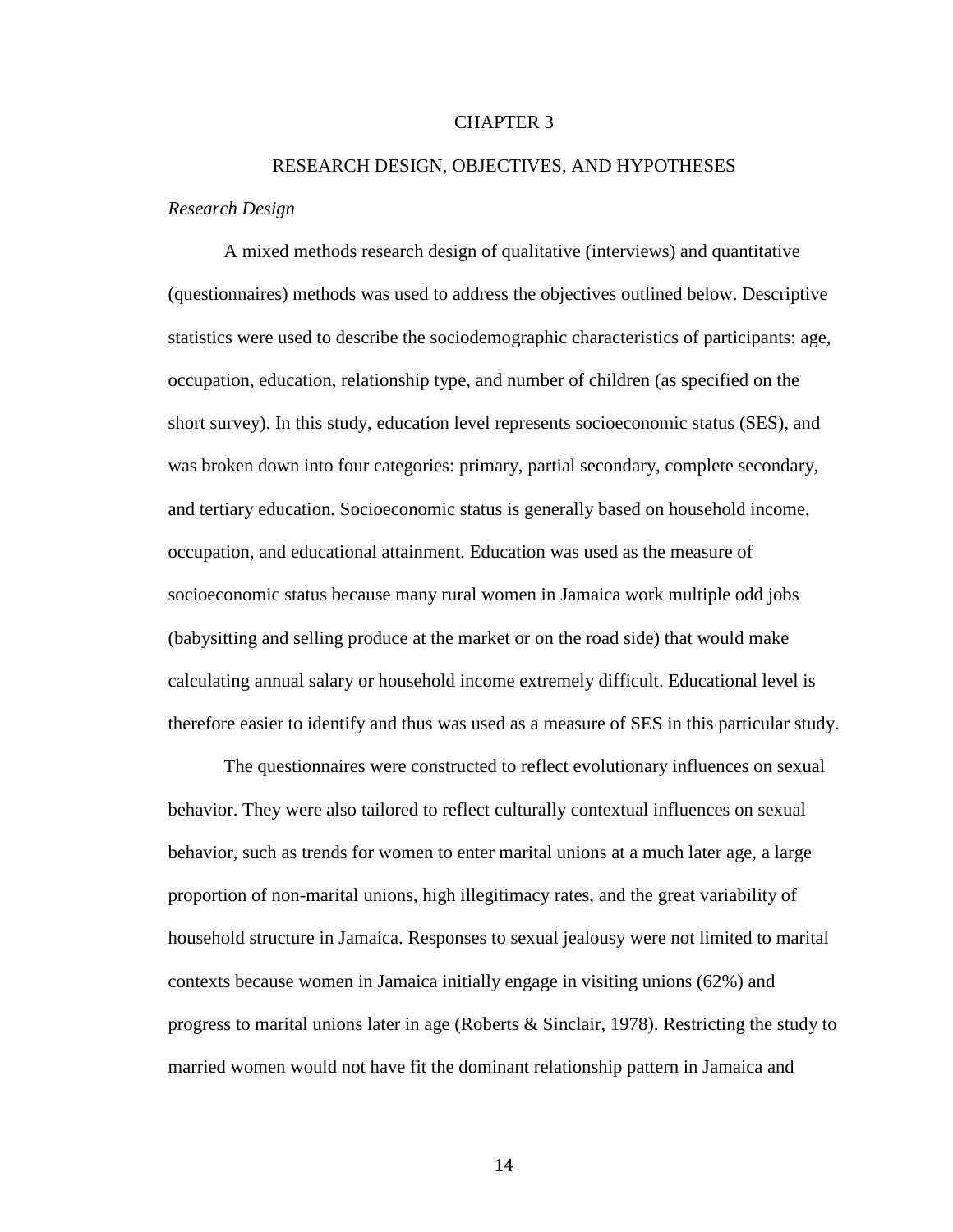would have prevented valuable data from being collected. Gaps in the research of sexual infidelity are largely comprised of sample limitations for the cross-cultural implications of the various results. Conducting research in Montego Bay, Jamaica served to address the overall absence of the Caribbean region in the literature surrounding sexual infidelity, and the research design addresses the theoretical gaps in the literature.

#### *Objectives*

The objectives of this thesis are 1) to document how women respond to their partner's sexual infidelity; and 2) to determine if a woman's education level influences her response to her partner's sexual infidelity; two competing hypotheses are tested to address the second objective.

#### *Hypotheses*

H0) the distribution of women's responses to their partner's sexual infidelity is independent of educational attainment level.

If the null hypothesis is supported, it may be true that female responses to sexual infidelity do not vary as a function of socioeconomic status. Household structure, the presence or absence of children, matrifocality, religion, and job availability are a few of the many factors that may influence female responses to sexual infidelity.

H1) women's responses to their partner's sexual infidelity depend on educational attainment level.

Women with lower SES may use more private mate guarding strategies if their partners provide them with valuable resources that they otherwise would not have access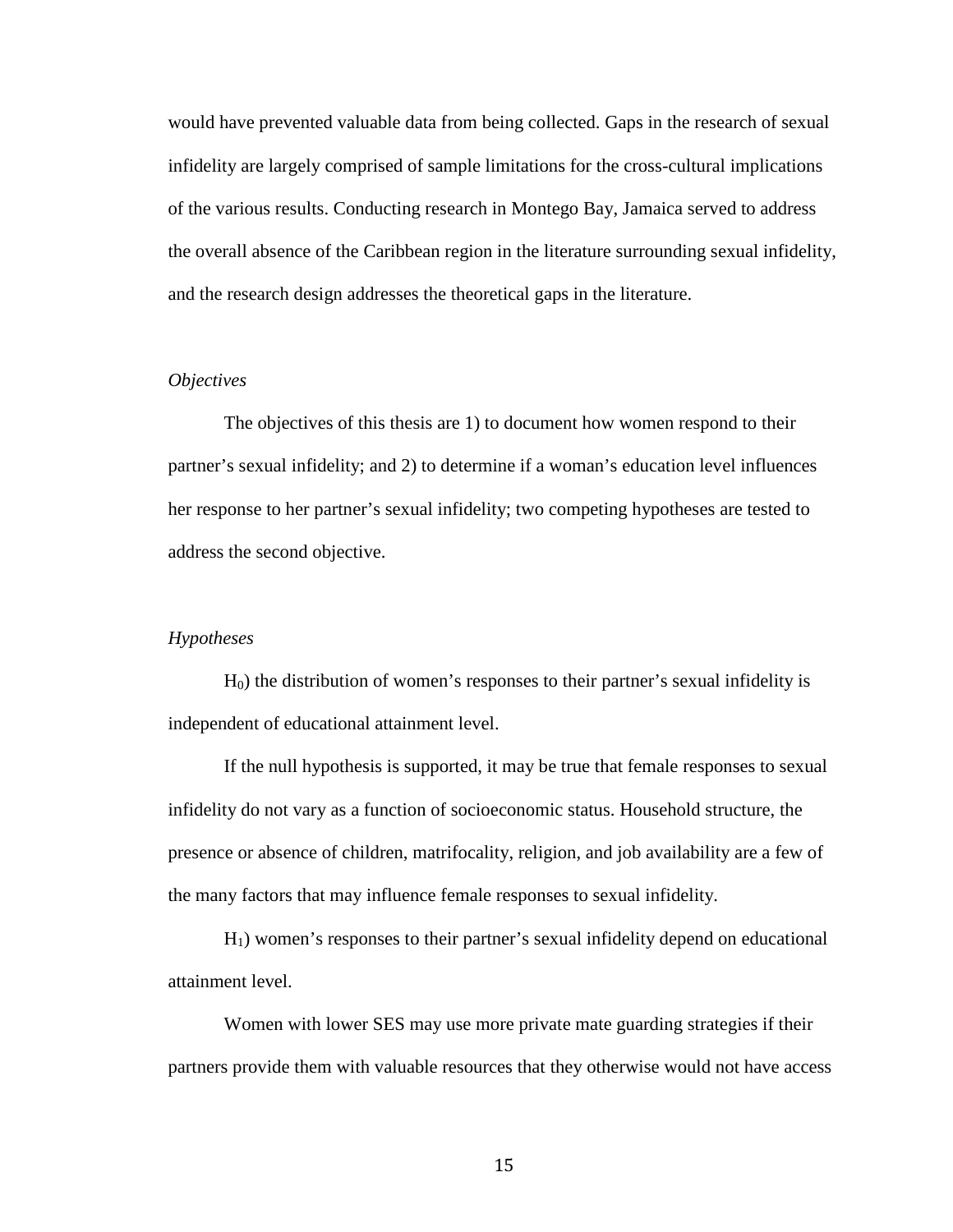to. Similar to what was alluded to in Hirsch et al.'s (2009) study, women are reluctant to publically voice their disapproval of their partners' sexual infidelity because it may result in the allocation of their partners' resources to another woman (the rival for example). In this sense, the benefit (receiving resources) outweighs the cost (damage to reputation, possibility of STD transmission, and lack of sexual fidelity). Stieglitz et al.'s (2012) study of the Tsimane of Bolivia found that among married couples, wife abuse is most often associated with wives' complaints of their husbands' sexual infidelity. Women's responses to sexual infidelity therefore may also be affected by the threat and occurrence of physical harm to their bodies. These costs represent a few of the consequences of sexual infidelity, ranging from damaging relationships and families to STD risks and emotional and physical suffering.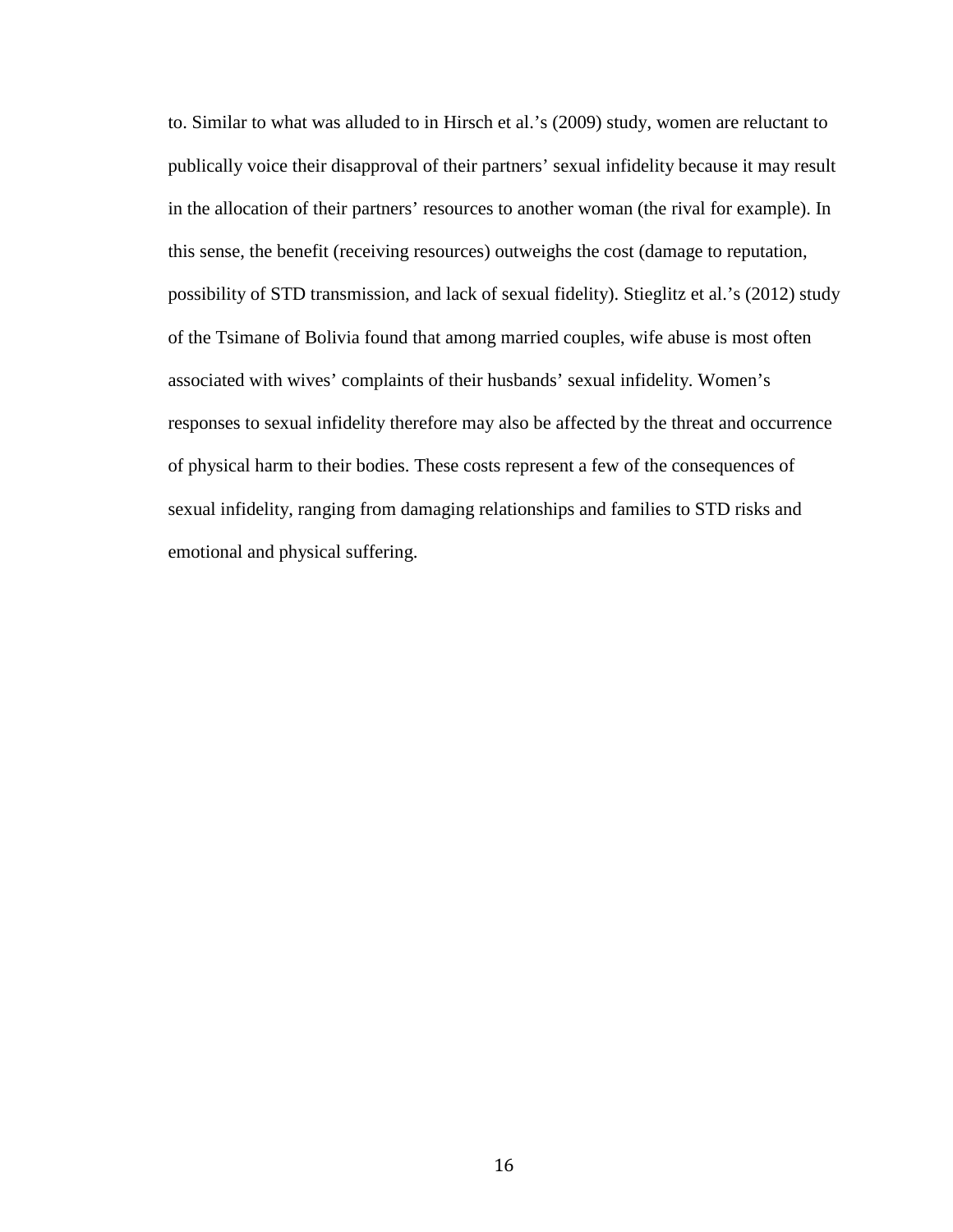#### CHAPTER 4

#### **METHODS**

#### *Site Information*

The present study was conducted in Montego Bay, Jamaica in the Saint James parish. The St. James parish is located in the northwest corner of the island. The following data are from the 2011 Census of Population and Housing in Jamaica. The total population of the island is 2,697,983, with 6.81% of the population living in the St. James parish (183,311 people). Montego Bay is the capital of St. James and is considered an urban center because it has a population greater than 2,000 (110,115 or 59.9% of the St. James parish) and provides basic amenities and facilities that indicate modern living. Sixty percent of cities in the St. James parish are considered urban centers and over half of the total population of Jamaica (54%) lives in urban centers. The island has a sex ratio of 97.88 and the St. James parish is considered a female dominated parish with the  $3<sup>rd</sup>$ lowest sex ratio of 96.9. A breakdown of the population by ethnic categories shows that 92% of the residents of Jamaica self-identify as Black, with Chinese, East Indian, White, other and mixed as the additional categories. Ninety-four percent of residents in Jamaica under 30 years old have never been married and only 31, 894 people in St. James are married. There is an average of 3.3 persons per household in the 32,952 households in Montego Bay. Additionally, the majority of residents of Jamaica identify as religious with only 21.32% indicating they are non-religious. Pentecostal and  $7<sup>th</sup>$  Day Adventists comprise the largest proportions of Christian religions. This review of data from the 2011 Census of Population and Housing in Jamaica supports several of the trends discussed in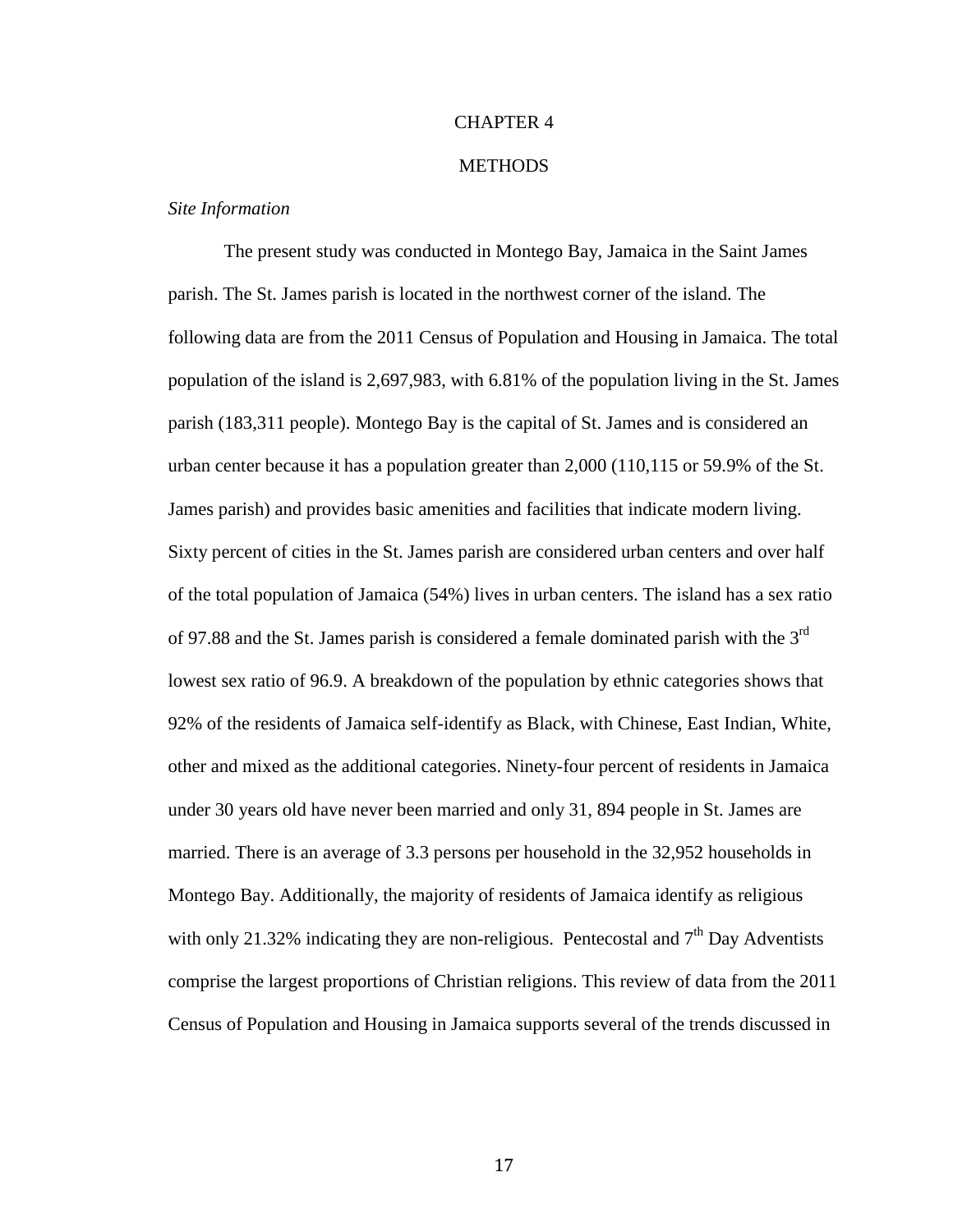the Caribbean mating and residential patterns section of the literature review section. This includes a later age at marriage and large proportion of single residents.

#### *General Overview*

The Social/Behavioral Institutional Review Board at the University of Nevada Las Vegas (see Appendix 3) and the Advisory Panel on Ethics and Medico-Legal Affairs in the Ministry of Health of Jamaica (See Appendix 4) approved the methods for this study. Data collection occurred from December 2012 to February 2013. Purposive sampling was used to select participants that fit the criteria established for this research. All participants were women from Jamaica, a permanent resident of Jamaica, between the ages of 18 and 40, and currently in a heterosexual, long-term, committed relationship. Participants had to be permanent residents of Jamaica in order to restrict the sample to those who have been socialized from a young age within the particular cultural context. Tourists and individuals with part-time residence on the island may be influenced by other cultures and their responses may not reflect overall patterns in Jamaica. The wide age range included women of reproductive age while providing enough variation to later address the significance of higher and lower mate value relative to responses. Age 40 was used as the end of the reproductive period because few women above this age reproduce in most populations. These parameters also referred to relationships between a man and woman at least 6 months in length with restricted sexual opportunities, sexual obligation to mate, and emotional investment. This included women in marital unions, common-law marriages, and visiting unions. It did, however, exclude short-term relationships because women may have been less invested in them and therefore unmotivated to respond to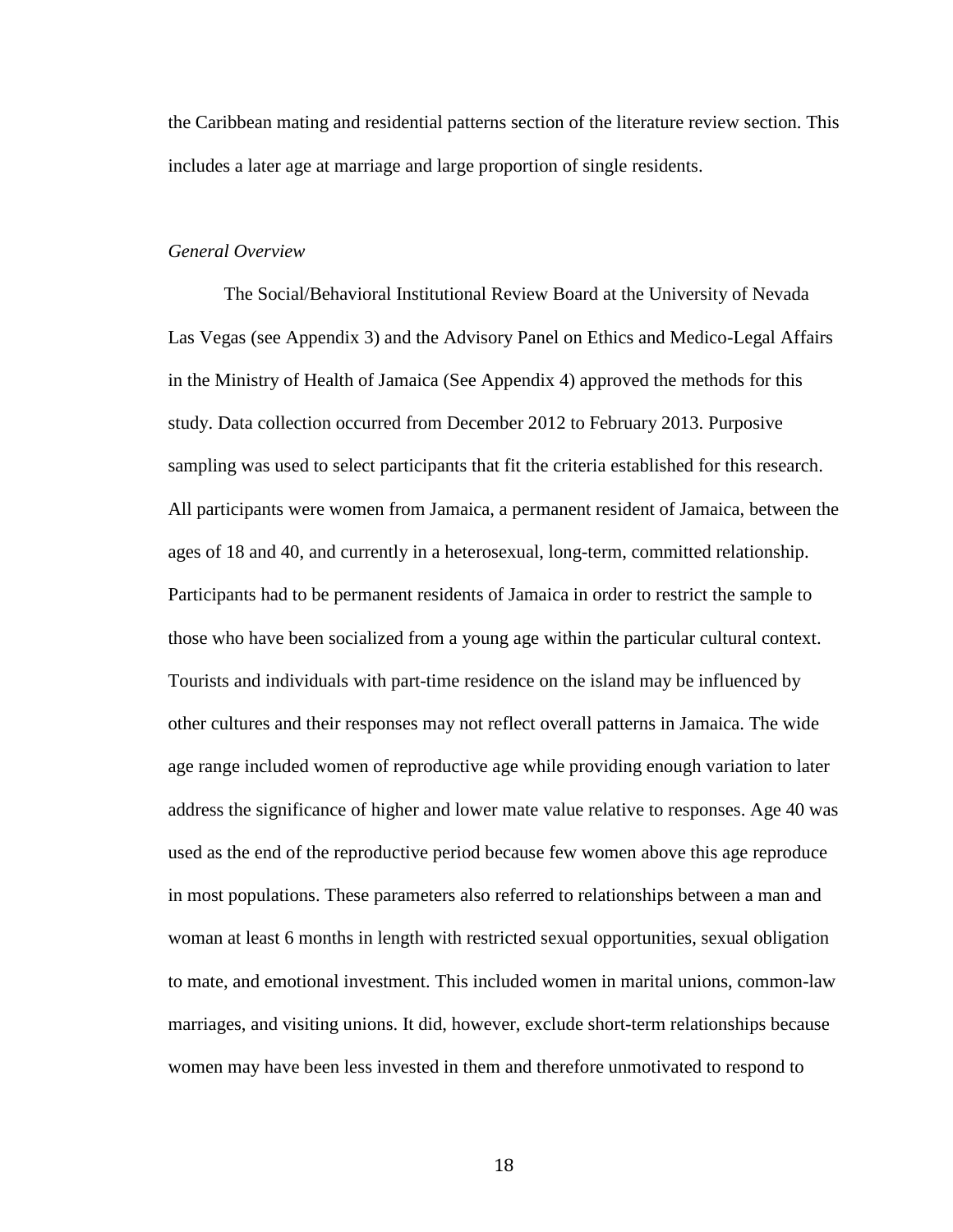sexual infidelity, since sexual exclusivity usually is not a characteristic of short-term mating strategies. Cohabitation for the couple was not required since there are a wide variety of living arrangements on the island. Participants were also not required to have children or have a certain health status.

I recruited participants from various locations in downtown Montego Bay (retail stores, offices, business plazas, etc.) and Montego Bay Community College. Participants from the community college were recruited and interviewed by a local research assistant (identified and recommended by Jamaica's Ministry of Health). Women were approached and asked if they would like to participate in the study. Those who agreed to participate in the study and fit the inclusion criteria were given a consent form (signatures were waived by UNLV's IRB in order to increase participant confidentiality). Participants had the option of completing the questionnaire in an interview format (in which I recorded the responses) or in their own privacy (write their responses themselves). Participants were compensated with two \$200 Jamaican Dollars (JD) phone credit top up cards worth approximately \$4.35 US. Participants did not have to finish the interview/questionnaire or answer all of the questions in order to receive financial compensation.

One hundred and two women completed the "Women's Views of Sexual Infidelity– Short Questionnaire", but one questionnaire had to be discarded because the woman's background did not fit the previously established participant criteria (she was born in Portugal and not from Jamaica). Of the 101 participants, four women completed the "Women's Views of Sexual Infidelity - Follow Up Questionnaire". Initially, about a dozen women agreed to participate in the follow up questionnaire/interview at a later date, but when I called to schedule the follow-up interview they declined.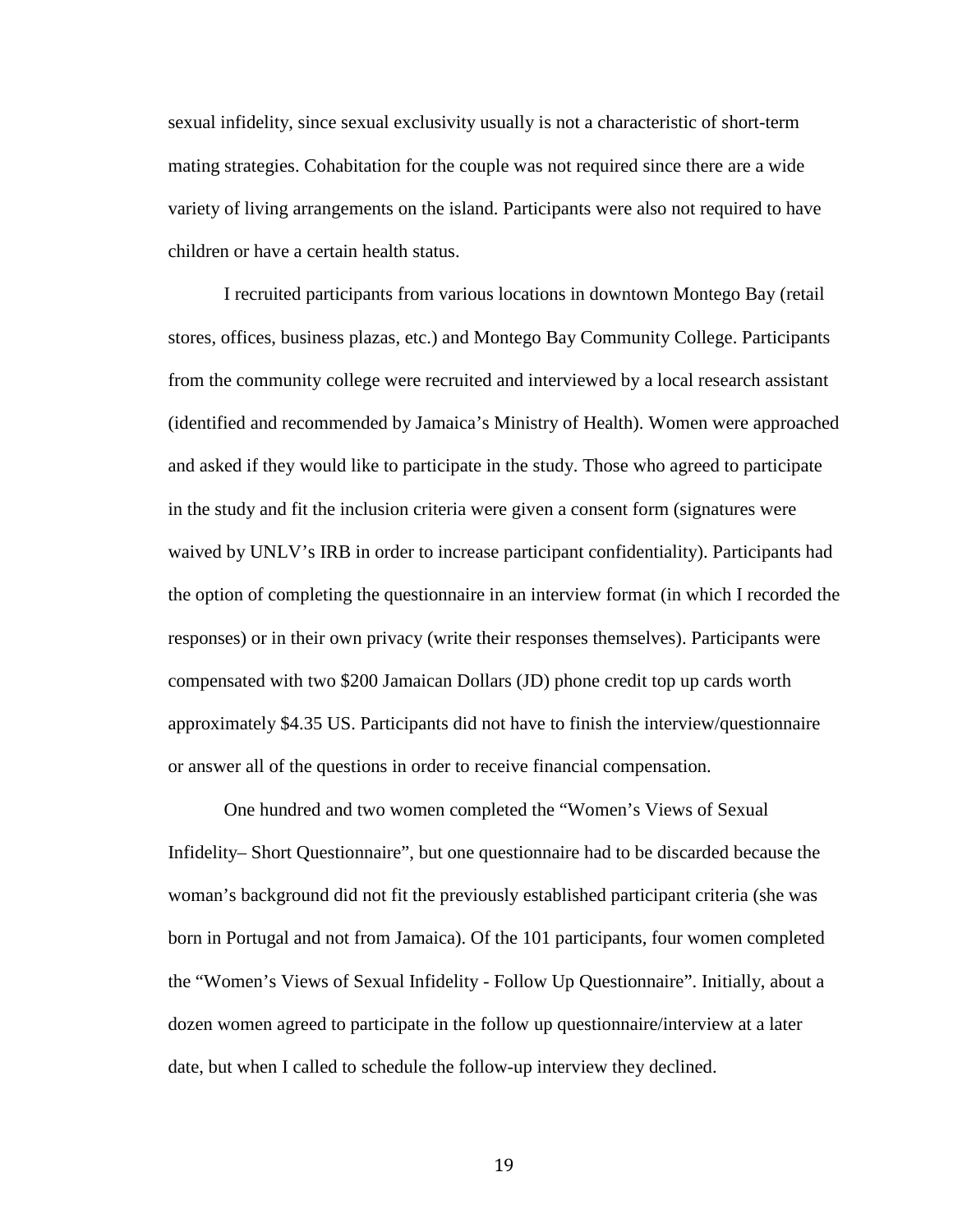#### *Questionnaires*

On the short questionnaire (see Appendix 1), questions in regard to demographic variables were asked first. These include: age, occupation, education level, marital status, duration of relationship, cohabitation with partner, partner's education level, number of children, and religious affiliation. The short questionnaire was structured to ask the lessinvasive questions first before transitioning into questions about sexual behavior that some women may feel uncomfortable discussing. For this same reason, responses to sexual infidelity were first asked about a participant's close female friend in a hypothetical sense. These two questions probed for how a woman's education level may affect her response to sexual infidelity. This was followed by a hypothetical question about the participant. The short survey concluded with a question about an actual experience of sexual infidelity, which was only answered when the woman had been cheated on. I anticipated completing these questionnaires in an interview format in which I recorded participants' responses, but soon realized that many women were more comfortable writing their responses themselves.

Women expressing greater interest in the research after completing the brief interviews were invited to participate in a more detailed study in which they would provide anecdotal information about relationships in which male partners are sexually unfaithful, focusing on the woman's response to such behavior. Group level attitudes towards mistresses (rival women) and cheating men, as well as effectiveness of mate guarding strategies, are the types of relevant information that were probed for. The purpose of the follow-up questionnaire (see Appendix 2) was to gather ethnographic insight into sexual dynamics in the local area and use this emic perspective to give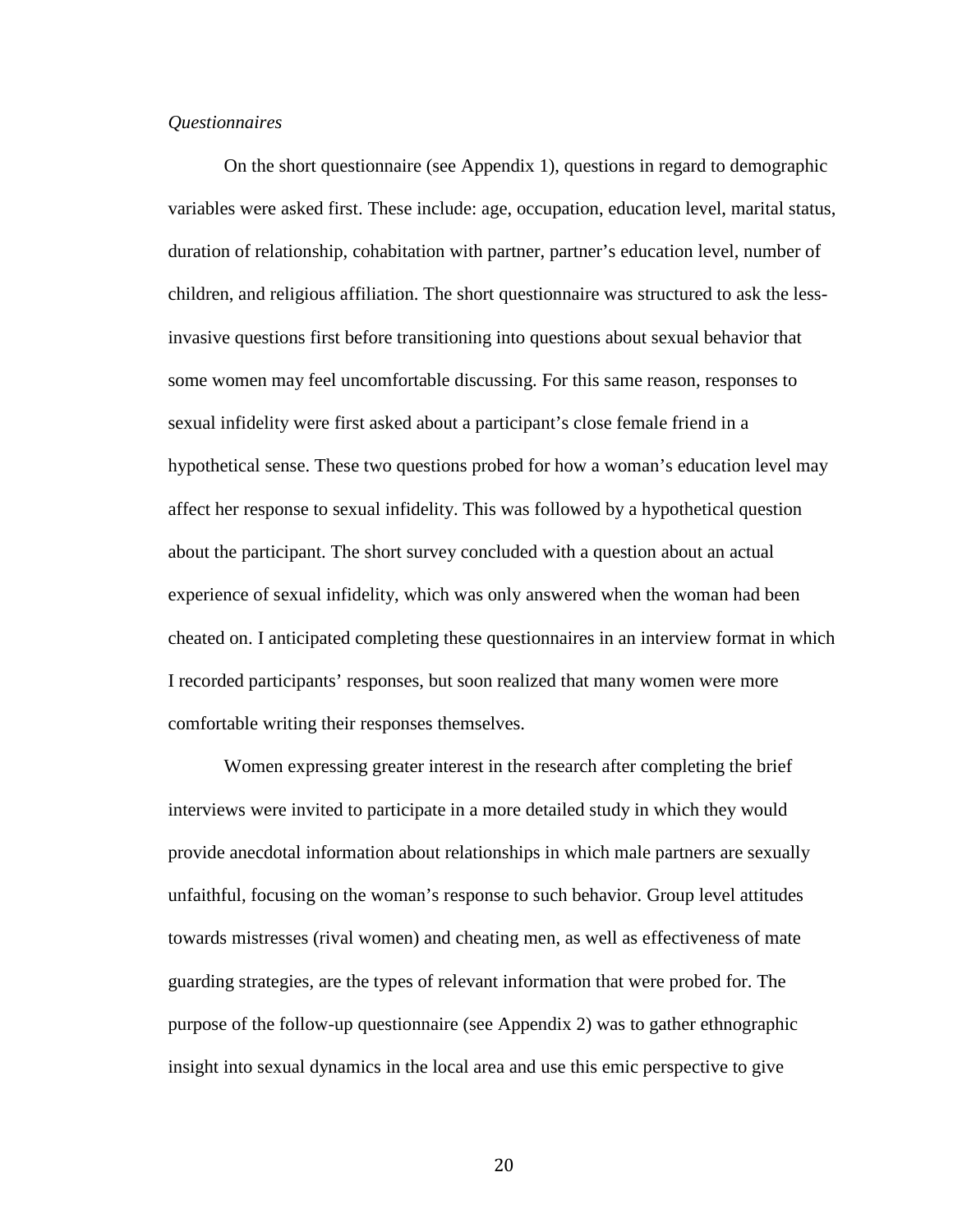meaning to patterns in the short questionnaires. Unfortunately, only four women agreed to complete the follow up questionnaire. These four women were recruited by my research assistant and instead of being interviewed and having their responses audio recorded, chose to write their responses on the questionnaires. This is unfortunate because their responses may have been longer and more detailed if they did not have to handwrite their responses to this lengthy questionnaire.

Despite pilot testing, the "Women's Views of Sexual Infidelity- Short Questionnaire" had a few issues exposed during fieldwork. The  $3<sup>rd</sup>$  question regarding relationship status (boyfriend/girlfriend, common-law, engaged, or married) caused some friction with participants. Many women felt that the "boyfriend/girlfriend" category did not adequately represent the seriousness of their relationship. Women appeared to be insulted by this, as though the category represents juvenile, temporary crushes rather than mature, long-term relationships. The  $5<sup>th</sup>$  question of the short questionnaire also caused some confusion. It asks whether or not the participant is "personally invested" in the relationship, which was interpreted to mean financially invested. This question was altered to ask if the participant was "emotionally invested" in order to reflect the original intent of the question—to decipher if the participant was in a committed relationship. One participant criterion is that participants be in a committed relationship, so this essential question had to be altered in order to recruit women invested in their current relationship.

#### *Coding*

Educational attainment was divided into four categories based on information from the UNESCO-IBE World Data on Education  $7<sup>th</sup>$  Edition 2010/2011 for Jamaica.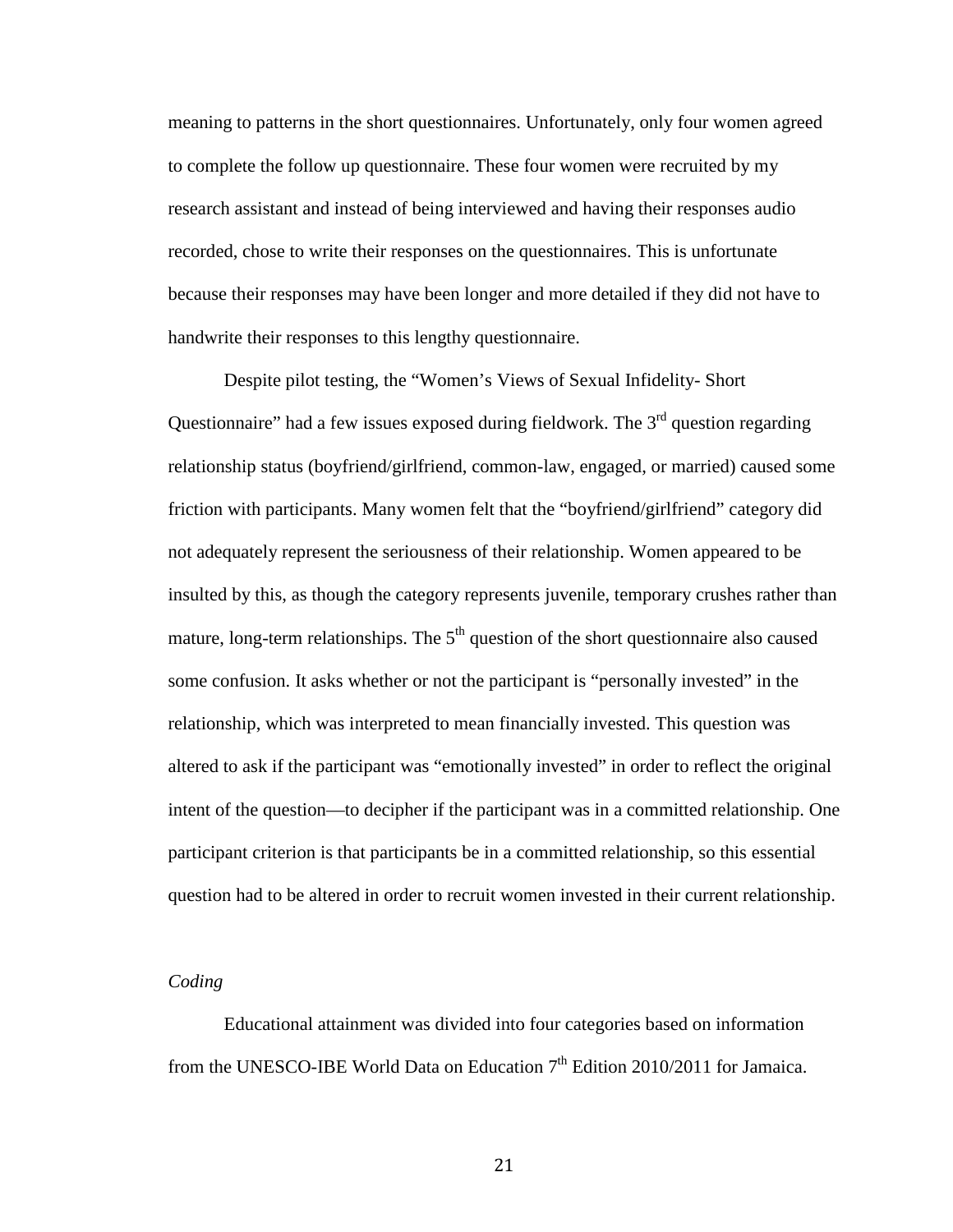The primary education category includes grades 1-6 and is the equivalent of elementary school. Secondary education (high school) was divided into two categories: completion of secondary or partial secondary. Secondary unspecified refers to women who did not specify how much secondary education was completed. Tertiary education lumps certifications, associate degrees, 4-year degrees, and postgraduate degrees into one category. I did not anticipate such a large proportion of my sample to have tertiary level education and in retrospect should have divided the tertiary category further to distinguish between associate and bachelor degrees on the questionnaires.

Responses to sexual infidelity were either coded as behavioral responses or emotional responses. The first coding scheme developed for data analysis arose organically after careful review of participant responses. Responses were separated into two larger categories (behavioral or emotional responses) and then broken down further. The six categories from the first behavioral response scheme are: (1) end the relationship, (2) second chance, (3) discussion, (4) physical violence, (5) other, (6) not specified. Both the **end the relationship** and **second chance** categories include qualifiers such as "if…, might, either, and probably". For example, a response such as "might give a second chance if his reason for cheating was legitimate" would be coded as "second chance". Similarly, the response "probably end the relationship" would be coded as "end the relationship". The **discussion** category includes any verbal exchange between partners whether calm or hostile (argument). It also includes responses such as: find out if it's true, find out why, seek explanation, ask if it was the first time, work through it, talk about his safety and STDs, find out what went wrong, and find out if something is wrong with her (the participant). **Physical violence** includes physical threats, suicide, acts of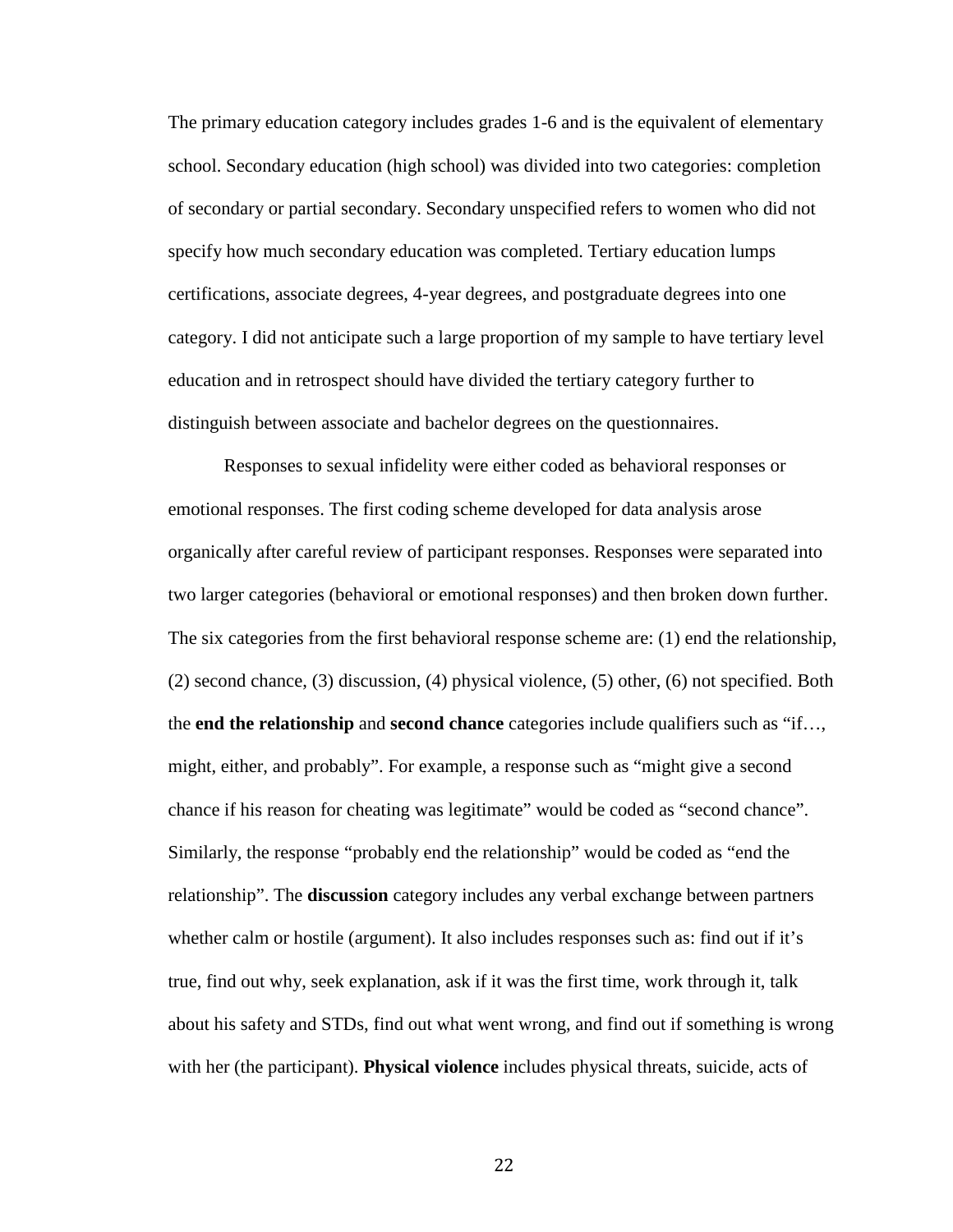violence against the partner, the rival woman, or against their property. Responses grouped into this category include statements such as: kill him, quarrel, fight him and the girl, he better run (threat), torch partner, and stalk him, catch him, and then fight him and the girl (caught in the act). The category labeled as **other** refers to responses such as: cry, go crazy, not finish school, lose self esteem, become antisocial, move out, seek counseling, make a big deal about it, talk to God, leave it to God, become selfdestructive, fall out of love, not trust him anymore, become withdrawn, need time and space, and cheating as revenge. The **not specified** category includes no response (participant declined to answer this question) and emotional responses. Participants either identified both behavioral and emotional responses as one of these two categories.

This scheme was used to code women's first response to sexual infidelity as well as their multiple (second, third, fourth, and so on) responses to sexual infidelity. Their first response represents their uninhibited reaction to their partner's betrayal and therefore is worth examination because it more accurately reflects how they would react when disregarding societal norms and expectations. So, for example, if a woman responded that she would cry, ask why he cheated, and then end the relationship, the response would be coded as "other" according to the first response coding scheme. Accordingly, one must keep in mind that a response coded as "other" does not mean that the individual did not end the relationship or act violently. The coding simply reflects the participant's first thought, which may or may not reflect the participant's first response. If these kinds of responses were coded as just that, "multiple responses", the majority of responses would have fallen under this category. As a result, comparison of responses utilizing this category would have yielded less robust results. This scheme was also used to code and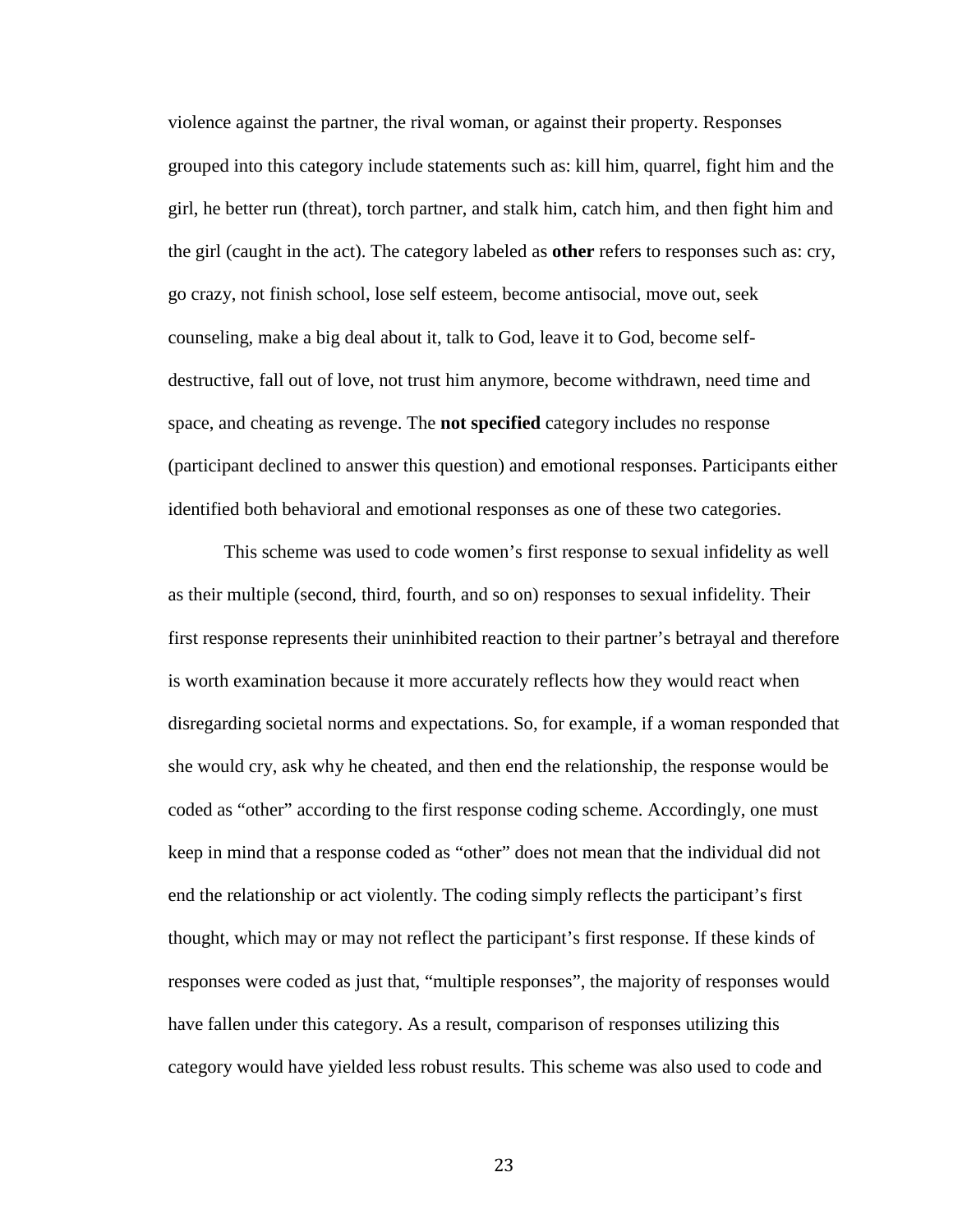identify the total number of responses identified (meaning the total number of responses a participant described in response to each question). For example, if a participant said she would cry, ask him why he did it, and then break up with him, this would be coded and counted 3 times as: other, discussion, and end the relationship. Table 1 describes the first set of behavioral responses identified in this study and provides examples of each category.

Table 1. Behavioral Response Scheme 1

Behavioral Responses to Sexual Infidelity *End the Relationship*

Break up with him; leave him

*Second Chance* Give him another chance

## *Discussion*

Argue; confront him; find out if it's true; analyze the situation; verbal attack; ask him how he could do this to me; ask him what's wrong with me; figure out what went wrong; say nasty things to him; seek an explanation

## *Physical Violence*

He better run; stalk him and fight him and the girl; kill him; burn his belongings; beat him and the girl, cover them in oil, and torch them; damaged his car; commit suicide

## *Other*

Cry; see counseling; difficulty coping; ignore him for a few days; become obsessed with work; manipulate him to get his money; forgive him; get over it; make a big deal about it; lose motivation to continue her studies; substance abuse; move out; talk to God; cheat on him; constantly remind him of his infidelity; unable to sleep or concentrate; not trust him anymore; leave it to God; become self-destructive

## *Not Specified/Emotional Response*

This was either left unanswered or an emotion was listed. See Table 2 for examples of emotional responses.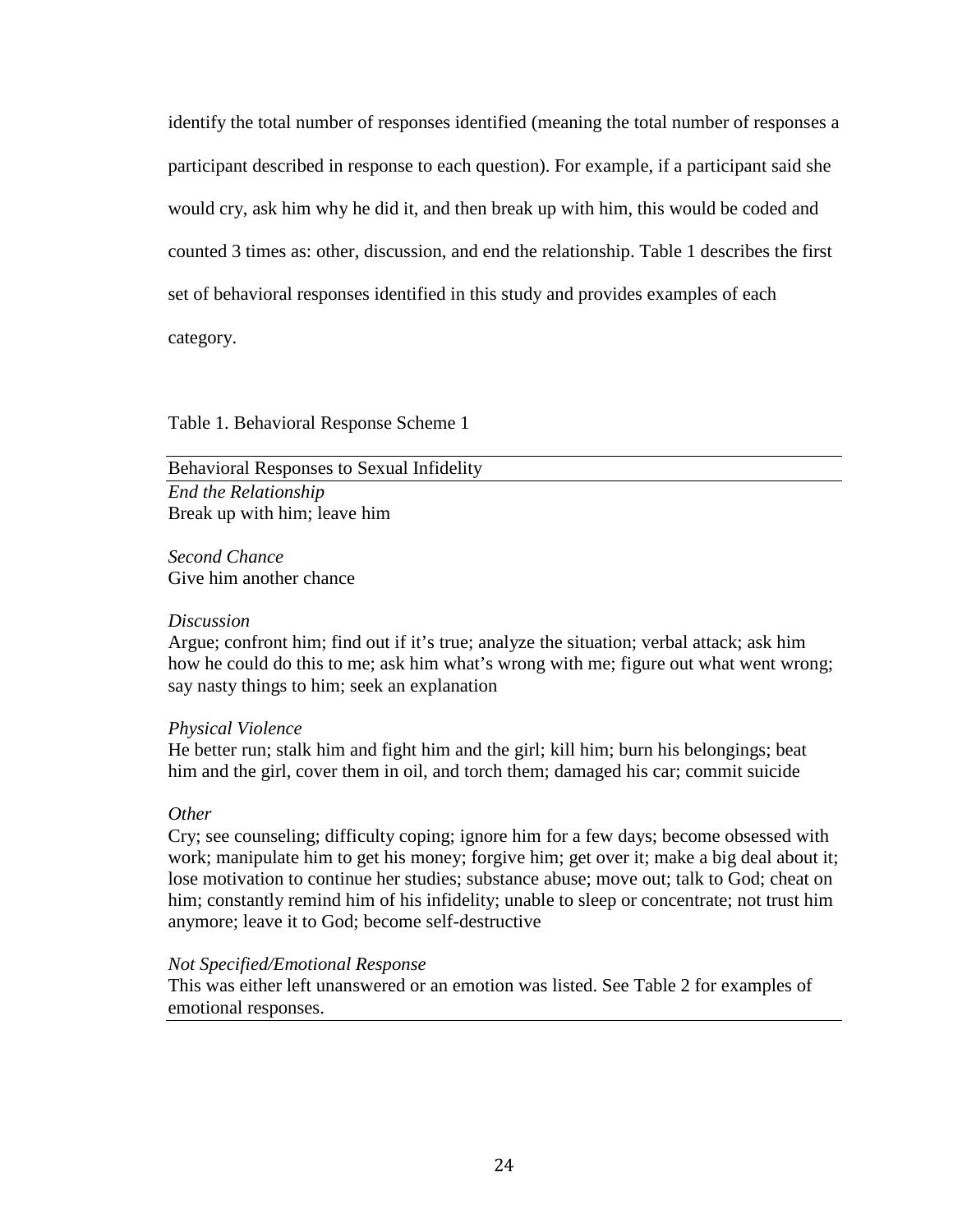The second coding scheme for behavioral responses was created and suggested by a graduate committee member after review of the first scheme. This separated responses into three categories: (1) relationship enhancing, (2) relationship destroying, and (3) other. The **relationship-enhancing** category includes behaviors that serve to preserve and strengthen the relationship and contains responses such as: give him a second chance, forgive him, keep the rival woman away, argue, and seek counseling. Arguing is a more intense form of a conversation, but communication between both parties is considered a relationship enhancing form of behavior. The **relationship-destroying** category includes behaviors that are detrimental to the stability and longevity of the relationship and contains responses such as: end the relationship, cheat, fight partner and/or rival, and try to ruin partner's life. The **other** category refers to behaviors that could have either a positive or negative effect on the stability of the relationship, emotional responses, blank responses (participant failed to answer the question), and uncertain responses (participant responded that they did not know how they would respond). Responses such as cry, move out, become a workaholic, and ignore the partner were put in this category. Crying, for example, may cause a woman's partner to realize how his actions have devastated her, apologize, and reconcile or it could frustrate the partner and cause him to end the relationship. Similarly, the distance caused by ignoring a partner may give the parties the space they needed so that they may reconcile, or it may drive them further apart due to this lack of communication. It is for these reasons that such responses were placed in the other category. Table 2 describes the second set of behavioral responses described in this study and provides examples of each.

Table 2. Behavioral Response Scheme 2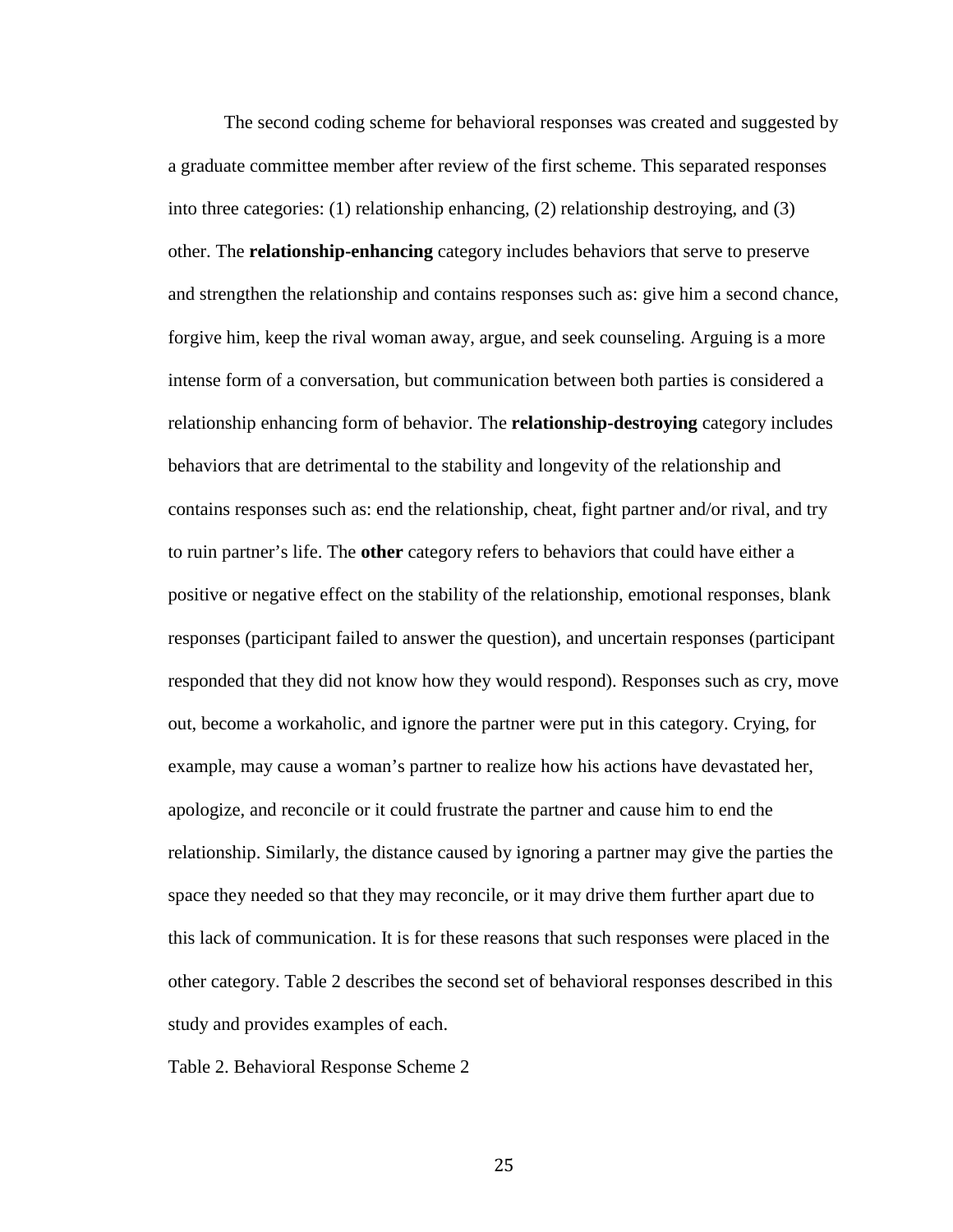#### Behavioral Responses to Sexual Infidelity

#### *Relationship Enhancing*

Give second chance; discussion; seek counseling; seek therapy; analyze the situation; seek an explanation; argue; forgive him; confront him; get over it; find out if it's true; require truth; talk to God; leave it to God

#### *Relationship Destroying*

End the relationship; cheat; kill the partner/rival, talk to another guy to spite him; flip out; go nuts; go crazy; try to hide her feelings; manipulate him to get his money; get revenge; stalk him; make a fool of herself; continue having sex with him and other partners; substance abuse; try to ruin his life; become self destructive; suicide; fall out of love

#### *Other*

Not specified (emotional response); unanswered; unsure; cry, move out; difficulty coping; ignore partner for a few days; fail to finish school; get advice from a friend; become a workaholic; refuse to let it interfere with her education; lose motivation to pursue her studies

The four categories from the emotional response scheme are (1) upset/sad, (2) mad/angry, (3) other, or (4) not specified. The **mad/angry** category includes responses such as: pissed, furious, and outraged. The **upset/sad** category groups together responses such as: heartbroken, devastated, hurt, destroyed, broken, emotional, and crushed. **Other** refers to responses like: vengeful, frantic, boisterous, bitter, irrational, surprised, modest, civil, and vindictive. Less than 5 people in the sample identified each emotion in the "other" category. The **not specified** group in the coding scheme used for emotional responses refers to blank (unanswered) questions and behavioral responses. Table 3 provides examples of the emotional response coding scheme.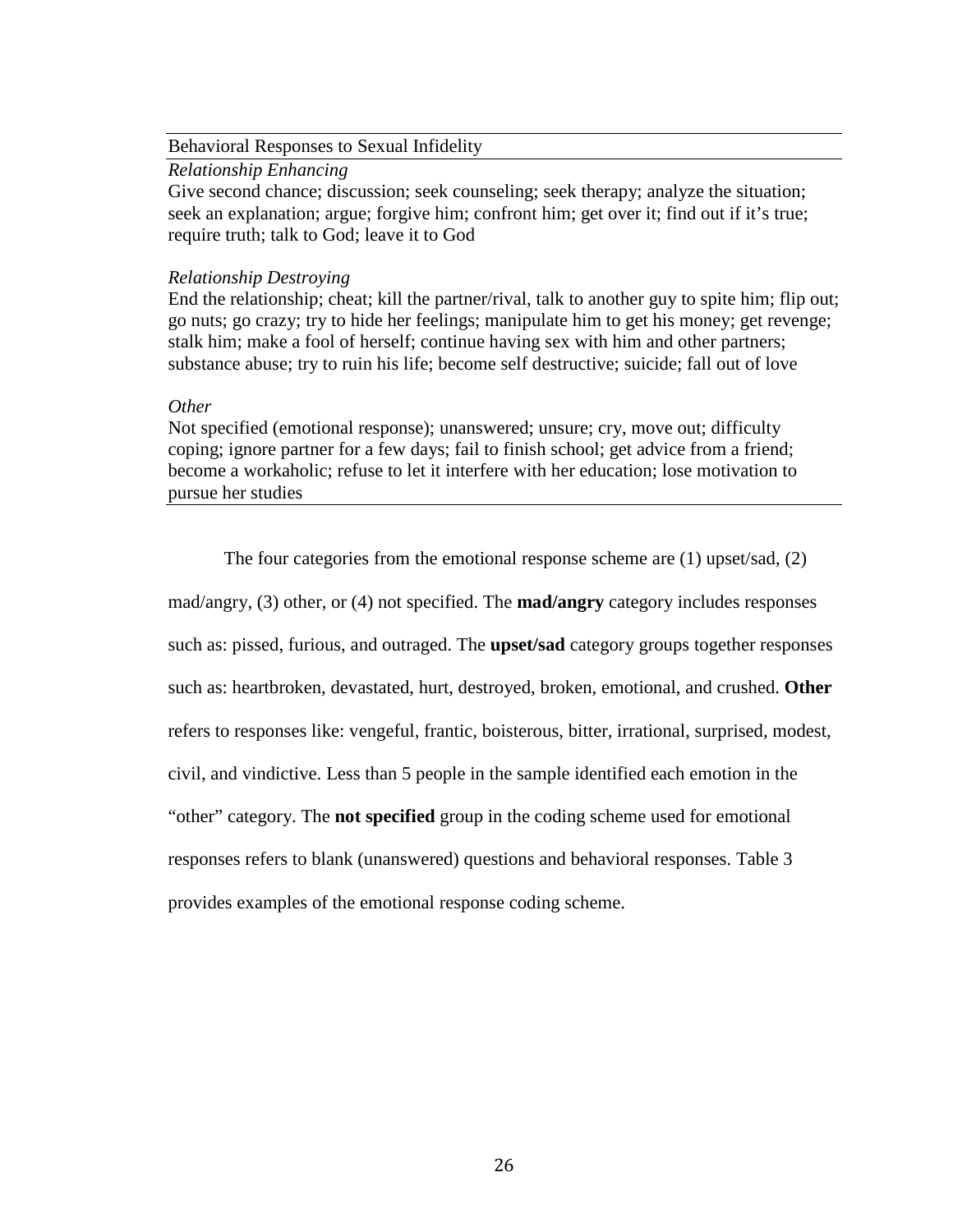#### Table 3. Emotional Response Scheme

# Emotional Responses to Sexual Infidelity

#### *Hurt/Upset*

Heartbroken; moody; depressed; devastated; traumatized; emotionally destroyed; crushed; betrayed; feel like the world is ending; distraught; hurt; upset

## *Angry/Mad* Pissed; outraged; furious; mad as hell; mad; angry

### *Other*

Frantic; vengeful; boisterous; in denial; bitter; understanding; irrational; vindictive towards partner; civil; surprised; astonished; indifferent; unsurprised

#### *Not Specified/Behavioral Response*

This means that an individual identified a behavioral response rather than an emotional response. See Tables 1 or 2 for example of behavioral responses.

### *Statistics*

The second research question was analyzed using a chi-square  $(\chi^2)$  test to determine whether a woman's education level was related to her response to her partner's sexual infidelity. This was most appropriate because it is for nominal data and tests whether the shape of a distribution depends on the value of another variable (Hurlburt, 2006). Education levels were identified as either secondary or tertiary since none of the women in the sample identified having only finished primary school. Responses to sexual infidelity were coded and analyzed under either the behavioral response schemes or the emotional response scheme. The behavioral response categories for the first scheme are: end the relationship, second chance, discussion, physical violence, other, or not specified/emotional response. The behavioral response categories for the second scheme are: relationship enhancing, relationship destroying, and other. The emotional response categories are: hurt/upset, angry/mad, other, and not specified/behavioral response. Under each scheme, these responses were given dummy variables in order to perform the chi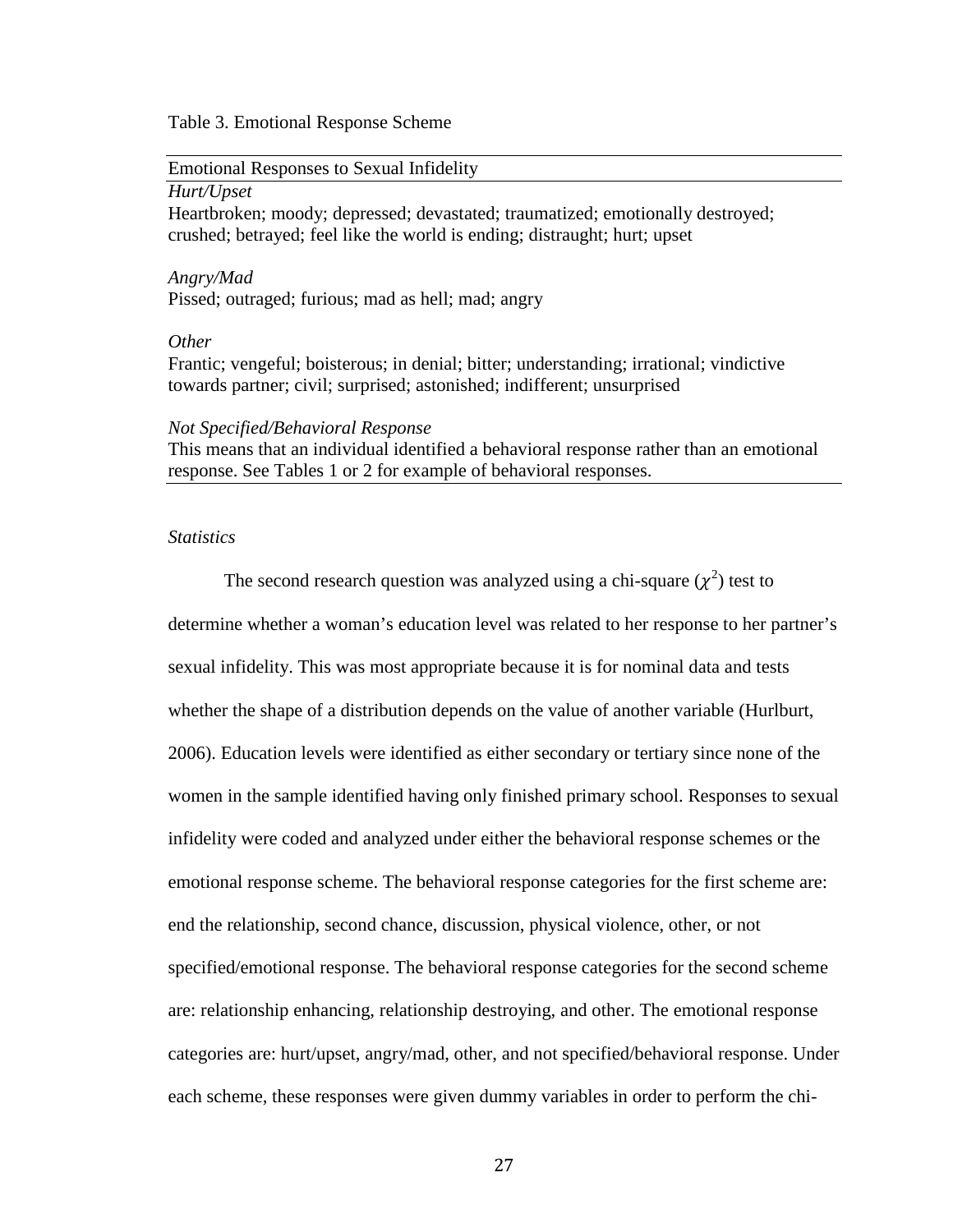square test of independence using SPSS v 19. Rejection of the null hypothesis would mean that women's responses to sexual infidelity are not independent of their socioeconomic status, and further interpretation of the results could be supported by the qualitative, contextual data gathered. A supplementary analysis was performed by reducing the behavioral response scheme from six categories into three: discussion/second chance, end the relationship/violence, and other. This was to assess how adjusting the number of categories and the power of the analysis would affect the results.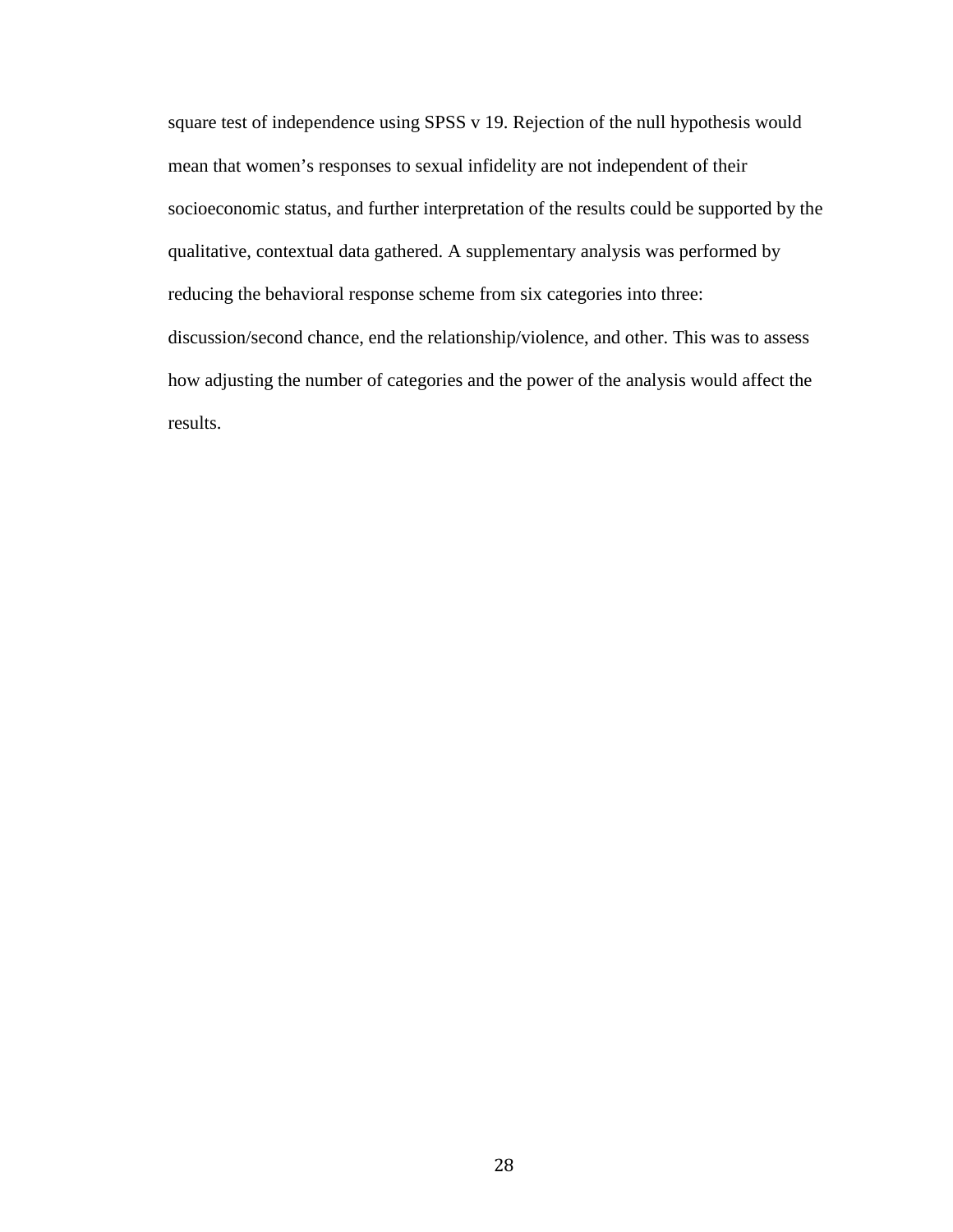# CHAPTER 5

#### RESULTS

### *Brief Overview*

One hundred and one women completed the Women's Views of Sexual Infidelity-Short Questionnaire and four of these 101 women completed the Women's Views of Sexual Infidelity-Follow Up Questionnaire. All participants were women between the ages of 18 and 40 (mean= 24, sd=5.95), from Jamaica, and been in their current, heterosexual, committed relationship for at least 6 months. Less than half (46.5%) of participants had been in their current relationship for 2 years or less, 67.3 % relationship status was boyfriend/girlfriend, 50.5% were between the ages of 18 and 22, over half had completed tertiary level education, 65.3% did not live with their partner, 70.3% did not have any children, 42.6% were either students or unemployed, and only 1 individual indicated that they were not in love with their partner. Additionally, participants' male partners were between the ages of 19 and 59 (mean=29, sd=7.59), almost half (48.5%) were age 27 and under, 51.5% had completed tertiary level education, and the largest proportion were identified as employed but their occupations were not specified. A summary of the sociodemographic characteristics of the sample can be found in Tables 4 and 5 on the following pages.

The four participants in the follow up interview indicated during the first interview that their current partner had cheated on them. Each of these women had different experiences with the aftermath of their partner's betrayal—how they found out about his sexual liaison, who they went to for advice, if their partner felt guilty afterwards, whether or not they confronted the rival woman, if they gave him a second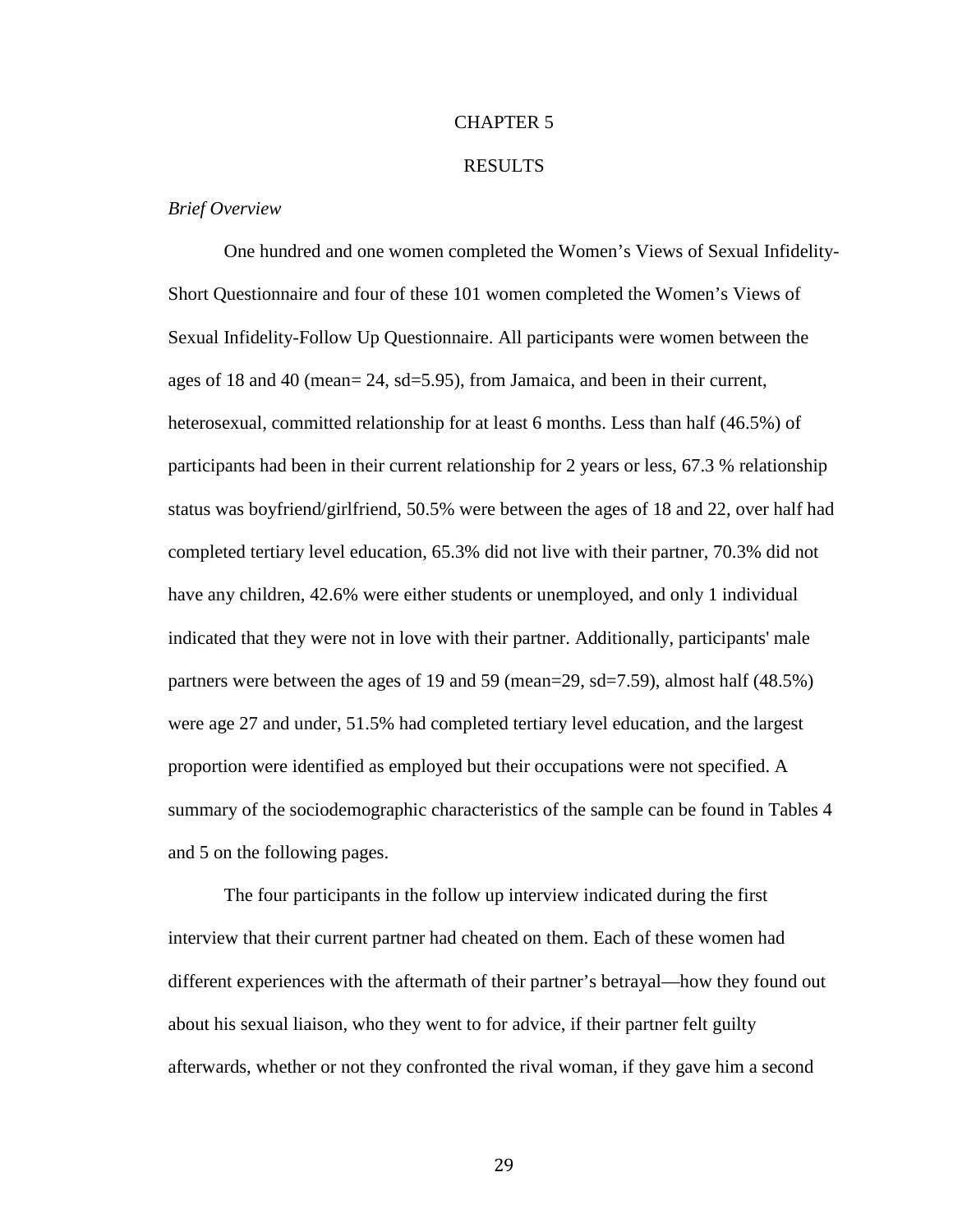chance, etc. There were also similarities and differences in how the individual women and their communities view women who have been cheated on and the men (players) and women (mistresses) that cause such pain. These interviews are summarized in the qualitative results subheading of this results section.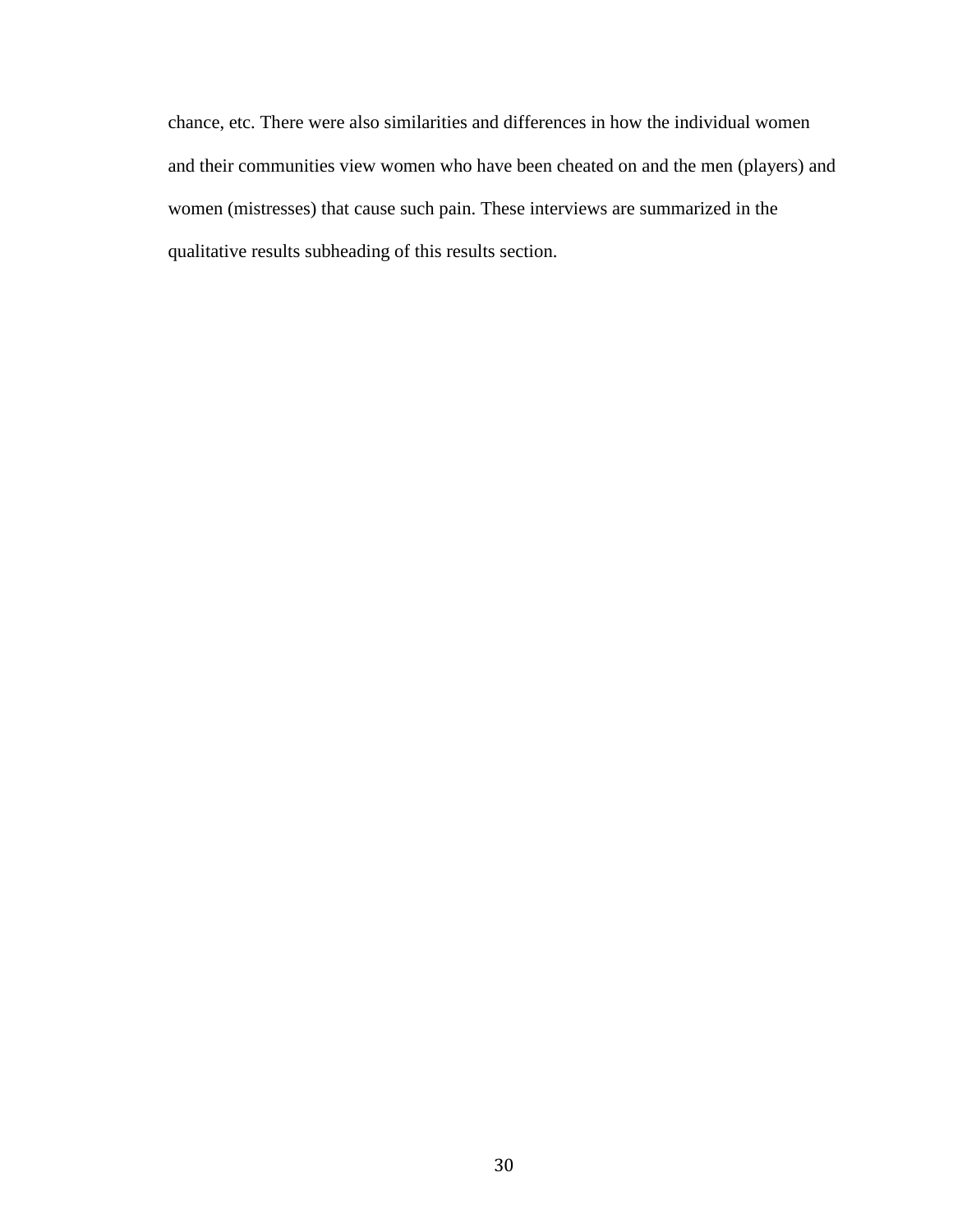| Variable                             | Women                    |              | Men            |                |
|--------------------------------------|--------------------------|--------------|----------------|----------------|
|                                      | n or Mean                | % or SD      | n or Mean      | % or SD        |
| Age                                  | 24.2                     | 5.9          | 28.9           | 7.6            |
| <b>Education Level</b>               |                          |              |                |                |
| Secondary                            | 46                       | 45.5         | 23             | 22.8           |
| Partial Secondary                    |                          |              | 3              | 3              |
| Secondary, Not Specified             |                          |              | 22             | 21.8           |
| Tertiary                             | 55                       | 54.5         | 52             | 51.5           |
| Not Specified                        | $\overline{\phantom{a}}$ |              | $\mathbf{1}$   | $\mathbf{1}$   |
| Occupation                           |                          |              |                |                |
| Unemployed                           | 19                       | 18.8         | 5              | 5              |
| Student                              | 24                       | 23.8         | 3              | 3              |
| Sales Clerk                          | 13                       | 12.9         | $\overline{2}$ | $\overline{2}$ |
| Office Worker or                     | 13                       | 12.9         | 11             | 10.9           |
| Businessman(woman)<br>Public Service | 6                        | 5.9          | 12             | 11.9           |
| Other                                | 6                        | 5.9          | 19             | 18.8           |
| Not Specified/Employed               | 18                       | 17.8         | 33             | 32.7           |
| Self Employed                        | $\mathbf{1}$             | $\mathbf{1}$ | 14             | 13.9           |
| Unanswered                           | $\mathbf{1}$             | $\mathbf{1}$ | $\mathbf{2}$   | $\sqrt{2}$     |

# Table 4. Sociodemographic Characteristics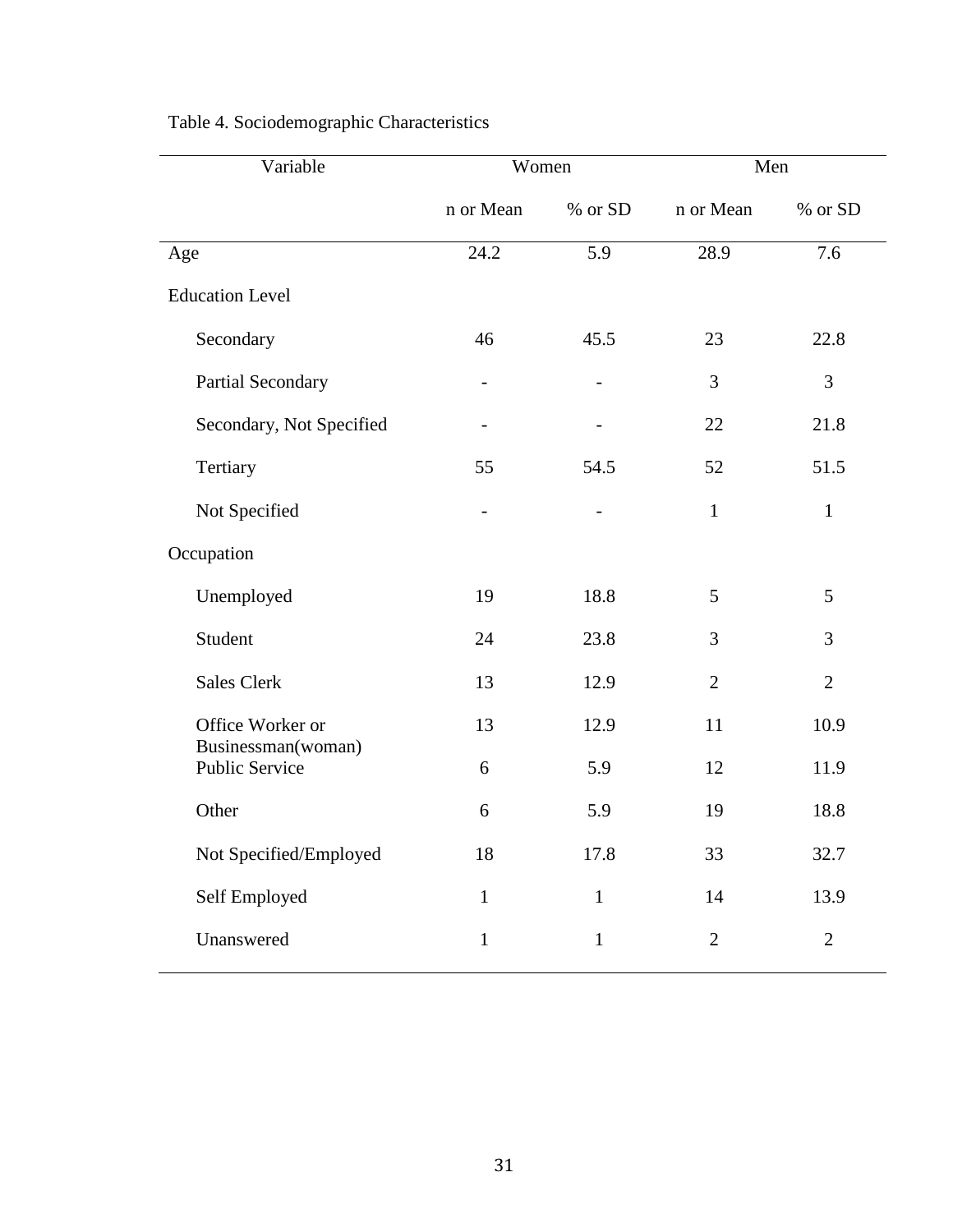| Variable                   | $\overline{N}$ | Percentage   |
|----------------------------|----------------|--------------|
| In Love                    |                |              |
| Yes                        | 100            | 99           |
| No                         | $\mathbf 1$    | $\mathbf 1$  |
| Cohabit                    |                |              |
| Yes                        | 35             | 34.7         |
| $\rm No$                   | 66             | 65.3         |
| Had children               |                |              |
| Yes                        | 30             | 29.7         |
| $\rm No$                   | 71             | 70.3         |
| <b>Relationship Status</b> |                |              |
| Boyfriend/girlfriend       | 68             | 67.3         |
| Engaged                    | $\sqrt{6}$     | 5.9          |
| Married                    | 18             | 17.8         |
| Common-Law Marriage        | 8              | 7.9          |
| Unanswered                 | $\mathbf{1}$   | $\mathbf{1}$ |

Table 5. Sociodemographics Continued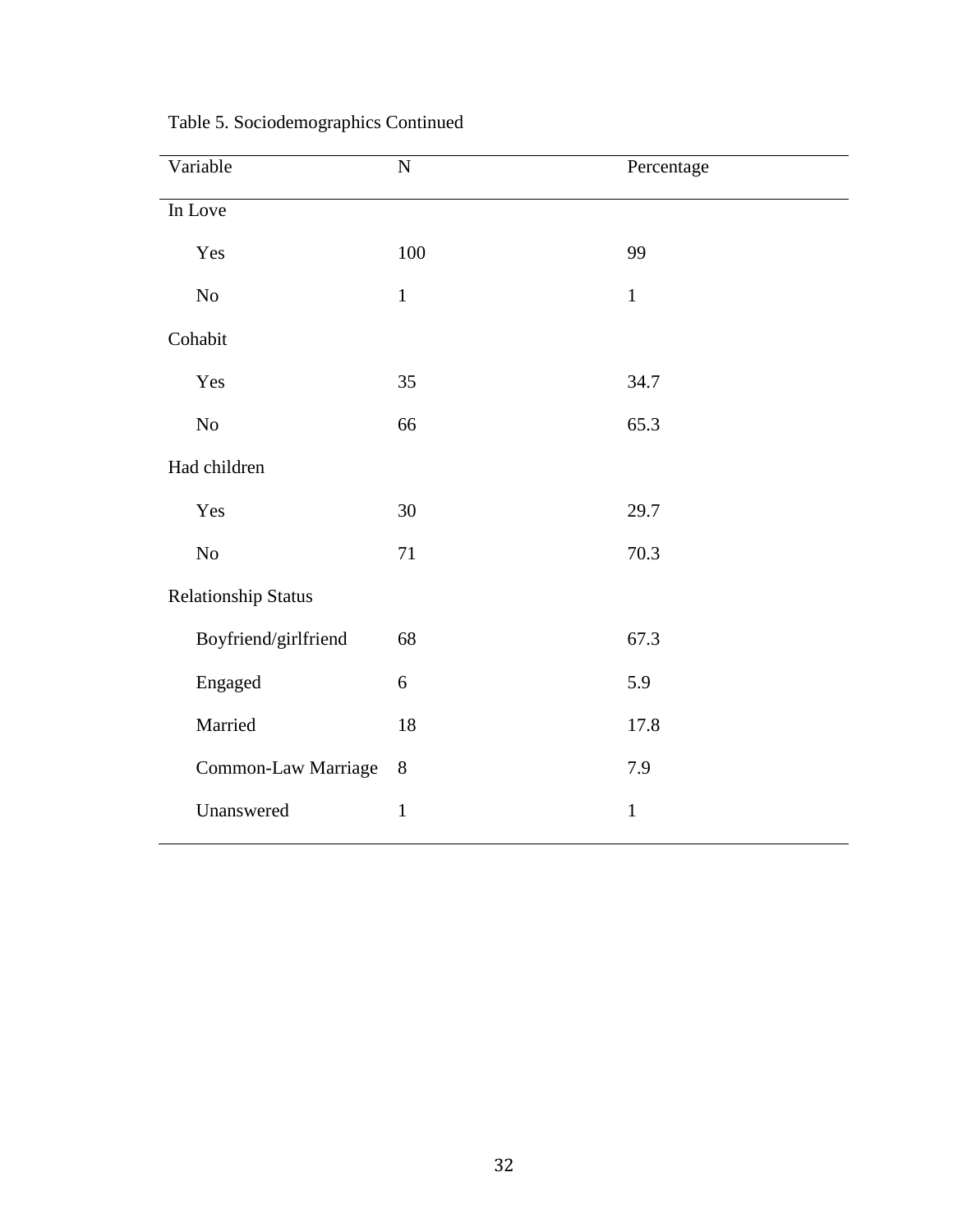## *Quantitative Results*

Results from the last four questions of the Women's Views of Sexual Infidelity-Short Questionnaire (Appendix 1) are individually broken down in order to highlight trends in women's responses. The following analysis refers to responses coded under the first behavioral coding scheme: end the relationship, second chance, discussion, physical violence, other, and not specified. For each question, number 1 summarizes results of the initial responses, number 2 summarizes results of the total number of responses, and number 3 summarizes results from the emotional coding scheme. Frequencies and proportions of the initial responses are described in the first table under each question (Tables 6, 8, 10, and 12) and the total number of responses (including multiple responses from each participant) is described in the second table under each question (Tables 7, 9, 11, and 13). The first and second questions assessed the projected responses of higher and lower educated friends (of the participants) and the third and fourth questions assessed participants' projected and actual responses. Not all participants answered the last question because it only investigated the responses of women who had been cheated on by their current boyfriend (n=31). The table for the fourth question therefore only reflects the proportions (percentages listed) of that small subset of the sample  $(N=101)$ .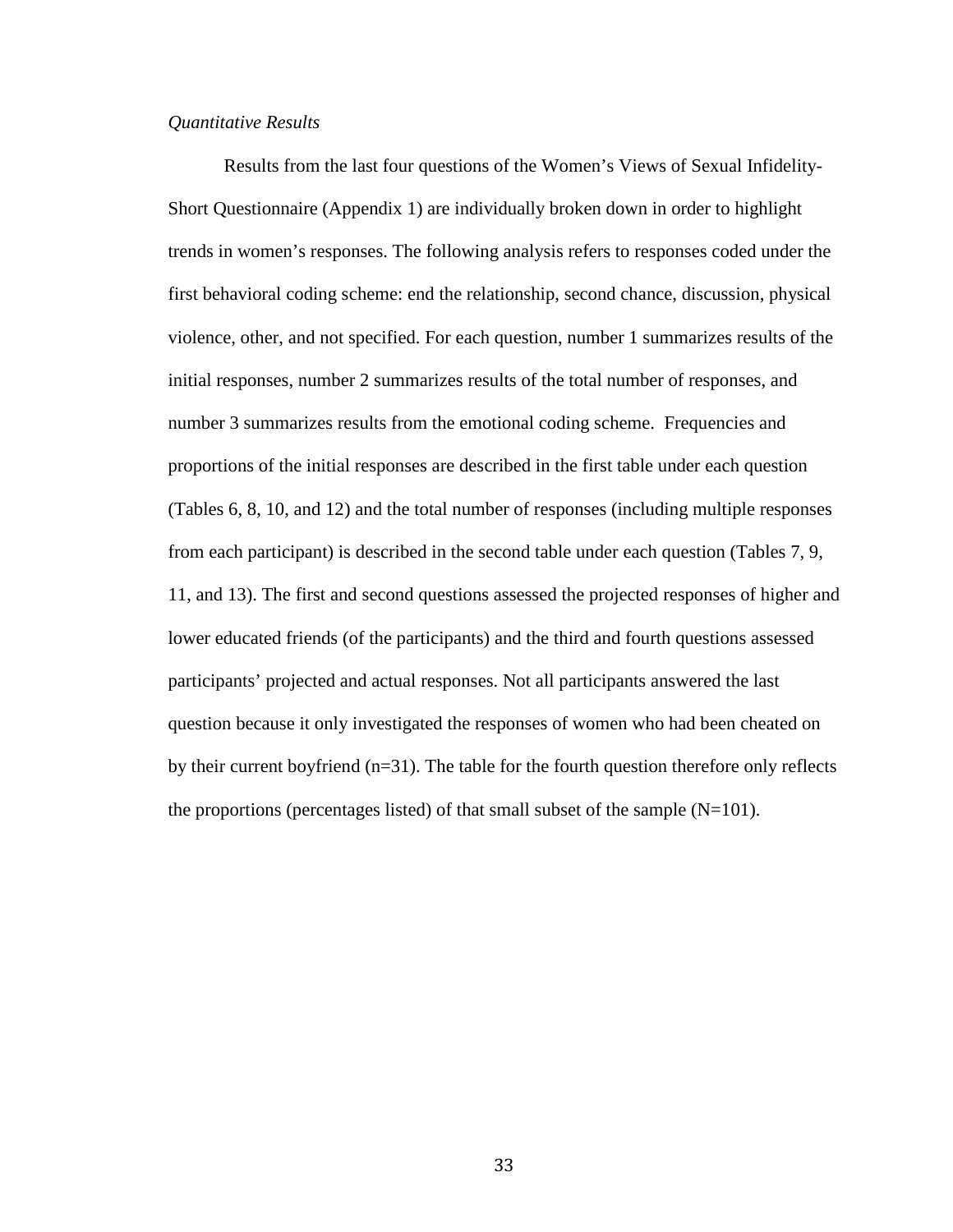# Question 1: More educated (tertiary level) women's projected responses

(1) The largest proportion of women's projected initial responses fell under the end the relationship category (38.6%), followed by other (20.8%), and discussions (9.9%).

(2) Out of the total number of responses (including multiple responses per participant), women were still expected to respond by ending the relationship (n=47) more than any other behavioral response.

(3)

65.1% of women's initial emotional responses were feelings of sadness and heartbreak.

| Response                | Frequency | Percentage |
|-------------------------|-----------|------------|
| End the Relationship    | 39        | 38.6       |
| Second Chance           | 7         | 6.9        |
| <b>Discussion</b>       | 10        | 9.9        |
| Physical Violence       | 7         | 6.9        |
| <b>Other</b>            | 21        | 20.8       |
| Not Specified/Emotional | 17        | 16.8       |
| Total                   | 101       | 100        |

Table 6. More Educated Women's Projected Initial Responses

Table 7. More Educated Women's Total Projected Responses

| Response                | Frequency | Percentage |
|-------------------------|-----------|------------|
| End the Relationship    | 47        | 35.5       |
| Second Chance           | 18        | 13.5       |
| Discussion              | 14        | 10.5       |
| Physical Violence       | 8         |            |
| <b>Other</b>            | 29        | 21.8       |
| Not Specified/Emotional | 17        | 12.8       |
| Total                   | 133       | 100        |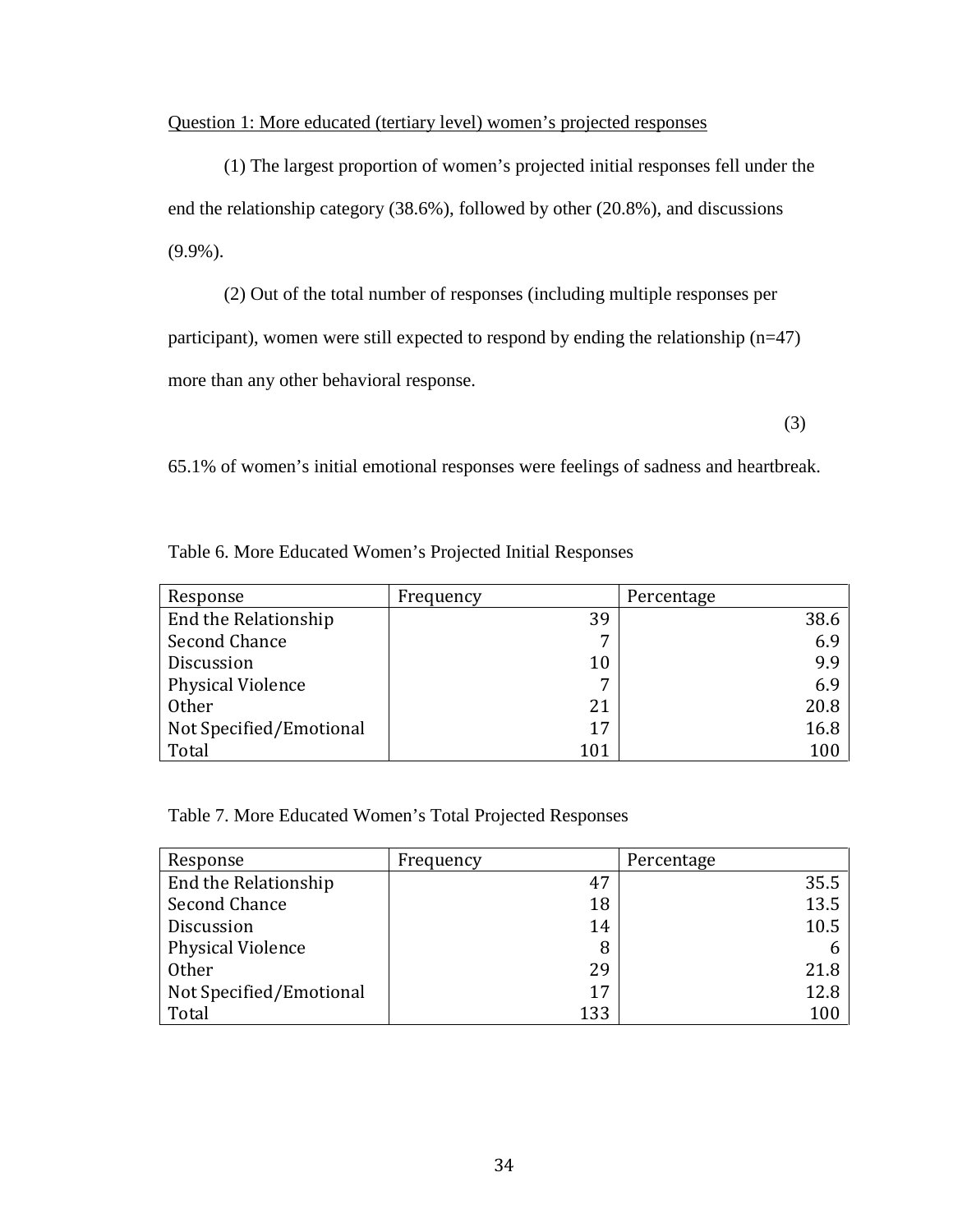# Question 2: Less educated (secondary level) women's projected responses

(1) The largest proportion of women initial responses fell under the other category

(24.8%), followed by physical violence (21.8%), and second chance (17.8%).

(2) Out of the total number of responses (including multiple responses per

participant), the largest number of responses still fell under the other category (n=29),

followed by physical violence  $(n=28)$ , and second chance  $(n=26)$ .

(3) 52.8% of women's initial emotional responses were feelings of sadness and heartbreak.

| Response                 | Frequency | Percentage |
|--------------------------|-----------|------------|
| End the Relationship     | 11        | 10.9       |
| Second Chance            | 18        | 17.8       |
| Discussion               | 6         | 5.9        |
| <b>Physical Violence</b> | 22        | 21.8       |
| <b>Other</b>             | 25        | 24.8       |
| Not Specified/Emotional  | 19        | 18.8       |
| Total                    | 101       | 100        |

Table 9. Lower Educated Women's Total Projected Responses

| Response                 | Frequency | Percentage |
|--------------------------|-----------|------------|
| End the Relationship     | 15        | 12.1       |
| Second Chance            | 26        | 21         |
| Discussion               | 7         | 5.6        |
| <b>Physical Violence</b> | 28        | 22.6       |
| Other                    | 29        | 23.4       |
| Not Specified/Emotional  | 19        | 15.3       |
| Total                    | 124       | 100        |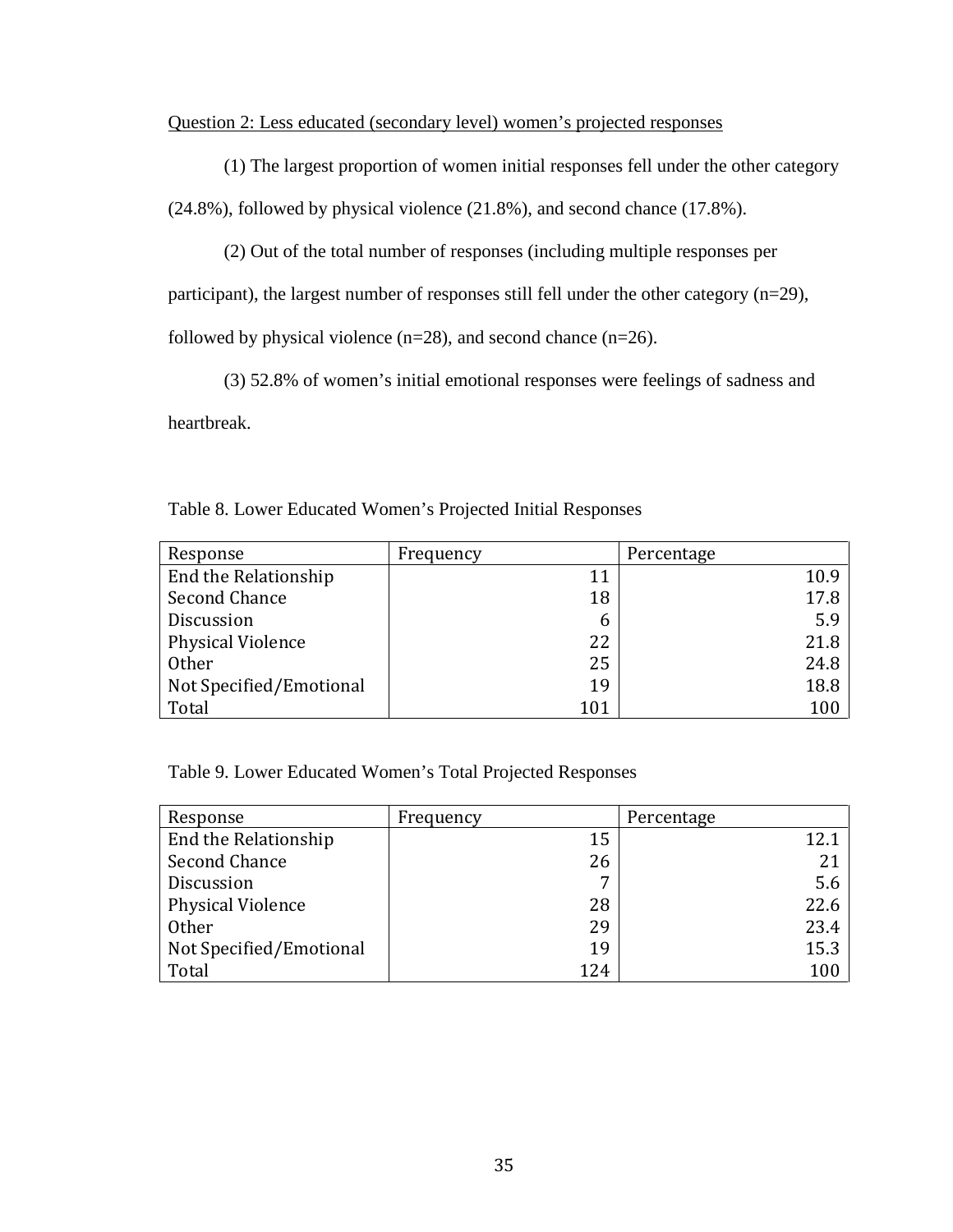# Question 3: Participants' projected responses

(1) The largest proportion of participants' projected initial response fell under the end the relationship category (33.7%), followed by discussion (21.8%), and other (19.8%).

(2) Out of the total number of responses (including multiple responses per participant), the largest number of responses fell in the end the relationship category (n=53), followed by an equal number of responses in the other and discussion categories  $(n=26$  each).

(3) 69.2% of participants' initial emotional responses were feelings of sadness and heartbreak.

| Response                | Frequency | Percentage |
|-------------------------|-----------|------------|
| End the Relationship    | 34        | 33.7       |
| Second Chance           | 10        | 9.9        |
| Discussion              | 22        | 21.8       |
| Physical Violence       | 4         |            |
| <b>Other</b>            | 20        | 19.8       |
| Not Specified/Emotional | 11        | 10.9       |
| Total                   | 101       | 100        |

Table 10. Participants' Projected Initial Responses

Table 11. Participants' Total Projected Responses

| Response                 | Frequency | Percentage |
|--------------------------|-----------|------------|
| End the Relationship     | 53        | 37.3       |
| Second Chance            | 20        | 14.1       |
| <b>Discussion</b>        | 26        | 18.3       |
| <b>Physical Violence</b> | 6         | 4.2        |
| Other                    | 26        | 18.3       |
| Not Specified/Emotional  | 11        | 7.7        |
| Total                    | 142       | 100        |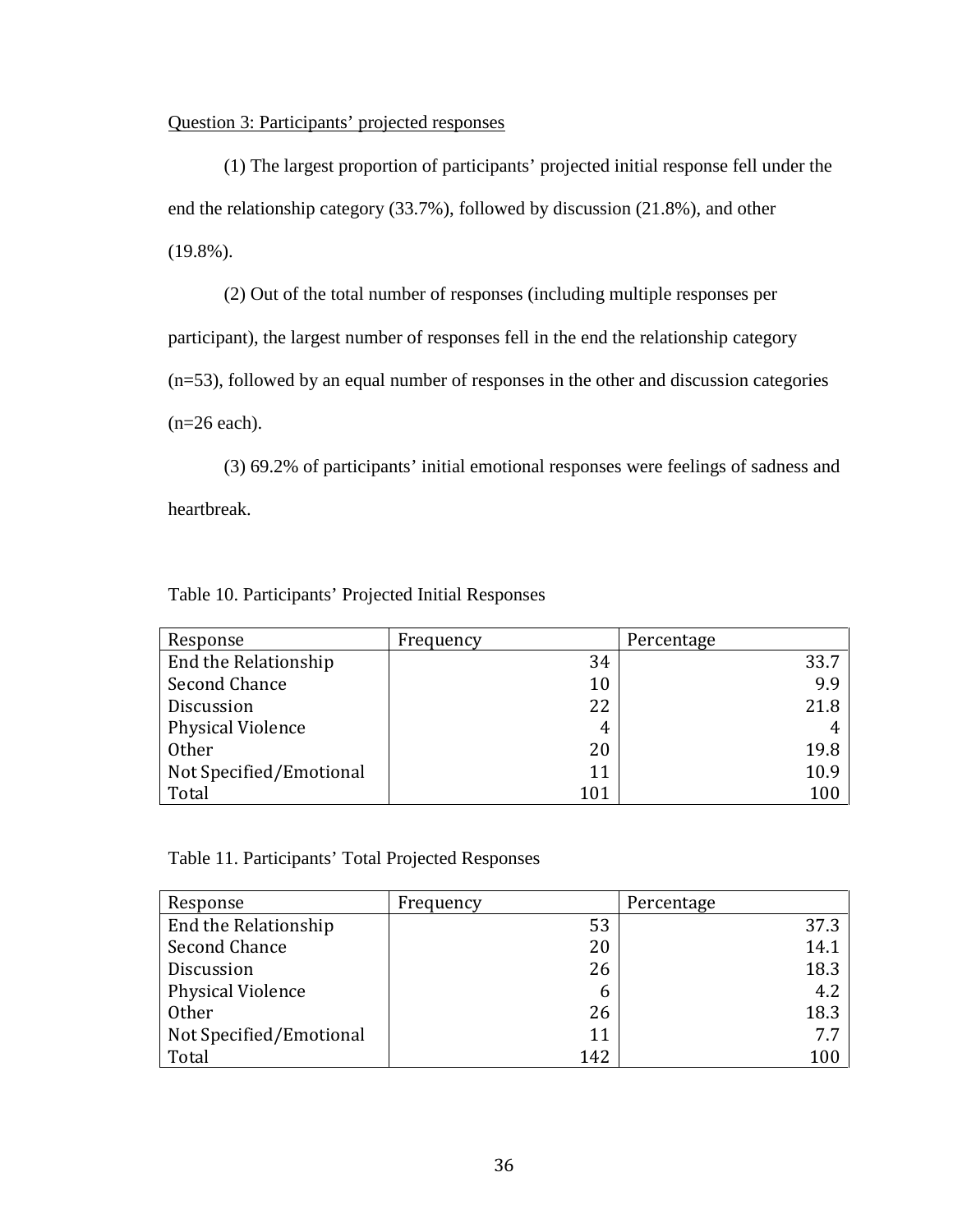# Question 4: Participants' Actual Responses

(1) The largest proportion of participant's actual responses fell in the discussion category (29%), followed by other (22.6%), and then tied by both end the relationship and not specified/emotional responses (16.1% each).

(2) Out of the total number of responses, the largest number of responses fell in

the second chance and other category (n=11 each), followed by discussion (n=10), and end the relationship (n=6).

(3) 40% of participants' emotional responses were feelings of sadness and heartbreak.

|  | Table 12. Participants' Actual Responses |  |  |
|--|------------------------------------------|--|--|
|--|------------------------------------------|--|--|

| Response                | Frequency | Percentage |
|-------------------------|-----------|------------|
| End the Relationship    | 5         | 16.1       |
| Second Chance           | 4         | 12.9       |
| <b>Discussion</b>       | q         | 29         |
| Physical Violence       |           | 3.2        |
| <b>Other</b>            | 7         | 22.6       |
| Not Specified/Emotional | 5         | 16.1       |
| Total                   | 31        | 100        |

Table 13. Participants' Total Responses

| Response                 | Frequency | Percentage |
|--------------------------|-----------|------------|
| End the Relationship     | b         | 13.6       |
| Second Chance            | 11        | 25         |
| <b>Discussion</b>        | 10        | 22.7       |
| <b>Physical Violence</b> |           | 2.3        |
| Other                    | 11        | 25         |
| Not Specified/Emotional  | 5         | 11.4       |
| Total                    | 44        | 100        |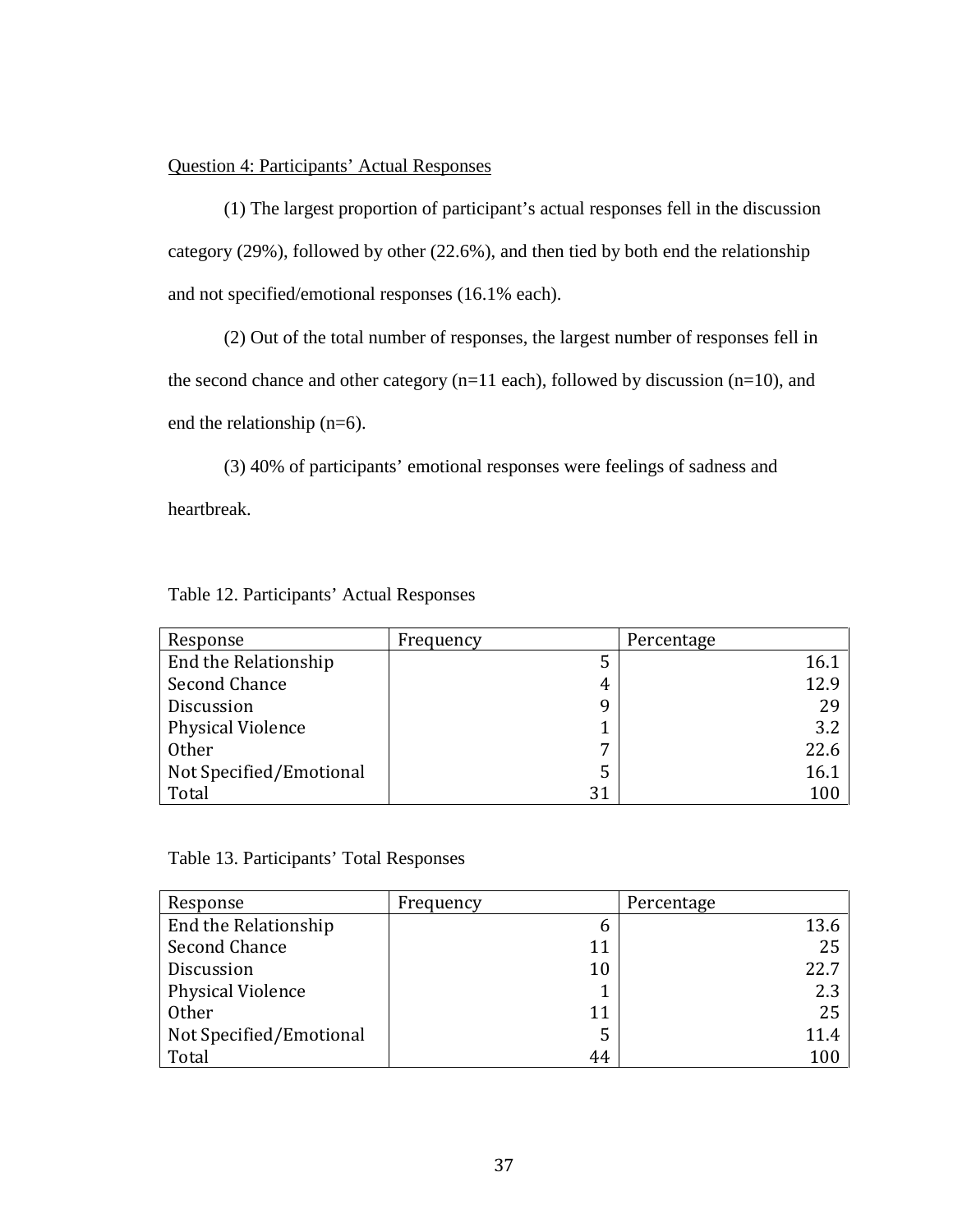Results from the last four questions of the Women's Views of Sexual Infidelity-Short Questionnaire (Appendix 1) are also individually analyzed according to the second behavioral responses scheme. This scheme of responses included relationship enhancing, relationship destroying, and other. Once again, number 1 summarizes results of the initial responses and number 2 summarizes results from the total of number responses (there is no additional behavioral response scheme so results of the behavioral responses remain unchanged). Frequencies and proportions of the initial responses are described in the first table under each question (Tables 14, 16, 18, and 20) and the total number of responses (including multiple responses from each participant) is described in the second table under each question (Tables 15, 17, 19, and 21). Once again, the first and second questions assessed the projected responses of higher and lower educated friends (of the participants) and the third and fourth questions assessed participants' projected and actual responses. Not all participants answered the last question because it only investigated the responses of women who had been cheated on by their current boyfriend (n=31). The table for the fourth question therefore only reflects the proportions (percentages listed) of that small subset of the sample  $(N=101)$ .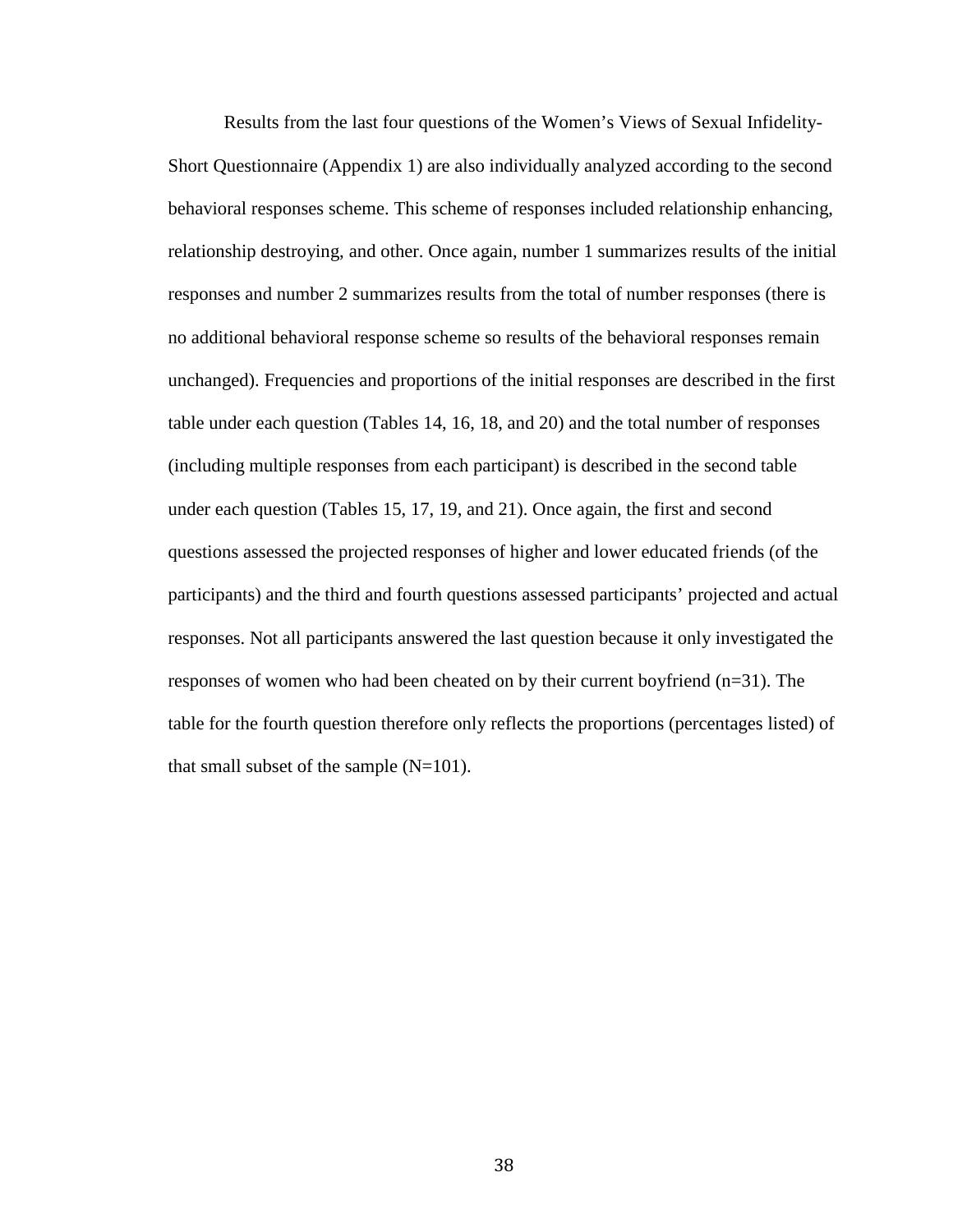# Question 1: More educated (tertiary level) women's projected responses

(1) The largest proportion of participants' projected initial response fell under the relationship destroying category (51.5%), followed by other (28.7%), and relationship enhancing (19.8%).

(2) Out of the total number of responses, the largest proportion of responses fell under the relationship destroying category (50.7%), followed by relationship enhancing (26.5%), and other (22.8%).

| Response                       | Frequency | Percentage |
|--------------------------------|-----------|------------|
| Relationship Enhancing         | 20        | 19.8       |
| <b>Relationship Destroying</b> | 52        | 51.5       |
| <b>Other</b>                   | 29        | 28.7       |
| Total                          | 101       | 100        |

Table 14. More Educated Women's Projected Initial Responses

Table 15. More Educated Women's Total Projected Responses

| Response                       | Frequency | Percentage |
|--------------------------------|-----------|------------|
| Relationship Enhancing         | 36        |            |
| <b>Relationship Destroying</b> | 69        | 50.        |
| <b>Other</b>                   |           |            |
| Total                          | 136       | 100        |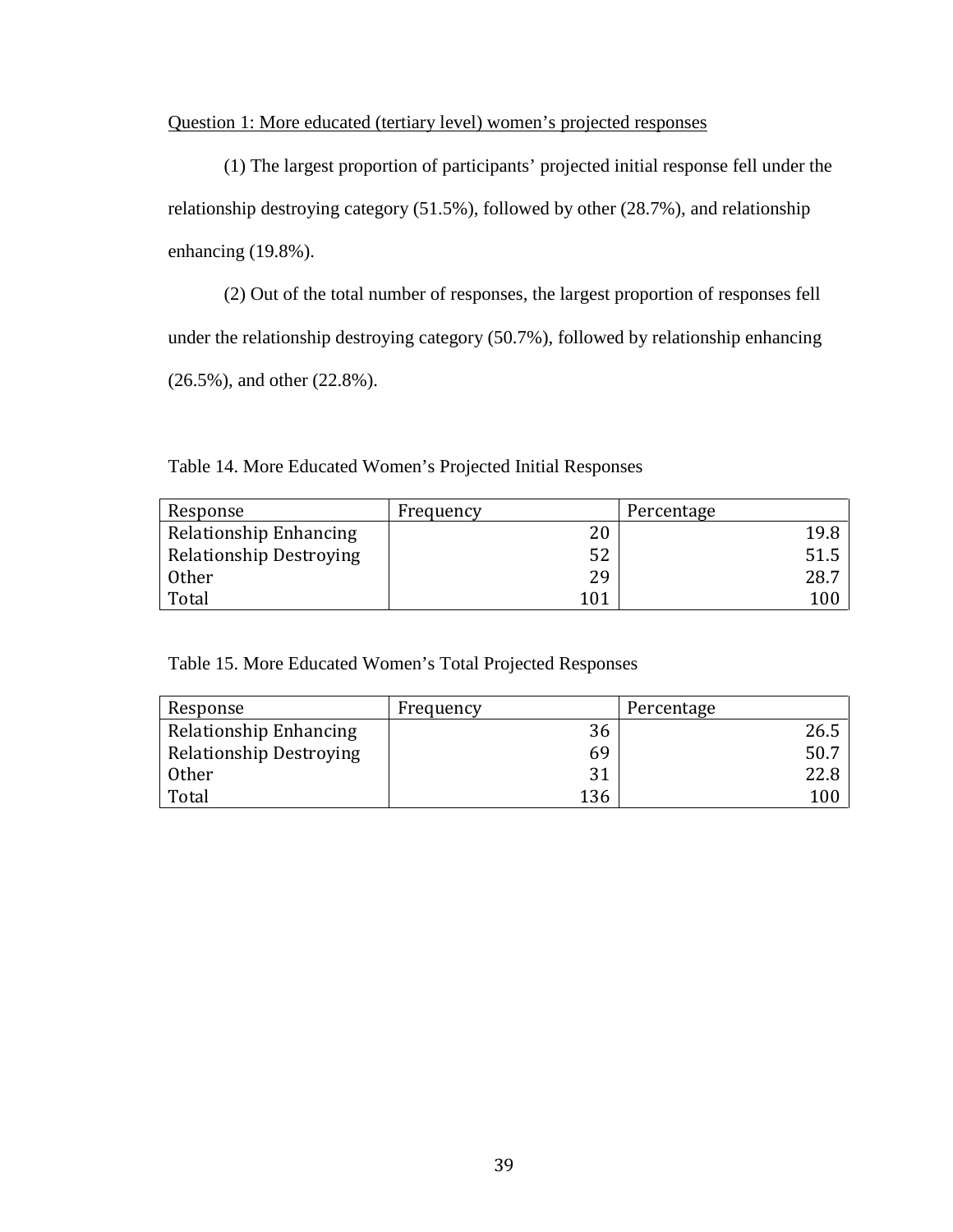# Question 2: Less educated (secondary level) women's projected responses

(1) The largest proportion of participants' projected initial response fell under the relationship destroying category (42.5%), followed by other (33.7%) and relationship enhancing (23.8%).

(2) Out of the total responses, the largest proportion of responses fell under the relationship destroying category, followed in equal proportions by relationship enhancing and other (27.6% each).

| Response                       | Frequency | Percentage |
|--------------------------------|-----------|------------|
| Relationship Enhancing         | 24        |            |
| <b>Relationship Destroying</b> | 43        | 42.5       |
| <b>Other</b>                   | 34        | 33.7       |
| Total                          | 101       | 100        |

Table 16. Less Educated Women's Projected Initial Responses

Table 17. Less Educated Women's Total Projected Responses

| Response                       | Frequency | Percentage |
|--------------------------------|-----------|------------|
| Relationship Enhancing         | 35        |            |
| <b>Relationship Destroying</b> | 57        | 44.8       |
| <b>Other</b>                   | 35        | 27.6       |
| Total                          | 127       | 100        |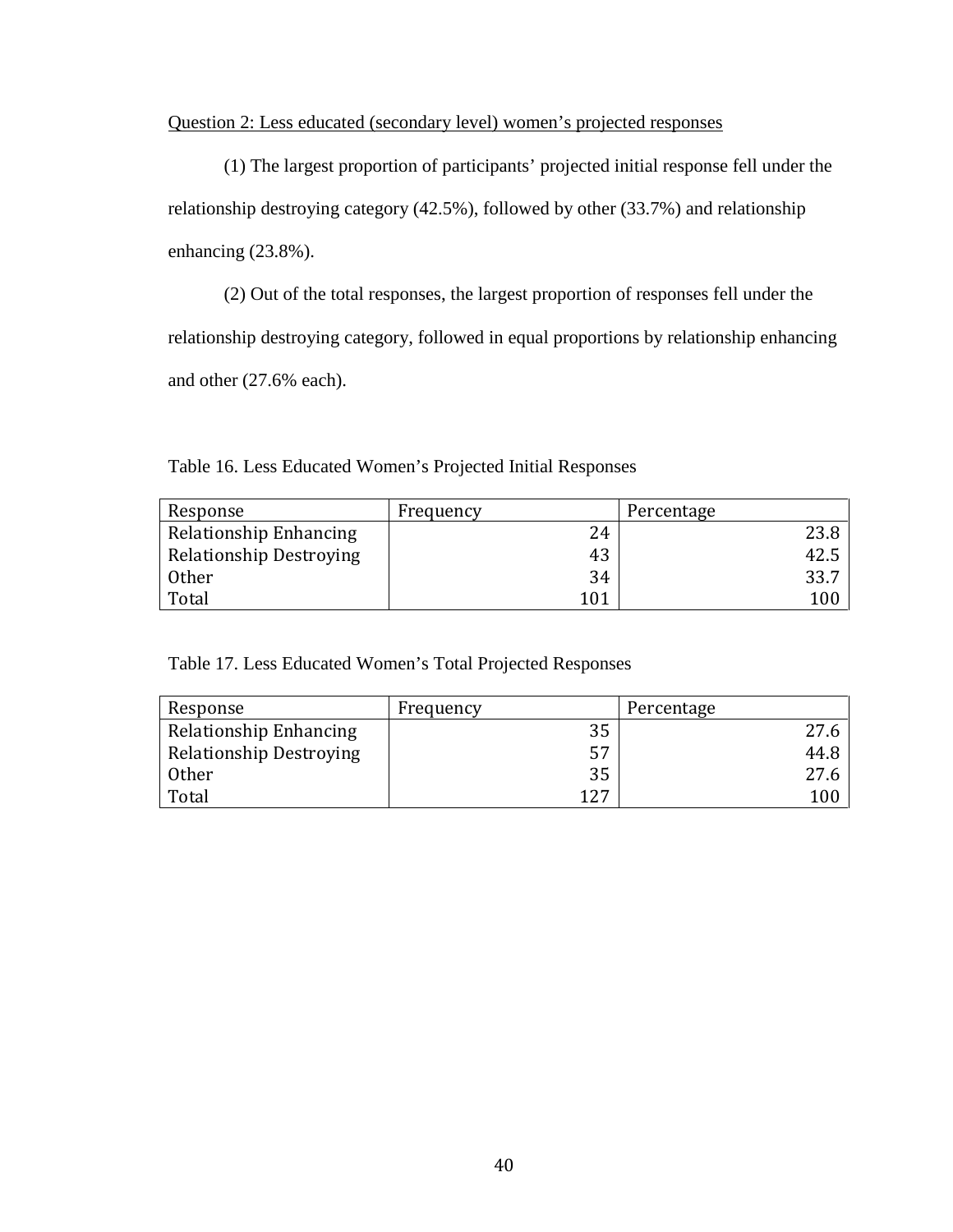# Question 3: Participants' projected responses

(1) The largest proportion of participants' projected initial responses fell under the relationship destroying category (44.6%), followed by relationship enhancing (36.6%), and other (18.8%).

(2) Out of the total number of responses, the largest proportion of responses fell under the relationship destroying category (47.5%), followed by relationship enhancing (38.5%), and other (14%).

Table 18. Participants' Projected Initial Responses

| Response                       | Frequency | Percentage |
|--------------------------------|-----------|------------|
| Relationship Enhancing         | 27        | 36.6       |
| <b>Relationship Destroying</b> | 45        | 44.6       |
| Other                          | 19        | 18.8       |
| Total                          | 101       | $100\,$    |

Table 19. Participants' Total Projected Responses

| Response                       | Frequency | Percentage |
|--------------------------------|-----------|------------|
| Relationship Enhancing         | 55        | 38.5       |
| <b>Relationship Destroying</b> | 68        | 47.5       |
| <b>Other</b>                   | 20        | 14         |
| Total                          | 143       | 100        |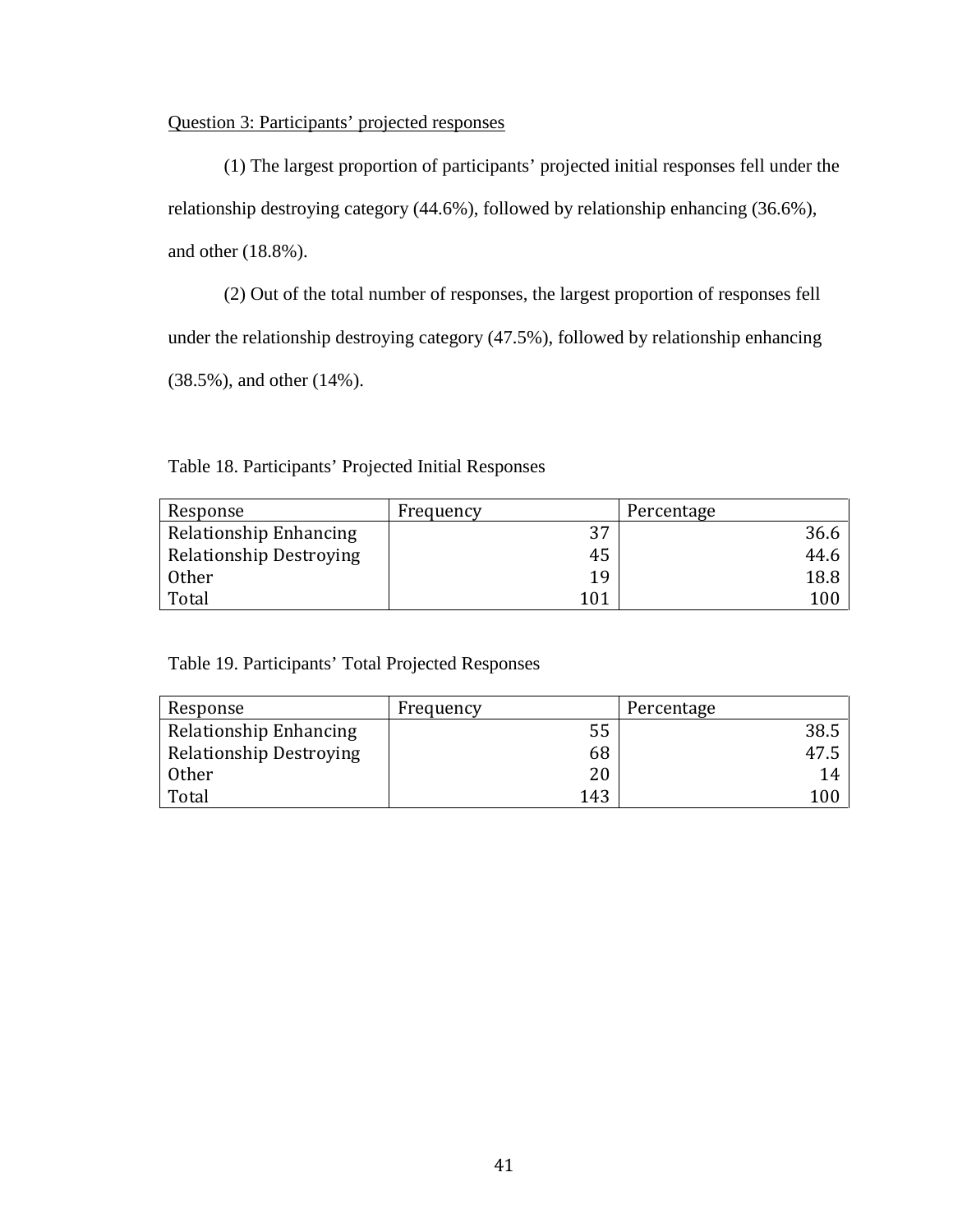# Question 4: Participants' Actual Responses

(1) The largest proportion of participants' actual responses fell under the relationship enhancing category (51.6%), followed by the relationship destroying category (25.8%), and other (22.6%).

(2) Out of the total number of participants' actual responses, the largest proportion fell under the relationship enhancing category (54.5%), followed by the relationship destroying category (25%), and other (20.5%).

Table 20. Participants' Actual Responses

| Response                       | Frequency | Percentage |
|--------------------------------|-----------|------------|
| Relationship Enhancing         | 16        |            |
| <b>Relationship Destroying</b> | 8         | 25.8       |
| Other                          | –         |            |
| Total                          | 21        | 100        |

Table 21. Participants' Total Responses

| Response                       | Frequency | Percentage |
|--------------------------------|-----------|------------|
| Relationship Enhancing         | 24        | 54.5       |
| <b>Relationship Destroying</b> |           | 25         |
| <b>Other</b>                   | Q         | 20.5       |
| Total                          | 44        | 100        |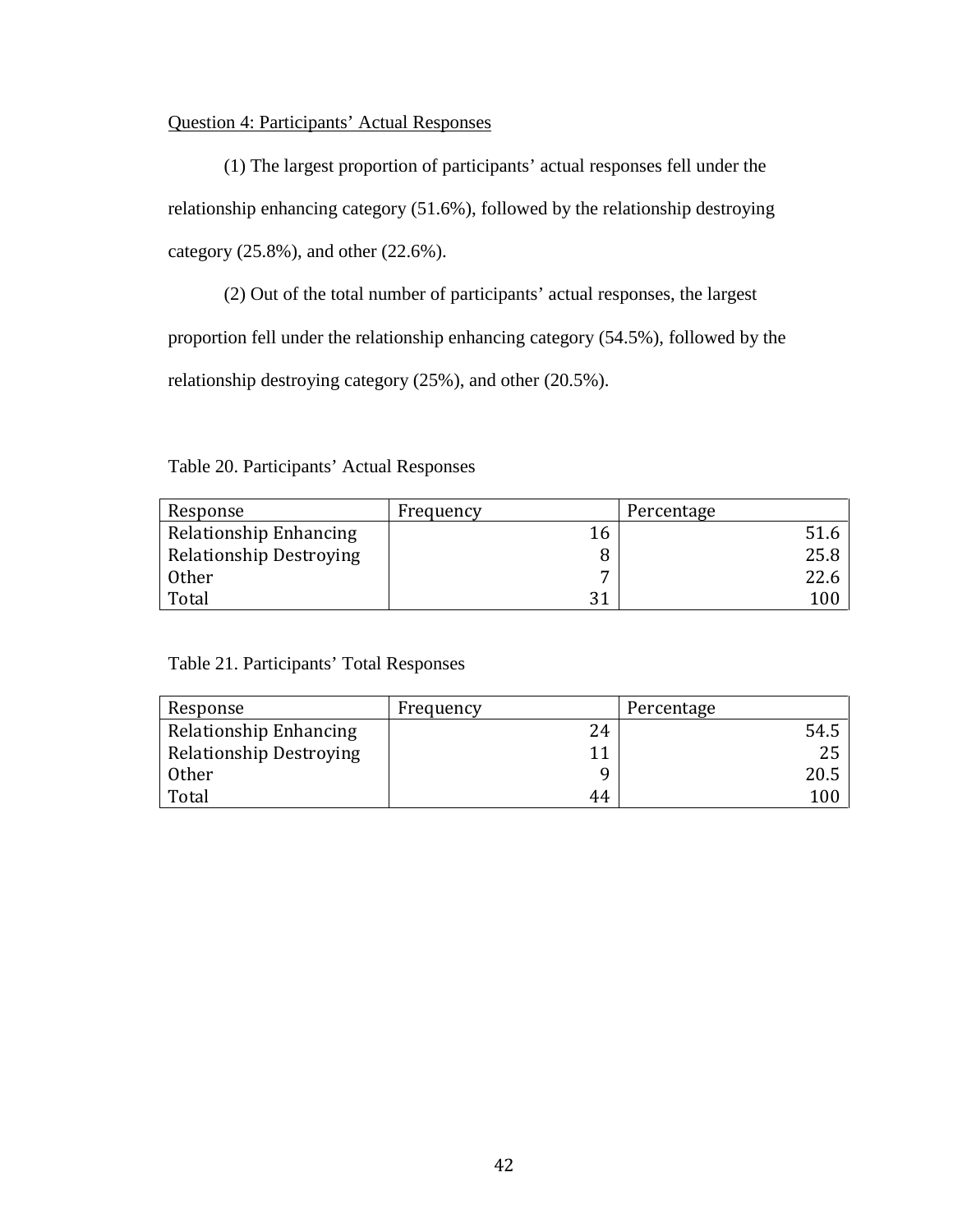Quantitative statistical analysis of questions **3** and **4 (**participants' projected and actual responses) from the Women's Views of Sexual Infidelity-Short Questionnaire (N=101) was conducted using IBM SPSS Statistics 19. Participants were separated into either secondary or tertiary level education groups and responses were coded as one of the following six options from the first behavioral response scheme: (1) end the relationship, (2) second chance, (3) discussion, (4) physical violence, (5) other, and (6) not specified/emotional response. The  $\chi^2$  test of independence (two-tailed with α=0.05) was performed in order to explore the hypothesis of the second research question.  $H_1$ : A woman's response to her partner's sexual infidelity is influenced by influenced by her education level. The results of this analysis show that neither a woman's projected response (df=5,  $\chi^2$ =6.554, *p*=0.265) nor her actual response (df=6,  $\chi^2$ =7.608, *p*=0.268) to her partner's sexual infidelity is influenced by her education level. The same analysis was performed using the second behavioral coding scheme that separated responses into three categories: relationship enhancing, relationship destroying, and other. The results of this supplemental analysis show that neither a woman's projected response (df=2,  $\chi^2$ =0.333, *p*=0.847) nor her actual response (df=2,  $\chi^2$ =1.612, *p*=0.447) to her partner's sexual infidelity is influenced by her education level.

## *Qualitative Results*

Very few participants (4) completed the Women's Responses to Sexual Infidelity-Follow-Up Questionnaire. As such, conclusions about general, female perspectives on sexual infidelity in Montego Bay, Jamaica cannot be drawn. However, a small degree of ethnographic insight from these interviews can be used to supplement the results from the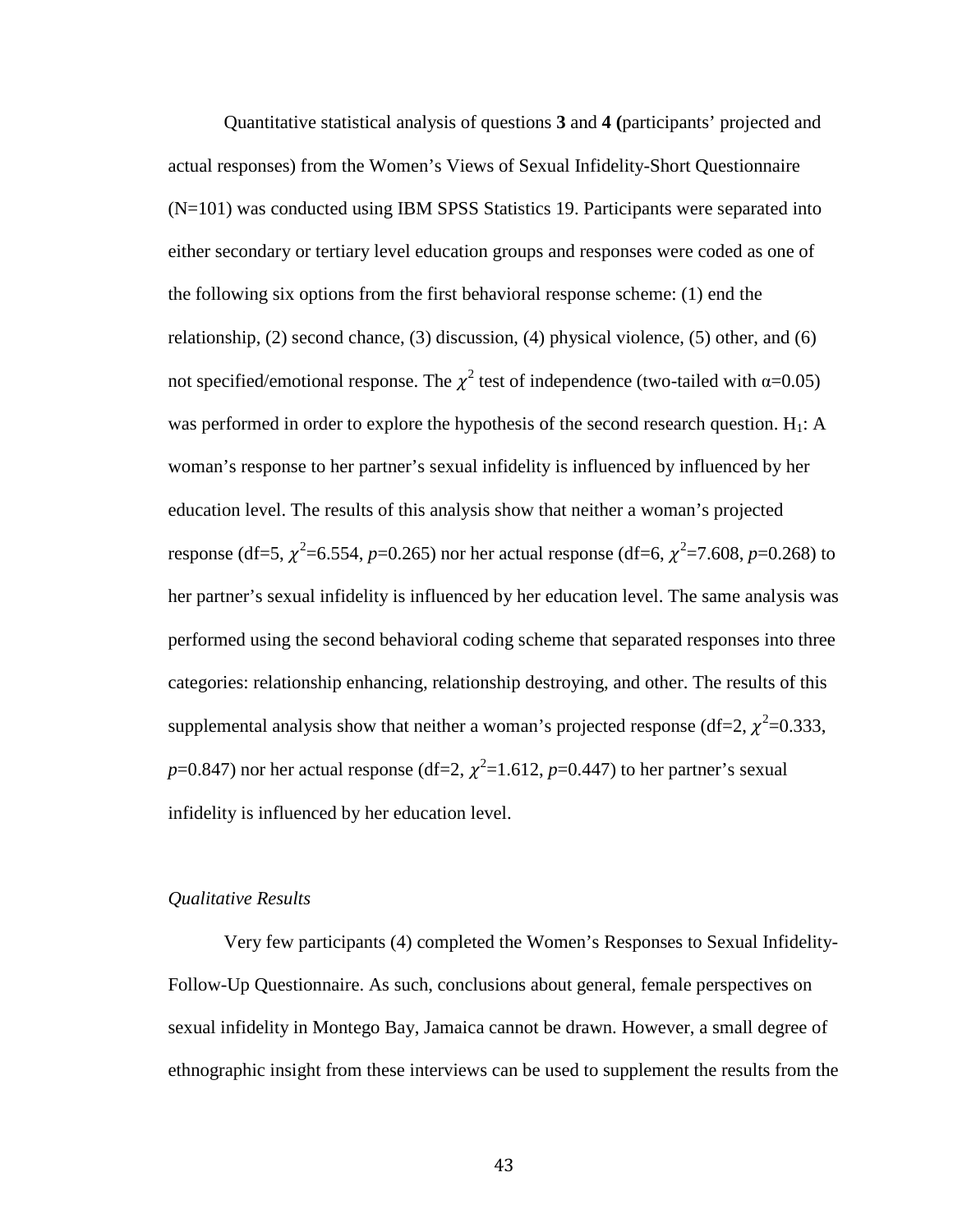Women's Views of Sexual Infidelity-Short Questionnaire. Each of the women's stories will be explored separately to show the similarities and differences in women's views of sexual infidelity.

Participant #01 found out from a neighbor that her partner had been cheating on her. When she confronted her partner, he initially denied the accusation and then eventually apologized when he realized that she was convinced of his infidelity. She asked a friend what she should do and decided to give him a second chance, against the advice of her friend. She did not blame herself for his cheating. She does not consider any responses to sexual infidelity bad, but men and the church congregation do consider certain responses inappropriate (though none were specified). Community members tend to gossip about women that have been cheated on and pity them. Some of the women that have been cheated on are considered stupid, depending on the situation. When asked if there is a certain kind of woman that is more likely to be cheated on, she replied "The good woman, who is selfless, submissive, and caring. The supportive woman who motivates lifts the spirit. The woman who makes sacrifices." She believes whether or not a woman has children affects her response because women with children are "bound" to their partners because they're trying to start a family. In regards to religion, she states that religion speaks against infidelity so women disapprove of such behavior. Sexual infidelity, according to her, is not grounds for a woman to end her relationship. She considers mistresses (women notorious for being men's girls on the side) to be foolish, dependent, low self-esteem individuals while the community calls them "baltyears" (low lives). She considers men notoriously known for being players to be "disgusting dogs that deserve no good in their lives" while the community considers them "selfish men who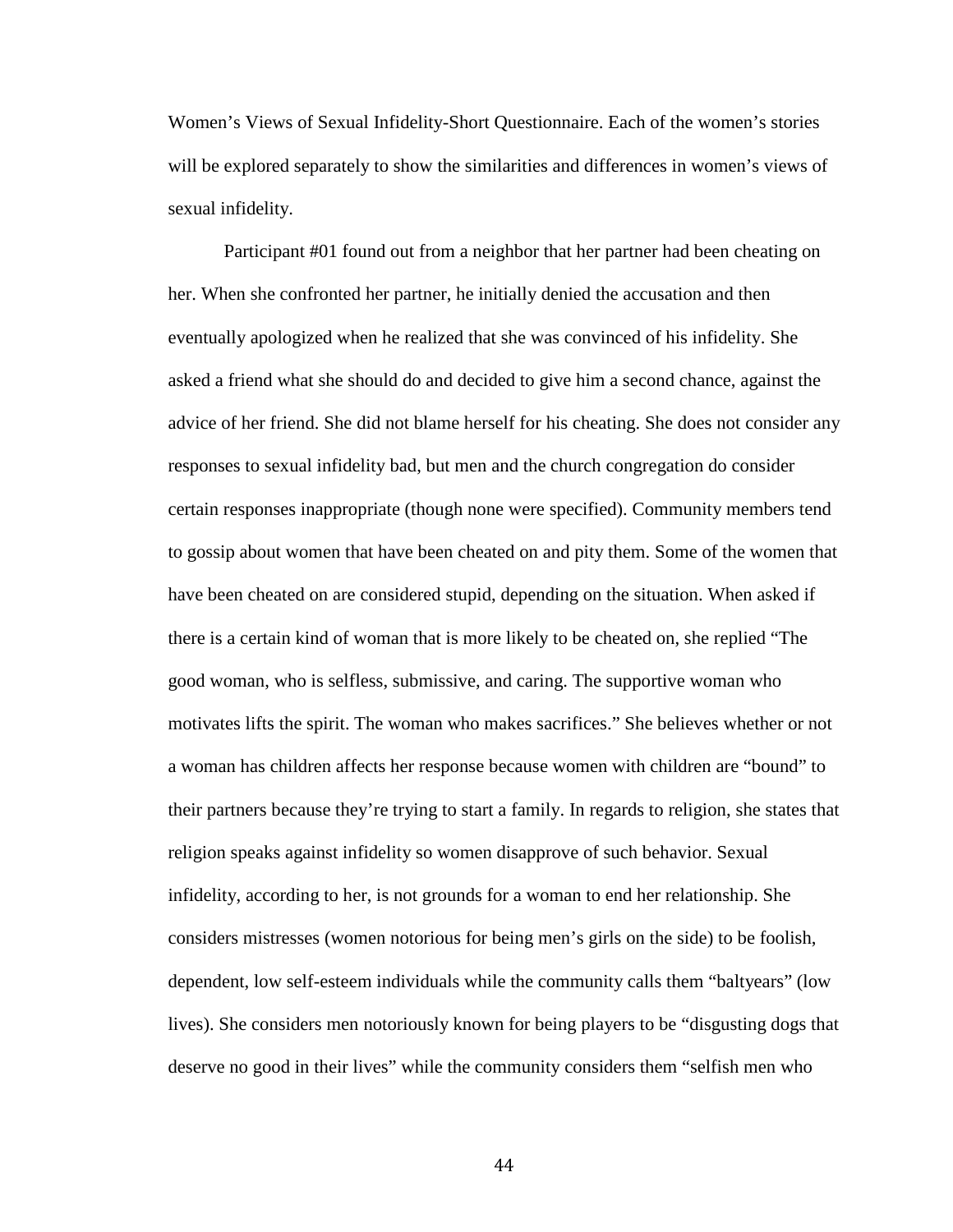should be embarrassed and avoided or scoffed at, because they are disgusting, greedy, nasty dogs!"

Participant #02 found out from a friend that her partner had cheated on her. She ended the relationship, following the advice she received from another friend. In her discussions with her partner, she expressed how hurt and disappointed she was. He apologized because he felt that sexual infidelity was a big deal, but she refused to take him back. She did not blame herself for his cheating and considers communication the best strategy to prevent a partner from cheating. Her example of an inappropriate response to a partner's sexual infidelity was "calling the girl the partner cheats with and cursing or attacking her". Women's reputations are damaged by their partners' unfaithfulness because the community then views them as people that can be taken advantage of. She believes that all kinds of women can be cheated on, but that women with fewer values and lower standards are more likely to be cheated on. She thinks that women with children are less likely to leave their partners when their partners provides for them. She considers Christian women to deal with their partners' infidelity "more discreetly", though she does not specify why. Cheating is grounds for ending the relationship and both her and the community pity and look down on mistresses. Though players disgust her (and other female community members), most male community members do not care.

Participant #03 found out via BBM (Blackberry Messenger, a free service for Blackberry phone users that is often used as an alternative to texting) that her partner was cheating on her. She chose to discuss (which turned into a heated argument) why he cheated because she believes that everyone deserves a second chance. She asked her aunt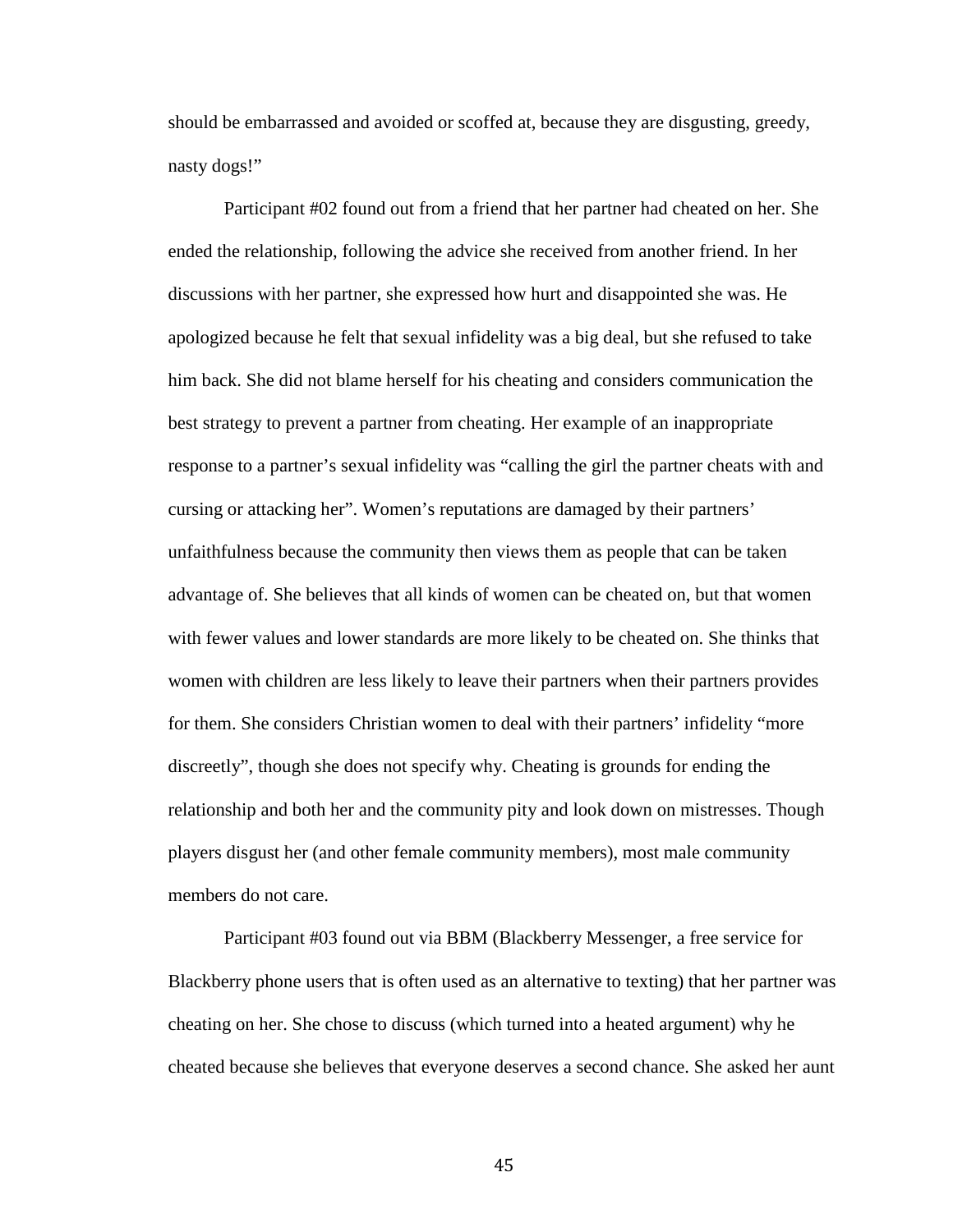for advice and was told to give him space to allow him to come around. He did not feel like his infidelity was a big deal, but apologized for his behavior anyway. She did not blame herself for his betrayal. Most women she knows either recommend that she forgive and forget her partner's cheating or respond by getting even. Public humiliation is not considered an appropriate response because men and society consider it "stooping to the man's level". Her community either pities women who have been cheated on or empathizes with their pain. She does not believe that there is a certain type of woman that is more likely to be cheated on. She thinks that women with children will "take it lightly" in regards to their partner's unfaithfulness out of desire for their children to grow up in a "stable family". There are not men known as players or women known as mistresses in her community.

Participant #04 found out her partner had cheated on her through his own confession. In her discussion with her partner she asked how he could have done such a thing, and he told her that he met the girl through his parents and had never meant to hurt her. She then distanced herself from him because she did not want to see him or her his voice. She also did not seek any advice from anyone, nor did she discuss the situation with anyone. Trust has been restored to their relationship (in part) because he considered infidelity to be a big deal and apologized for his mistake. She does not have a strategy for preventing her partner's sexual infidelity, but she firmly stated that she would leave him if he cheated again. She states that other women recommend a lot of sex, being controlling, and checking your partner's cell phone to be the best strategies for preventing your partner from cheating. Inappropriate responses include physical violence, cheating as revenge, and public embarrassment of the partner, though not every community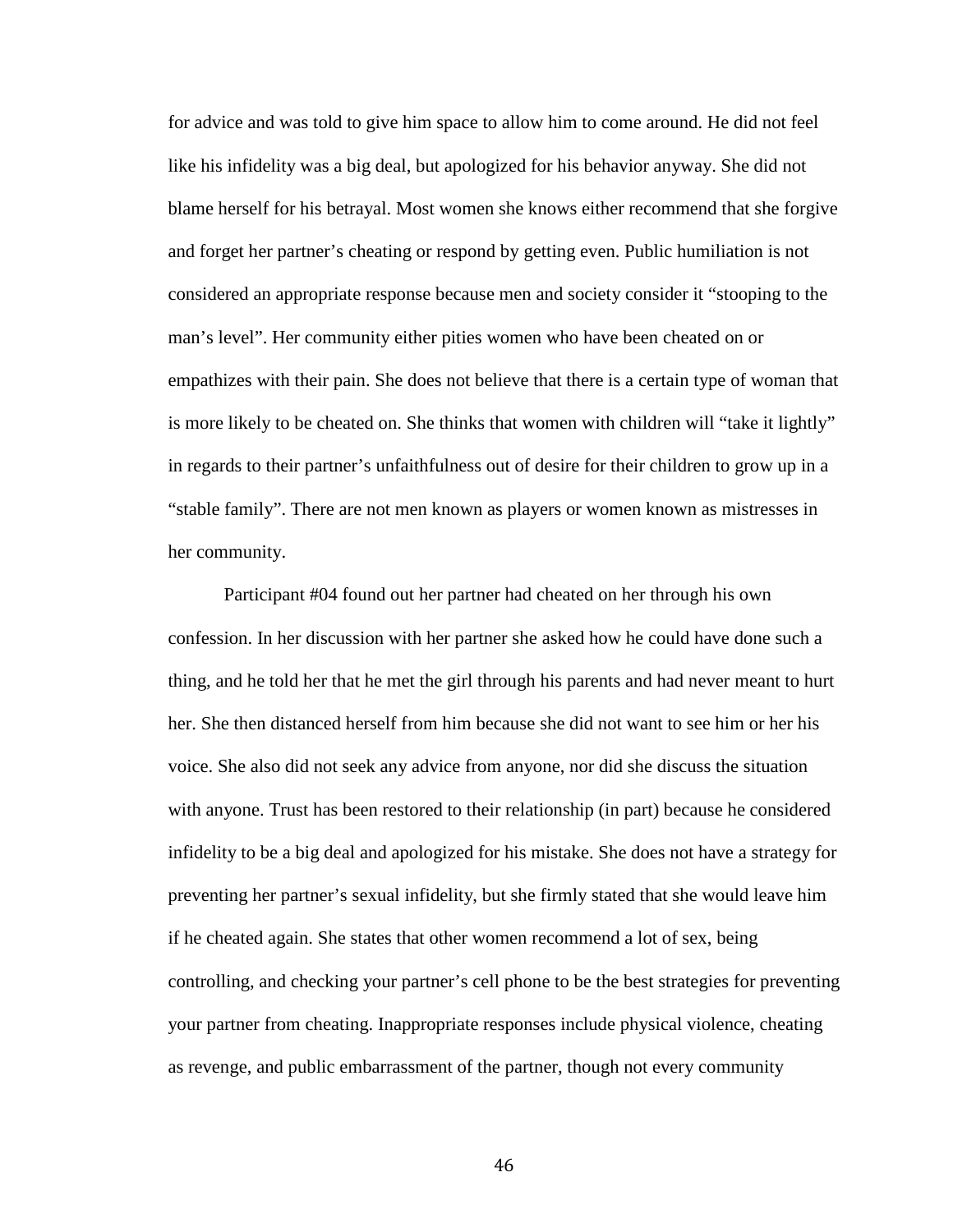member agrees that these should not occur. Community members gossip about cheated women and depending on how they handle their partner's unfaithfulness either "weak and dependent or strong and independent". She believes women with lower incomes and low self-esteem are more likely to be cheated on. Women with children will probably stay with their partner because the children would be more comfortable (financially) with the man around. She believes religious women would stay with their partners because "it is the Christian thing to do." Cheating is grounds to end a relationship because it causes "trust issues and heartache." She thinks that women in her community known for being mistresses are "awful, selfish, low-self esteemed women" while her community views them as humiliating to the female population. She is disgusted by the men known as players and the community views them as "womanizers with ego issues" that "think they are all that but they really are low life scum and degrading person(s)".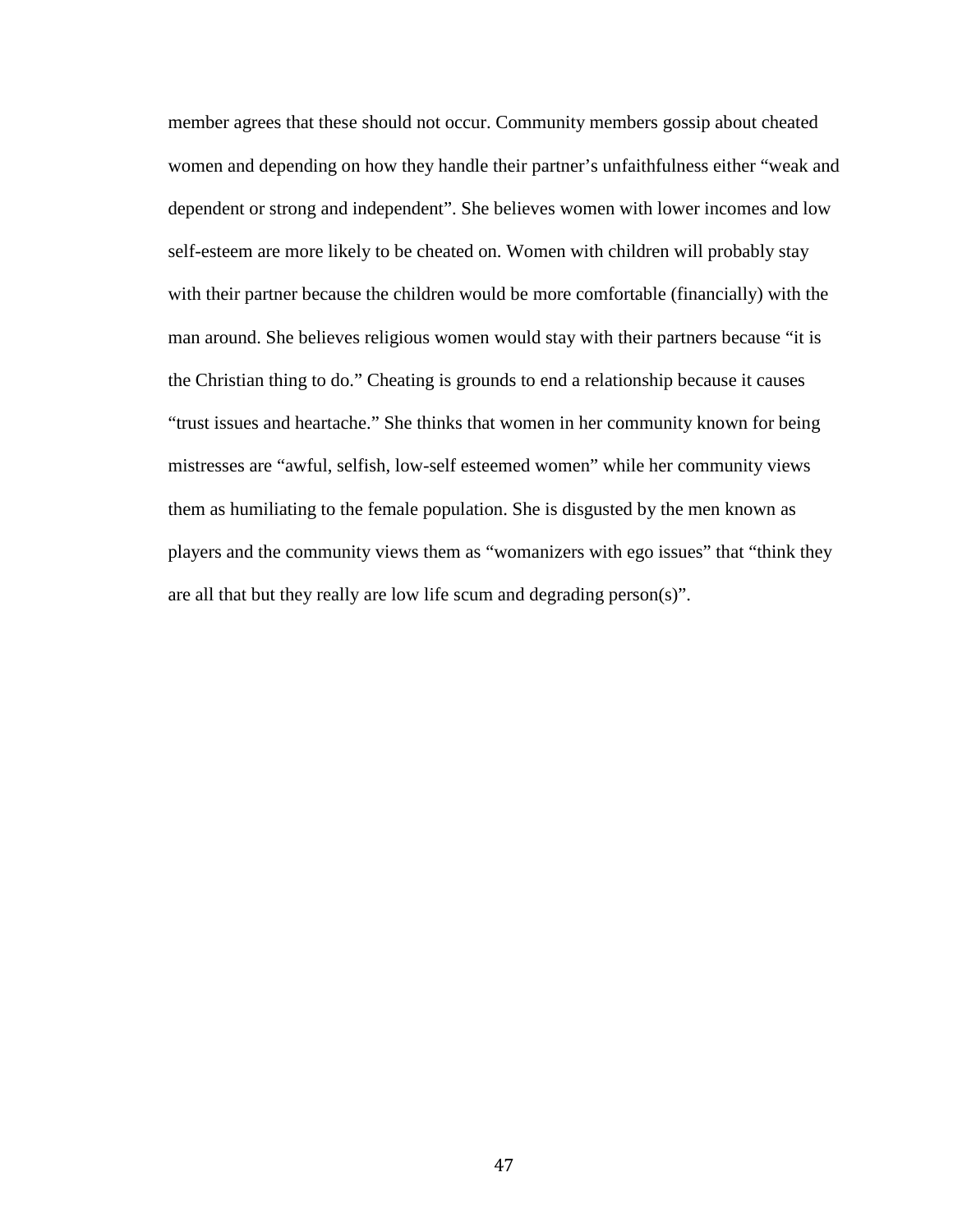# CHAPTER 6

#### **DISCUSSION**

## *Summary of Key Results*

One hundred and one women born in Jamaica that were currently in heterosexual, committed relationships for at least the past 6 months were recruited from Montego Bay, Jamaica to participate in the current study. Most women were in boyfriend/girlfriend relationships (67.3%), did not have children (70.3%), did not live with their partner (65.3%), were either a student or unemployed (42.6%), and an average of 24 years old. Women anticipated their more educated friends (tertiary level education) to respond by ending the relationship and their less educated friends (secondary level education) to respond with various reactions (ignore him or lose self esteem for example) if their partner had sex with another woman. They also expected their less educated friends to respond with violence more than their well-educated friends. Additionally, participants expected themselves to respond by ending the relationship, but most participants actually responded by discussing the situation with their partners.

Though I did not find participants' projected and actual responses to be statistically related to their education level in either behavioral coding scheme, there were other patterns in women's responses. Most women handled their partner's sexual infidelity in a private manner rather than appealing to a higher authority (such as a counselor) or to the general public (like gossiping to community members in order to publically shame her partner). In regards to anticipated responses compared to actual responses, women projected responding violently to their partner's sexual infidelity more often than they actually responded violently to their partner's cheating. Additionally,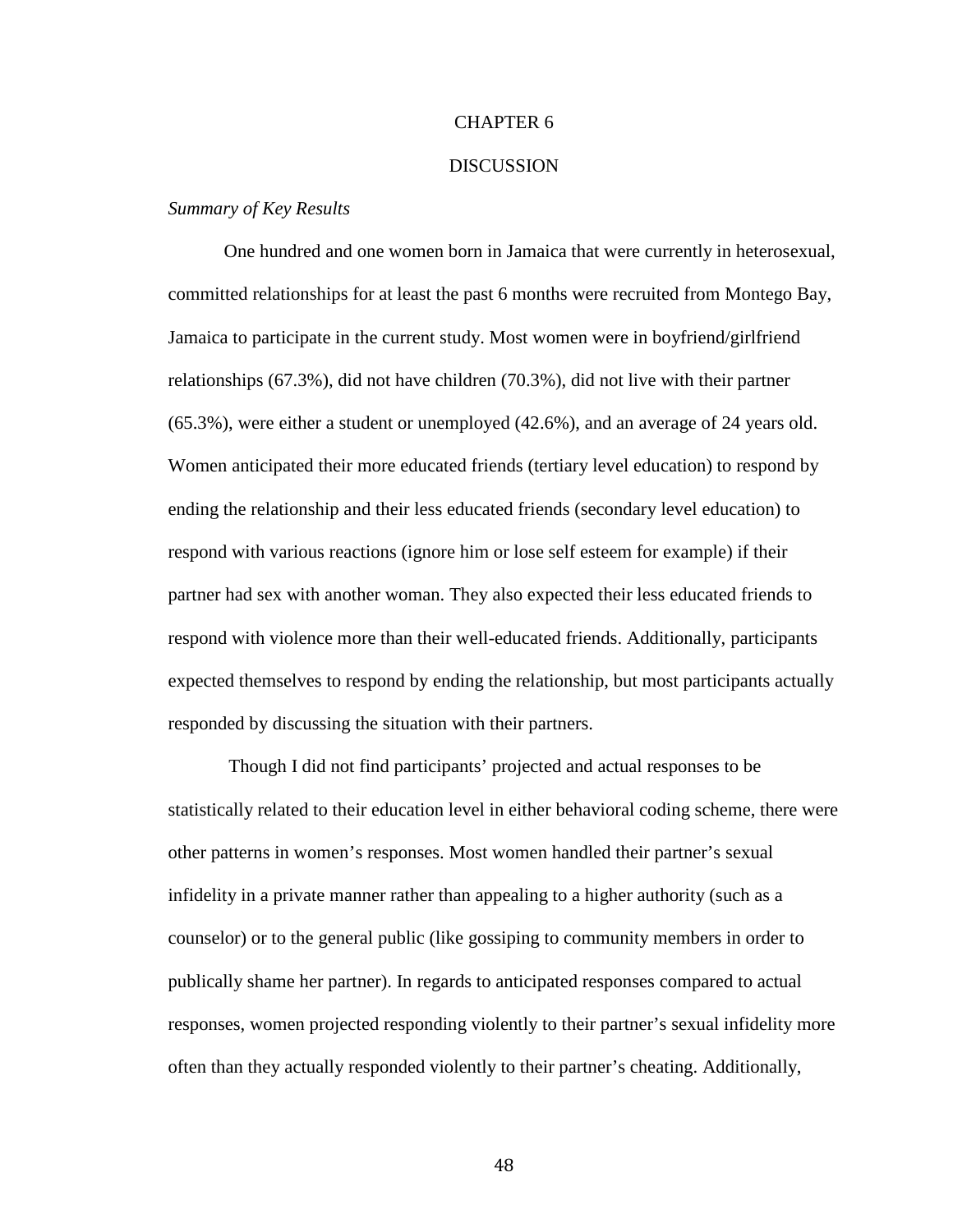women expected their less educated friends (secondary level) to respond with violence more often than their more educated friends (tertiary level). Women also project responding to their partner's sexual infidelity with relationship destroying behavior more than relationship enhancing behavior regardless of their educational attainment level. Also, women emotionally responded to their partner's sexual infidelity with feelings of heartbreak, sadness, and hurt more than feelings of anger and rage. Women displayed a wide variety of behavioral responses and experienced various emotional responses to sexual infidelity. The following discussion will explore the results of the present study with respect to methodological concerns, theoretical considerations, limitations of findings, broader evolutionary and cultural expectations, and the roles of religion and violence.

### *Exploration of Key Results*

(1) A woman's education level was not statistically significantly associated with her projected or actual response to her partner's sexual infidelity. Women may still rely on their partner for resources and respond to sexual infidelity in ways that salvage their relationship and allow the continued supply of resources. Education level may not be the best indicator of a woman's socioeconomic status in a gendered labor market in which regardless of a woman's education level, she will be restricted to certain careers and earn less than her male counterparts. In October 2012, women worked in the "wholesale & retail, repair of motor vehicle & equipment" labor force (123,800) more than any other industry while men worked in the "agriculture, hunting, forestry, & fishing" labor force (160,800) more than any other industry (Statistical Institute of Jamaica, 2013). Though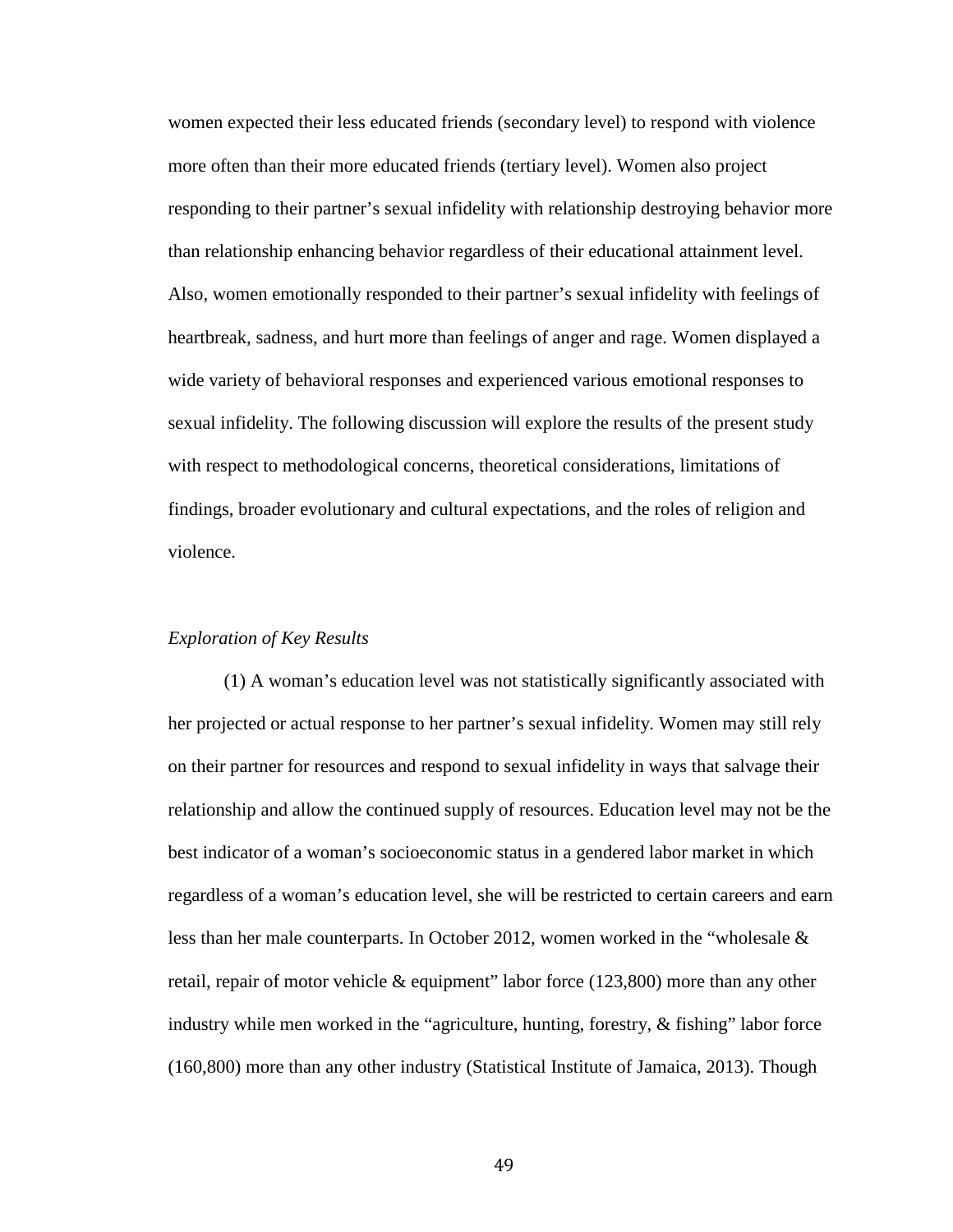information regarding salary differences are not available online for these industries, it is clear that men and women work in different industries in Jamaica.

(2) Most women handled their partner's sexual infidelity in a private manner rather than appealing to a higher authority or to the general public. Status and pride are two intertwined factors that may play a role in this trend. Discussing a partner's sexual liaisons with community members may cause irreparable damage to an individual's (or a couple's) reputation. Responses to the follow up questionnaire indicated that community members often pity women that have been cheated on and may judge pass judgment on their character based on how the women reacted to their partner's cheating. Though one could argue that telling their side of the story to others may separate fact from fiction and in turn circulate the truth, it could also fuel the fire of gossip and turn the situation from bad to worse. Additionally, many of the participants were uncertain about their reactions and would also use qualifiers (like maybe, either, or might) when describing their responses. This uncertainty may contribute to why women choose to handle this matter privately rather than involve outside parties (beyond advice from a close friend or relative). Given the possibilities of embarrassment and a damaged reputation, it is not surprising that the majority of women's responses fall under this self-help category.

(3) Women may project responding violently to their partner's sexual infidelity more than they actually respond violently to their partner's sexual infidelity. In the emotional coding scheme, anger was commonly indicated as a response. If anger is an impulsive reaction to this behavior, fantasies about causing physical harm to a partner or his mistress are not surprising given the emotional state of the cheated party. Actually inflicting physical pain on another individual has many consequences (including legal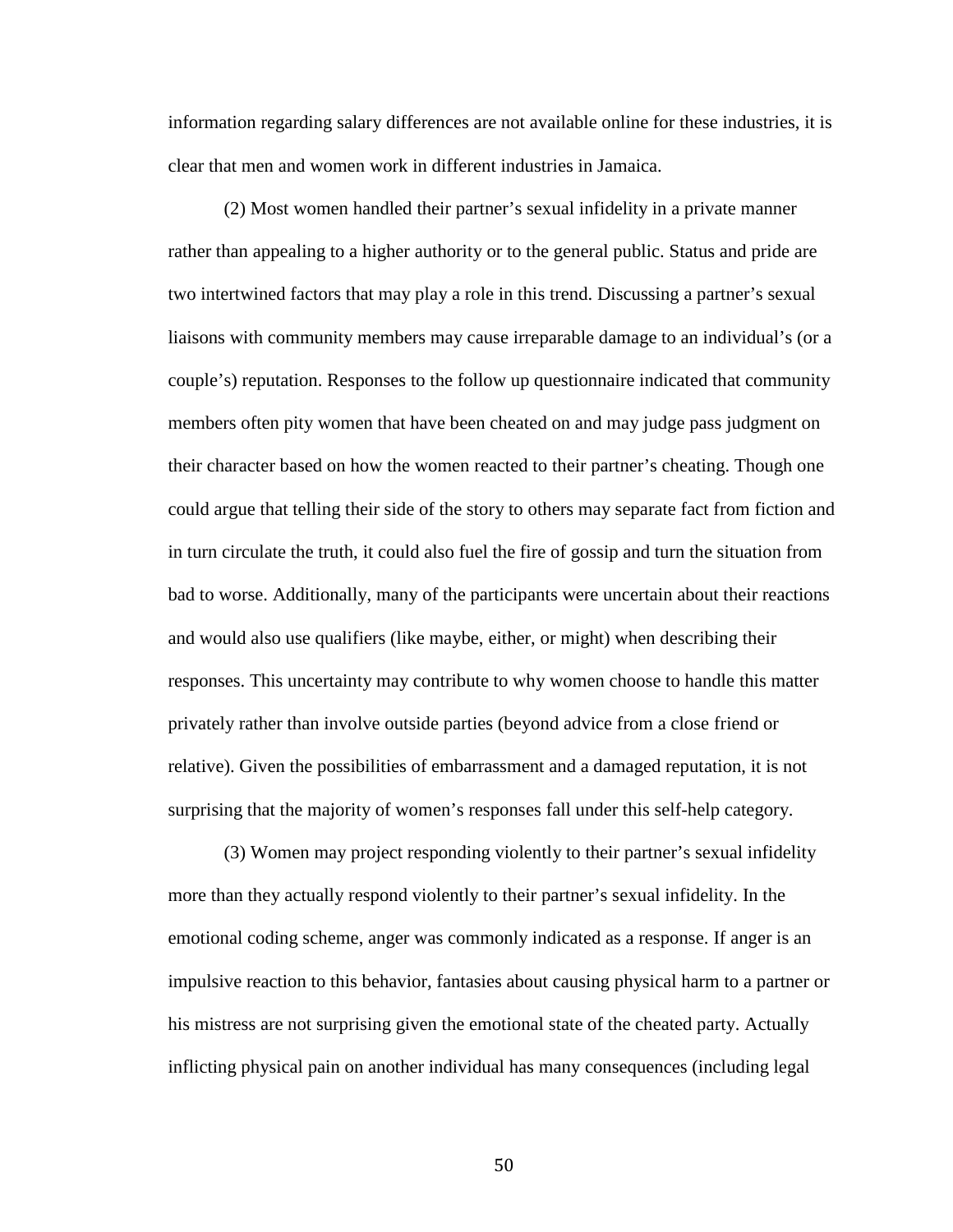consequences) that after deliberation may not seem worth it. Responses from the follow up questionnaire also suggest that women's violent reactions to a cheating man are frowned upon and deemed inappropriate by community members. This may also deter women from engaging in this type of behavior.

One must also consider that participants may have responded violently to a previous partner's sexual infidelity, and thus are in their new (current) relationship possibly as a result of this strong reaction. It would be misleading to conclude that women would not actually respond violently because of the 101 participants, only 31 indicated that their current partner had cheated on them. The discussion of actual responses to sexual infidelity (with only one incidence of violence) represents about a third of the sample and therefore is not representative of the entire sample of women.

(4) Women expected their less educated friends (secondary level) to respond with violence more often than their well-educated friends (tertiary level). This may not reflect differences in socioeconomic status, as indicated by education level, but may be a more accurate reflection of differences in reactions based on the perceived age of the individual. Participants seemed to assume that a woman that had only completed secondary level education was a teenager while a woman that had completed tertiary level education was in her mid to late twenties. One could then interpret this pattern in responses to reflect differences in maturity levels between the age groups as well as a lack of self-control among younger girls.

(5) Women project responding with relationship destroying behavior more than relationship enhancing behavior regardless of their education level. Under the second behavioral coding scheme, responses to questions 1 (more educated friend's projected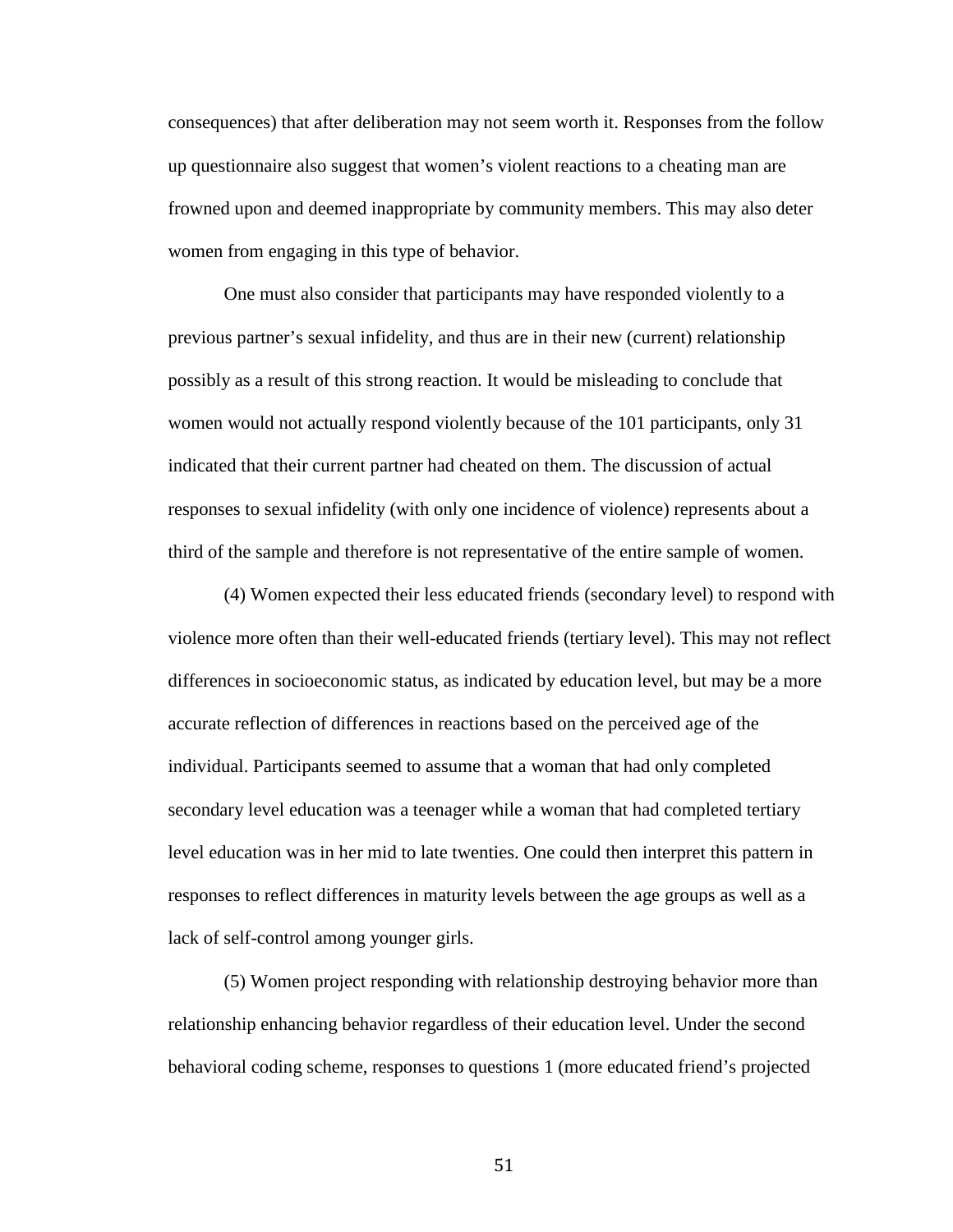responses), 2 (less educated friend's projected response), and 3 (participant's projected response) follow this pattern. The only instance in which this is not the dominant pattern is in participants' actual responses to their current partner (which is a small portion of the sample). It may be that women anticipate reacting in ways that would harm their relationship but in reality consider their love for their partner, their living situation (if they cohabitate), and their children when responding to his infidelity.

(6) Women emotionally responded to their partner's sexual infidelity with feelings of heartbreak, sadness, and hurt more than feelings of anger and rage. Many of the responses grouped in the discussion category included statements such as, "ask how he could do this to me, ask what's wrong with me", and "ask why he did it". Women were genuinely concerned with the stability of their relationships and wanted to know what lead their partners on the path to sexual unfaithfulness. Anger and animosity often followed these feelings of sadness, but it may be this anxiety over uncovering the truth about a partner's infidelity that promotes these feelings of sadness more than anger. (7) Women displayed a wide variety of behavioral responses and experienced various emotional responses to sexual infidelity. The behavioral coding scheme demonstrates that women respond to cheating in a variety of ways depending on the context of the situation. Second chances may be granted "if he does not love her and it was just sex" or "if he has a legitimate reason for cheating." Other women would end the relationship because "Once a cheater, always a cheater" and they "…do not deserve to be cheated on." Additionally, the "other" category included responses ranging from become obsessed with work to focusing their attention on another guy (to make their partner jealous without technically cheating).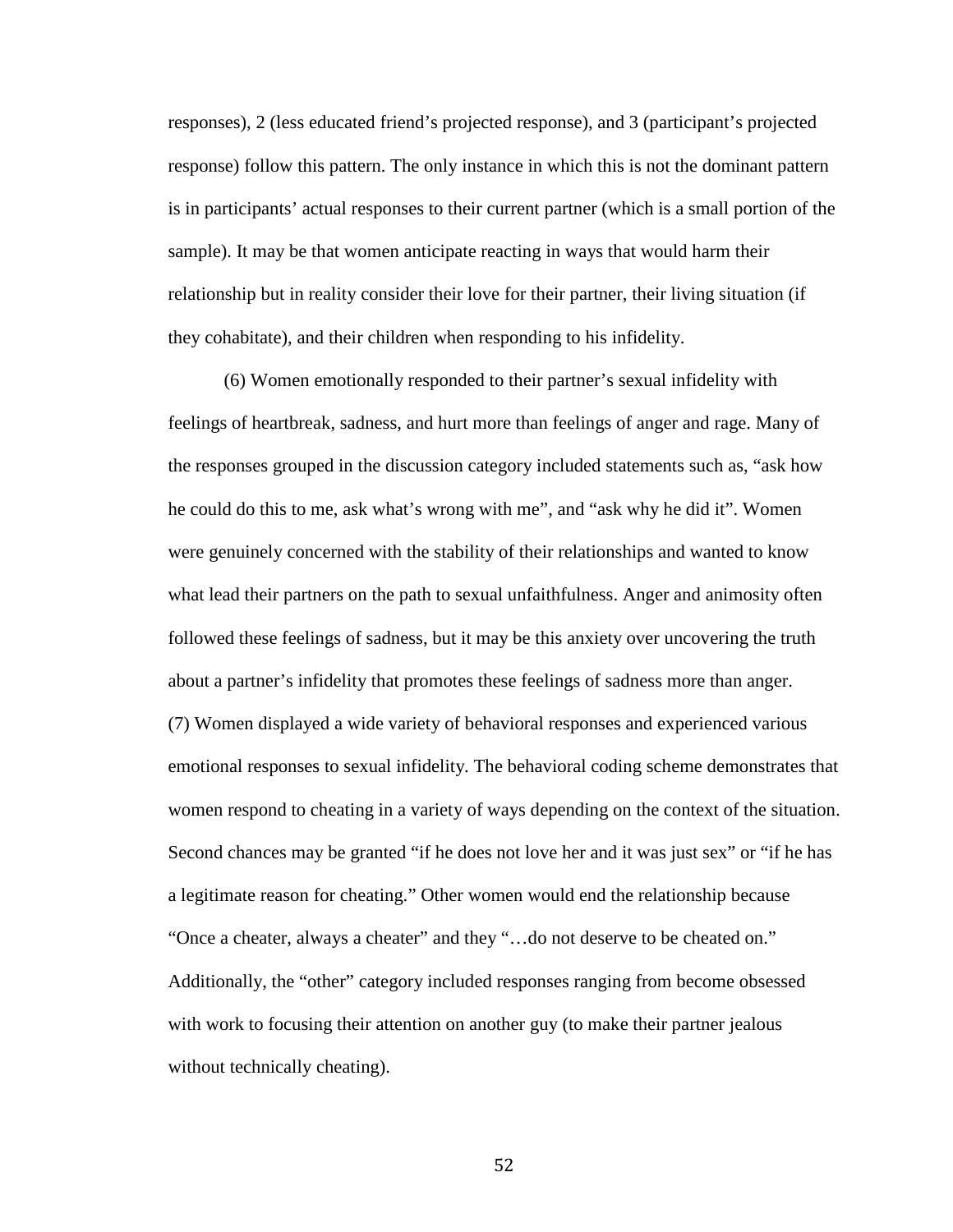# *Coding Schemes*

Data analysis proved to be difficult due to the open ended questionnaire used in both the initial interviews and the follow up interviews. Forced choice questionnaires are much easier to code because of the previously defined categories that responses must fall under. Open-ended questionnaires are far more difficult to code because one must capture the individuality of each unique response while simultaneously creating a system that allows patterns and trends to be identified and analyzed. Very little research identifying women's responses to sexual infidelity has been conducted and studies exploring this behavior in the Caribbean region are virtually nonexistent. It is this lack of background information on this behavior that prompted the open-ended design of the questionnaires created for this study.

The coding scheme used in Jankowiak et al.'s (2002) cross-cultural analysis of infidelity was proposed as a tentative framework to analyze the results in the present study. Jankowiak et al.'s (2002) study examined both men and women's responses to sexual infidelity from 66 cultures across various degrees of social complexity. The three categories applied in the study were: (1) self help, (2) appeals to higher authority, and (3) appeals to the general public. Self-help refers to situations in which partners resolved matters privately between themselves (physical violence, emotional withdrawal, leaving a partner and having alone time). Appeals to higher authority refer to taking the matter to a formal institution while appeals to the general public refers to publically shaming a partner (gossip for example). Under this scheme, the majority of responses in the present study would have been coded under the self-help category. This coding scheme was not used to analyze participant's responses because Jamaican women's responses fell into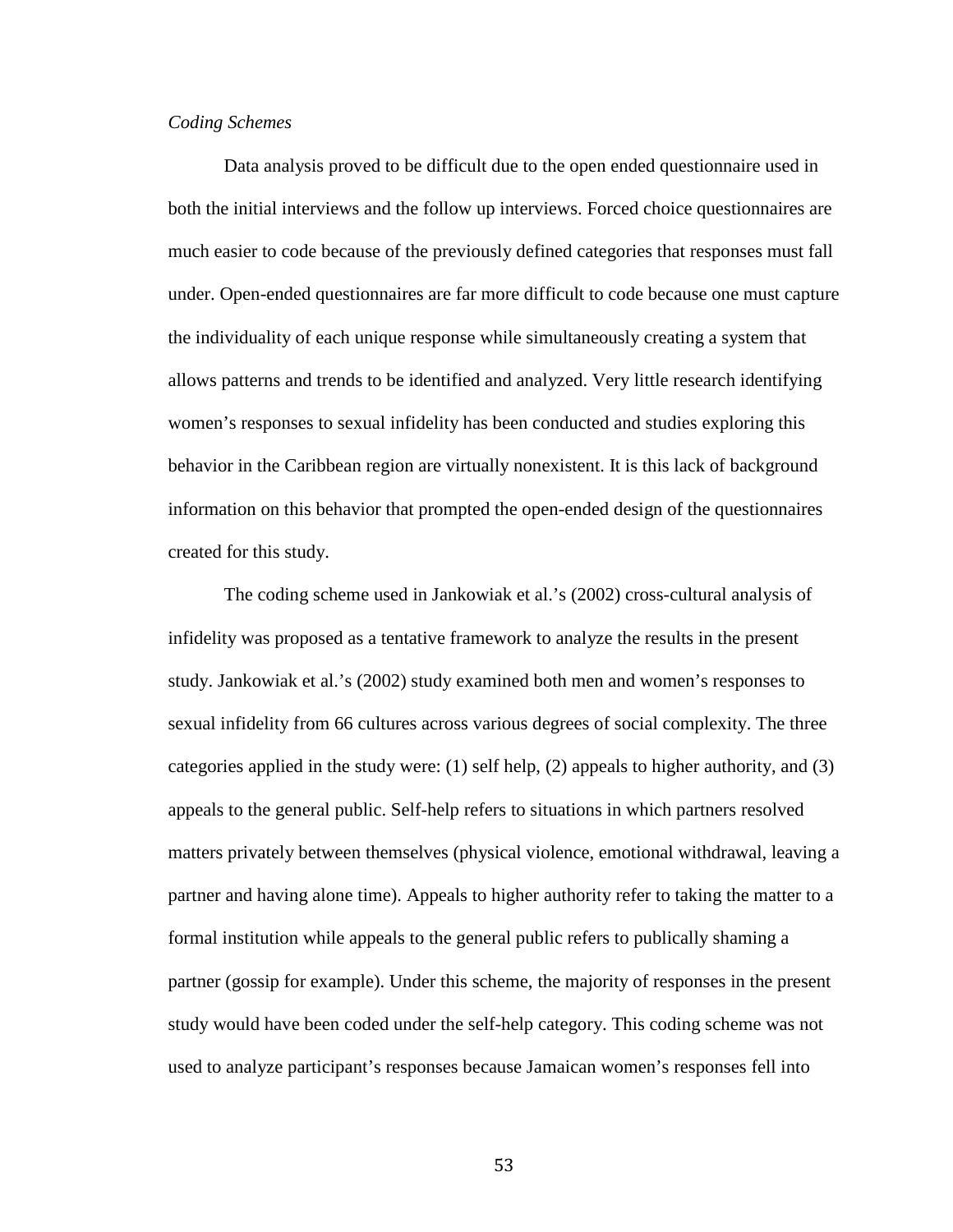one category, and finer-grained distinctions in responses (e.g., different types of self-help responses) emerged from women's responses.

It is important to reference a similarity, however, between the two studies. Jankowiak et al. (2002) found that both men and women prefer self-help tactics and use other means to punish a spouse only as a last resort (Jankowiak et al., 2002: 1998). Similarly, the majority of responses under the organic coding scheme (analyzing women's first response) fell under the self-help category. This may be indicative of how pride plays a role in relationships because using formal institutions and/or discussing these sorts of details with community members may negatively impact a person's reputation. This also may reflect social etiquette in public space in comparison to private space in that the discussion of certain topics may be less appropriate in public atmospheres.

Buss et al.'s (2008) Mate Retention Inventory-Short Form (MRI-SF) was also proposed as a tentative coding scheme. Recall that mate guarding refers to behavior that prevents mate poaching and deters one's mate from engaging in extra-pair copulations. Responses from the present study would only fall under 4 of the 19 mate retention tactics in the MRI-SF, and that is with a bit of reaching. These four tactics (and the examples from the present study) are: vigilance (waiting to catch the partner in the act), jealousy induction (having sex with another man to make the partner jealous), submission and debasement (accepting the partner's explanation and giving him a second chance), and violence against rivals. This variety of tactics can also be grouped into two large headings: intersexual (behavior directed at partner) and intrasexual manipulations (behavior directed towards same sex rivals). This dichotomy, however, would also fail to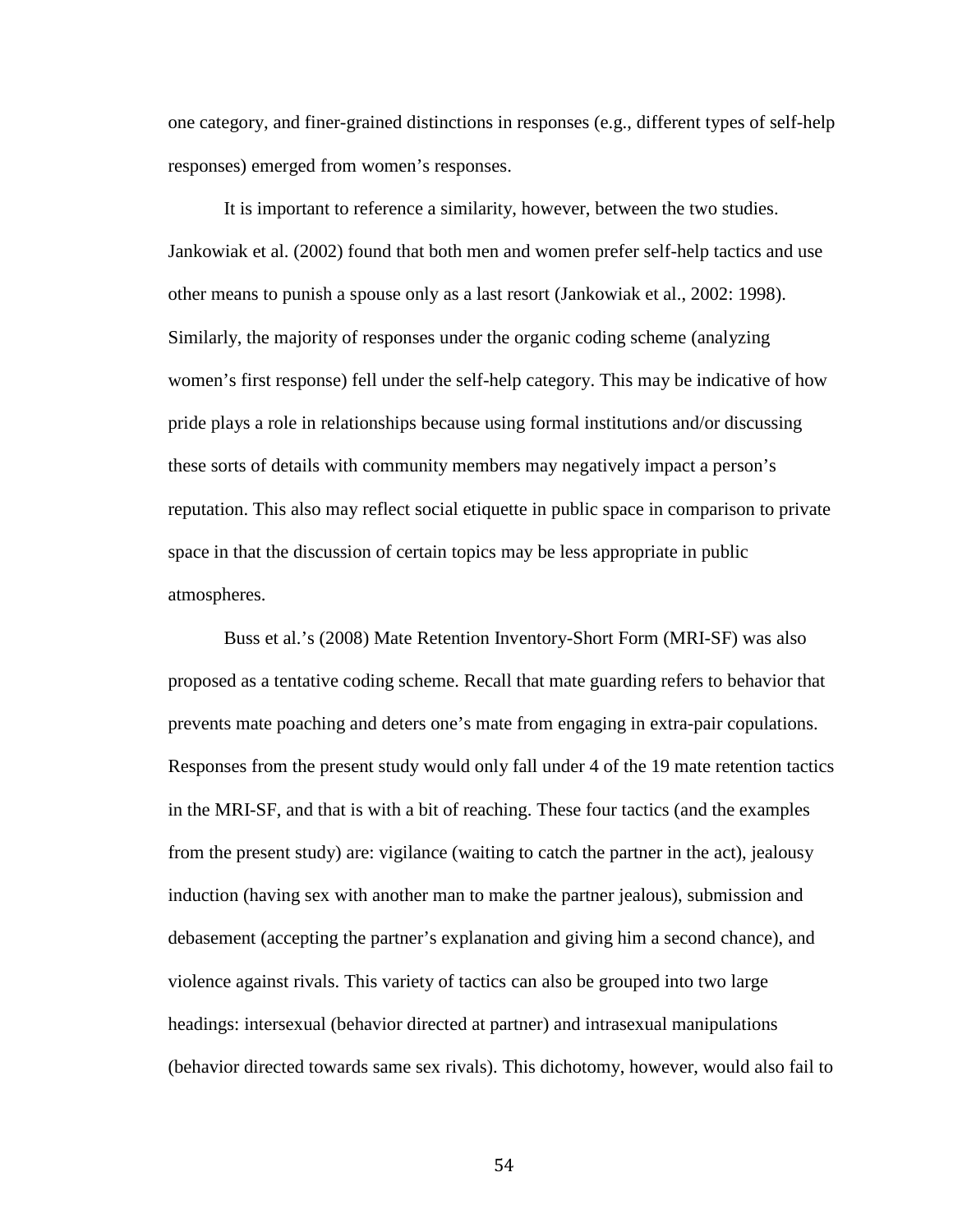encompass the results from the present study because all of the intrasexual manipulations involve physical violence while the majority of the other responses would fall under the intersexual manipulations category. Responses like "be alone for a while" or "discontinue my studies" do not fall under either of these categories, once again validating why schemes from mate retentions tactics were not used to code the responses from the Women's Views of Sexual Infidelity-Short Questionnaire. Had the purpose of the present study been to catalog and assess women's mate retention tactics in Montego Bay, Jamaica, the questions would probe for these themes and responses would have aligned more with mate retention behavior. The present study did not assume that women would want to salvage their relationship after their partner committed sexual infidelity and instead sought to identify a variety of responses.

#### *Role of Religion*

There were two recurring themes in the discussions I had with participants postinterview or questionnaire completion. One theme is the principle that as Christian women, they must forgive their partners for their indiscretions. The second is that we are all sinners, no sin is greater than another, and we cannot judge a person based on their sins. The majority of participants identified as being Christians (whether they were  $7<sup>th</sup>$ Day Adventists or Baptists), warranting an exploration of the Bible's instruction on topics like forgiveness, infidelity, and love. Very few documented responses (2) from the Short Questionnaire specifically reference Christian principles but informal conversations with participants indicate further exploration of biblical verses is necessary. According to the 2011 Census of Population and Housing in Jamaica, 182,295 residents of the St.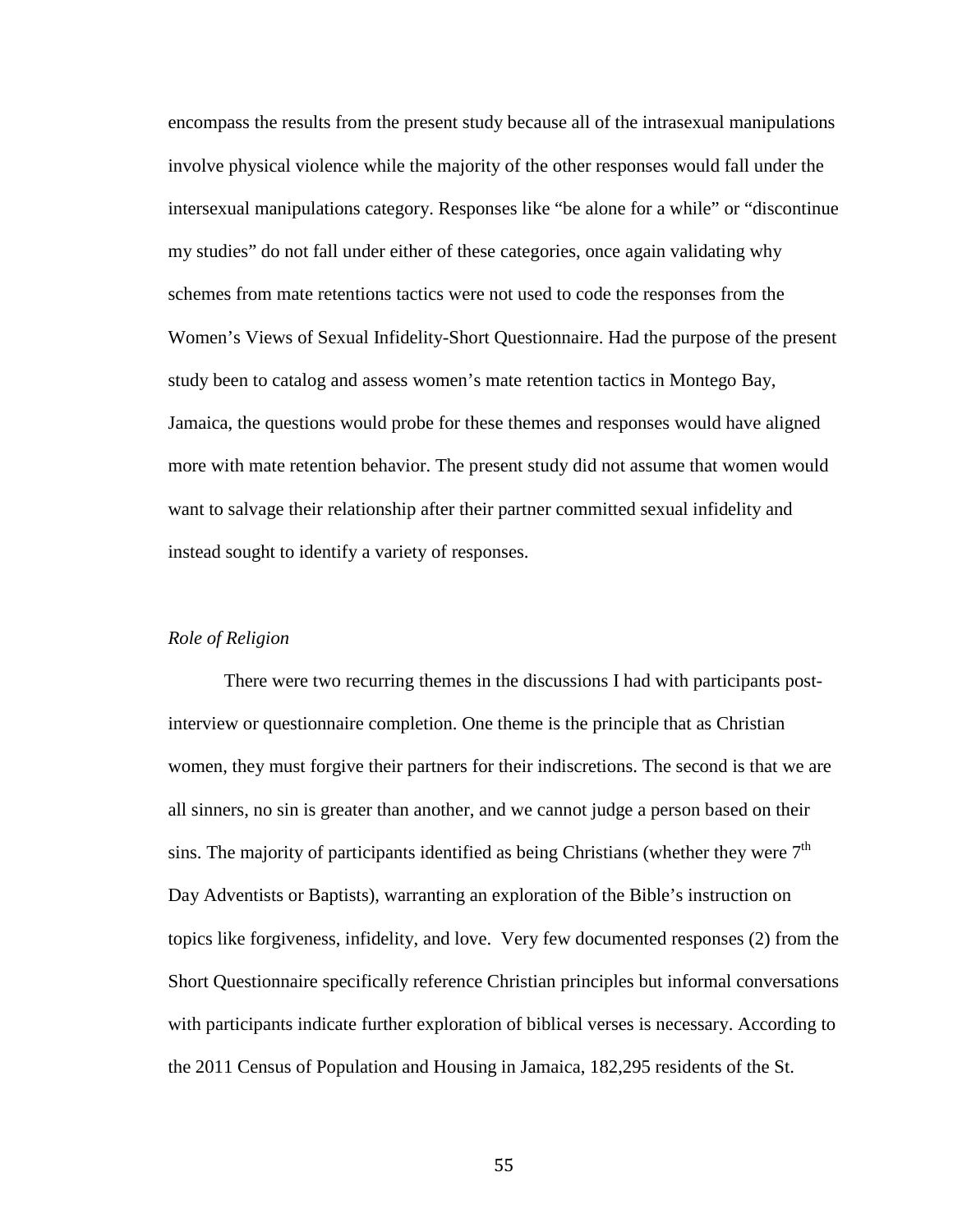James Parish participated in the survey section about religion. The largest proportion of residents identified as non-religious (20.8%), followed by  $7<sup>th</sup>$  Day Adventist (20.4%) and Pentecostal (13.2%). The small difference between the non-religious portion of residents and other Christian denominations also supports the need for further exploration of religious principles.

Forgiveness is considered a virtue and the Bible instructs its followers to forgive each other as God forgives them or they shall not be forgiven for denying the unrighteous this pardon (Luke 6:37, Isaiah 55:7, Matthew 6:14-15, Colossians 3:12-13). Participants expected to respond violently to their partner's sexual infidelity more often than participants actually responded violently to their partner's sexual infidelity. It may be that participants remember to cleanse their hearts of hatred and malevolence so that they are capable of forgiveness and abiding by the teachings of their faith. Participants also indicated that they were in love and personally (or emotionally) invested in their committed relationship. The bible thoroughly defines the parameters of love and considers its bond important above all things (Colossians 3:14, 1 Corinthians 13:4-8, 1 Peter 4:8, Proverbs 10:12). 1 Peter 4:8 says, "And above all things have fervent love for one another, for love will cover a multitude of sins." Sexual infidelity does not necessarily cause a woman to fall out of love with her partner and if this love remains then perhaps it does mask a variety of sins.

According to the Bible, premarital sex and adultery are sexually immoral behavior. The verse 1 Corinthians 7:2 advises sexual intercourse between a man and woman is only allowed in the context of marriage. Biblical references to sexual infidelity (often called adultery) are often researched because there is more lenience for men than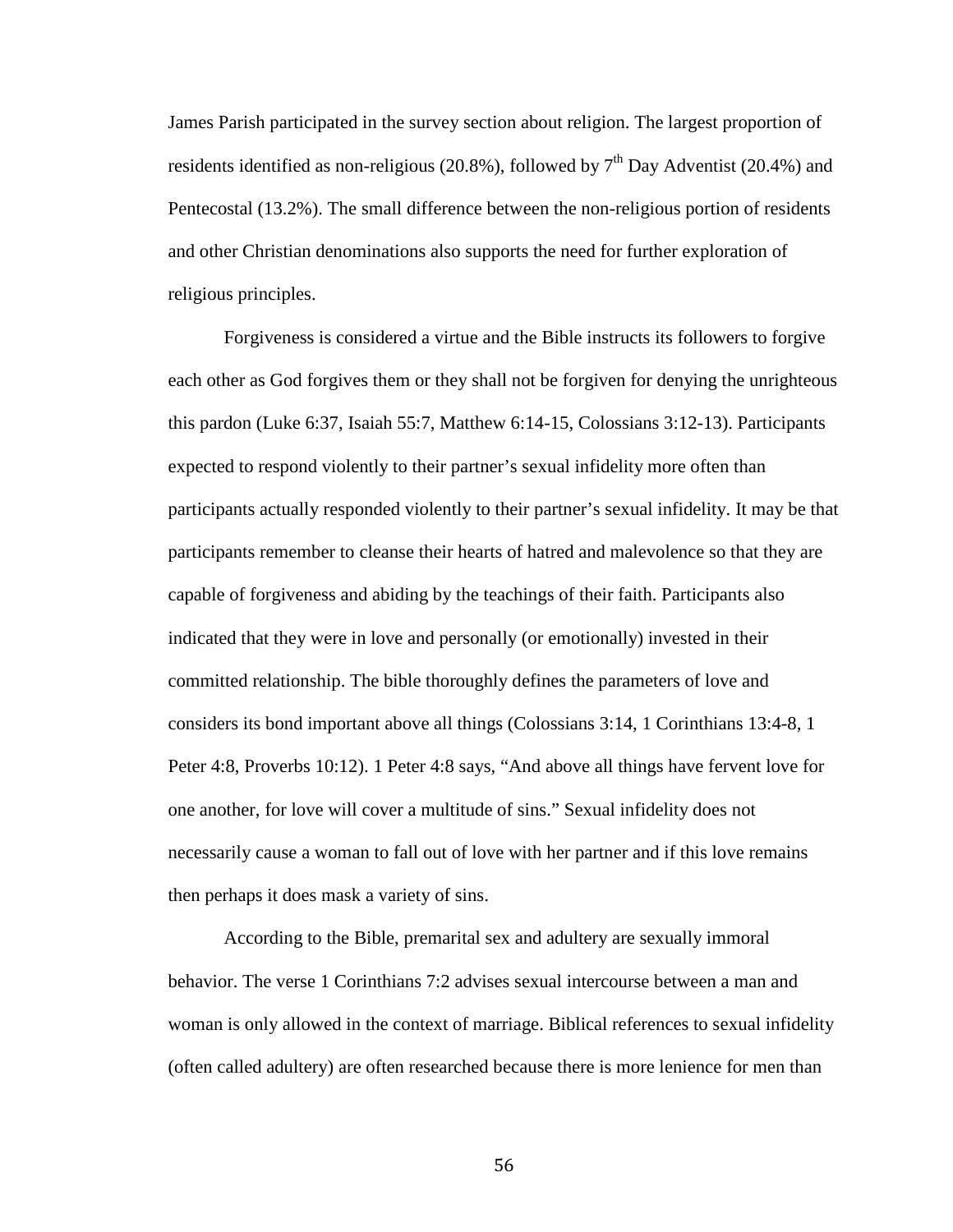for women in this regard, something that does not fit well in a time of equality between the sexes and women's rights. Divorce because of a sexually unfaithful partner is only sanctioned for men, not women, according to the bible (Matthew 19:9). Sexual infidelity is not explored in the contexts of other relationships because, according to the Bible, unmarried persons should not be engaging in these acts in the first place. Perhaps why women repeated "no sin is greater than another sin" in informal conversations because how could they judge their partner's sexually immoral behavior when they too were engaging in similar acts? In summary, women's willingness to forgive (coded as other in the behavioral response scheme) and give second chances to their partners after their unfaithfulness may reflect some of the Bible's instruction on forgiveness, how to love, and the dangers of sexual immorality.

### *Violence is the Answer?*

A larger proportion of lower educated women were projected to respond to their partner's sexual infidelity with physical violence. It may be that participants equated education level with certain age groups, and therefore assumed younger women would impulsively respond with violence. High school girls in Montego Bay are notoriously known for physically fighting over boys, so perhaps this trend in responses reflects this.

The only actual violent response was when a participant angrily damaged her boyfriend's car, which she later regretted. She was ashamed to divulge this information (I had to convince her to reveal what happened) because she believed she should have exercised more self-control. The woman seemed to express gendered behavioral norms when she spoke about self-control. Women, more than men, should be more level-headed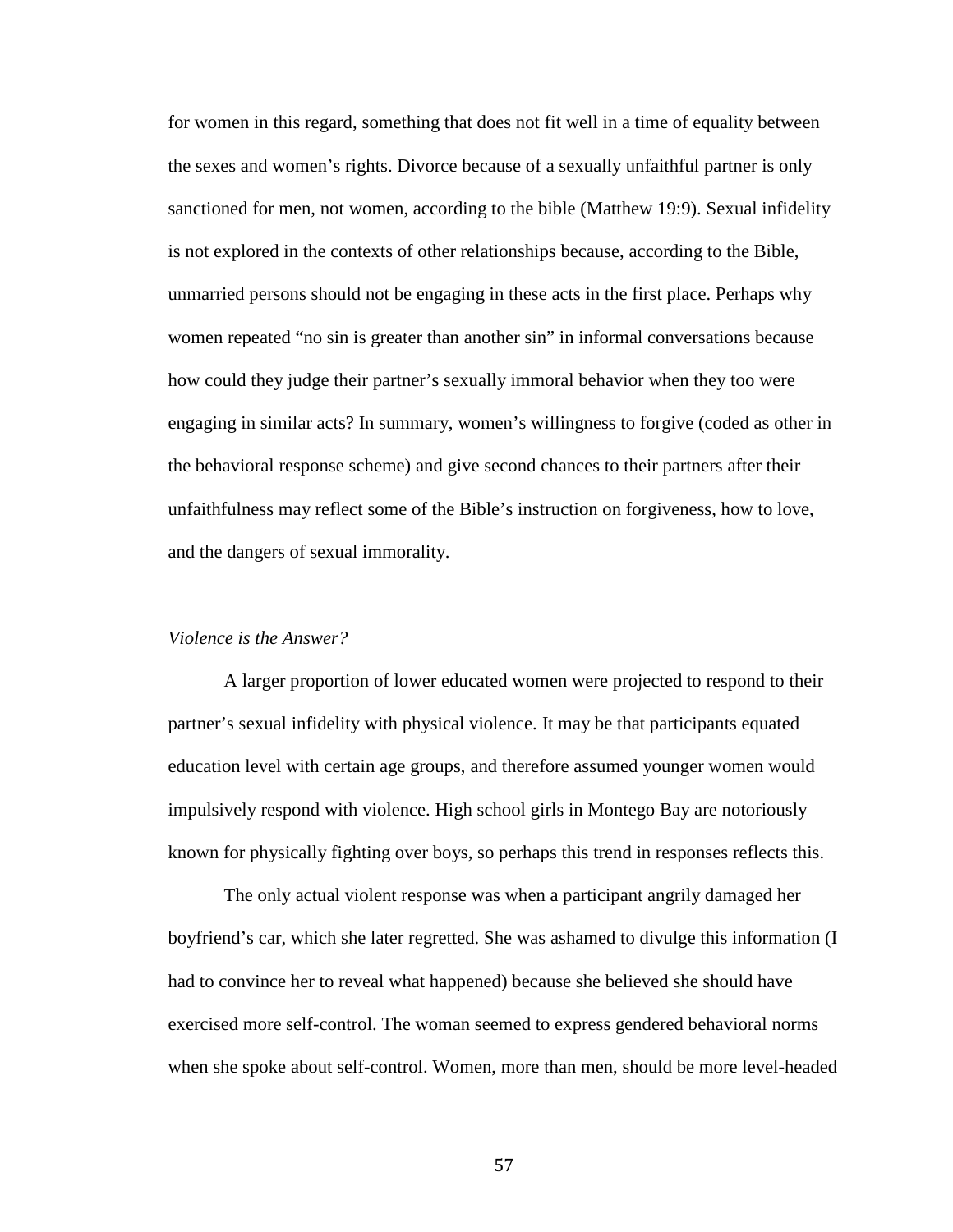and cautious in making decisions and these sorts of responsibilities seem to fall on women rather than men. Recall the socialization of children in the Caribbean from the literature review section of this paper. Young girls are expected to remain in the safety of the yard while boys are encouraged to explore beyond these same perimeters. These gender norms may be socially engrained into women's minds as they decide how to handle their partner's sexual infidelity—with caution. The responses in the Follow Up Questionnaire reinforce these ideas of refraining from physical violence since community members consider this particular response to be inappropriate.

During my fieldwork in Jamaica, there was a violent act against a man found to have had sexual relations with another man's girlfriend. The cuckolded man confronted his rival, covered him in an accelerant, and lit him on fire. Sexual infidelity can provoke others to commit violent acts against their partner, their rival, or the property of these individuals (or a combination of these acts). Several participants in the current study specifically stated (in the hypothetical questions) that they would cover their partner in oil and light him on fire. I suspect that this vivid description of physical violence against their partner was influenced by the occurrence mentioned above. Other participants simply mentioned that they would fight their rival and/or their partner, but the only detailed accounts of violent acts referenced torching their partner or (in one actual occurrence) damaging their partner's vehicle.

From other literature one might have expected women to employ relational aggression against rival women rather than physical violence. Relational aggression is a form of female-female competition in which a woman uses indirect hostility like gossip to socially ostracize another woman, and/or damage her reputation (Geary, 2010).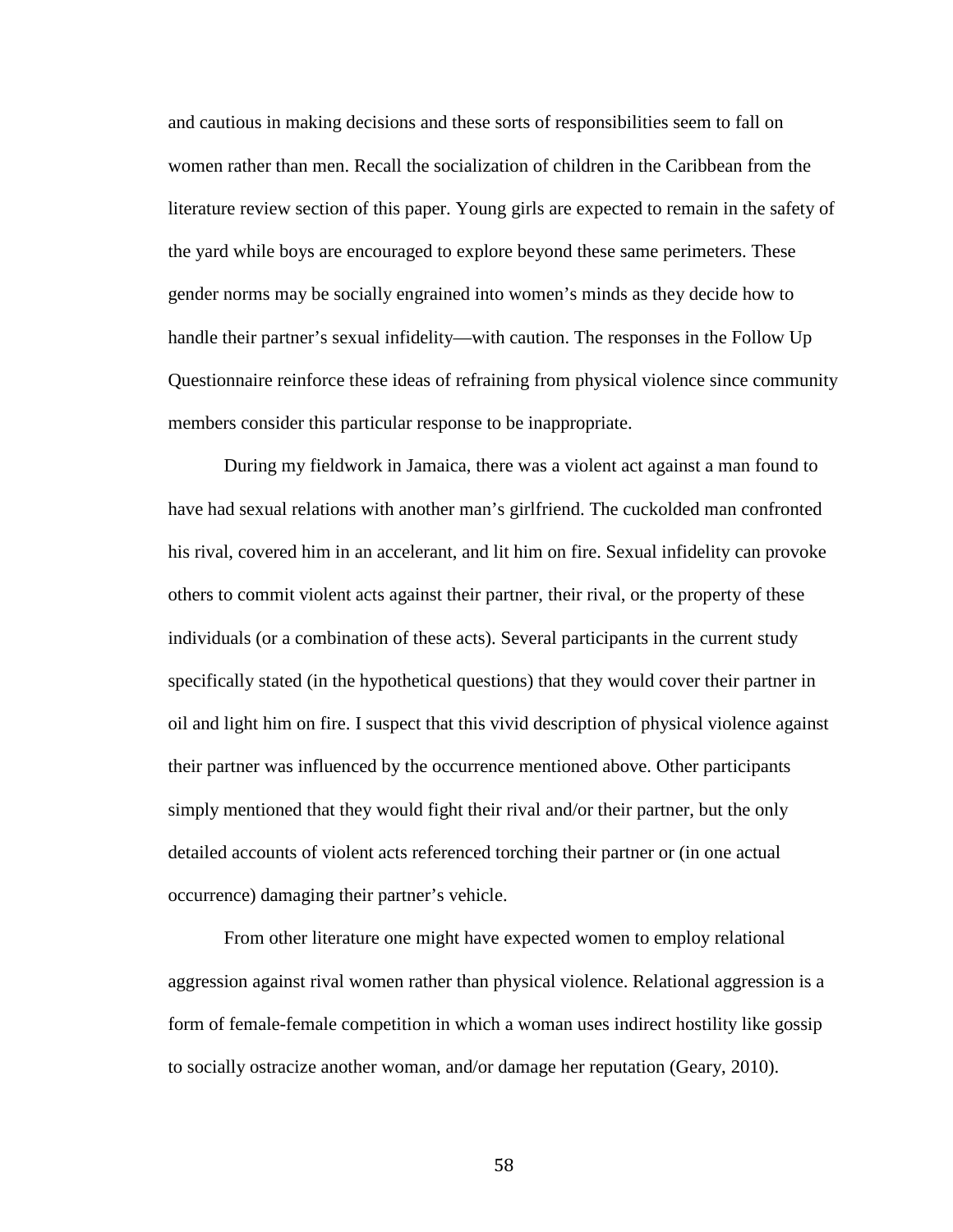Relational aggression more frequently occurs in romantic relationships than in friendships among young adults ages 18-25 (Goldstein, 2011). With such a large proportion of participants belonging to the age range, one might have expected similar results, however more responses were directed at women's partners rather than rival women.

## *African American Comparison*

Is it accurate to believe that trends in sexual behavior and family dynamics among African Americans in the United States are similar to the African diaspora in the Caribbean? The statement that "culturally successful men are often arrogant, self-serving, and better able to pursue their preferred reproductive interests than other men" (Geary et al., 2004) describes the ability of culturally successful men to have a variety of sexual partners and short-term relationships. Ralph Banks provides evidence of this behavior in his research of why African Americans have remained the most unmarried group in the United States for the past 500 years. An increasing shortage of black men due to incarceration (840,000 currently), males marrying interracially, and declines in economic prospects for men aid to the large proportion of black women that remain unmarried. Charles and Luoh's (2010) analysis of metropolitan cities across time found that as incarceration rates of black men increase, the number of married black women decrease (Banks, 2011).

In December 2011, there were 4,500 people incarcerated in Jamaica (ICPS), of the 2.7093 million. The low incarceration rates are a direct reflection of the overpopulated prisons on the island operating above the maximum capacity. Despite the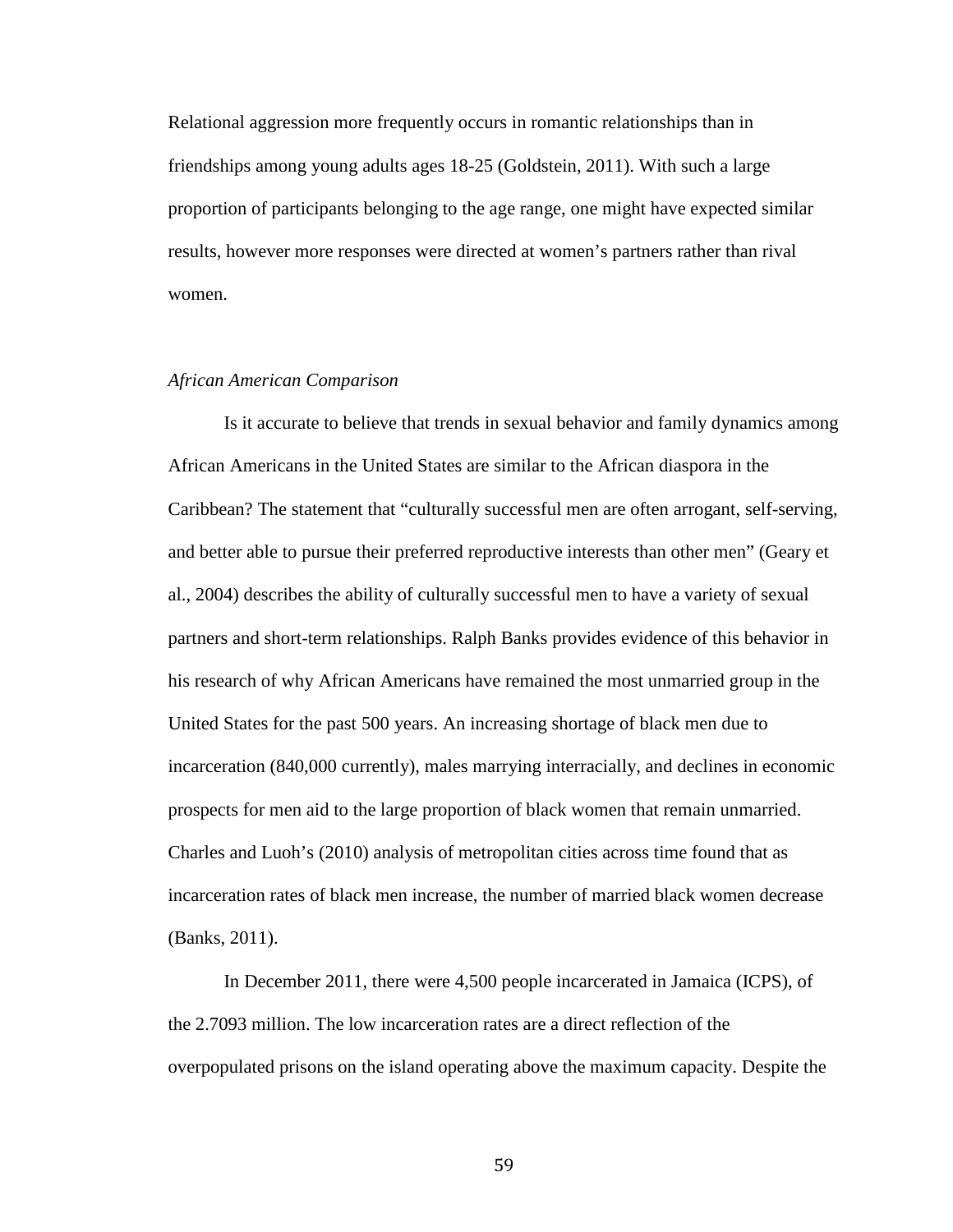availability of men (at least from the stand point of incarceration rates), the 2011 Population and Housing Census report states that only 23.46% of women over age 16 are married (Statistical Institute of Jamaica, 2012). Additionally, a total of 129, 658 people age 16 and older living in the St. James Parish (Montego Bay, where the present study was conducted, is located in the St. James Parish) in Jamaica answered the survey regarding relationship status. Only 31,894 of these St. James residents (24.6%) are married while 88,001 (67.9%) have never been married.

"…black married men are substantially more likely than any other group of men (or women) to engage in an extramarital relationship" (Banks, 2011). This trend for lack of sexual fidelity among black men is found across relationship types, including the tendency for concurrent sexual partners among both short and long-term relationships. The high rate of illegitimate children (4 out of 7 black children are born out of wedlock) feeds negative stereotypes about African American parents. Black fathers are less likely to have a relationship with their children than their white counterparts because black fathers are less likely to be married to their child's mother (Banks, 2011). Being in the same household as one's children makes investing time, money and energy in them much easier than visitation rights on weekends or school holidays. In summary, the limited number of Black culturally successful men may influence women's responses to their partner's sexual infidelity. Women outnumber men in the St. James Parish (according to sex ratio data from the 2011 Population and Housing Census), so they may be more forgiving given the limited number of available mates.

#### *Limitations*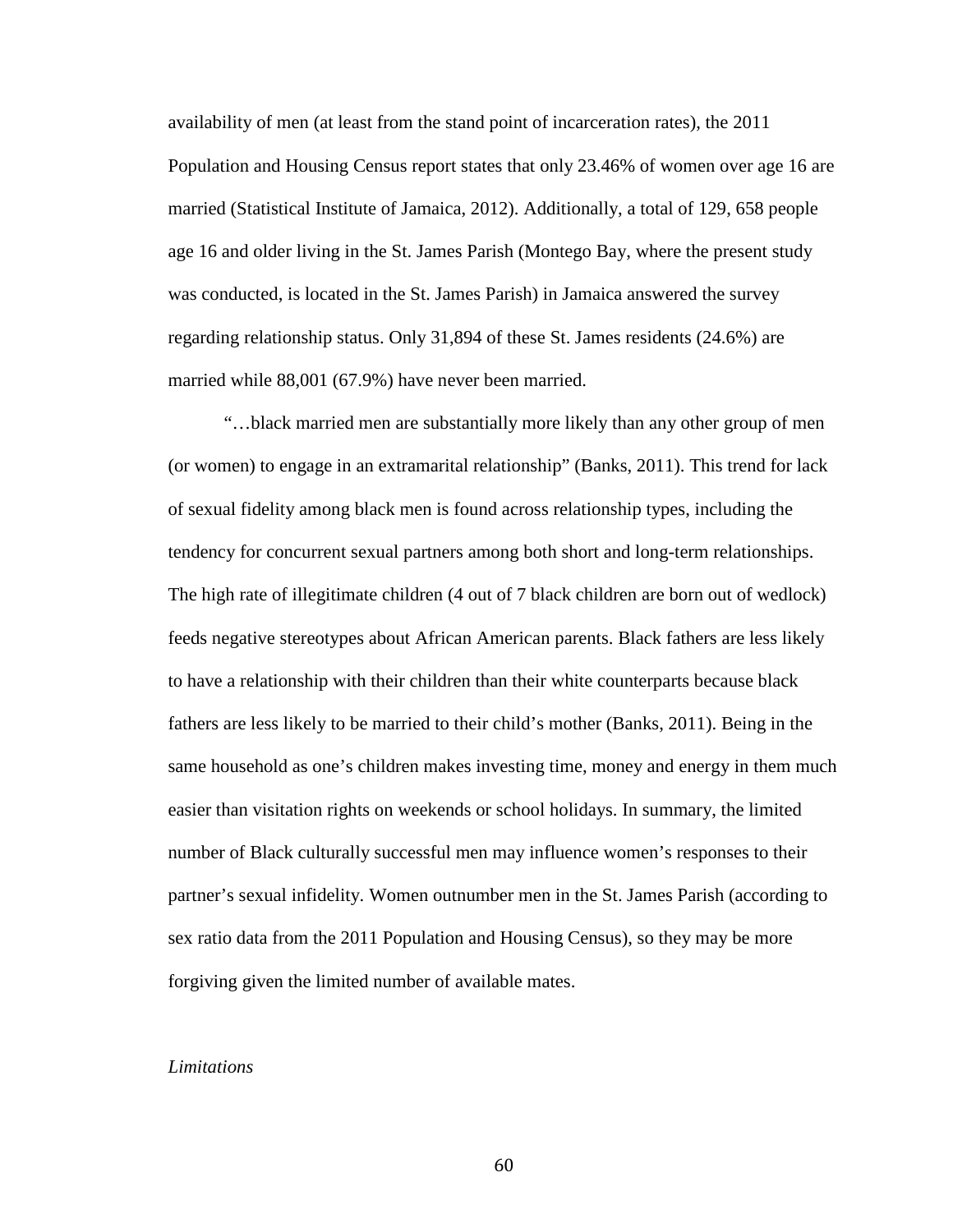Montego Bay, Jamaica is considered an urban center on the island. Since over half of the population of Jamaica resides in urban centers, the results of this study may be applicable to those locations, however, the results may not be more applicable to rural areas on the island. Anonymity is a factor that may play a role in how women respond to their partner's sexual infidelity. Women in more rural areas may respond differently than women in urban communities because rural communities offer less anonymity. A woman living in a close-knit community where everyone knows each other may have to exercise more self-control in order to protect her reputation. The chi-square  $(\chi^2)$  test of independence may have yielded different results if the tertiary level of education was broken down further into associates, bachelors, masters, and doctorate degrees.

Additionally, the majority of participants did not have children. This may have skewed women's responses because most women did not have to consider how their decision would impact their children's lives. The follow up questionnaire probed for how mothers may respond to sexual infidelity differently than women without children. Participants stated that women might be more comfortable (financially) with the man around and thus be less likely to end the relationship. Coding schemes are subjective by nature and results may therefore be interpreted differently depending on the background of the researcher.

The first two questions on the "Women's Views of Sexual Infidelity- Short Questionnaire" may have been misinterpreted to probe for age differences in responses to sexual infidelity. The first and second questions (asking how a higher or lower educated woman would hypothetically respond) may have been understood to by participants to distinguish how younger (secondary education) in comparison to older (tertiary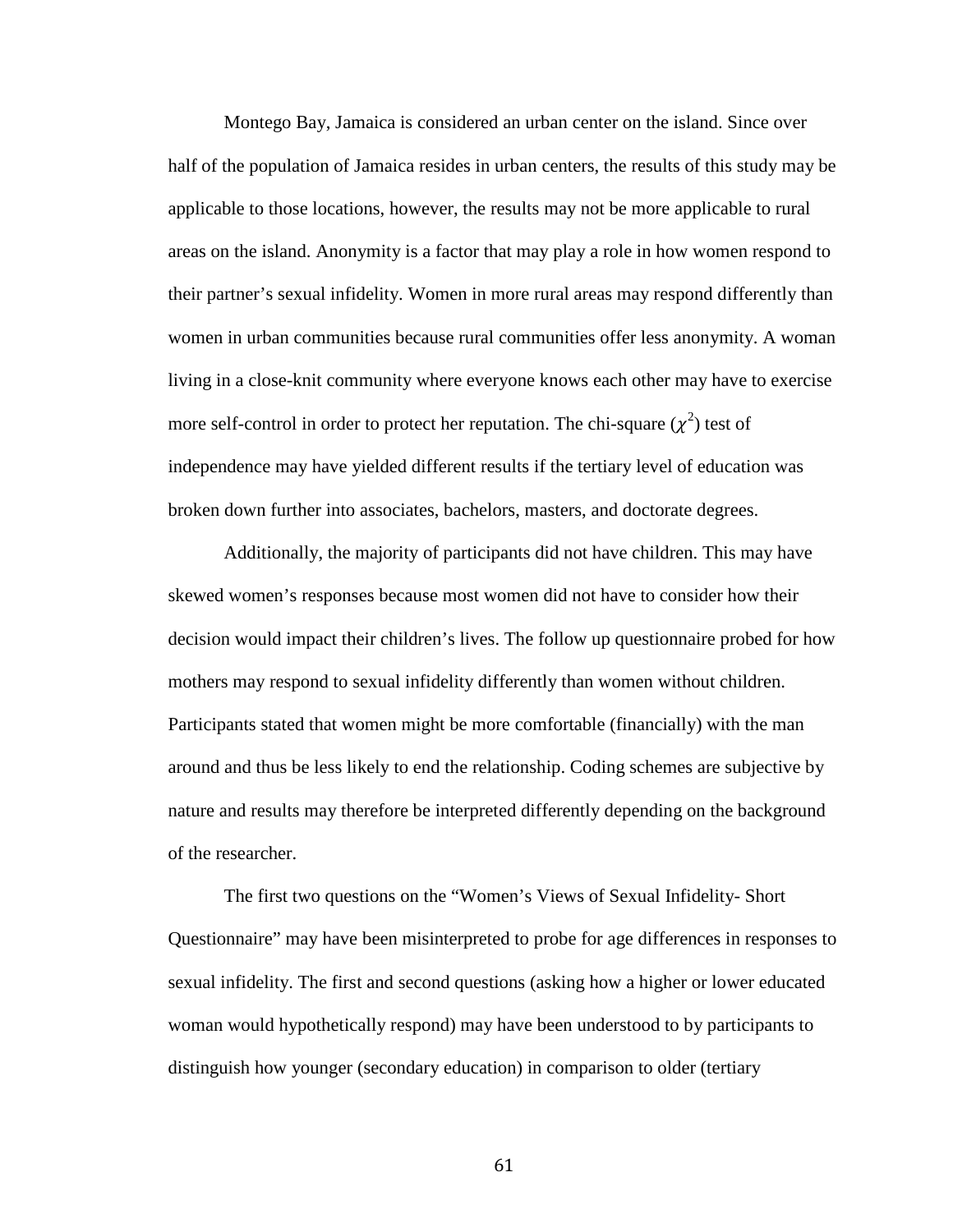education) women would respond to their partner's sexual infidelity. Perhaps women considered younger girls to react more impulsively and dramatically (think the world was ending) than older, wiser women (discuss his safety and STD risks).

### *Wider Evolutionary and Cultural Expectations*

Recall that the ultimate reproductive constraint for women is access to resources, influencing women's preference for culturally successful males (Geary, 2010). Sexual infidelity threatens the stability of a relationship because a man could reallocate his valuable resources to the rival woman. Sexual intercourse with another woman could also cause a man to form an emotional attachment to the rival woman, also placing the stability of the relationship at risk. Given this information, one could expect women's responses to their partner's sexual infidelity (such as giving him a second chance or discussing the situation) to guard against loss of resources in instances when the woman's partner has a well paying job. Thus, the large proportion of women that would respond by ending the relationship is surprising given that one might assume the participants relied on their partner to supplement their own income with additional resources. Women's responses to sexual infidelity may also be related to their perceived mate value and their partner's mate value.

Intersexual choice refers to how men and women evaluate and choose potential mates. Women's mate value is directly related to fertility; younger women therefore have higher mate value because they have more reproductive years ahead of them. Men use visual cues of fertility and overall good health (small waist to hip ratios for example) to assess female mate value. Women with these characteristics may and younger women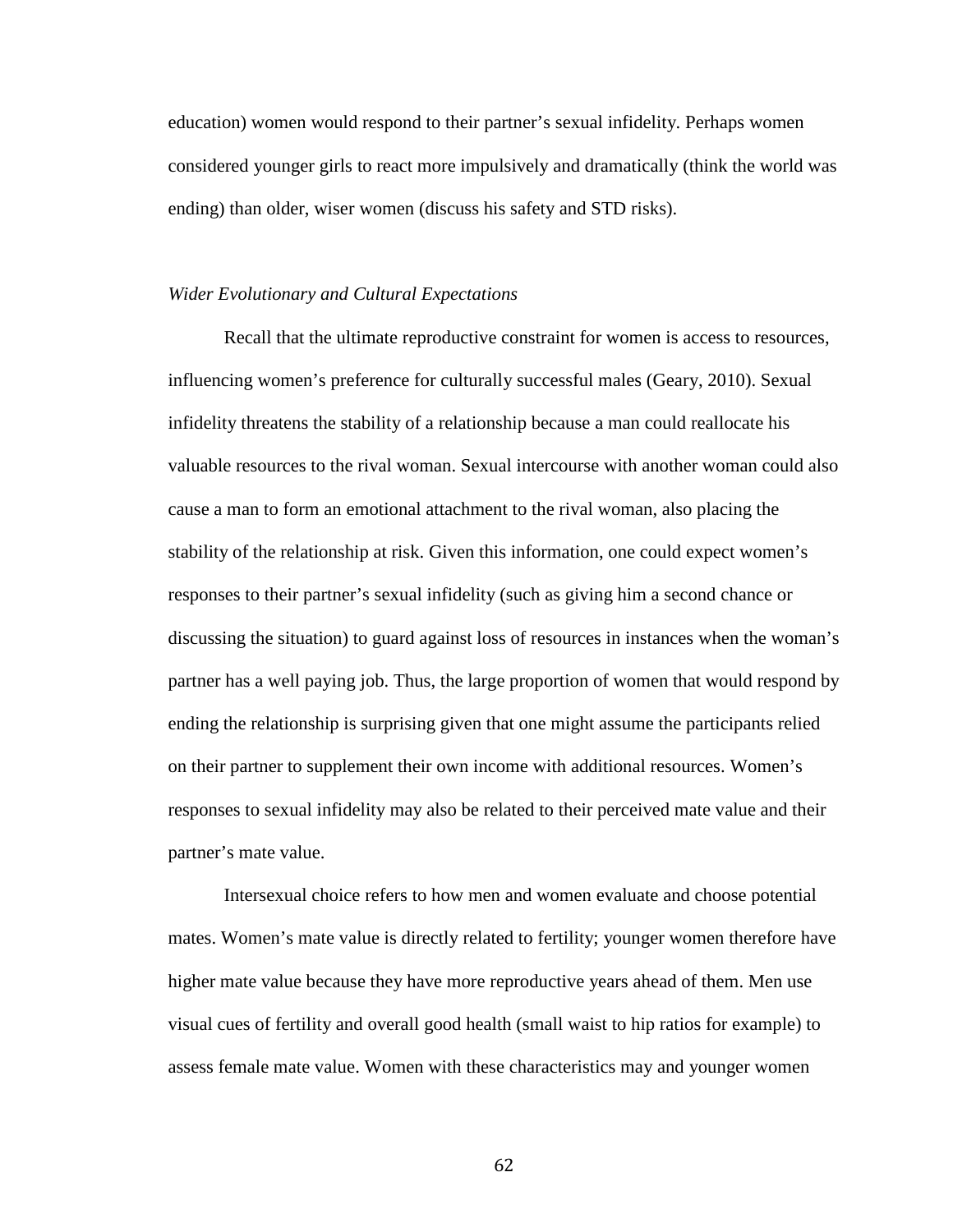may, subconsciously, realize that they have a higher mate value than their other female competitors and thus respond to their partner's sexual infidelity by ending the relationship more often than women with lower mate value would. Men's mate value is related to direct (cultural success and availability of resources) and indirect (genetic) benefits. In a large study including over 10,000 subjects conducted in 37 cultures across six continents, Buss (1989) found that women rank "good financial prospect" higher than men do in every country (Geary, 2004). This pattern is also confirmed across age, socioeconomic status, and ethnicity in Buunk et al.'s (2002) study of women's preferences (Geary, 2004). Given this information on women's mate preferences, one may expect women to respond differently to men of high mate value than men of lower mate value. Women may give more second chances and be willing to discuss the situation with men that have both direct (finances) and indirect (genetics) benefits than lower mate valued men with little to offer.

The Caribbean region adopts traditional gender roles in which men are the providers and women are the caregivers. Marriage is reserved for men that have the resources to embrace this role as a provider. I had anticipated that a larger proportion of the sample would have been living with their partners given the residential patterns in the Caribbean, but only 34.7% of women in the sample cohabitate with their partners. It is therefore not surprising that such a large proportion of women (more educated friends) projected that they would respond by ending the relationship since they did not live with their partners. It is much more difficult to end a relationship with someone that you share a home (and bills) with than it is to end a relationship with someone that you have not combined financial resources with. The age discordant relationships in the sample was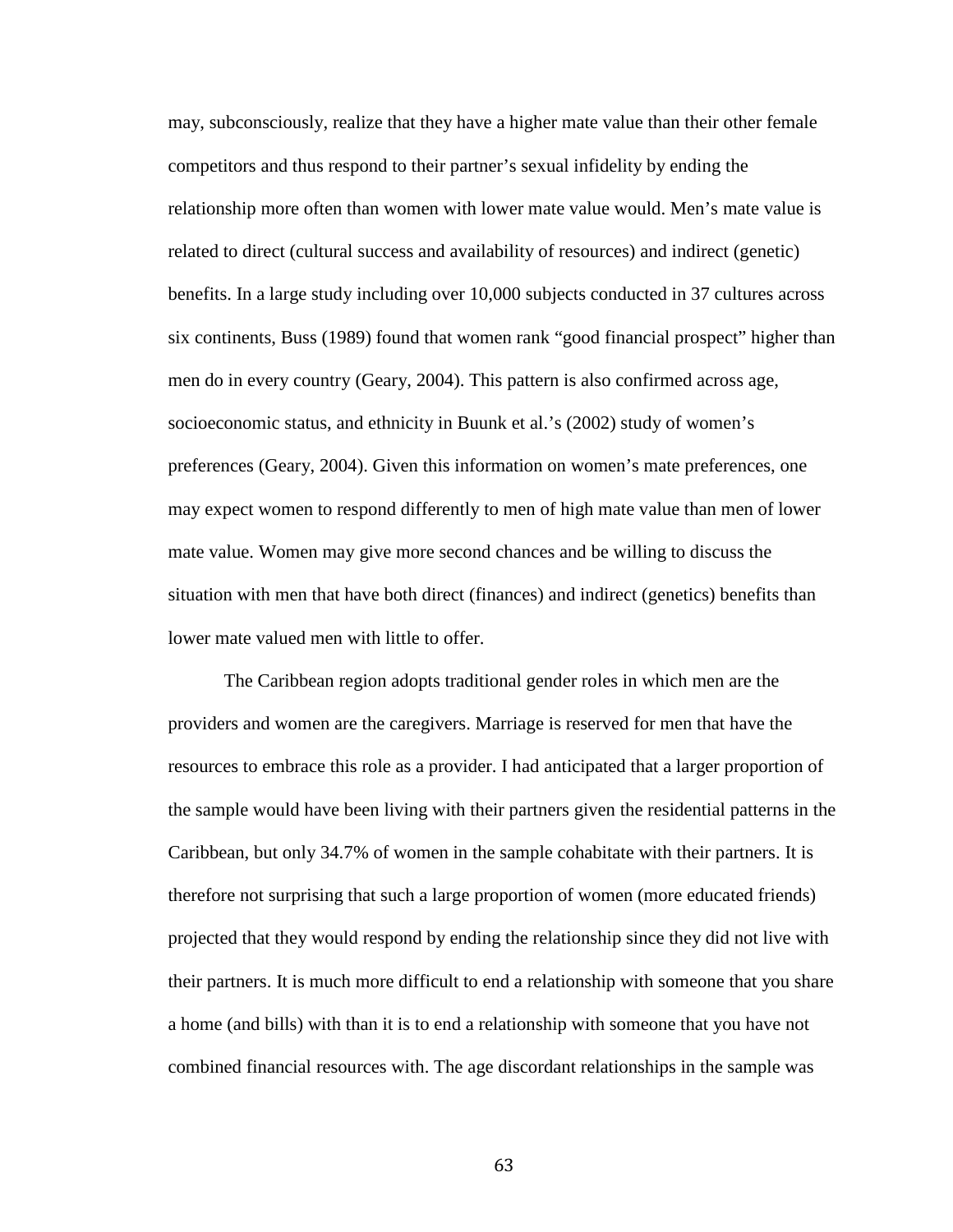also not surprising given the high status "Big Men" in Jamaica, girls exchange of sex for resources, and girls preference for men that can take care of them. Informal conversations with women explained why education is such a highly valued achievement in Montego Bay because for women, education is power. Education is the power to have a job, earn your own income, and thus make the decisions in your relationship. Educated women do not have to ask their partners for money or endure physically or emotionally abusive relationships because they can support themselves. I did not anticipate having such a larger proportion of college students in my sample, but the importance of a college education explains this trend.

#### *Future Research*

Much more research needs to be conducted in Jamaica in order to better understand sexual infidelity. What constitutes cheating and sexual behavior varies on a larger scale by geographic region (Wellings et al., 2006) and on smaller scales by communities and different cultural affiliations. Kissing may not be considered sexual behavior and therefore would not be considered cheating while sexual intercourse may only be considered cheating when coupled with emotional attachment. It appears from this sample that women are willing to forgive and move past their partner's sexual infidelity if it was purely sex and no emotions were involved.

Studies on men's mate preferences would yield interesting results given an apparent preference for women of lighter skin tones over women of darker complexions. Men would often shout "browning" at me on my trips into downtown Montego Bay (as well as other lewd comments), isolating me from my darker complexion cousins and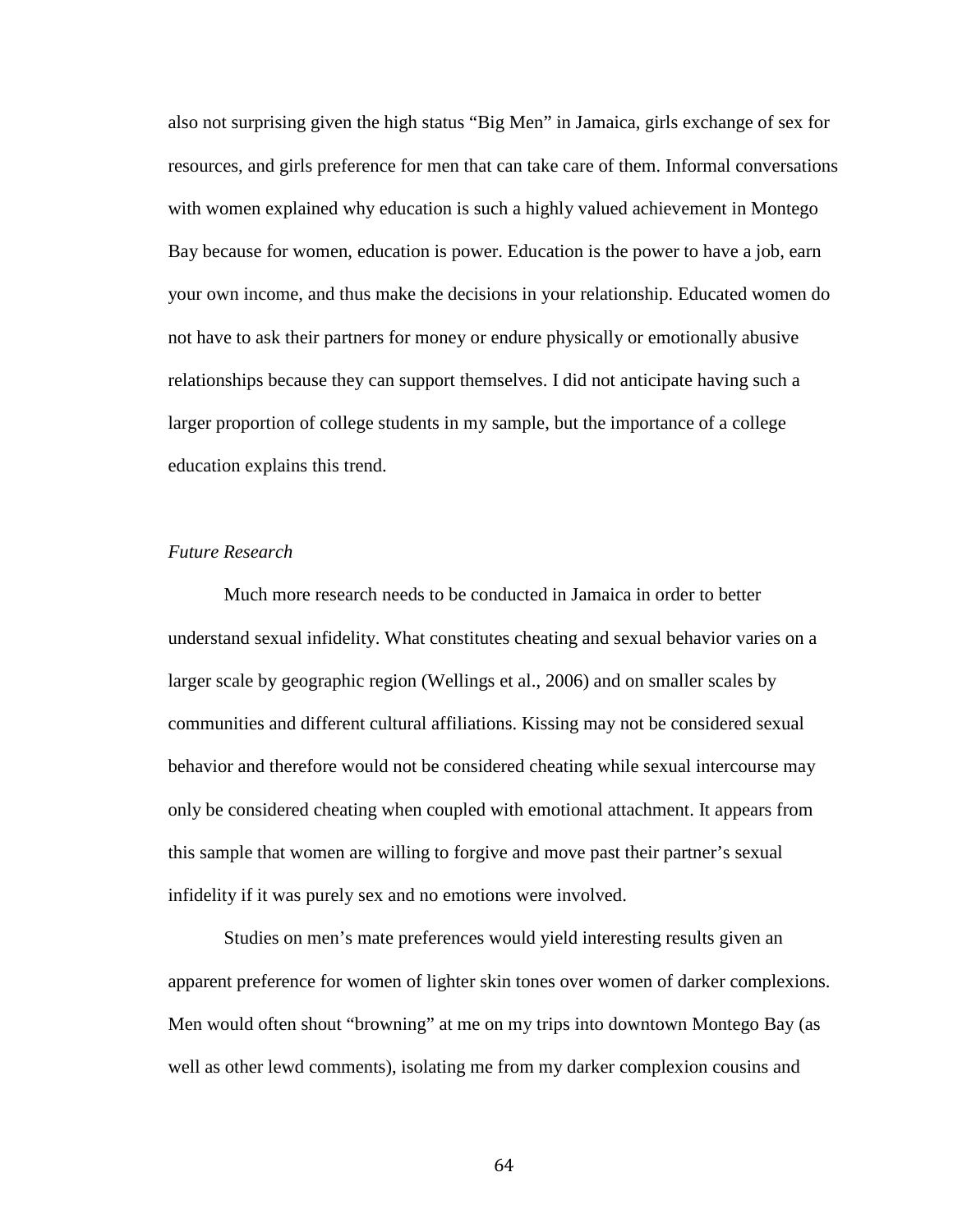preventing me from blending in with the local crowd as onlookers searcher for the "brown gyal" that drew so much attention. Hiring preferences for "brownings" to work front desk positions in Jamaica is one of many examples of the blatant hierarchy of beauty being on a color scale (Reid, 2011; Neufville, 2011). One of the first things I noticed in Montego Bay was the number of men with noticeably discolored skin. Men with dark brown skin would have white spots down their legs, reaching their pale feet. Confused, I asked my aunt if there had been some sort of accident, perhaps a fire or something of the sort. Instead she responded that they were just "stupid young boys" trying to be light skinned that had instead ruined their beautiful, natural, skin tone.

Does this preference for lighter skin tones reflect ideas of beauty, status and power, or a combination of both of these elements? According to an article on the IPS website, "Skin bleaching is particularly prevalent among members of Jamaica's povertystricken inner-city communities, and despite both the health ministry's awareness campaigns about the dangers of bleaching, skin-lightening products remain in high demand" (Neufville, 2011). Vybz Kartel, a well-known dancehall artist, not only bleaches his skin but also produces his own line of skin bleaching products. Other men seeking fame and fortune may interpret this artist's open support and preference for lighter skin (by unsafe means) to mean that they too must engage in these practices to have similar success. Mate preference and responses to sexual infidelity may be related to the complexion on an individual in that perhaps women of lighter skin are able to have more mate value in the dating market and date culturally successful males. Conversely, lighter skinned men may have higher mate value and have the power to define the rules of their relationships regarding sexual exclusivity. Additionally, if Jamaicans are indeed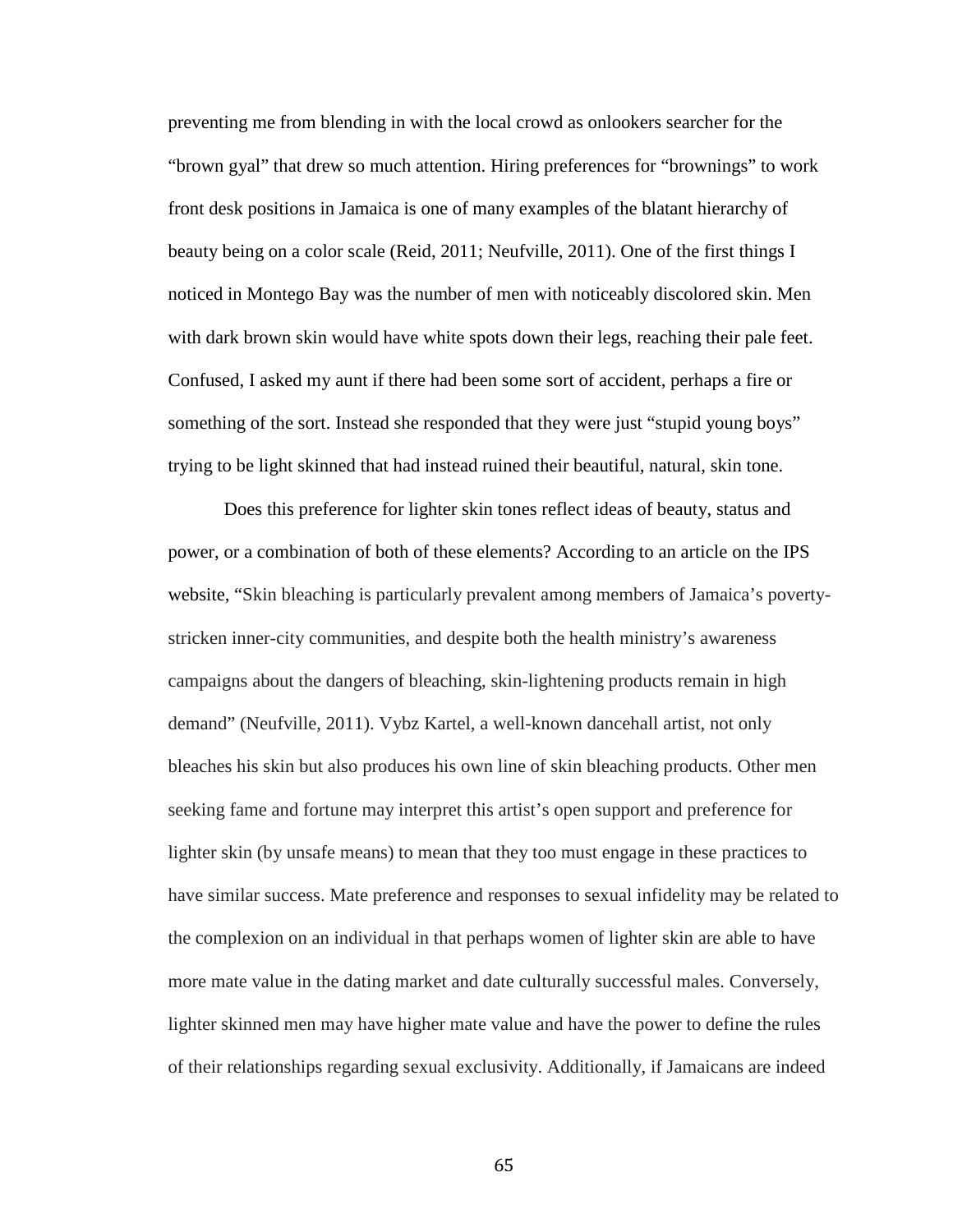socialized from an early age to date individuals with lighter complexions for the sake of their offspring, skin color may play a role in that capacity as well.

Men's mate preferences regarding women's body mass index (BMI)s also appear to be of higher BMI values than the western standard of thin beauty, prompting the question: what does the Jamaican man's ideal woman look like? From observations in Montego Bay I would say that Jamaican men accept and enjoy a wide variety of women's body types. There did not appear to be any sort of pairing either based on body type. Thin men were seen with other thin or voluptuous women and the same applies to heavier men. If there is a lack of pressure for women to be thin or healthy (by BMI standards) then it is no surprise that none of the women's responses to sexual infidelity mentioned "appearance enhancement" (one of the 19 behaviors in The Mate Retention Inventory-Short Form). Regular visits to the salon for hair (mostly sew-in weaves) and nail appointments is already a standard in Montego Bay and is largely a female-bonding social activity (especially on the weekends!).

### *Significance*

Sexual dynamics affect many other facets of social life and family structure. Cross-culturally, offspring of culturally successful men have lower mortality rates than offspring of less successful men (Geary et al., 2004). Paternal investment is largely related to the relationship the father has with the mother. In other words, men who are married to the mother of their children are around more often and able to directly invest resources in their children. Marital unions are largely defined by sexual fidelity, making those that violate this agreement at risk of breaking down the solidity of their pair bond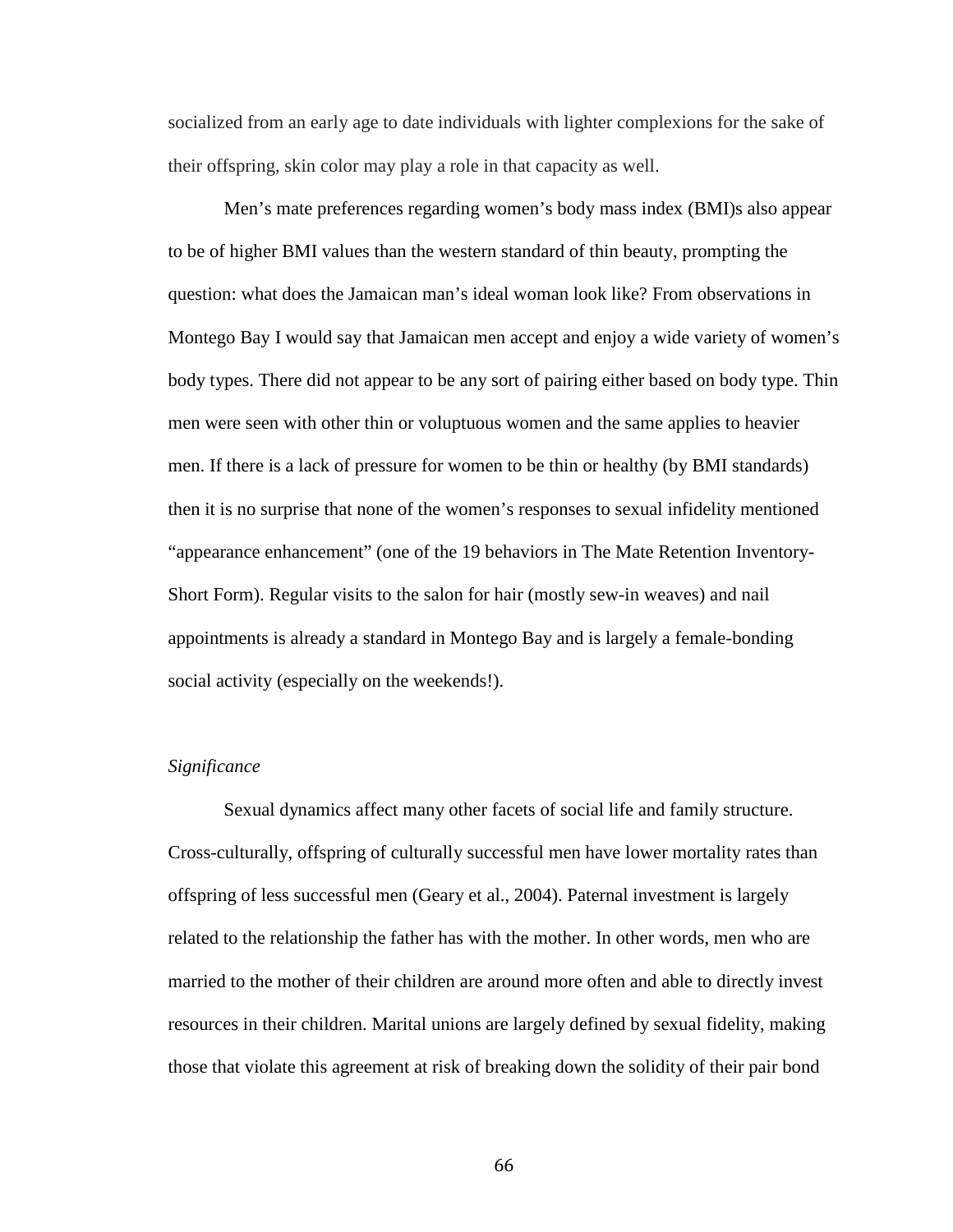and in turn disrupting the basic familial unit. Erel & Burman (1995) found that a positive parent-child relationship is not easily accomplished in the presence of marital conflict. Children raised in households in which mothers have low mate or kin support are at greatest risk for abnormal cortisol levels and related health problems (Flinn & England, 1997). Women with sexually unfaithful partners are also at greater risk for contracting STDs because of indirect exposure to multiple sexual partners.

According to the UNAIDS World AIDS Day Report 2011, the Caribbean has the second highest regional presence of HIV (roughly 1% of adults) outside of Sub-Saharan Africa. Adimora et al. (2002) found that among women in the US, concurrency was highest among Black women in comparison to Hispanics, Pacific Islanders, Asian Americans, and Whites. Interestingly enough, educational attainment was inversely related to concurrency prevalence among Black women in the US (Adimora et al., 2002). Wellings et al. (2006) highlight regional variations in sexual behavior in their review of sexual and reproductive health across 59 countries. Jamaica is absent from all data ranging from condom use among teenagers to sexual experience and cohabitation for people ages 10 to 25. Often, only one Caribbean country is present in each study, mostly Haiti. One trend is that rates of condom use are higher in industrialized countries. Another trend is the significant sex differences in sexual behavior. For example, in the study of the number of sexual partners in 2005 in Haiti, none of the women (across all of the age categories ranging from 15-19 and 45-49) reported having more than one sexual partner, but men in each age category reported having more than one sexual partner. Jamaica is absent in these studies of sexual behavior under the health risks framework, as well as in studies of sexual behavior relative to gender relations.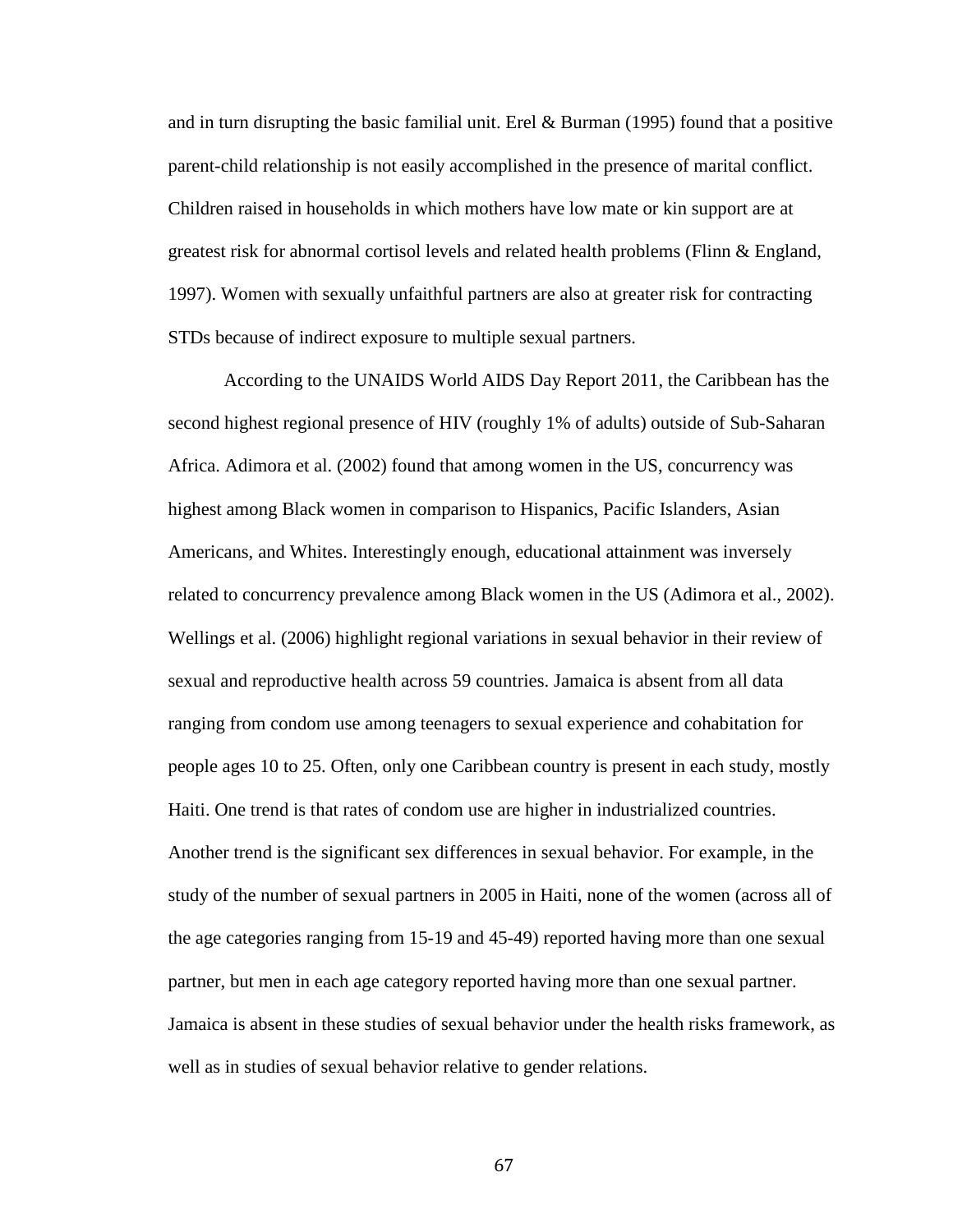Gaps in research of sexual infidelity are largely comprised of sample limitations for the cross-cultural implications of the study's various results. The sampling limitations are largely due to the fact that most studies are conducted using American college students as the sample, restricting the implications of the results to other people of similar SES, age, and culture. Women are also largely absent from the literature, but an emerging number of studies now address female motivations to cheat. Women's responses to sexual infidelity remain grossly overlooked. The research design of the present study addressed gaps in the literature surrounding sexual infidelity and added a study of sexual behavior to the lesser-researched Caribbean region.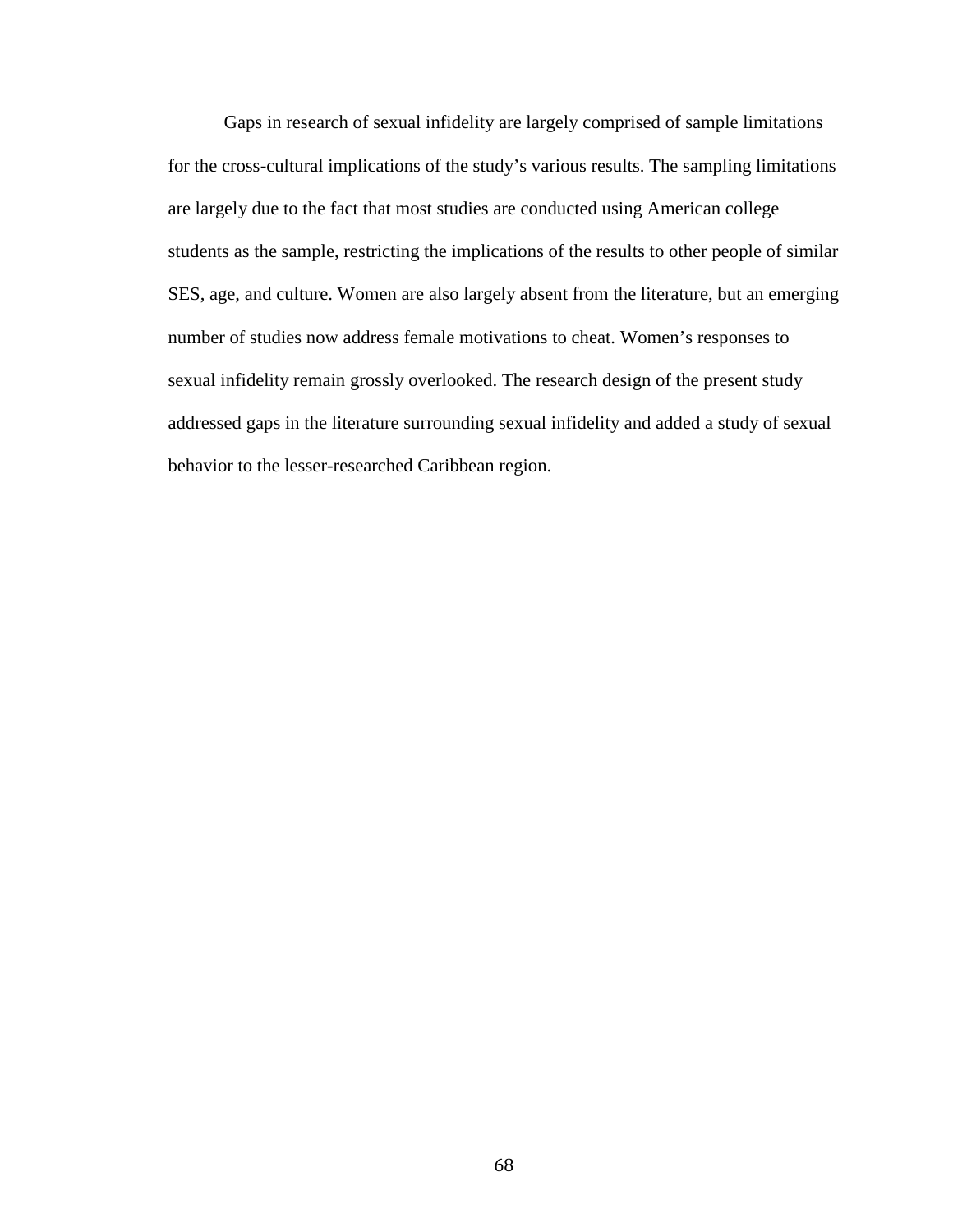### CHAPTER 7

#### **CONCLUSION**

One hundred and one women from downtown Montego Bay, Jamaica were recruited to participate in the present study regarding women's emotional and behavioral responses to sexual infidelity. Four of these women completed a follow up questionnaire and provided ethnographic insight into the consequences of sexual liaisons on the stability of their relationships, including personal opinions and community assessments of men that cheat on their partners and the mistresses they keep. A chi-square  $(\chi^2)$ analysis showed that neither a woman's projected (df=5,  $\chi^2$ =6.554, *p*=0.265) nor her actual response (df=6,  $\chi^2$ =7.608, *p*=0.268) to her partner's sexual infidelity was related to her educational attainment level (using the original behavioral coding scheme). Patterns in women's responses to sexual infidelity showed that women act on feelings of sexual jealousy and respond both behaviorally and emotionally.

Most women handled their partner's sexual infidelity in a private manner rather than appealing to a higher authority (such as a counselor) or to the general public (like gossiping to community members in order to publically shame her partner). In regards to anticipated responses compared to actual responses, women projected responding violently to their partner's sexual infidelity more often than they actually responded violently to their partner's cheating. Additionally, women expected their less educated friends (secondary level) to respond with violence more often than their more educated friends (tertiary level). Women also projected responding to their partner's sexual infidelity with relationship destroying behavior more than relationship enhancing behavior, regardless of their educational attainment level. Additionally, women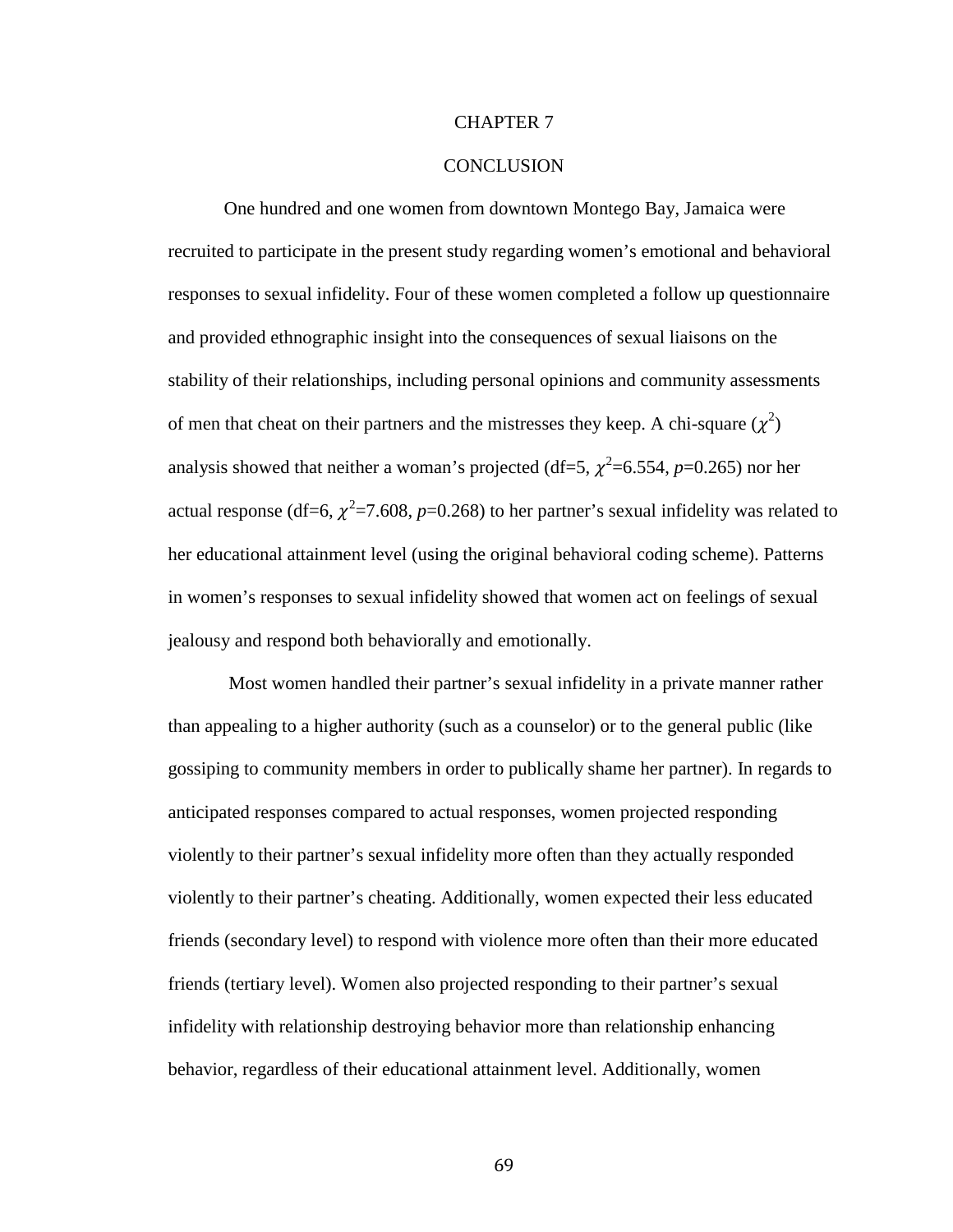emotionally responded to their partner's sexual infidelity with feelings of heartbreak, sadness, and hurt more than feelings of anger and rage. Women displayed a wide variety of behavioral responses and experience various emotional responses to sexual infidelity. These results show that women consider a variety of factors (their children, schoolwork, self-esteem, personal values, religious principles, and love for their partner) while handling their partner's sexual betrayal. Patterns in women's responses must also be understood in broader evolutionary and cultural contexts in order to properly evaluate trends in women's reactions to their partners cheating behavior.

Much research is devoted to male perspectives of sexual infidelity and the present study complements this existing body of research with women's perspectives of a culturally universal behavior. Though responses did not align well with mate retention tactics (Buss et al., 2008) and mainly fell under one of Jankowiak et al.'s (2002) coding categories (self-help), the results do show behavioral similarities and differences in how women experience and react to sexual jealousy invoked by extrapair copulations. The results also suggest that women are just as upset by sexual infidelity since a large proportion of women initially respond by ending the relationship, something that contrasts with literature concluding that women are more upset by emotional infidelity than sexual infidelity (Buss et al., 2002). It can be argued that sexual jealousy is a human universal, but how it is expressed varies by sex, region, cultural context, and individual traits.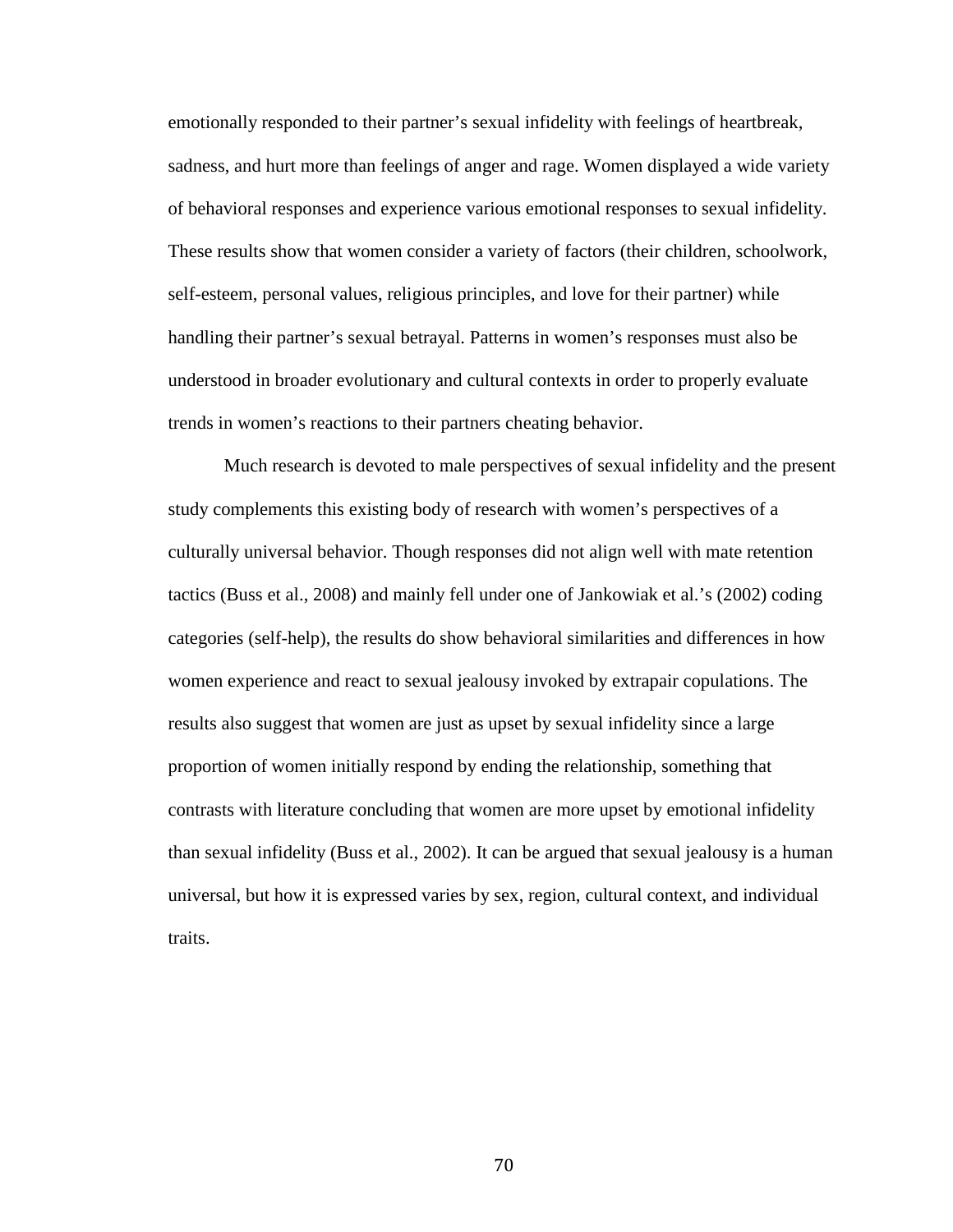### APPENDIX 1

# WOMEN'S VIEWS OF SEXUAL INFIDELITY- SHORT QUESTIONNAIRE

### **Preliminary questions:**

- 1. Where were you born?
- 2. Are you a permanent resident of Jamaica?
- 3. How long have you been with your current partner?
- 4. Would you describe your current relationship as committed, in which you are both personally invested in it?
- 5. How old are you?

# **Background Information:**

- 1. How do you earn money?
- 2. What is the highest level of school you have completed?
	- \_\_\_ Partial primary
	- \_\_\_ Completion of primary
	- \_\_\_ Partial secondary
	- \_\_\_ Completion of secondary
	- \_\_\_ Post secondary
- 3. How would you label your current relationship?
	- \_\_\_ Marriage
	- \_\_\_Common-law marriage
	- \_\_\_Engaged
	- \_\_\_Boyfriend/girlfriend
- 4. Do you live together?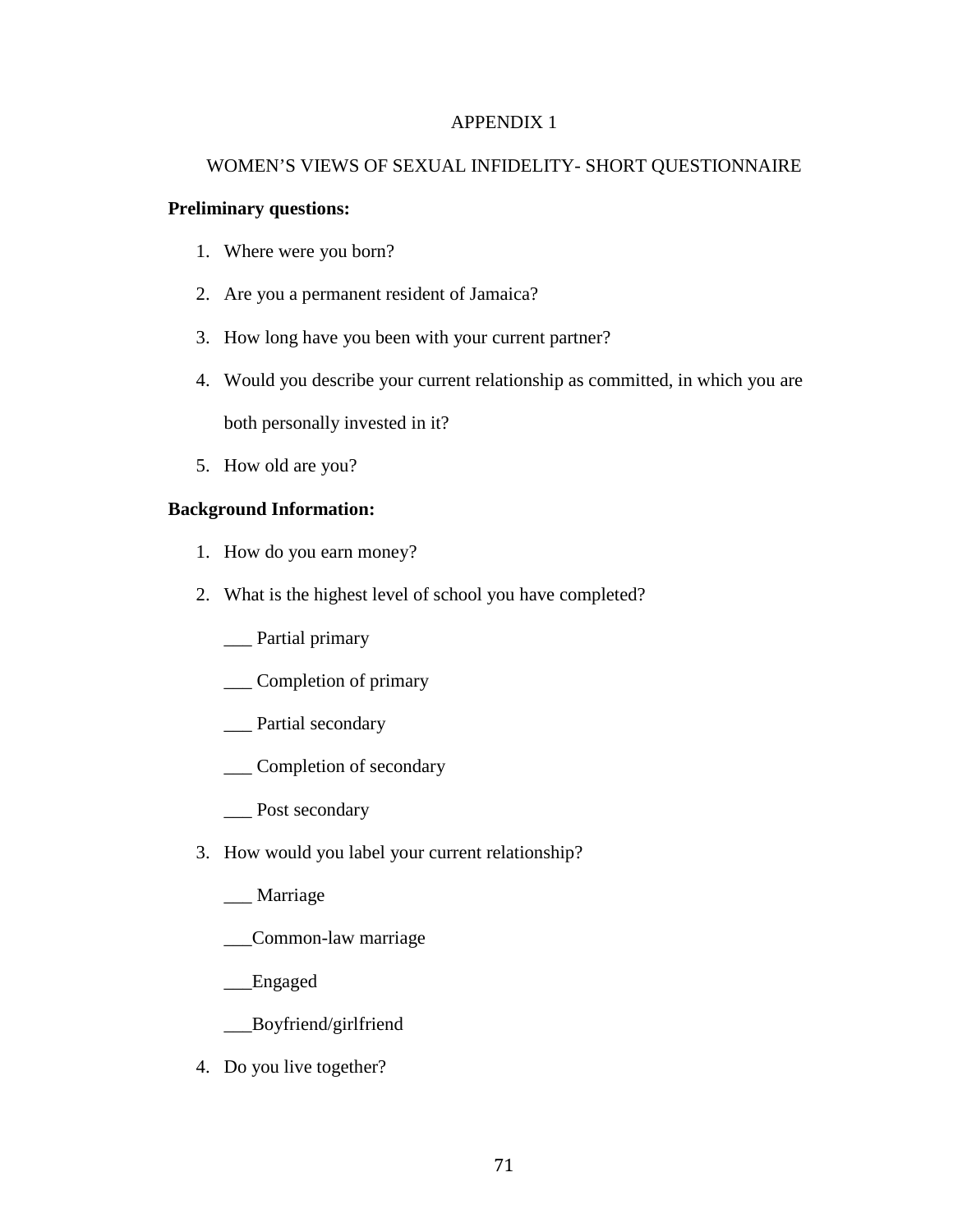Yes

 $\overline{\phantom{0}}$  No 5. Do you love your current partner?  $\overline{\phantom{a}}$  $\_\_$  No 6. How old is your current partner? 7. How does your current partner earn money? 8. What is the highest level of school your partner has completed? \_\_\_ Partial primary \_\_\_ Completion of primary \_\_\_ Partial secondary \_\_\_ Completion of secondary \_\_\_ Post secondary 9. Do you have any children?  $\_\_$  No \_\_\_ If yes, what is the age and sex of each of your living children? Sex: Age: \_\_\_\_

Sex:

 $\overline{\phantom{a}}$ 

 $\qquad \qquad \text{Age:} \qquad \qquad$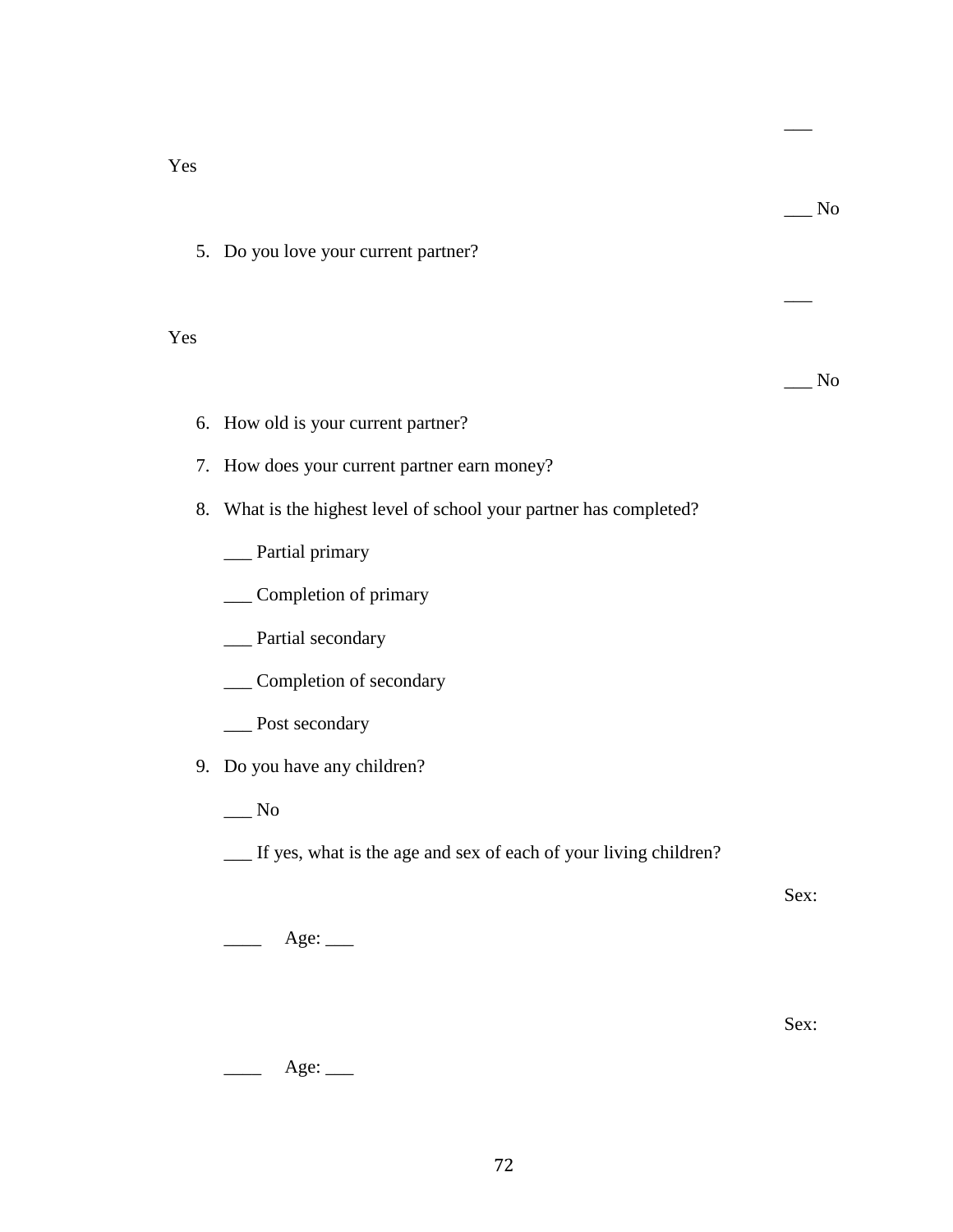$Age:$ Sex: Age:  $\_\_$ Sex:  $Age:$ Sex:  $\frac{\text{Age:}}{\text{Age:}}$ \_\_\_ If yes, are they the biological children of your partner? 10. Do you practice a religion?  $\_\_$  No \_\_\_ If yes, what religion?

Sex:

# **Questions:**

- 1. Think of one of your well-educated female friends. How would she respond if her partner had sex with another person?
- 2. Think of one of your female friends that never finished primary school. How would she respond if her partner had sex with another person?
- 3. What if your partner cheated on you by having sex with another person? How would you respond?
- 4. To your knowledge, has your current partner ever cheated on you?

 $\_\_$  No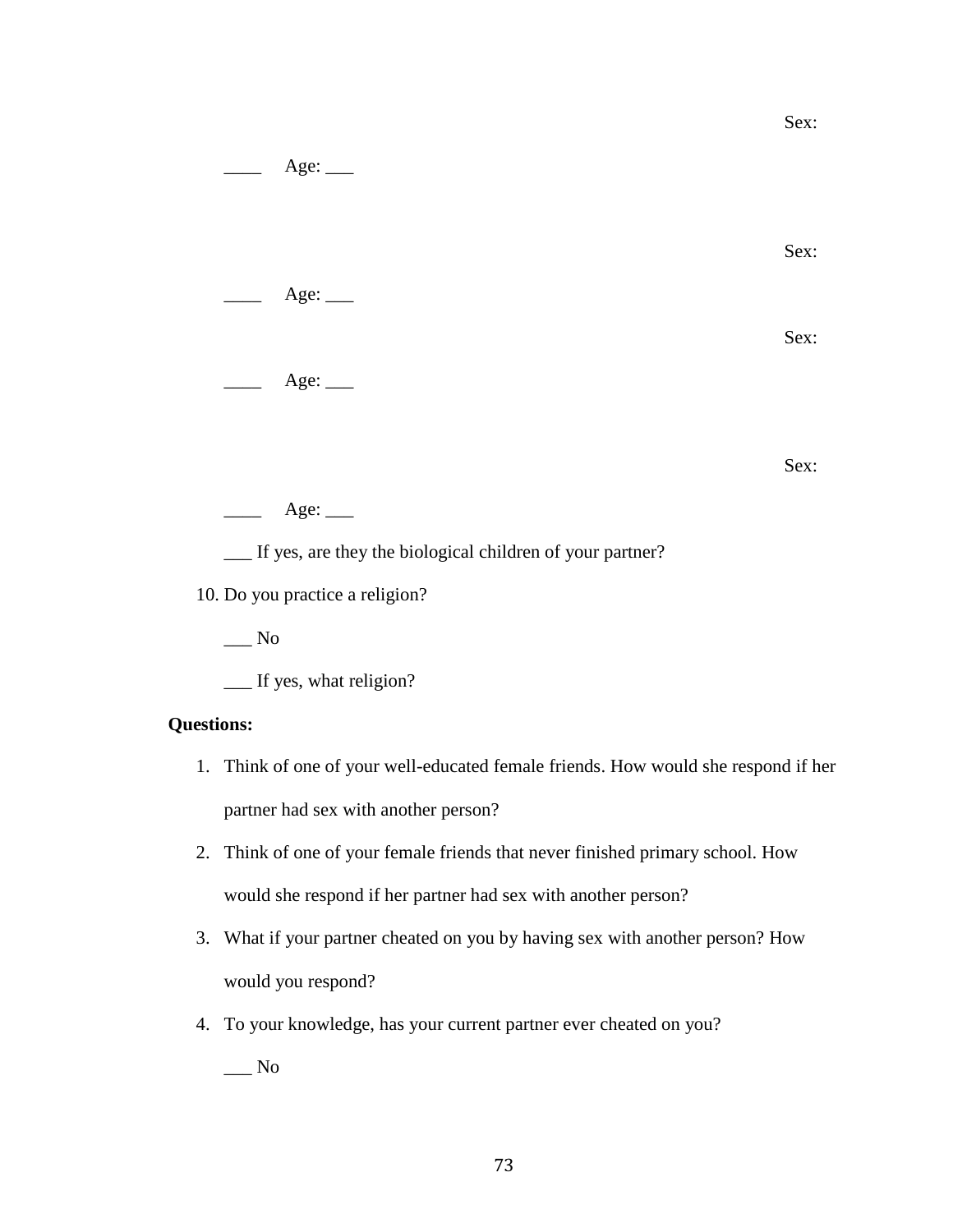\_\_\_ If yes, what was your response?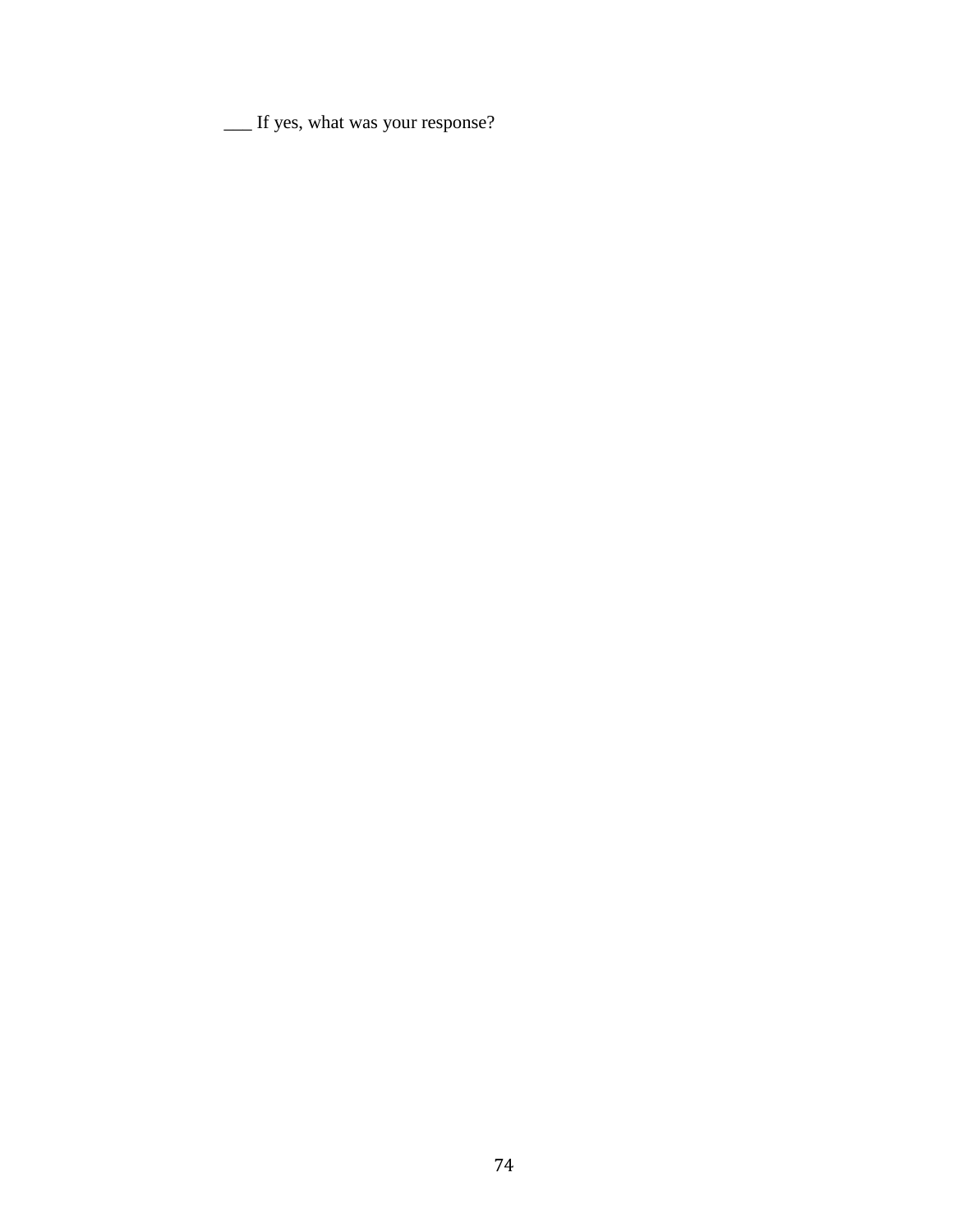### APPENDIX 2

#### WOMEN'S VIEWS OF SEXUAL INFIDELITY- FOLLOW UP QUESTIONNAIRE

# **The following questions are for women that answered yes to number four on the previous survey.**

1. When you found out your partner had cheated on you, what was your first

response?

- a. How did you partner react to your response?
- b. Why did you use that particular method first (for example, maybe chose to distance yourself from him to calm down)?
- 2. What were your other responses? (Spread gossip about him, get even, handle the situation privately, appeal to public authority)
- 3. How did you feel when you found out? (betrayed, sad, mad, furious, depressed)
- 4. How did you find out about him cheating?
- 5. Where did your partner meet her?
- 6. Who did you go to for advice?
	- a. What was their advice? Did you use it?
	- b. Did they offer you emotional support?
	- c. Why did you choose them?
	- d. Did you regret telling them about the situation?
- 7. Can you describe conversations you had with your partner after you found out he was cheating?
	- a. Did he think his infidelity was a big deal?
	- b. Did he give excuses or apologize for his indiscretion?
	- c. Did you define or reaffirm rules/expectations of your relationship?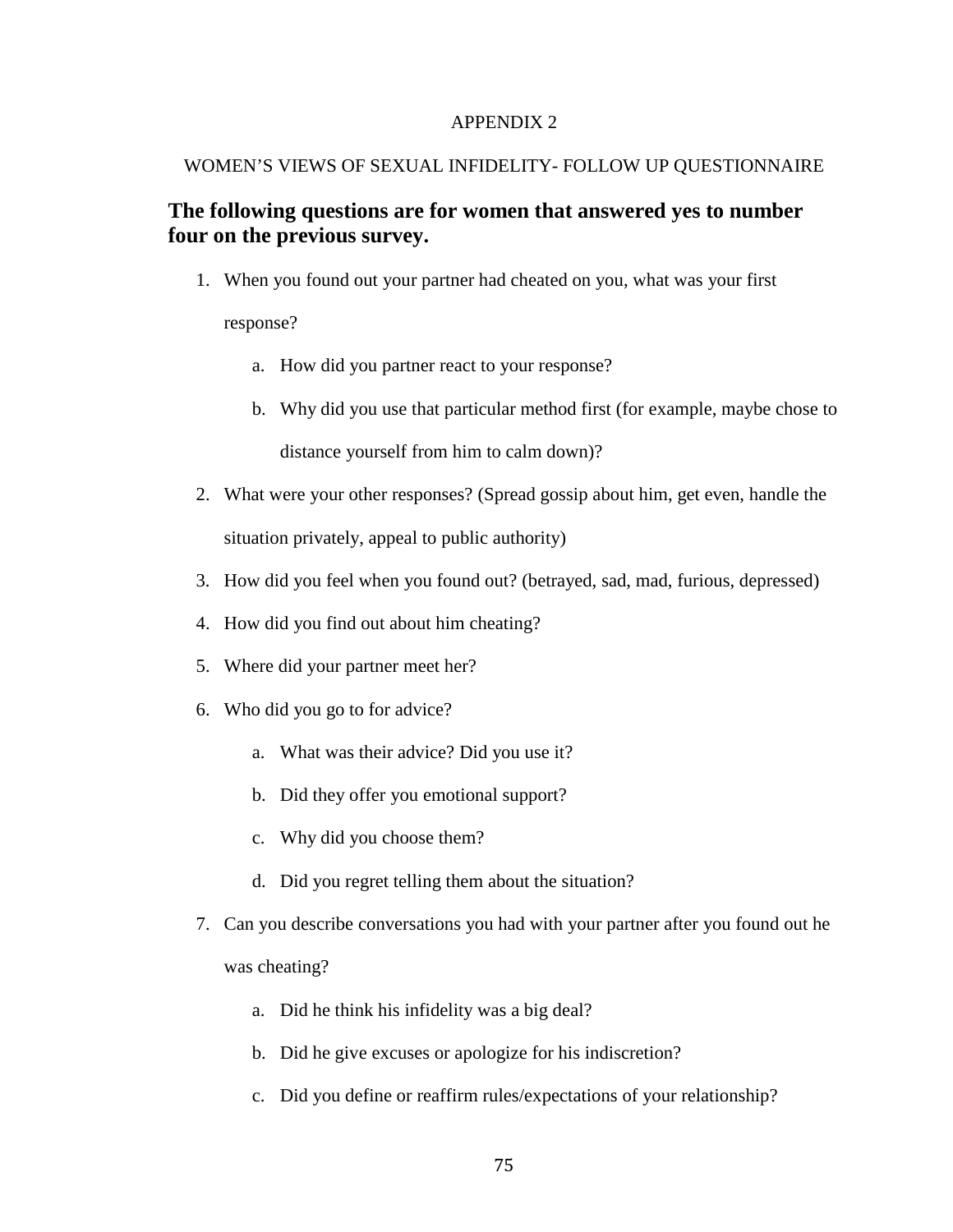- 8. Did you blame yourself for him cheating or blame him (were you not having sex with him enough, did you not take care of the house, is he simply a dog)?
- 9. Does your relationship seem different now? If yes, how?

# **The remaining questions have no stipulation.**

- 10. Do you have a strategy or a certain behavior that you use to prevent your partner from cheating again (such as publically shaming)? Is this the most effective strategy?
	- a. Do other women recommend one strategy more than others in terms of how successful it is in preventing your partner from cheating?
- 11. Are certain behavioral responses that women have in response to their partner's cheating labeled as bad behavior or inappropriate (for example, if a woman publically shames her partner and subsequently embarrasses him, is that considered a bad response in comparison to, for example, having a private discussion about his affair)?
	- a. Which of women's behavioral responses to their partner's infidelity are considered bad behavior or inappropriate?
	- b. Who labels these responses from women as bad? (for example: men, women, members of your church)
- 12. How does your community view women that have been cheated on? (pity them, gossip about them, male vs. female differences)
	- a. Does this affect her reputation? How?
- 13. Is there a certain kind of woman that is more likely to be cheated on? If yes, describe her.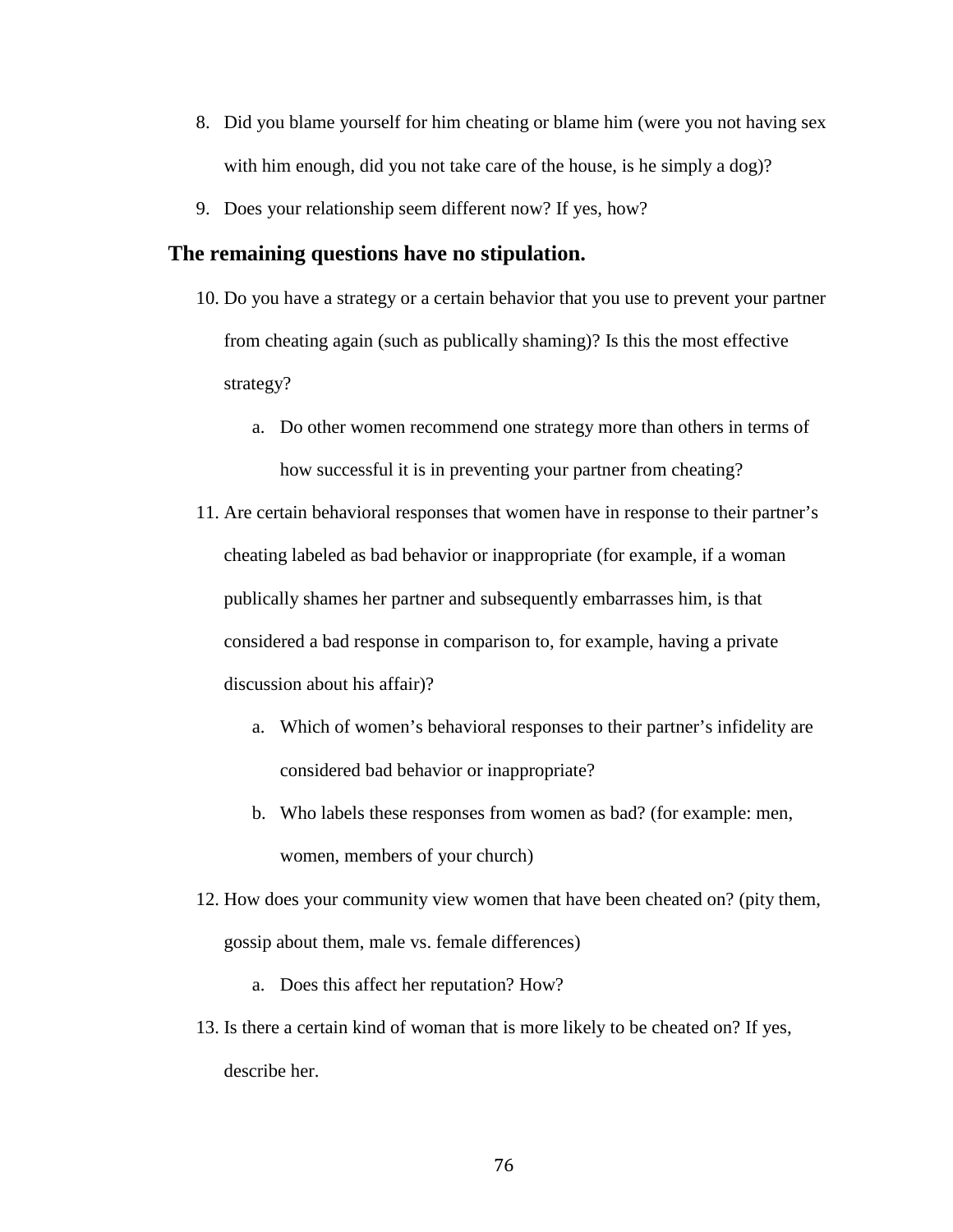- 14. What makes a man a good partner? (Sexually faithful, adequate provider, personality traits, owns land or a house)
- 15. Does having children affect how a woman responds to her partner's infidelity? If yes, how?
- 16. Does a woman's religion affect her response to her partner's infidelity? If yes, how?
- 17. Is a man cheats on his partner, is that a good reason for her to end their relationship?
- 18. Are there any females in your community that are well known for being mistresses to men?
	- a. What do you think of them?
	- b. What does the community think of them? (men, women, and group as a whole)
- 19. Are there any men in your community that are well known for cheating on their partner?
	- a. What do you think of them?
	- b. What does the community think of them? (men, women, and group as a whole)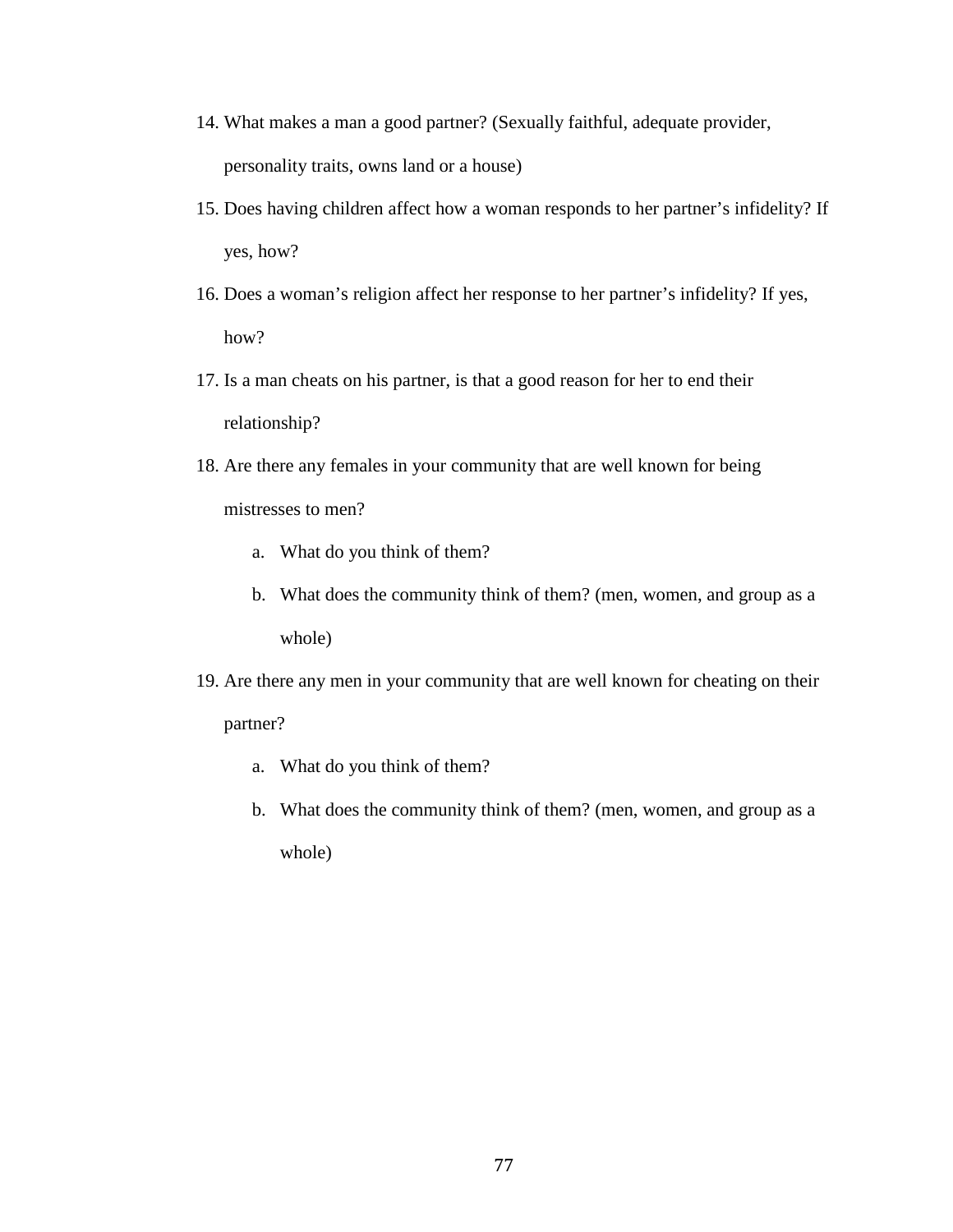APPENDIX 3

# UNLV IRB APPROVAL



# **Social/Behavioral IRB – Expedited Review Approval Notice**

#### *NOTICE TO ALL RESEARCHERS:*

*Please be aware that a protocol violation (e.g., failure to submit a modification for any change) of an IRB approved protocol may result in mandatory remedial education, additional audits, re-consenting subjects, researcher probation, suspension of any research protocol at issue, suspension of additional existing research protocols, invalidation of all research conducted under the research protocol at issue, and further appropriate consequences as determined by the IRB and the Institutional Officer.*

| DATE:                                                               | May 3,  |
|---------------------------------------------------------------------|---------|
| 2012                                                                |         |
| TO:                                                                 |         |
| Peter Gray, Anthropology                                            | Dr.     |
| <b>FROM:</b><br>of Research Integrity - Human Subjects              | Office  |
| RE:                                                                 | Notific |
| ation of IRB Action                                                 |         |
| Protocol Title: Female Views of Infidelity<br>Protocol #: 1203-4101 |         |
|                                                                     | Expirat |
| ion Date: May 2, 2013                                               |         |

This memorandum is notification that the project referenced above has been reviewed and approved by the UNLV Social/Behavioral Institutional Review Board (IRB) as indicated in Federal regulatory statutes 45 CFR 46 and UNLV Human Research Policies and Procedures.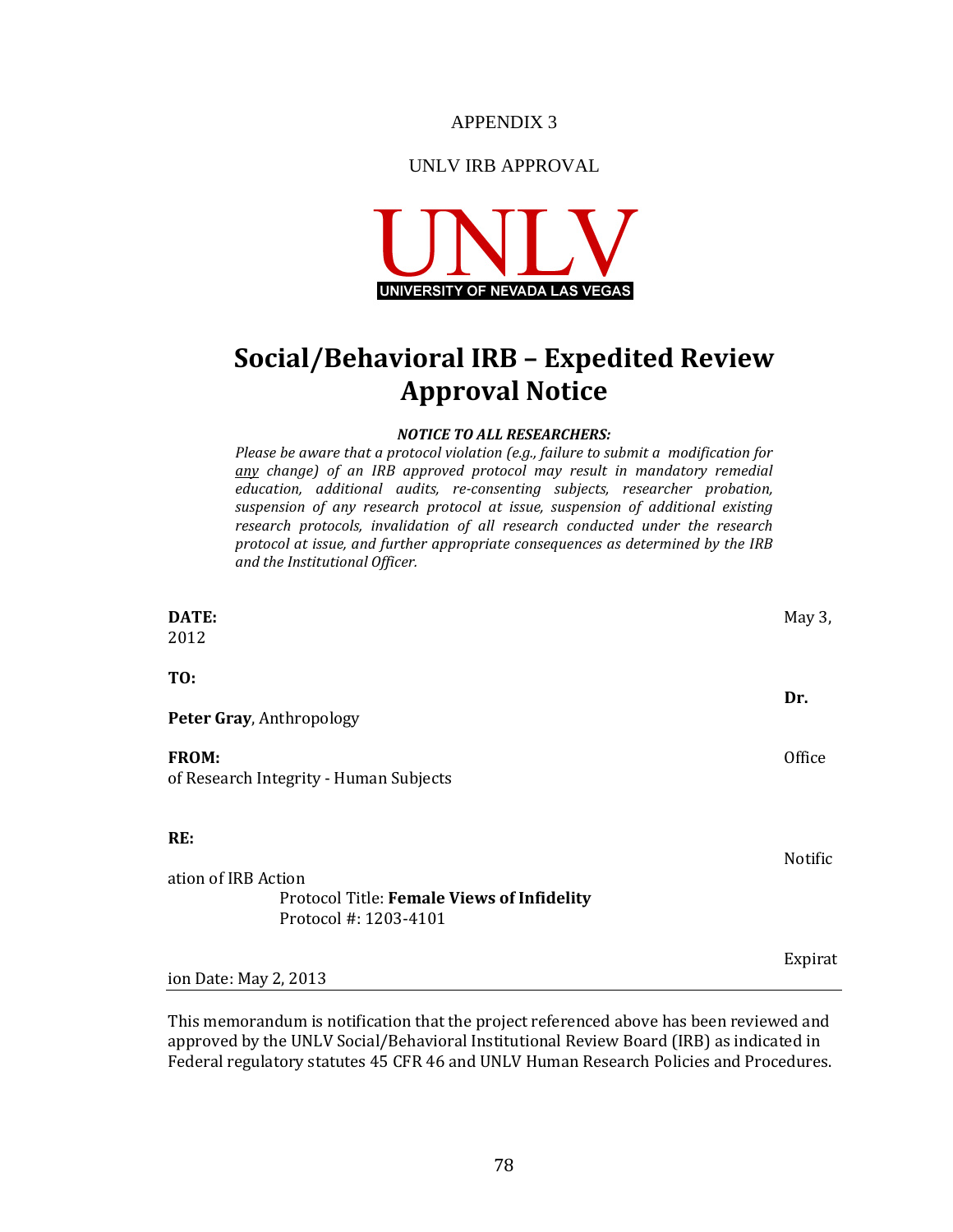The protocol is approved for a period of one year and expires May 2, 2013. If the abovereferenced project has not been completed by this date you must request renewal by submitting a Continuing Review Request form 30 days before the expiration date.

### **PLEASE NOTE:**

Upon approval, the research team is responsible for conducting the research as stated in the protocol most recently reviewed and approved by the IRB, which shall include using the most recently submitted Informed Consent/Assent forms and recruitment materials. The official versions of these forms are indicated by footer which contains approval and expiration dates.

Should there be *any* change to the protocol, it will be necessary to submit a **Modification Form** through ORI - Human Subjects. No changes may be made to the existing protocol until modifications have been approved by the IRB. Modified versions of protocol materials must be used upon review and approval. Unanticipated problems, deviations to protocols, and adverse events must be reported to the ORI – HS within 10 days of occurrence.

If you have questions or require any assistance, please contact the Office of Research Integrity - Human Subjects a[t IRB@unlv.edu](mailto:IRB@unlv.edu) or call 895-2794.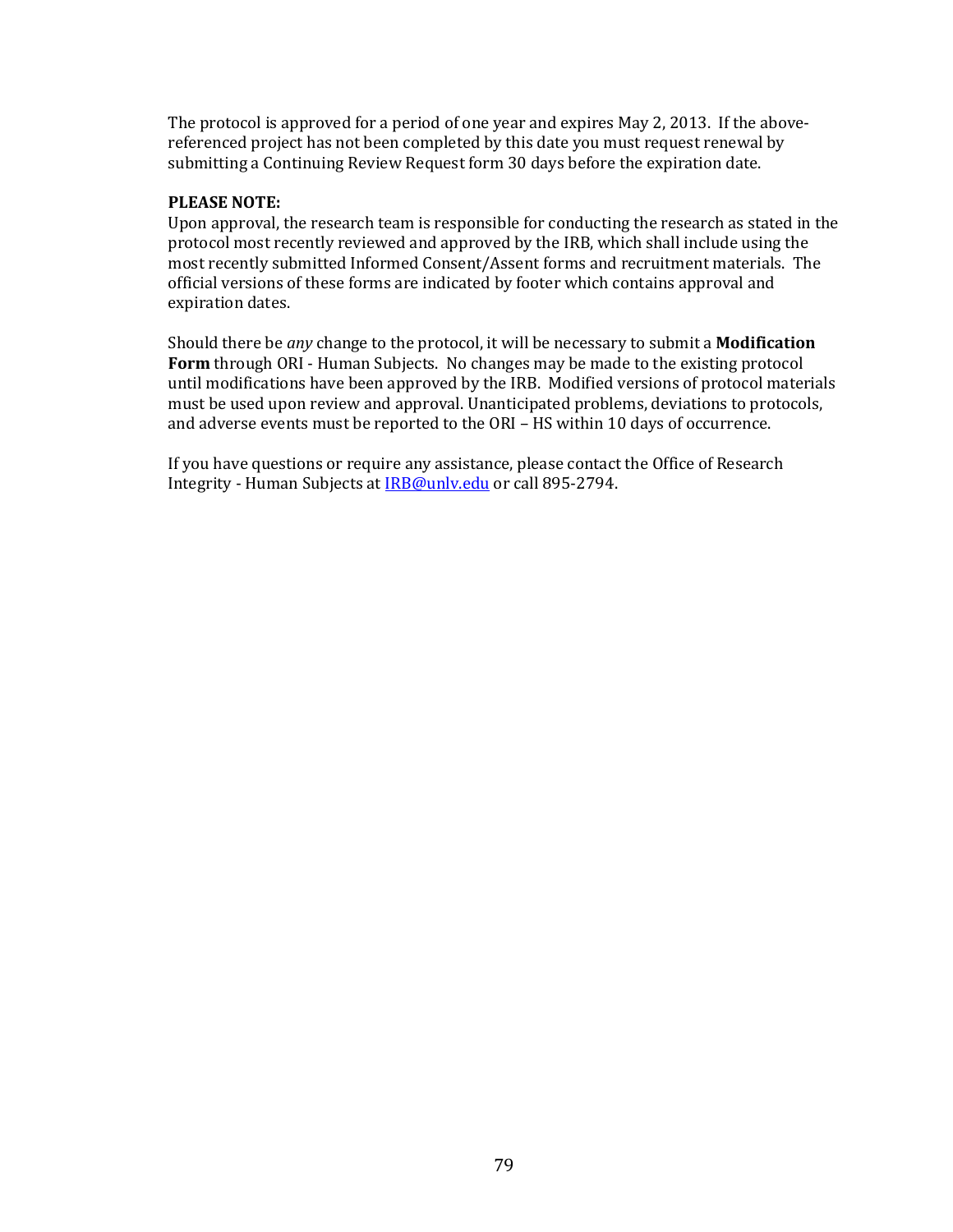# APPENDIX 4

# MINISTRY OF HEALTH APPROVAL



# **MINISTRY OF HEALTH**

#### **STANDARDS & REGULATION DIVISION**

**OCEANA COMPLEX, 2- 4 KING STREET, KINGSTON, JAMAICA TEL: (876) 967-1100/3/5/7; 948-4106 FAX: (876)-967 1629**

**WEBSITE: [www.moh.gov.jm](http://www.moh.gov.jm/)**

**[osbournep@moh.gov.jm](mailto:osbournep@moh.gov.jm)**

**EMAIL:** 

**ANY REPLY TO THIS COMMUNICATION SHOULD BE ADDRESSED TO THE PERMANENT SECRETARY AND THE FOLLOWING REFERENCE QUOTED:**

Reference: No. S&R/ERP/7

October 03, 2012

Dr. Maung Aung Medical Epidemiologist Cornwall Regional Hospital Montego Bay St. James

Dear Dr. Aung

# **Approval of Project: Female Views on Infidelity**

This serves to inform you that the Advisory Panel on Ethics and Medico-Legal Affairs in the Ministry of Health has reviewed and approved the above-captioned Study. The Study has been assigned the number **2012/28**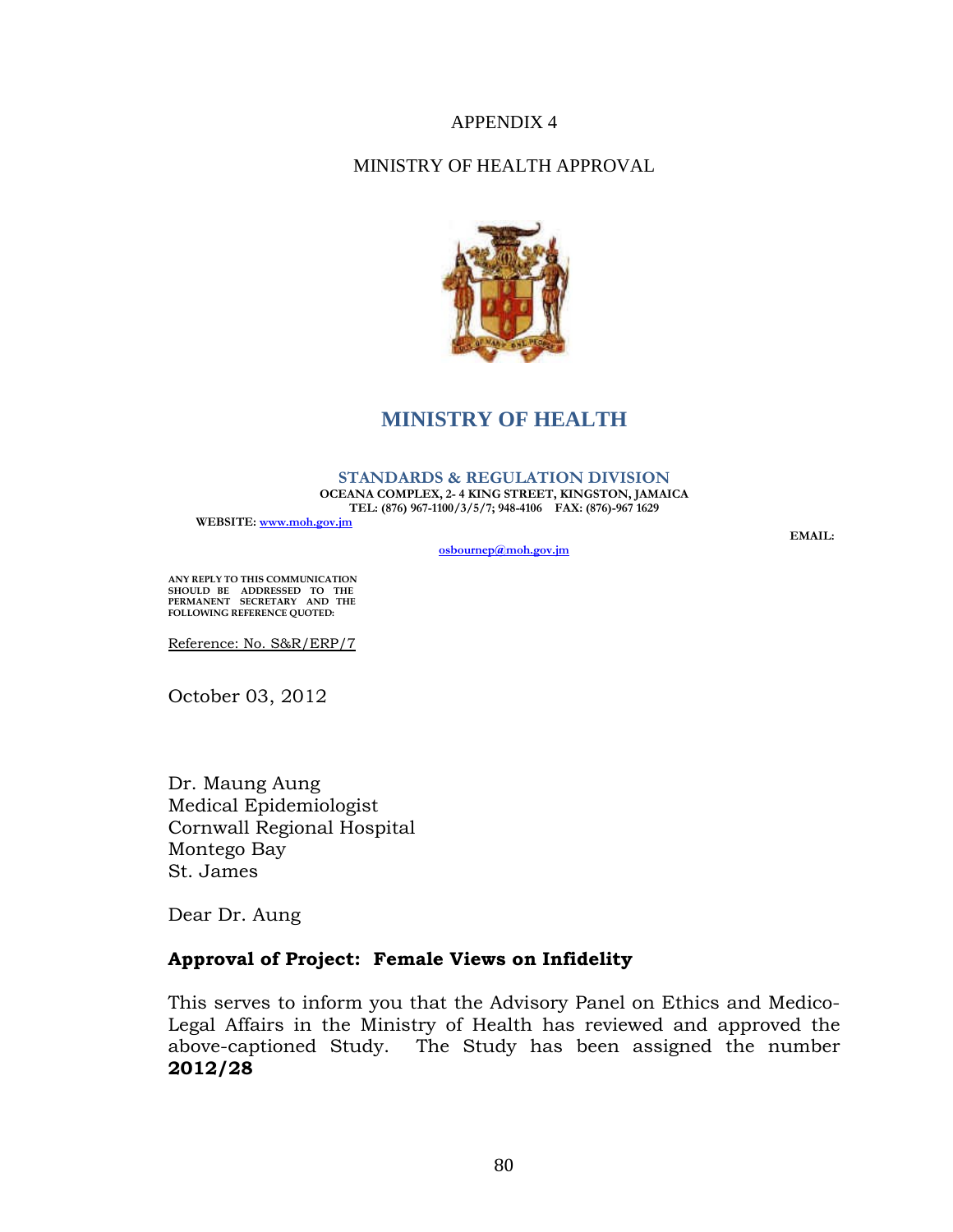The Ministry of Health is to be provided with periodic updates of the findings on completion.

We wish you every success in future endeavours.

Yours sincerely

Prof. Owen Morgan Chairman Advisory Panel on Ethics and Medico-Legal Affairs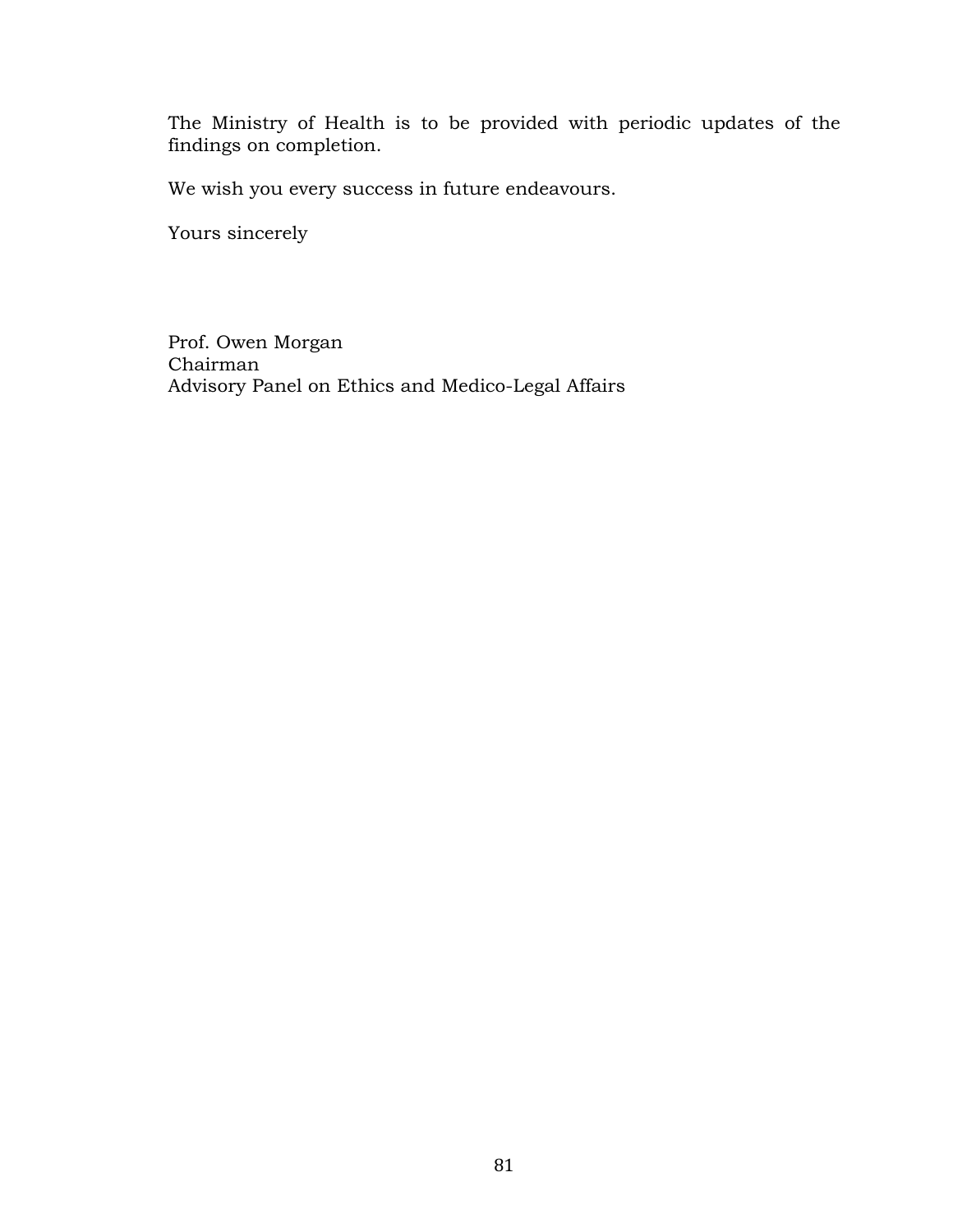#### REFERENCES CITED

- Adimora, A., Schoenbach, V., Bonas, D., Martinson, F., Donaldson, K., Stancil, T. (2002). Concurrent Sexual Partnerships among Women in the United States. *Epidemiology* , 320-327
- Archer, J. (2006). Testosterone and Human Aggression: an evaluation of the challenge hypothesis. *Science Direct* , 319-345.
- Banks, R. (2011). *Is Marriage For White People? How The African American Marriage Decline Affects Everyone.* New York, NY: Dutton.
- Bernard, R. (2006). *Research Methods in Anthropology: Qualitative and Quantitative Approaches* (4th ed.). Lanham: AltaMira Press.
- Bolin, A., & Whelehan, P. (2009). *Human Sexuality: Biological, Physchological, and Cultural Perspectives.* New York, NY: Routledge.
- Bolles, L. (1996). *Sister Jamaica: A Study of Women, Work and Households in Kingston.* Lanham: University Press of America, Inc.
- Bryant, C., Taylor, R., Lincoln, K., Chatters, L., & Jacksin, J. (2008 April). Marital Satisfaction Among African Americans and Black Caribbeans: Findings From The National Survey of American Life. *Family Relations* , 239-253.
- Buss, D. M., Larsen, R. J., Westen, D., & Semmelroth, J. (1992). Sex Differences in Jealousy: Evolution, Physiology, and Psychology. *Psychological Science , 3* (4), 251-255.
- Buss, D. (1998). Sexual Strategies Theory: Historical Origins and Current Status. *The Journal of Sex Research , 35* (1), 19-31.
- Buss, D., Shackelford, T., & McKibbin, W. (2008). The Mate Retention Inventory-Short Form (MRI-SF). *Personality and Individual Differences* , 322-334.
- Buunk, A., & Solano, A. (2012). Mate Guarding and Parental Influence on Mate Choice. *Personal Relationships* , 103-112.
- Buunk, B., & Hupka, R. (1987). Cross-cultural Differences in the Elicitation of Sexual Jealousy. *The Journal of Sex Research , 23* (1), 12-22.
- Chevannes, B. (2001). *Learning to be A Man: Culture, Socialization and Gender Identity in Five Caribbean Communities*. Mona: University of West Indies Press.
- Clark, R. D., & Hatfield, E. (1989). Gender Differences in Receptivity to Sexual Offers. *Journal of Psychology and Human Sexuality* , 39-55.
- Clarke, E. (1999). *My Mother Who Fathered Me.* Kingston: The Press University Of West Indies.
- Darwin, C. (2009). *The Origin of Species: 150th Anniversary Edition.* Alachua, FL, USA: Bridge-Logos Foundation.
- de Miguel, A., & Buss, D. (2011). Mate Retention Tactics in Spain: Personality, Sex Differences, and Relationship Status. *Journal of Personality , 79* (3), 563-585.
- Erel, O. & Burman, B. (1995). Interrelatedness of Marital Relations and Parent-child Relations: A meta-analytic review. *Psychological Bulletin*, 108-132.
- Flinn, M. (1988). Mate Guarding in a Caribbean Village. *Ethology and Sociobiology* , 1- 28.
- Flinn, M., & England, B. (1997). Social Economics of Childhood Glucocorticoid Stress Response and Health. *American Journal of Physical Anthropology , 102*, 33-53.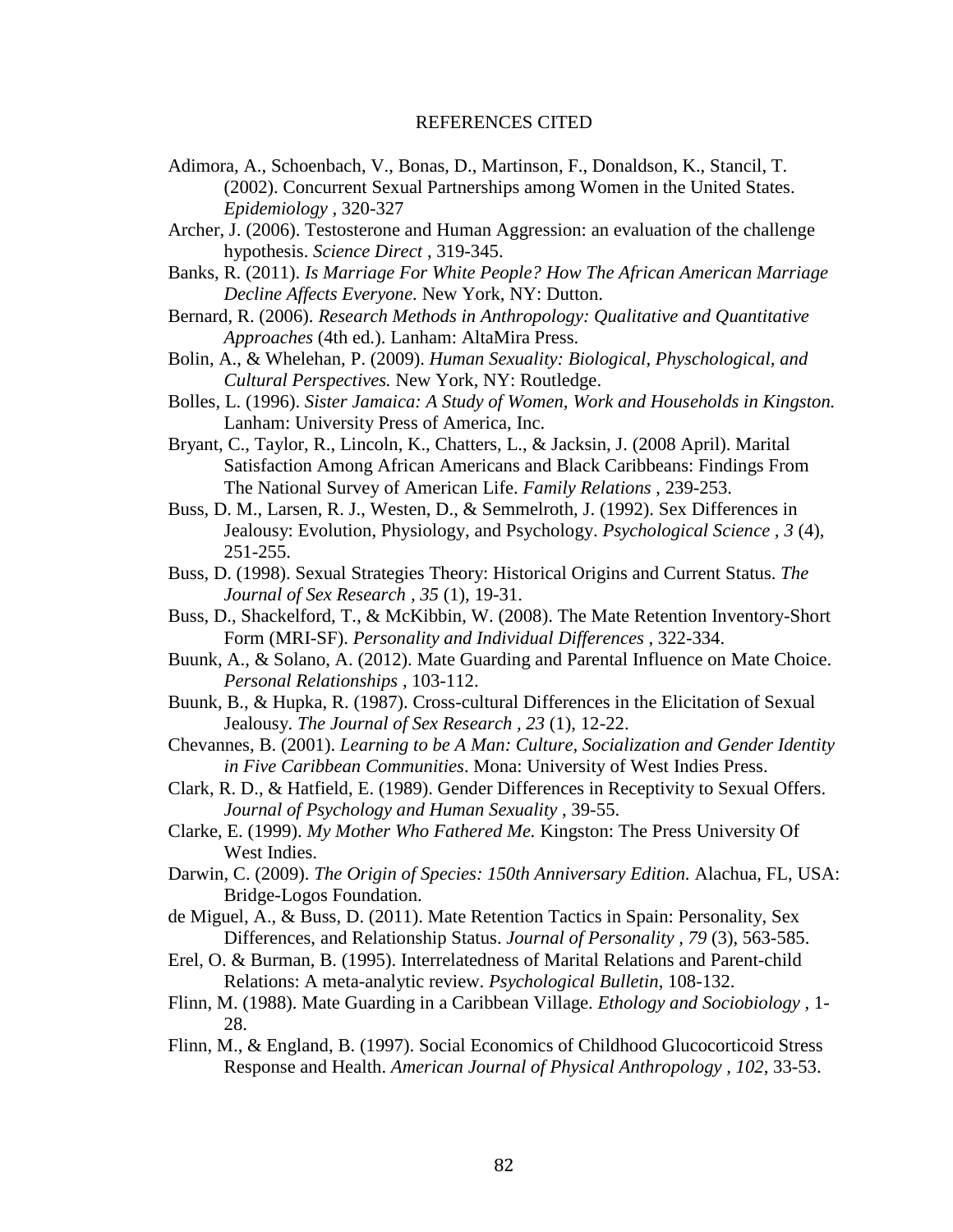- Geary, D. (2010). *Male, Female: The Evolution of Human Sex Differences* (2nd ed.). Washington DC.: American Psychological Association.
- Geary, D., Vigil, J., & Byrd-Craven, J. (2004). Evolution of Human Mate Choice. *The Journal of Sex Research , 41* (1), 27-42.
- Goldstein, S. (2011). Relational Aggression in Young Adults' Friendships and Romantic Relationships. *Personal Relationships , 18* (4), 645-656.
- Handa, S. (1996). The Determinants of Female Headship in Jamaica: Results from a Structural Model. *Economic Development and Cultural Change , 44* (4), 793-815.
- Herel, O., & Burman, B. (1995). Interrelatedness of Marital Relations and Parent-Child Relations: A Meta-Analytic Review. *Psychological Bulletin , 118* (1), 108-132.
- Hirsch, J. S., Wardlow, H., Smith, D. J., Phinney, H. M., Parikh, S., & Nathanson, C. A. (2009). *The Secret: Love, Marriage, and HIV.* Nashville: Vanderbilt University Press.
- Horst, H., & Miller, D. (2005). From Kinship to Link-Up: Cell Phones and Social Networking in Jamaica. *Current Anthropology , 46* (5), 755-778.
- Hurlburt, R. (2006). *Comprehending Behavioral Statistics* (4th ed.). Belmont, CA: Thomson Wadsworth.
- Jankowiak, W., Nell, D., & Buckmaster, A. (2002). Managing Infidelity: A Cross-Cultural Perspective. *Ethnology* , 85-101.
- Jasienska, B., Ziomkiewicz, A., Ellison, P. T., Lipson, S. F., & Thune, I. (2004). Large Breasts and Narrow Waists Indicate High Reproductive Potential In Women. *Proceedings of the Royal Society B: Biological Sciences , 271* (1545), 1213-1217.
- Kardum, I., Hudek-Knezevic, J., & Gracanin, A. (2006). Sociosexuality and Mate Retention in Romantic Couples. *Psychological Topics* , 277-296.
- Key, J. (1997). *Chi Square*. Retrieved 2012 13-March from Research Design in Occupational Education:
	- http://www.okstate.edu/ag/agedcm4h/academic/aged/5980a/5980/newpage28.htm
- Lyston, S. (2012, August 2). *The Pain Of Infidelity*. Retrieved March 10, 2013, from The Gleaner: jamaica-gleaner.com/gleaner/20100802/news/news2.html
- Macauda, M., Erickson, P., Singer, M., & Santelices, C. (2011). A Cultural Model of Infidelity Among African American and Puerto Rican Young Adults. *Anthropology & Medicine , 18* (3), 351-364.
- Mark, K., Janssen, E., & Milhausen, R. (2011). Infidelity in Heteroseual Couples: Demographic, Interpersonal, and Personality-Related Predictors of Extradyadic Sex. *Arch Sexual Behavior* , 971-982.
- Miguel, A. d., & Buss, D. (2011). Mate Retention Tactics in Spain: Personality, Sex Differences, and Relationship Status. *Journal of Personality , 79* (3), 563-585.
- Navarra, G., & Lolis, S. (2009). How Adolescent Children of African Jamaican Immigrants Living in Canada Perceive and Negotiate their Roles Within A Matrifocal Family. *Family Process , 48* (3), 441-458.
- Neufville, Z. (2011, September 27). *Jamaica: Wanted: Light-Skinned Only, Please*. Retrieved March 13, 2013, from Inter Press Service News Agency: www.ipsnews.net/2011/09/jamaica-wanted-light-skinned-only-please/
- Ostrov, J., Hart, E., Kamper, K., & Godleski, S. (2011). Relational Aggression in Women During Emerging Adulthood: A Social Process Model. *Behavioral Sciences & the Law , 29* (5), 695-710.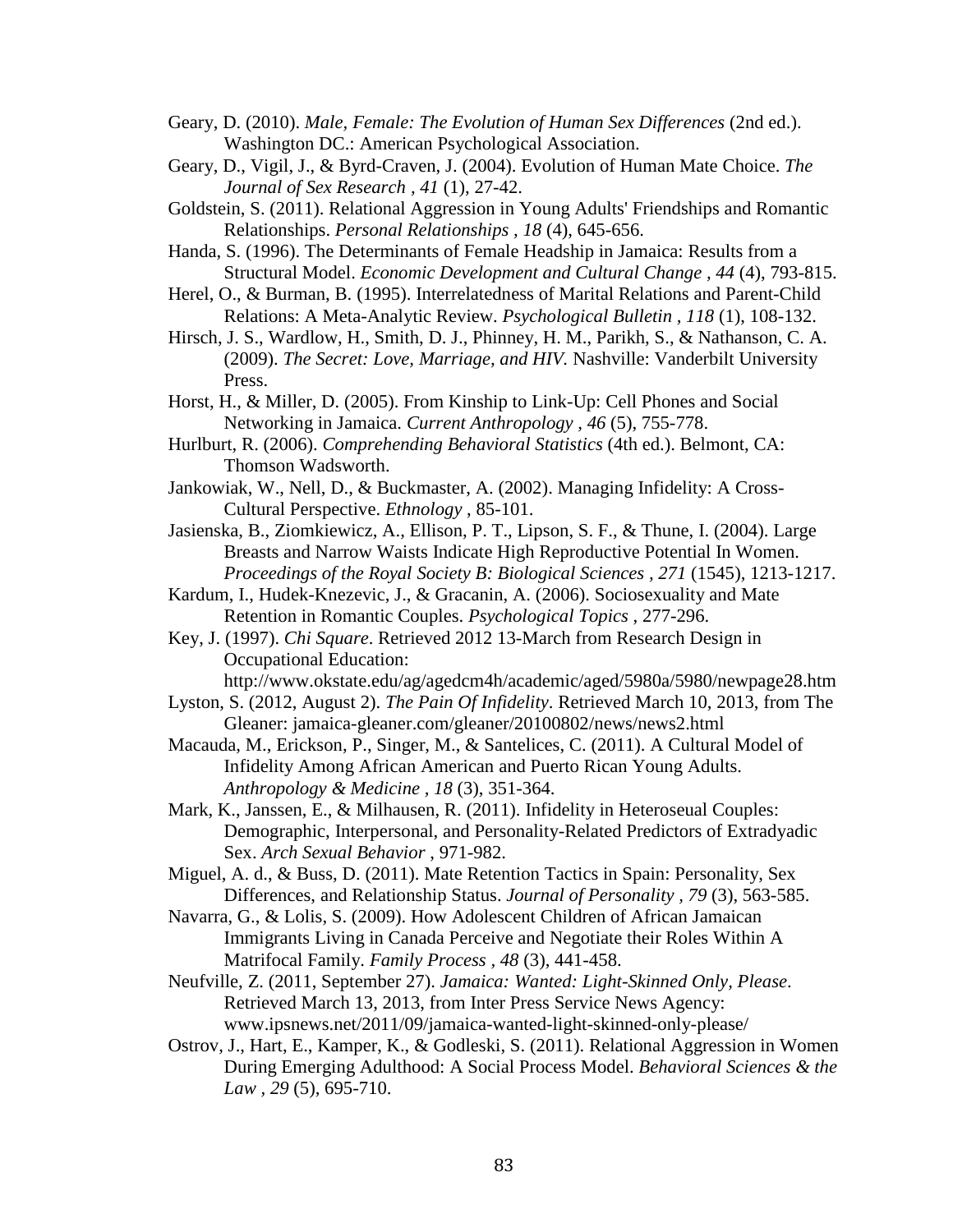- Pennington, R. (2001). Hunter-Gatherer Demography. In C. Panter-Brick, R. Layton, & P. Rowley-Conwy, *Hunter-Gatherers: An Interdisciplinary Perspective* (pp. 170- 204). Cambridge University Press.
- Pollock, N. (1972). Women and the Division of Labor: A Jamaican Example. *American Anthropologist , 74* (3), 689-692.
- Putallaz, M., Grimes, C., Foster, K., Kupersmidt, J., Coie, J., & Dearing, K. (2007). Overt and Relational Aggression and Victimization: Multiple Perspectives Within the School Setting. *Journal of School Psychology , 45*, 523-547.
- Quinlan, R. (2006). Gender and Risk in a Matrifocal Caribbean Community: A View from Behavioral Ecology. *American Anthropologist , 108* (3), 464-479.
- Reid, T. (2011, September 11). *Brownings, Please*. Retrieved March 12, 2013, from The Gleaner: jamaica-gleaner.com/gleaner/20110911/lead/lead1.html
- Roberts, G., & Sinclair, S. (1978). *Women in Jamaica.* Millwood: KTO Press.
- Roopnarine, J. (2004). African American and African Caribbean Fathers: Level, Quality, and Meaning of Involvement. In J. Roopnarine, *The Role of the Father in Child Development* (pp. 58-97). Honoken, NJ: John Wiley and Sons.
- Roopnarine, J., & Brown, J. (1997). Overview of Issues in Childhood Socialization in the Caribbean. In H. Evans, R. Davies, J. Roopnarine, & J. Brown (Eds.), *Caribbean Families: Diversity Among Ethnic Groups.* Greenwich, CT: Ablex.
- Russell-Brown, P., Norville, B., & Griffith, C. (1997). Child Shifting: A Survival Strategy for Teenage Mothers. In J. Rooparine, & J. Brown, *Caribbean Families: Diversity Among Ethnic Groups* (pp. 223-242). Greenwich, CT: Ablex Publishing Corporation.
- Samms-Vaughan, M. (2008). Comprehensive Longitudinal Studies of Child Health, Development and Behavior in Jamaica: Findings and Policy Impact. *West Indian Med J , 57* (6), 639-644.
- Sargent, C., & Harris, M. (1992). Gender Ideology, Childrearing, and Child Health in Jamaica. *American Ethnologist , 19* (3), 523-537.
- Singer, M., Erickson, P., Badiane, L., Diaz, R., Ortiz, D., Abraham, T., et al. (2006). Syndemics, Sex and the City: Understanding Sexually Transmitted Diseases in Social and Cultural Context. *Social Science & Medicine* , 2010-2021.
- Smith, R. (1996). *The Matrifocal Family.* New York: Routledge.
- Starratt, V., & Shackelford, T. (2012) He Said, She Said: Men's report's of mate value and mate retention behaviors in intimate relationships. *Personality and Individual Differences*. 459-462.
- Statistical Institute of Jamaica. (2012). Population and Housing Census 2011: Jamaica. *1* . Kingston, Jamaica: The Statistical Institute of Jamaica.
- Statistical Institute of Jamaica. (2013). *Employed Labour Force by Industry Group 2011- 2012*. Retrieved March 21, 2013, from Population and Housing Census: statinja.gov.jm/LabourForce/EmployedLaborForceByIndustryGroup.aspx
- Stieglitz, J., Gurven, M., Kaplan, H., Winking, J. (2012) Infidelity, Jealousy, and Wife Abuse Among Tsimane Forager-farmers: testing evolutionary hypotheses of martial conflict. *Evolution and Human Behavior*, 1-11.
- Symons, D. (1979). *The Evolution of Human Sexuality.* New York: Oxford University Press.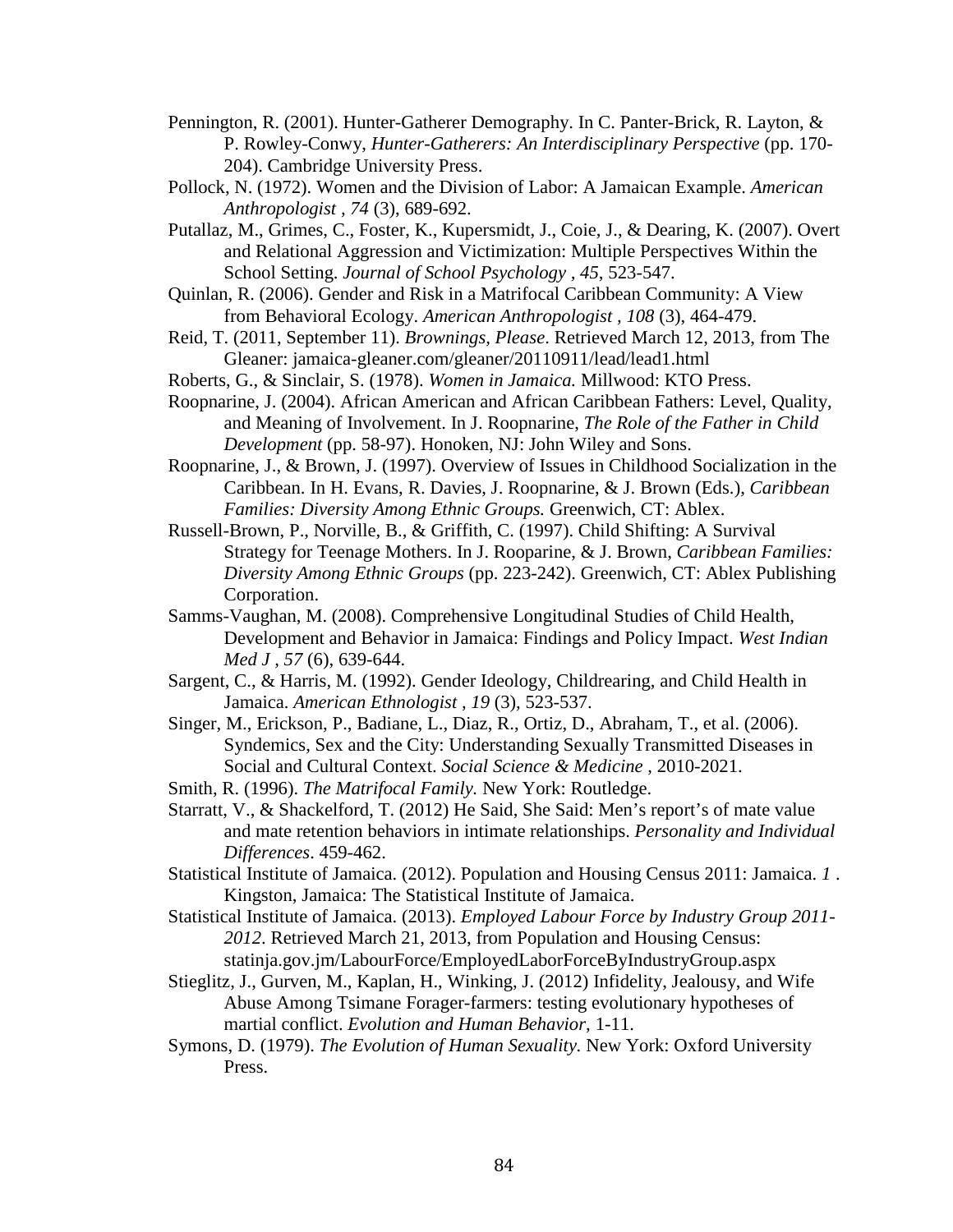- Treas, J., & Giesen, D. (2000). Sexual Infidelity Among Married and Cohabiting Americans. *Journal of Marriage and Family , 62* (1), 48-60.
- UNAIDS. (2011). *UNAIDS World Aids Day Report 2011*. Retrieved 2012 20-January from UNAIDS: http://www.unaids.org/en/
- UNESCO-IBE. (2010 May). *World Data on Education 7th Edition 2010/2011.* Retrieved 2012 23-February from UNESCO-IBE: www.ibe.unesco.org/fileadmin/user\_upload/Publications/WDE/2010/pdfversions/Jamaica.pdf
- University of Essex. (n.d.). *World Prison Brief*. Retrieved March 15, 2013, from International Centre for Prison Studies.
- Welling, L., Puts, D., Roberts, C., Little, A., & Burriss, R. (2012). Hormonal Contraceptive Use and Mate Retention Behavior in Women and Their Male Partners. *Hormones and Behavior* , 114-120.
- Wellings, K., Collumbien, M., Slaymaker, E., Singh, S., Hodges, Z., Patel, D., et al. (2006 November). Sexual Behavior in Context: A Global Perspective. *The Lancet*, 1706-1728.
- Wong, D. C. (1996). A Theory Of Petty Trading: The Jamaican Higgler. *The Economic Journal , 106* (435), 507-518.
- Wood, E., Hutchinson, K., Kahwa, E., Hewitt, H., & Waldron, N. (2011). Jamaican Adolescent Girls with Older Male Sexual Partners. *Journal of Nursing Scholarship , 43* (4), 396-404.
- Yeniceri, Z., & Kokdemir, D. (2006). University Students' Perception Of, and Explanations for, Infidelity: The development of the infidelity questionnaire (INFQ). *Social Behavior and Personality , 34* (6), 639-650.
- Zhang, N., Parish, W., Huang, Y. (2012). Sexual infidelity in china: Prevalence and gender-specific correlates. *Archives of Sexual Behavior*, 861-873.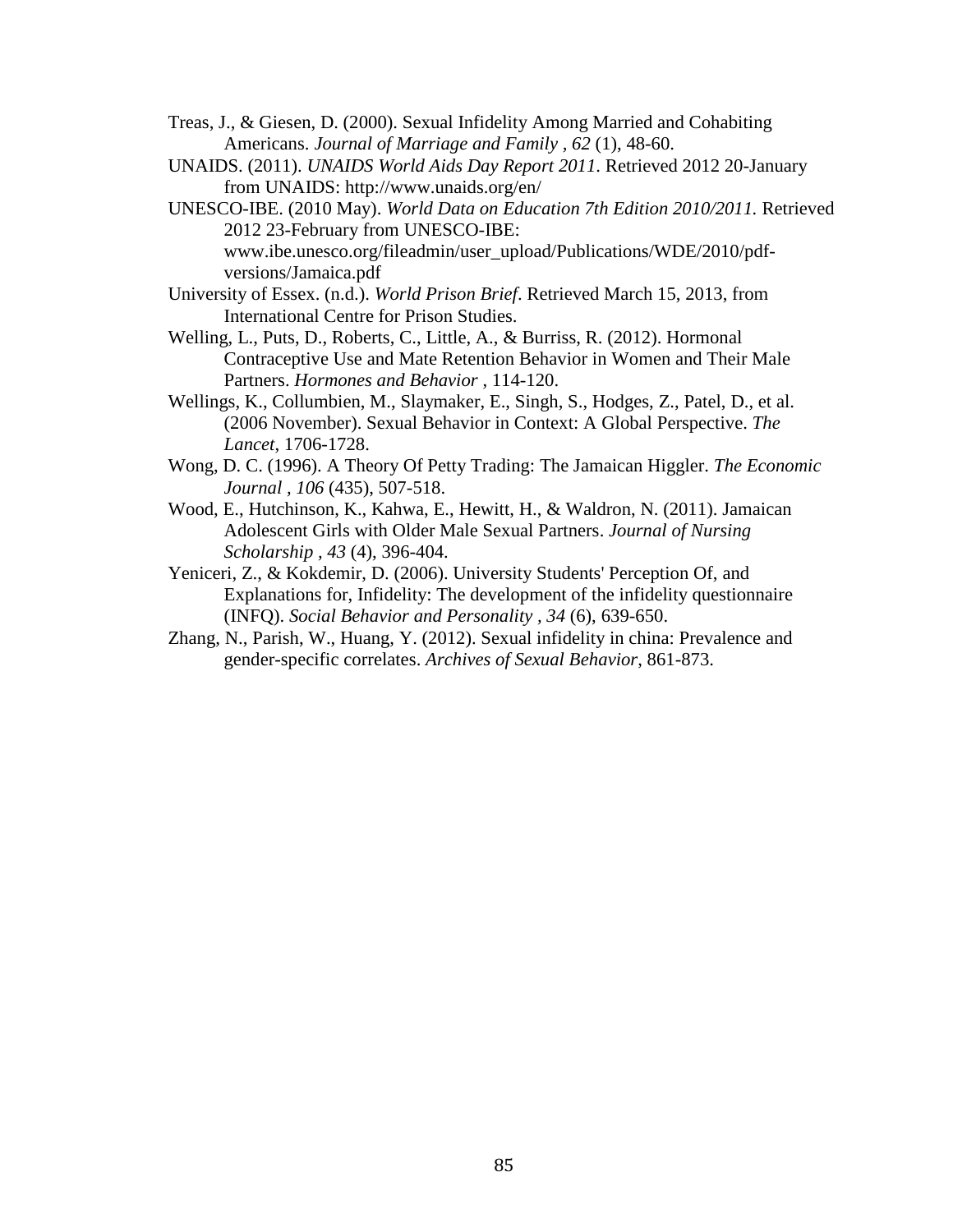# VITA

# Graduate College University of Nevada, Las Vegas

# Dana Renae Foster

| <b>Education</b>           |                                                                                                                                              |                  |  |
|----------------------------|----------------------------------------------------------------------------------------------------------------------------------------------|------------------|--|
|                            | University of Nevada Las Vegas<br>Bachelor of Arts: Anthropology<br>Degree awarded spring 2011                                               | 2009-2011        |  |
|                            | University of Hawaii- Manoa<br><b>Travel Industry Management</b><br>Transferred and changed major                                            | 2007-2009        |  |
| <b>Academic Awards</b>     |                                                                                                                                              |                  |  |
|                            | 2013 Graduate College & GPSA Annual<br><b>Research Forum</b><br><b>UNLV</b><br>Social Science Platform Session B Honorable<br><b>Mention</b> | Spring 2013      |  |
|                            | UNLV Alliance of Professionals of African<br>Heritage Certificate for Outstanding Academic<br>Achievement                                    | May 2012         |  |
|                            | Dean's List<br><b>UNLV</b>                                                                                                                   | Spring 2011      |  |
|                            | Dean's List<br><b>UNLV</b>                                                                                                                   | <b>Fall 2010</b> |  |
| <b>Scholarships/Grants</b> |                                                                                                                                              |                  |  |
|                            | <b>UNLV Access Grant - \$2000</b>                                                                                                            | Spring 2013      |  |
|                            | <b>Study Abroad Scholarship</b><br>\$400 MA thesis research<br><b>UNLV</b>                                                                   | Spring 2013      |  |
|                            | <b>GPSA</b> Grant<br>\$800 for MA thesis research<br><b>UNLV</b>                                                                             | Summer 2012      |  |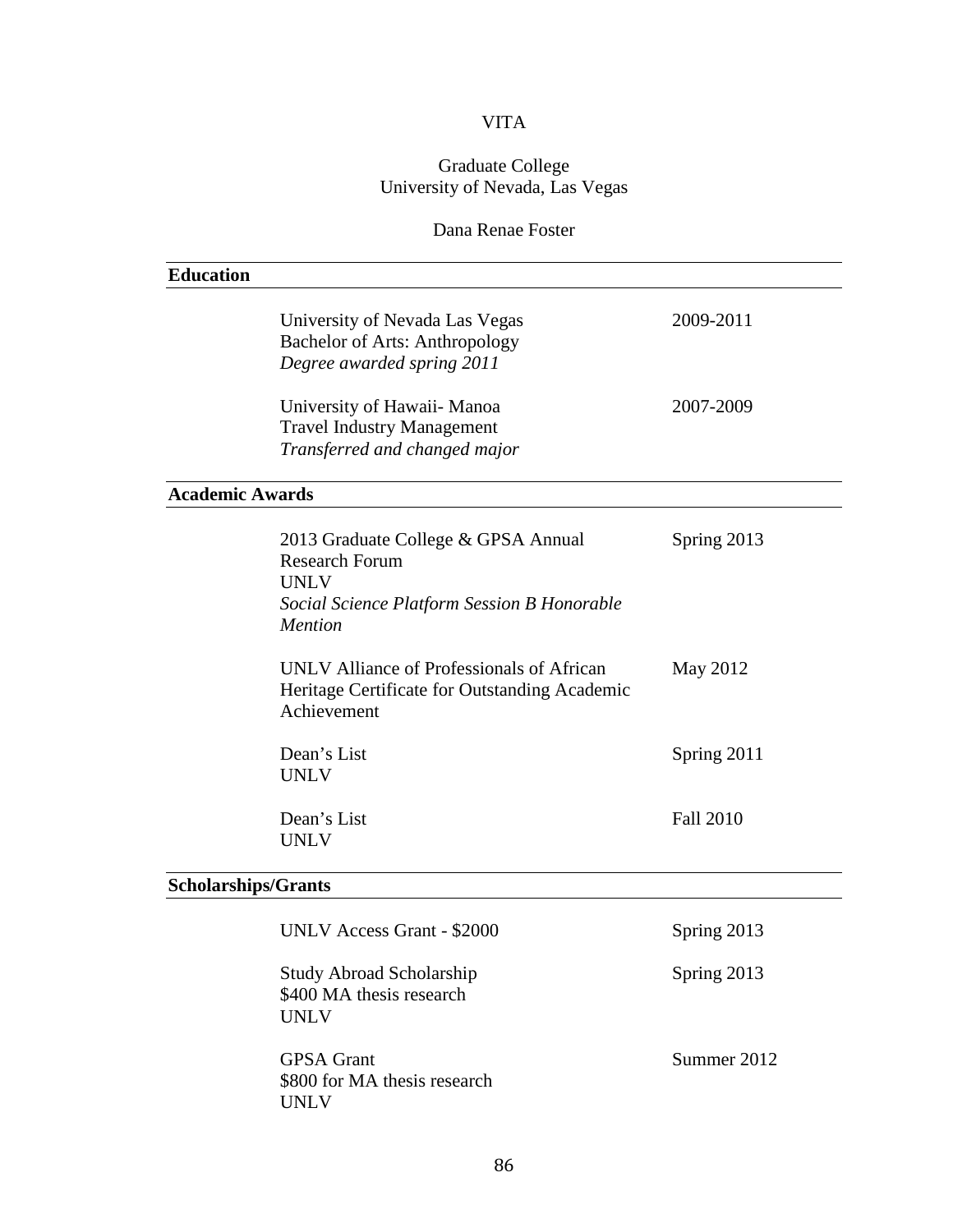| Summer 201 |
|------------|
|            |

Angela Nichole Peterson Scholarship Summer 2012 \$1500 for MA thesis research UNLV

# **Scholarly Activities**

| College of Liberal Arts Honors Convocation<br><b>UNLV</b><br><b>Attendee</b>                                                                                                                                            | Spring 2013 |
|-------------------------------------------------------------------------------------------------------------------------------------------------------------------------------------------------------------------------|-------------|
| 2013 Graduate College & GPSA Annual<br><b>Research Forum</b><br><b>UNLV</b><br>Social Science Platform Session B Volunteer                                                                                              | Spring 2013 |
| 2013 Professional & Graduate School Fair<br><b>UNLV</b><br>Volunteer/Student Representative for the<br><b>Anthropology Department</b>                                                                                   | Spring 2013 |
| SASci/SCCR/ACYIG 2012 Conference<br>The Riviera Hotel & Casino, NV<br><b>Graduate Student Events Committee</b><br>Member                                                                                                | 2012        |
| SASci/SCCR/ACYIG 2012 Conference<br>The Riviera Hotel & Casino, NV<br>Volunteer & Attendee                                                                                                                              | 2012        |
| <b>Shivwits Research Project 2011</b><br>Parashant National Monument, AZ<br>2 Week Archaeological Follow Up<br>Principal Investigator: Dr. Karen Harry<br>UNLV's Department of Anthropology<br>Volunteer                | Summer 2011 |
| <b>Shivwits Research Project 2010</b><br>Parashant National Monument, AZ<br>6 Week Archaeological Field School<br>Principal Investigator: Dr. Karen Harry<br><b>UNLV's Department of Anthropology</b><br><b>Student</b> | Summer 2010 |